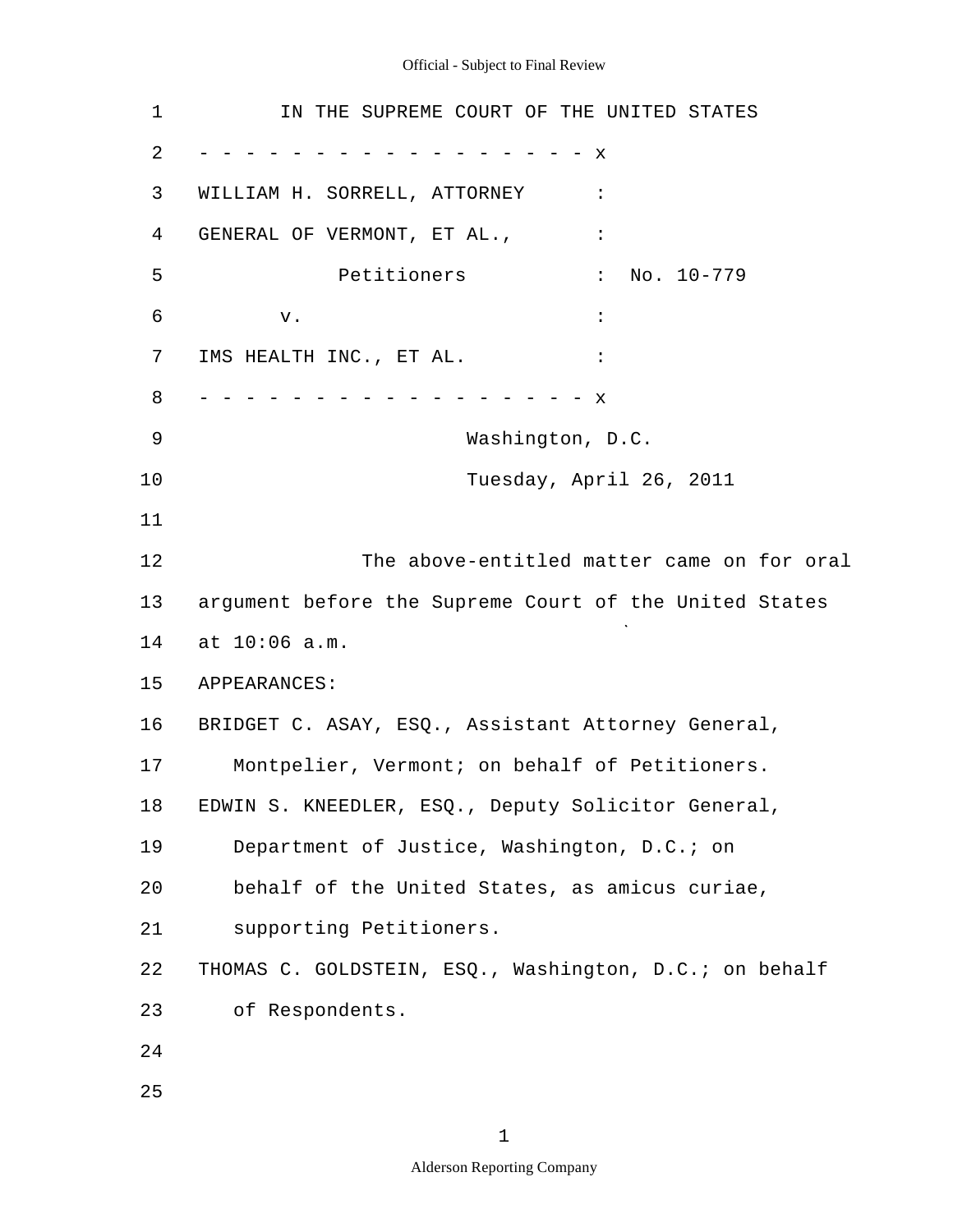| $\mathbf 1$ | CONTENTS                              |      |
|-------------|---------------------------------------|------|
| 2           | ORAL ARGUMENT OF                      | PAGE |
| 3           | BRIDGET C. ASAY, ESQ.                 |      |
| 4           | On behalf of the Petitioners          | 3    |
| 5           | ORAL ARGUMENT OF                      |      |
| 6           | EDWIN S. KNEEDLER, ESQ.               |      |
| 7           | On behalf of the United States, as    |      |
| 8           | amicus curiae, supporting Petitioners | 22   |
| 9           | ORAL ARGUMENT OF                      |      |
| 10          | THOMAS C. GOLDSTEIN, ESQ.             |      |
| 11          | On behalf of the Respondents          | 32   |
| 12          | REBUTTAL ARGUMENT OF                  |      |
| 13          | BRIDGET C. ASAY, ESQ.                 |      |
| 14          | On behalf of the Petitioners          | 64   |
| 15          |                                       |      |
| 16          |                                       |      |
| 17          |                                       |      |
| $18\,$      |                                       |      |
| 19          |                                       |      |
| 20          |                                       |      |
| 21          |                                       |      |
| 22          |                                       |      |
| 23          |                                       |      |
| 24          |                                       |      |
| 25          |                                       |      |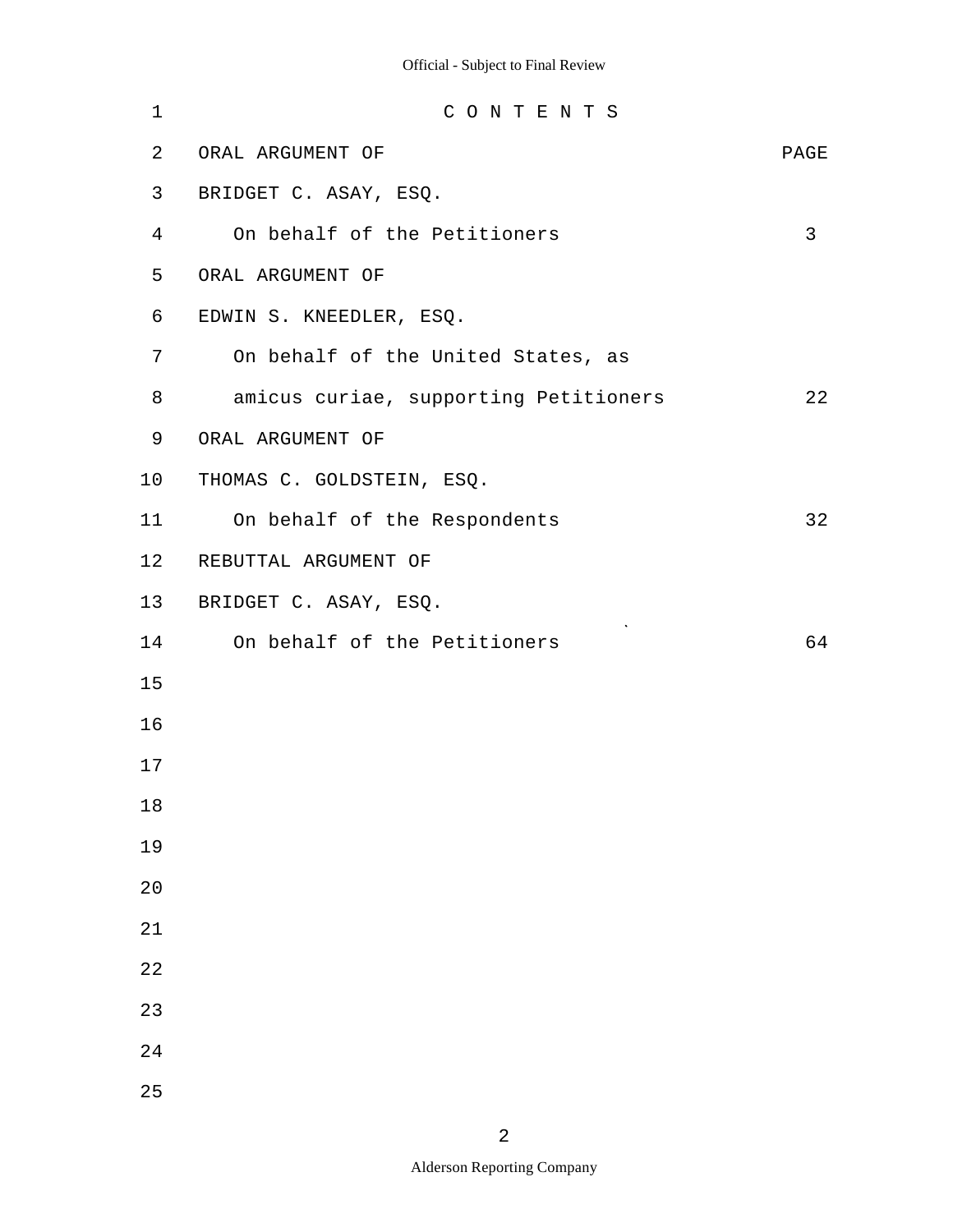1 2 3 4 5 6 7 8 9 10 11 12 13 14 15 16 17 18 19 20 21 22 23 24 25 P R O C E E D I N G S (10:06 a.m.) CHIEF JUSTICE ROBERTS: We will hear argument first this morning -- this morning in Case 10-779, William Sorrell, Attorney General of Vermont, v. IMS Health Incorporated. Ms. Asay. ORAL ARGUMENT OF BRIDGET C. ASAY ON BEHALF OF THE PETITIONERS MS. ASAY: Mr. Chief Justice, and may it please the Court: Under State and Federal law, doctors write prescriptions for their patients to allow them access to drugs that the government deems too dangerous for unrestricted sale. Vermont's law allow doctors to decide whether this information that they're compelled to provide to pharmacies may be used in marketing that is directed at them. Drug companies would certainly like to have this information for marketing, but they have no First Amendment right to demand it, just as they have no right to demand access to the doctor's tax returns, his patient files, or to their competitors' business records. Vermont's law does not regulate the content

3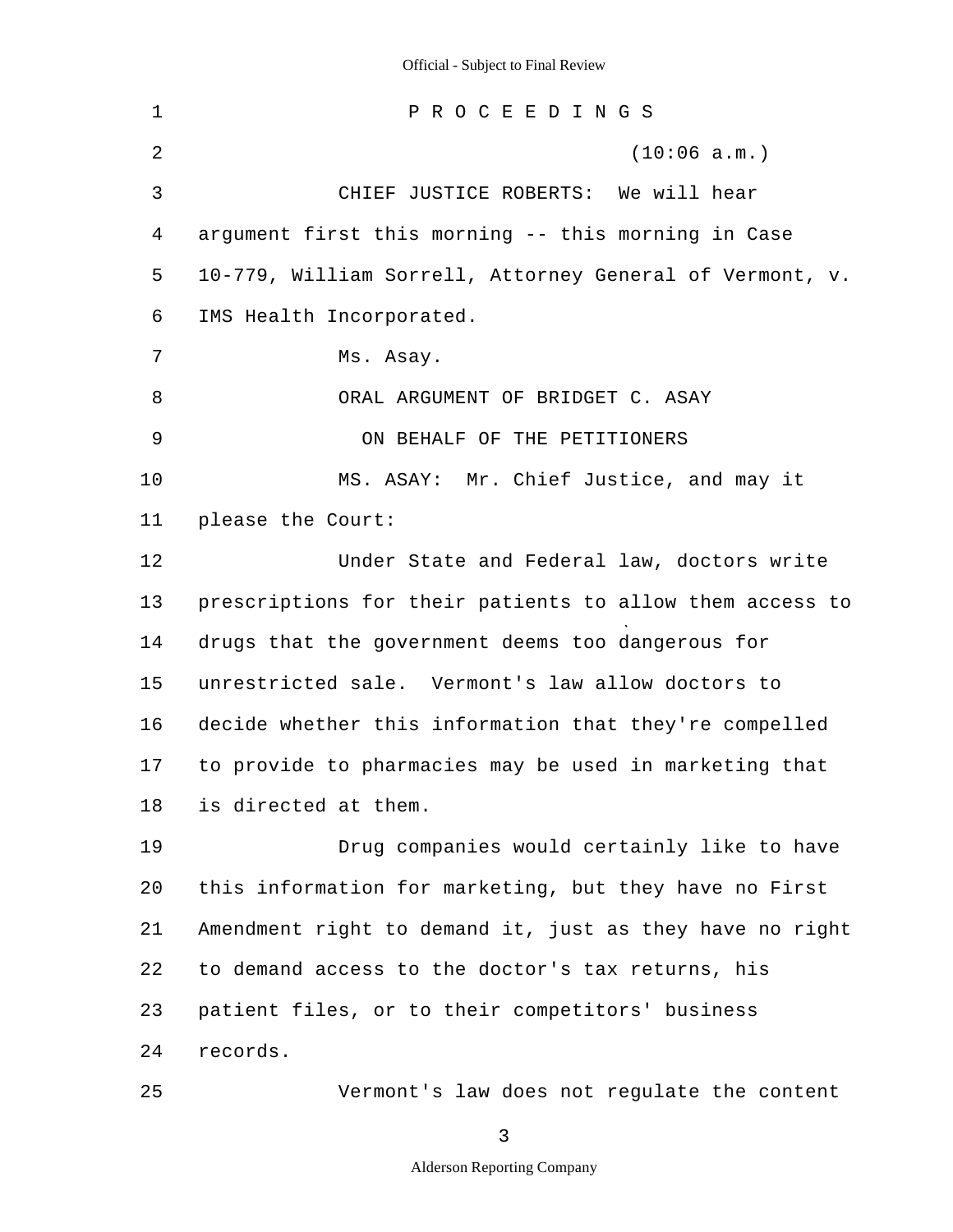1 2 3 4 5 6 of the marketing pitches and the advertising that drug companies provide about their products or their competitors' products. It regulates access to this information that's created in a highly regulated regime of prescription drugs and in the context of the doctor-patient relationship.

7 8 9 CHIEF JUSTICE ROBERTS: The purpose -- the purpose is to prevent sales representatives from contacting particular physicians, right?

10 11 12 13 14 15 16 17 18 19  $20$ 21 22 23 24 MS. ASAY: I disagree, Your Honor. The purpose of the statute is to let doctors decide whether sales representatives will have access to this inside information about what they have been prescribing to their patients. And what -- what the record shows is that what drug companies do is track and monitor doctors very closely to watch when they switch drugs, to watch the trends by which they -- doctors prescribe, by gender, by age. And all that information is used to target and to direct the marketing projects - JUSTICE SCALIA: But they could use it for other purposes, right? MS. ASAY: The pharmaceutical manufacturers? JUSTICE SCALIA: Right. MS. ASAY: Under this statute they may use

25 it for some limited purposes for clinical trials.

4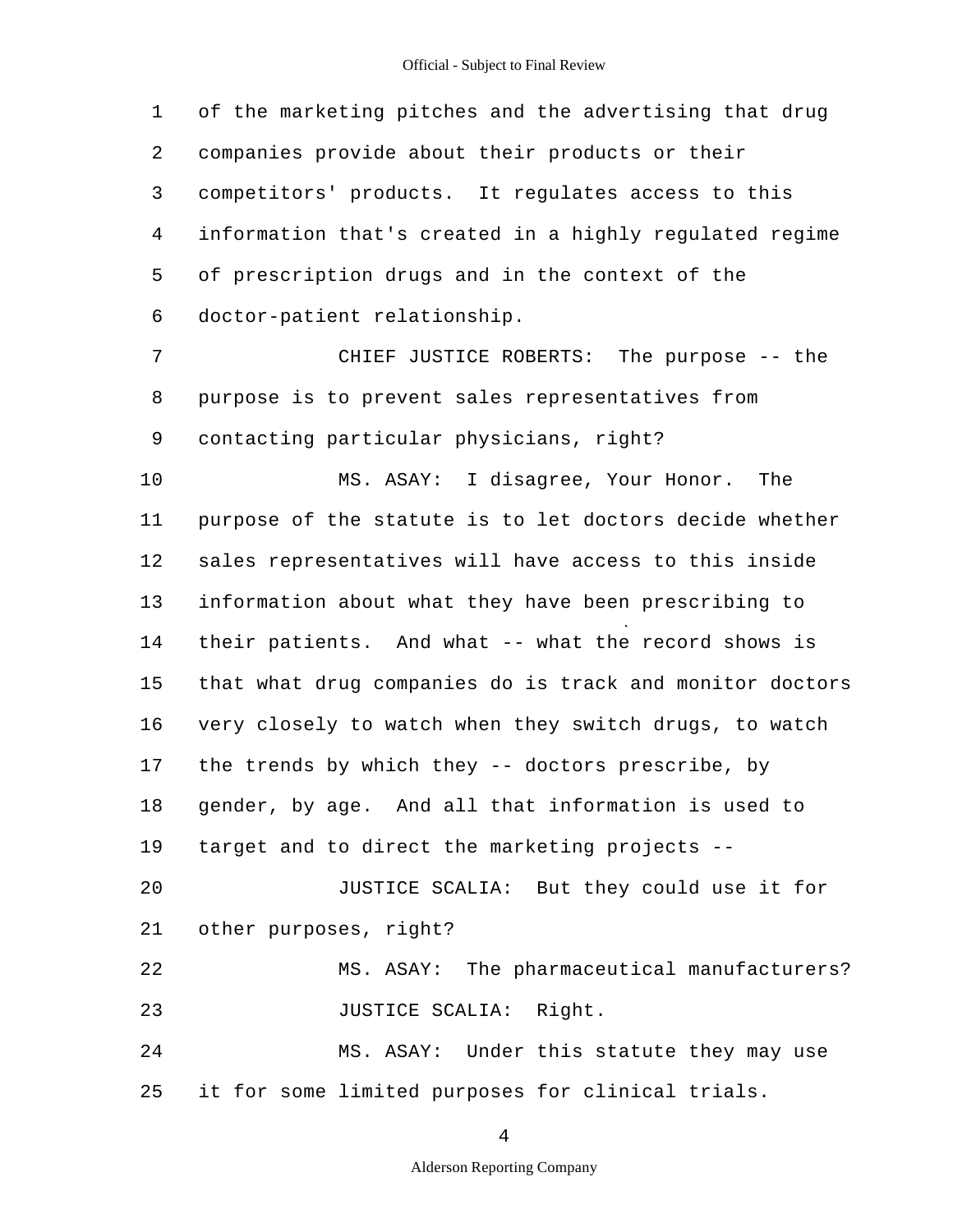1 2 3 4 5 6 7 8 9 10 11 12 13 14 15 16 17 18 19 20 21 22 23 24 25 JUSTICE SCALIA: So what the Chief Justice suggested is right, that the purpose is to stop them from using it in order to market their drugs? MS. ASAY: The purpose is to allow doctors to decide whether the - JUSTICE SCALIA: That's right. MS. ASAY: -- the information should be available. JUSTICE SCALIA: Well, that's right, but that -- that is an impediment to their using it for the marketing of drugs. You're -- you're placing that impediment on it. Isn't that the obvious purpose of it? I mean, it doesn't necessarily make it bad, but -- but let's not quibble over what the purpose is. MS. ASAY: As with any information that the -- that might inform a marketing campaign, not having the information may be -- make their marketing less effective or make it different. JUSTICE SCALIA: That's the purpose. That's the purpose of it, to prevent them from using this information to market their drugs. MS. ASAY: Again, Your Honor, the purpose is to allow doctors to make the decision, and doctors may want to allow its use or not allow its use. But the  $law$   $-$ 

5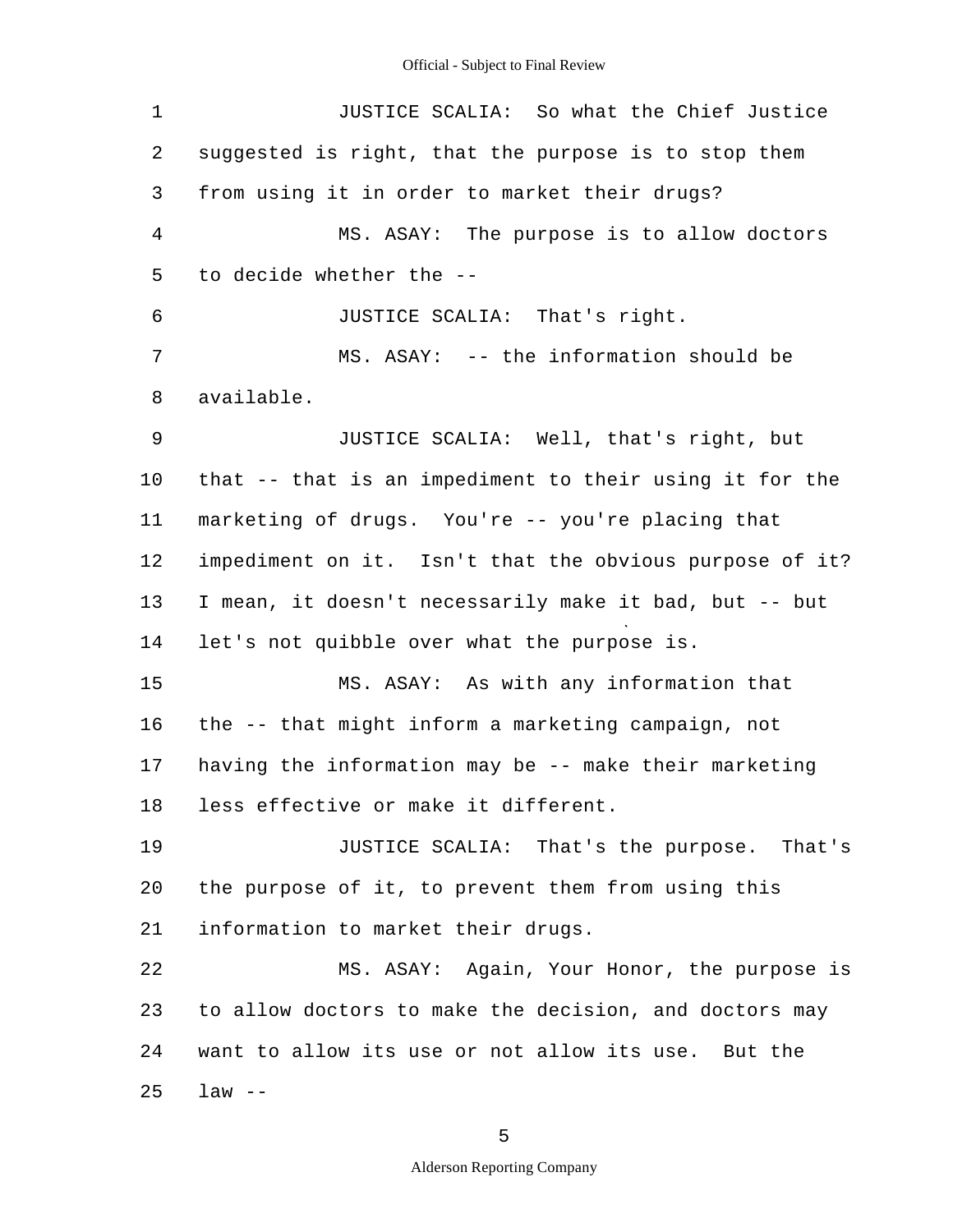| 1  | JUSTICE SCALIA: But it's only for that use               |
|----|----------------------------------------------------------|
| 2  | that you interpose the requirement that the doctor       |
| 3  | consent. For all other uses you don't require the        |
| 4  | doctor's consent, right?                                 |
| 5  | MS. ASAY: The only -- the consent                        |
| 6  | requirement in this statute goes to the use for          |
| 7  | marketing and also to the sale by the pharmacy, and that |
| 8  | sale may be for other purposes as well, so there --      |
| 9  | JUSTICE GINSBURG: Ms. Asay, are any of the               |
| 10 | other purposes, like for insurance purposes, cases where |
| 11 | the pharmacist is paid for giving out the prescriber     |
| 12 | information? Here what they call data miners are paying  |
| 13 | the pharmacists to get this information. In the case of  |
| 14 | other, others who have access, do any of them also pay   |
| 15 | the pharmacists?                                         |
| 16 | MS. ASAY: Your Honor, there's two sort of                |
| 17 | answers to that. The first is that, with respect to      |
| 18 | pharmacies, the record shows here that the only place    |
| 19 | that the pharmacies disseminate their information is to  |
| 20 | the data vendors, and that is a commercial sale, and it  |
| 21 | is primarily intended for the marketing purpose.         |
| 22 | Insurers do have information about doctors' prescribing  |
| 23 | practices and patient information. They have that        |
| 24 | internally from their own claims and their relationships |
| 25 | with doctors and patients. So insurers are not -- do     |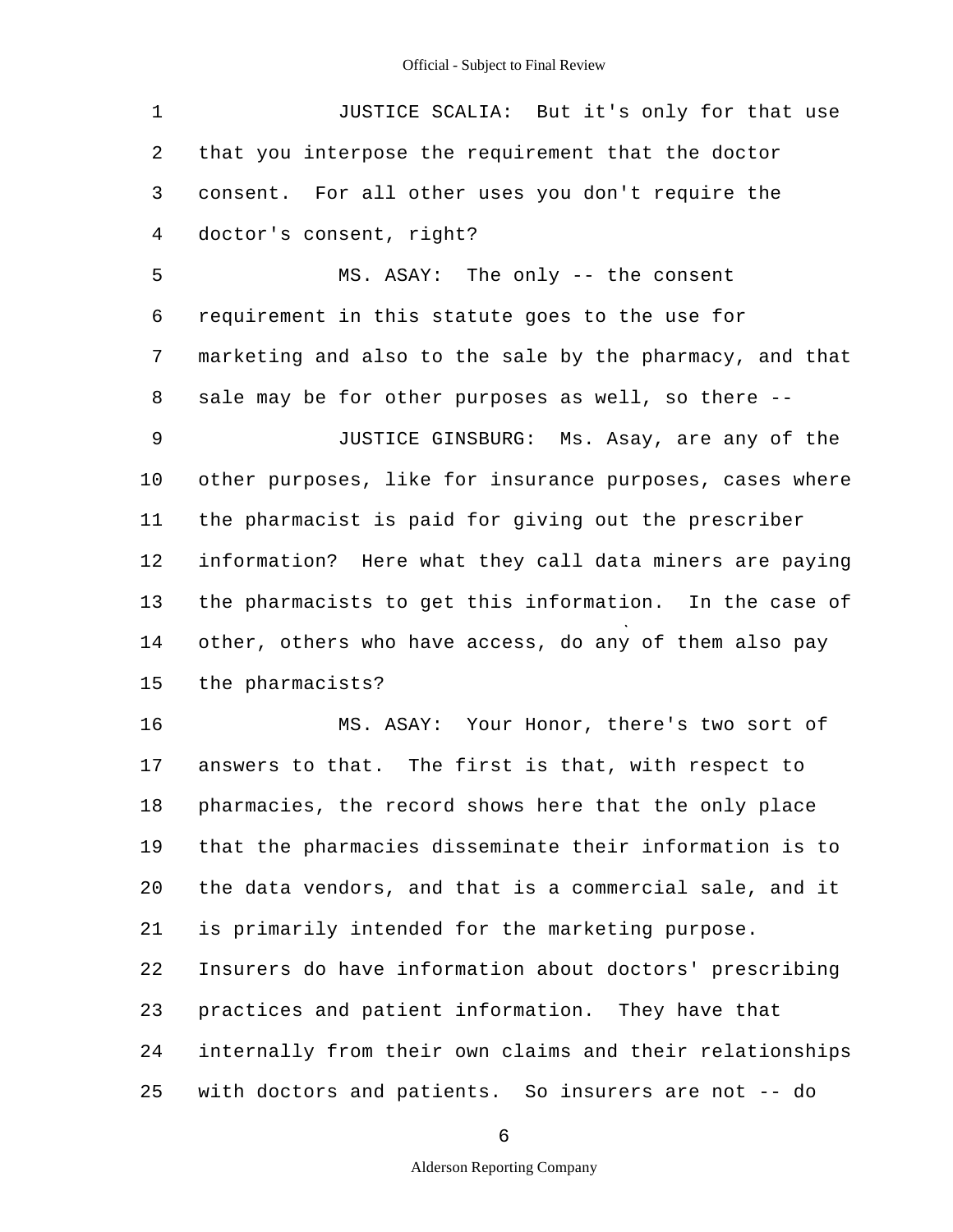1 2 not need to buy the data from pharmacies. They have it without purchasing it.

3 4 5 6 7 JUSTICE SCALIA: So -- so the data is not private in the sense that the physician who prescribes knows that nobody will know what he is prescribing and how much he prescribes and how often, because there are a lot of people who do know that, right?

8 9 10 MS. ASAY: That's correct, Your Honor, there are people who know what the doctor prescribes and what the patient has received.

11 12 13 14 15 16 17 JUSTICE SCALIA: So the only thing it assures the physician, the physician who prescribes, is that he won't be bothered by drug companies who, on the basis of their knowledge of information which other people have, approach him in order to market their drugs? That's basically all it assures the prescribing physician, right?

18 19 20 21 MS. ASAY: It assures the prescribing physician that his information about prescribing practices will not be used for marketing without his consent. It's like the difference -

22 23 24 25 JUSTICE SCALIA: And, and he could achieve the same objective, could he not, by simply refusing to talk to the marketer. When the marketer says, you know, I want to talk to you about a new drug, he says: I

7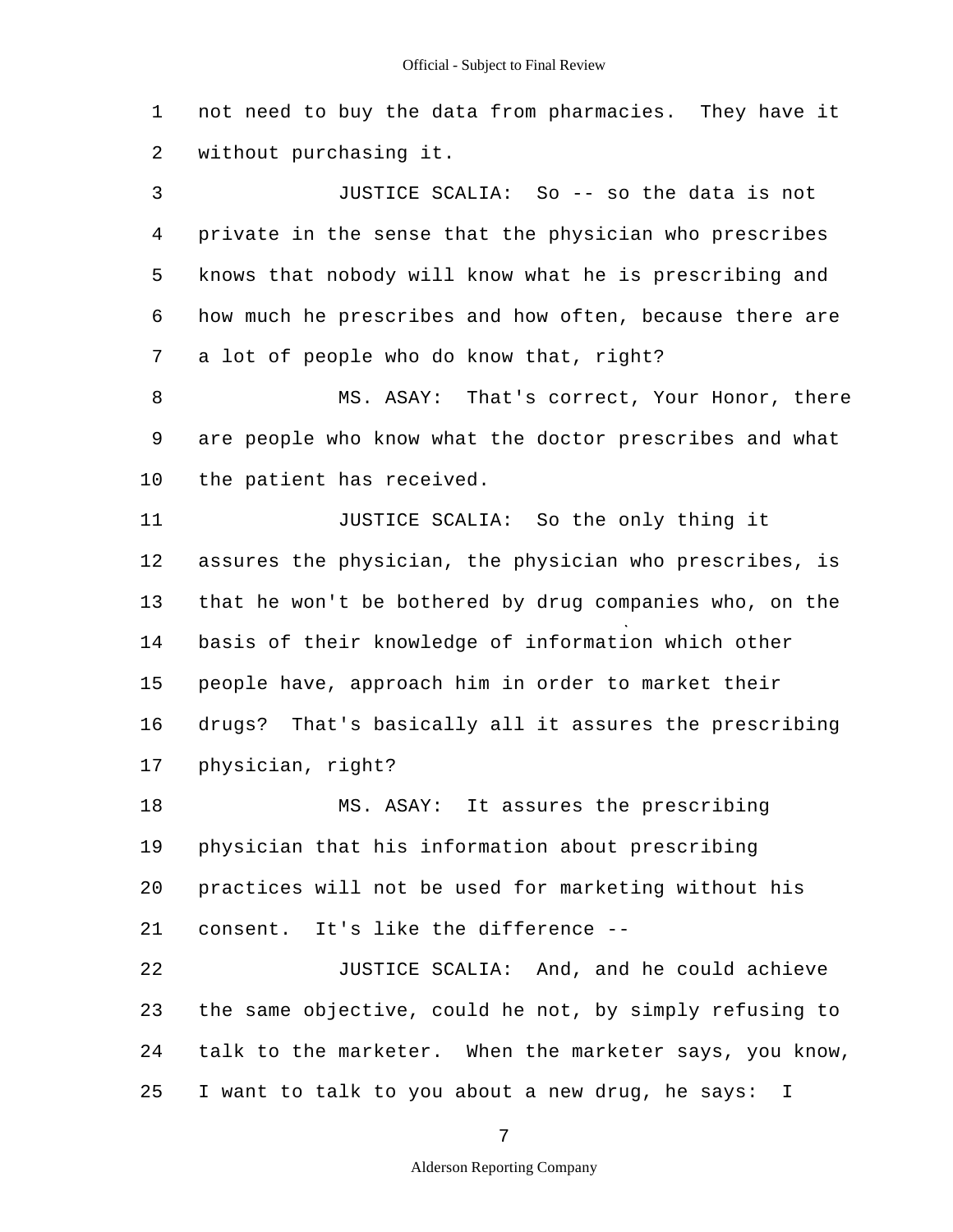1 2 3 4 5 6 7 8 9 10 11 12 13 14 15 16 17 18 19 20 21 22 23 24 25 don't talk to drug manufacturers and marketers. MS. ASAY: He could not achieve the same result, Your Honor. What the record shows is that doctors are particularly concerned about having access to the best information and the most complete information to make decisions for their patients. And this data, as was discussed by Dr. Granday below, by Kesselheim, by Mr. Erhari, the former sales representative -- they all discussed how the data ends up being used to filter the information that doctors receive. So they receive less - JUSTICE ALITO: One of the Respondents argues that the statute would permit, does permit, the use of this information for what they call a counterdetailing effort. Is that correct? MS. ASAY: It is not correct, Your Honor, to the extent that Respondents have suggested that Vermont's academic detailing program, which is called the evidence-based education program, uses this data. JUSTICE ALITO: That wasn't really my question. My question was does the statute permit it. If Vermont wanted to do that, the University of Vermont or some other entity wanted to do that, would the statute permit it? MS. ASAY: Well, the statute would not

8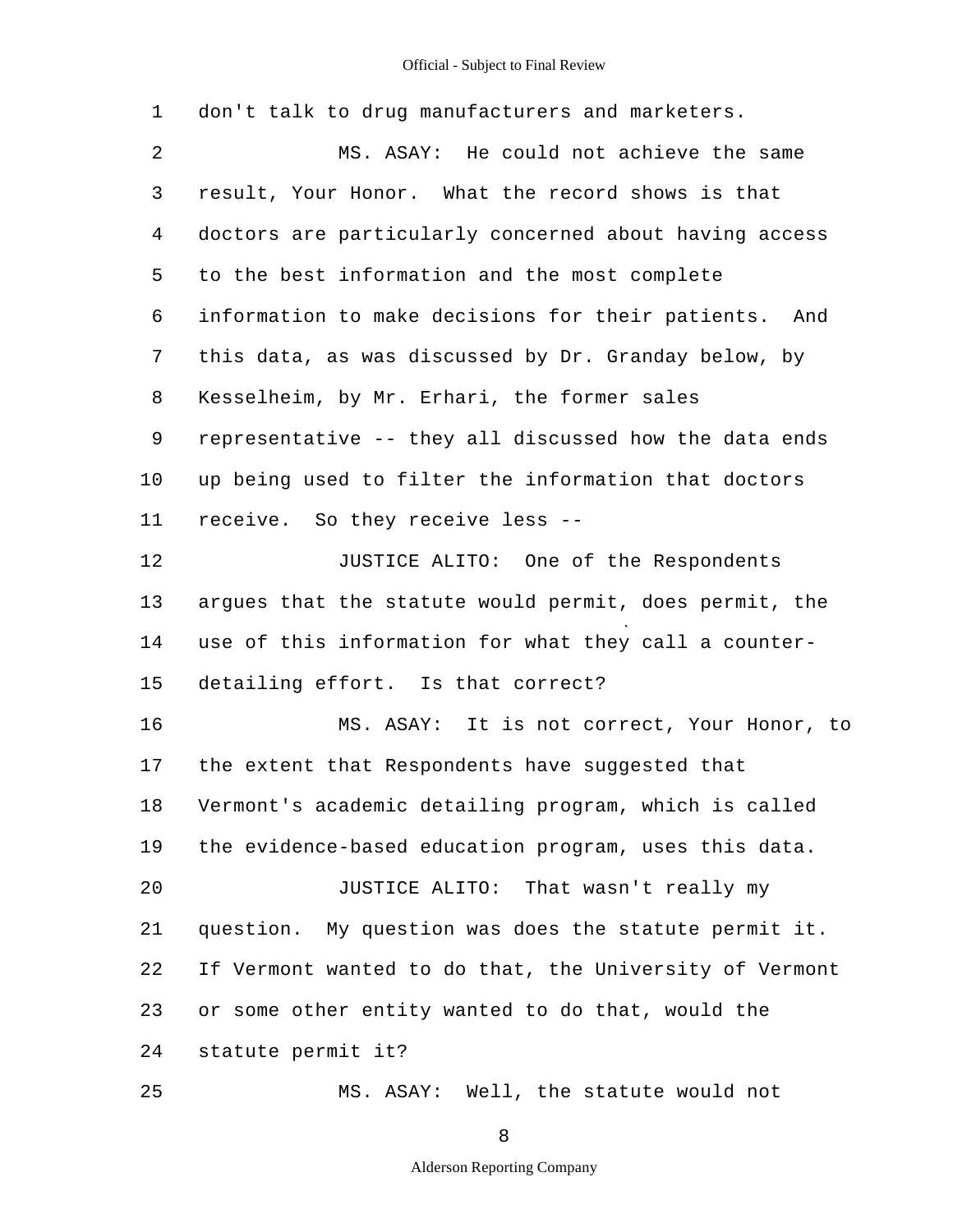1 2 3 4 5 6 7 8 9 10 11 12 13 14 15 16 17 18 19 20 21 22  $23 - -$ 24 25 permit the sale for that purpose, which is a separate provision of the statute, because academic detailing is not an exemption. They would also -- and then the question of whether the information would be available would default back to the pharmacy board rules, which again - JUSTICE KENNEDY: Could that data be sold to a university for research purposes? The university says: We really want this information to do some research. Could the data be sold to the university for that purpose? MS. ASAY: Yes, Your Honor, the statute does permit it to be sold for health care research - JUSTICE KENNEDY: Could the researcher then have a profile, a data bank, that is very helpful to the general public, and sell that to the general public, to the newspapers and so forth? MS. ASAY: We do not believe so, Your Honor, because of the background regulations that govern this information, including Pharmacy Board Rule 20, which we cited at page 4 of our brief, which also places restrictions on disclosure of patient and practitioner JUSTICE KENNEDY: No, no. It's sold to the researcher. The researcher then comes up with a design

9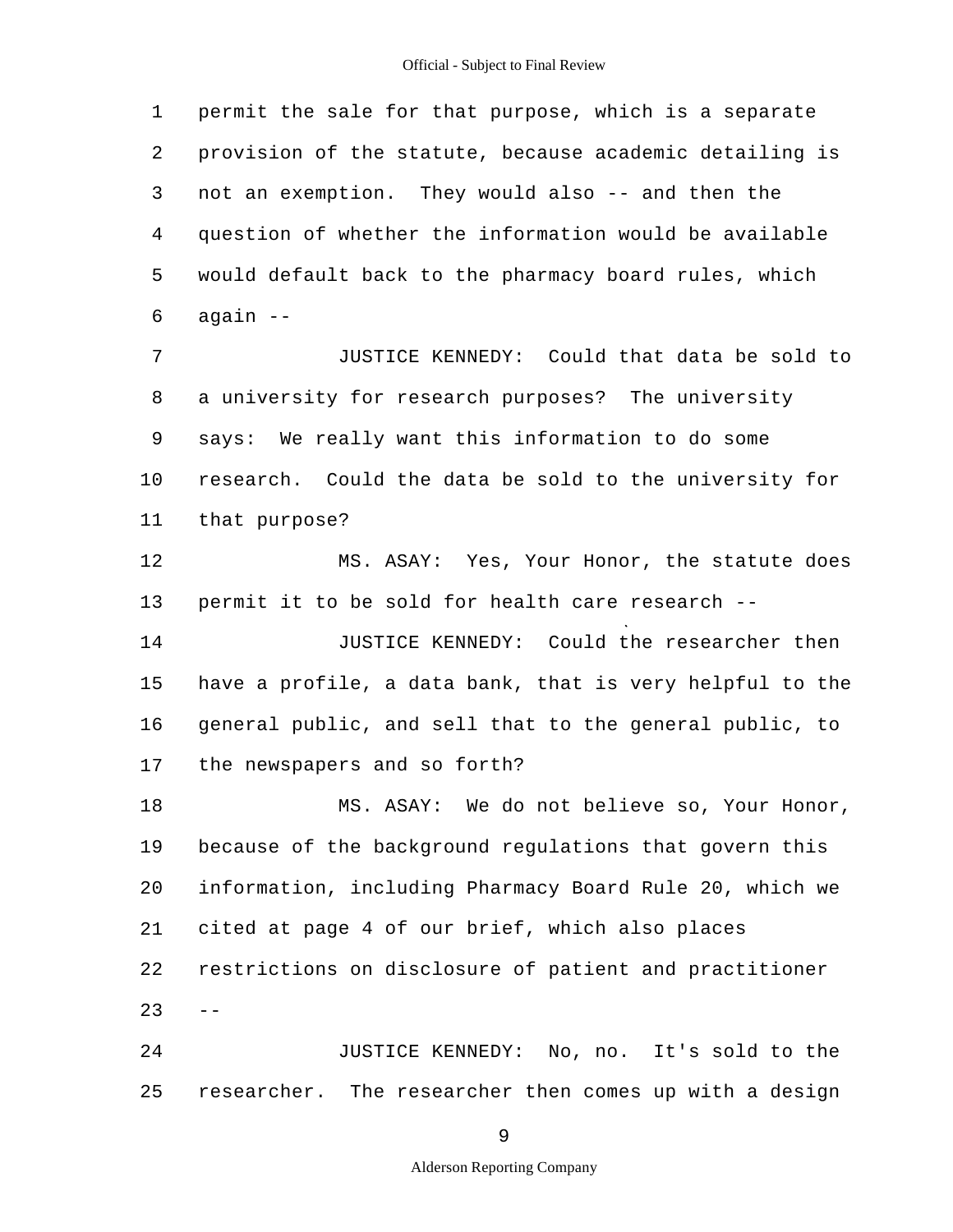1 2 3 4 5 6 7 8 9 10 11 12 13  $14 - -$ 15 16 17 18 19 20 21 22 23 24 25 or database that is very fascinating for a number of reasons. Can that researcher sell it to the New England Journal of Medicine? MS. ASAY: I'm not sure if I understand whether the question is about the data itself or results drawn from the data. But to the extent that the statute allows the sale of the data for research, the restriction on the other uses would accompany the sale, and  $--$ JUSTICE GINSBURG: Would you clarify - JUSTICE KENNEDY: I still am not - I still am not sure. In my hypothetical, what would happen? MS. ASAY: When the -- if the pharmacy sold JUSTICE KENNEDY: The pharmacy sells to the researcher. MS. ASAY: Right. If that happened - JUSTICE KENNEDY: The researcher is at the university. The researcher has a data bank or has some results that are very fascinating. The researcher then wants to sell that to the New England Journal of Medicine. What result under the statute? MS. ASAY: The statute would have required the pharmacy to prevent the further dissemination of the data except for health care research.

10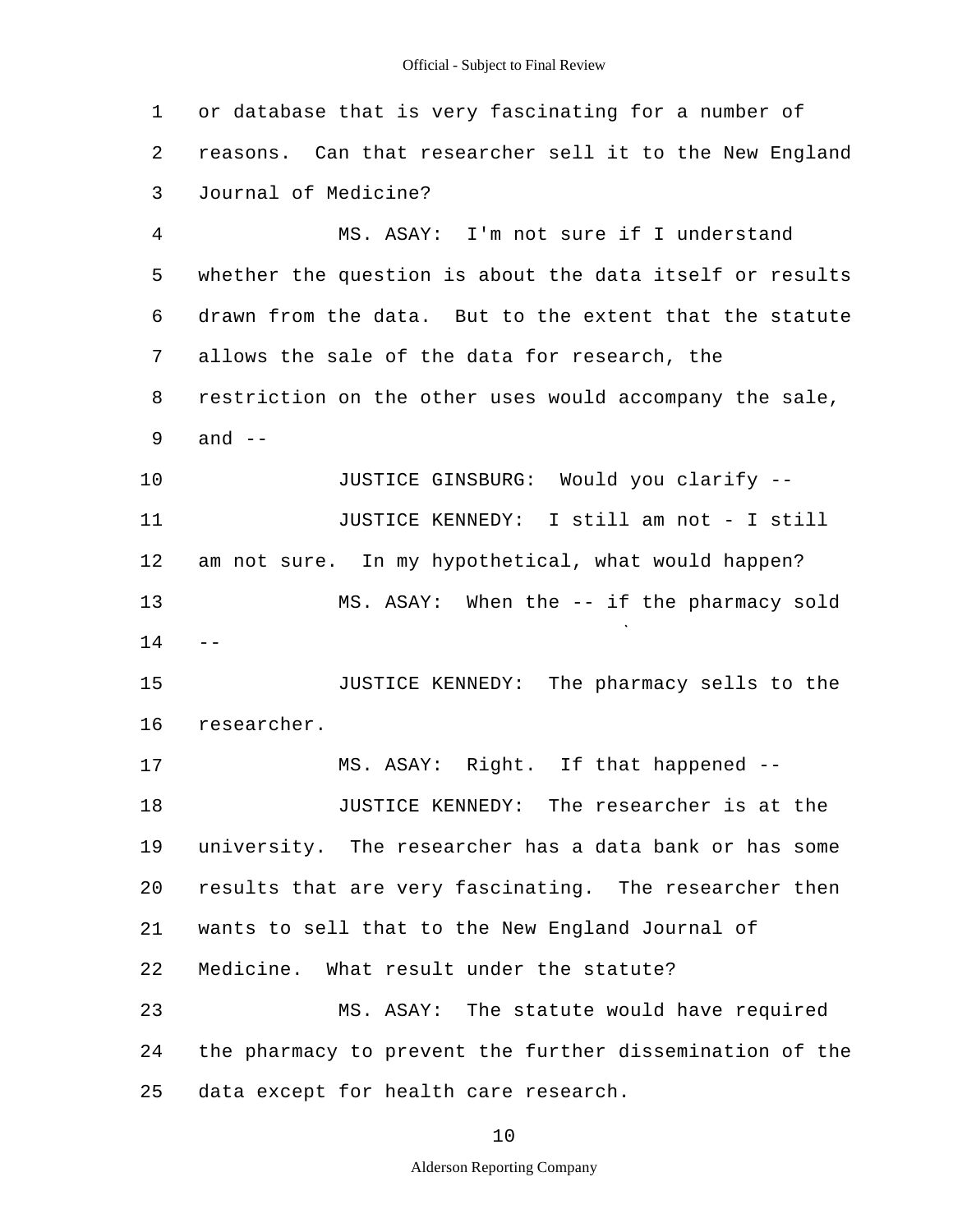1 2 3 4 5 6 7 8 9 10 11 12 13 14 15 16 17 18 19 20 21 22 23 24 25 JUSTICE GINSBURG: You answered my question earlier that they don't sell it to anyone else. That's why I was trying to clarify your answer to Justice Kennedy, because you told me the only sale -- the pharmacists, they sell this to the data miners, they do not sell it to the other people. But now you're answering Justice Kennedy's question, yes, they sell it to universities. MS. ASAY: I apologize, Your Honor, if I was not clear. As a factual matter, we know absolutely that the pharmacies do not sell it to researchers. I had understood this to be a hypothetical, if they did. But as a factual matter, they do not. JUSTICE SCALIA: How does it increase the prescribing physician's right of privacy that the data about his prescribing can only be given away but can't be sold? Does that make him feel happier about his privacy? MS. ASAY: What it allows the doctor to do is to avoid an intrusive and invasive marketing practice. JUSTICE SCALIA: He can do that by saying: I don't want to talk to you. MS. ASAY: The doctor cannot -- can shut off any communication and any information from the

11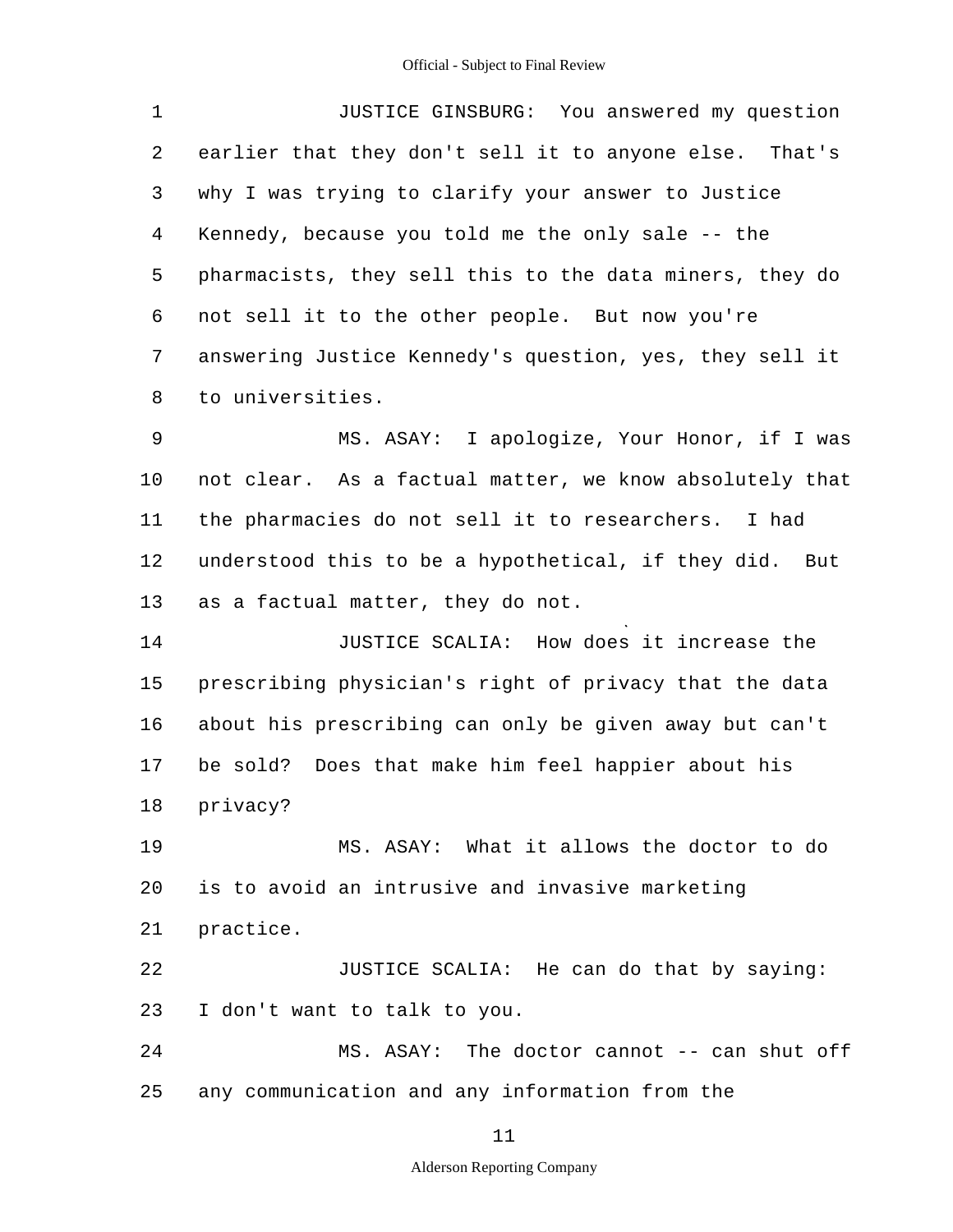1 2 3 pharmaceutical companies by slamming the door on the detailers, but that's not necessarily in the interest of doctors or patients. And what this -

4 5 6 7 8 9 10 11 12 JUSTICE SCALIA: That may well be, but then just don't tell me that the purpose is to protect their privacy. Now you're arguing a totally different purpose: It makes it easier for the physician to cut off approaches by drug companies that want to sell drugs. If that's the purpose of this statute, it's quite different from protecting his privacy. His privacy isn't protected by saying you can't sell it but you can give it away.

13 14 15 16 17 18 19 20 MS. ASAY: Your Honor, I think the legislature here was using privacy to refer to the autonomy interest that everyone has to some degree in controlling the flow or the use of information about them. This Court recognized in the Reporters Committee case in the FOIA context that there was a privacy interest in the aggregation of information on an FBI rap sheet.

21 22 23 24 25 JUSTICE SOTOMAYOR: Counsel, that assuming there's some form of privacy that relates to not being harassed because there's certainly legislative record of doctors or groups of doctors testifying to feeling harassed by detailers, if Thompson requires a

12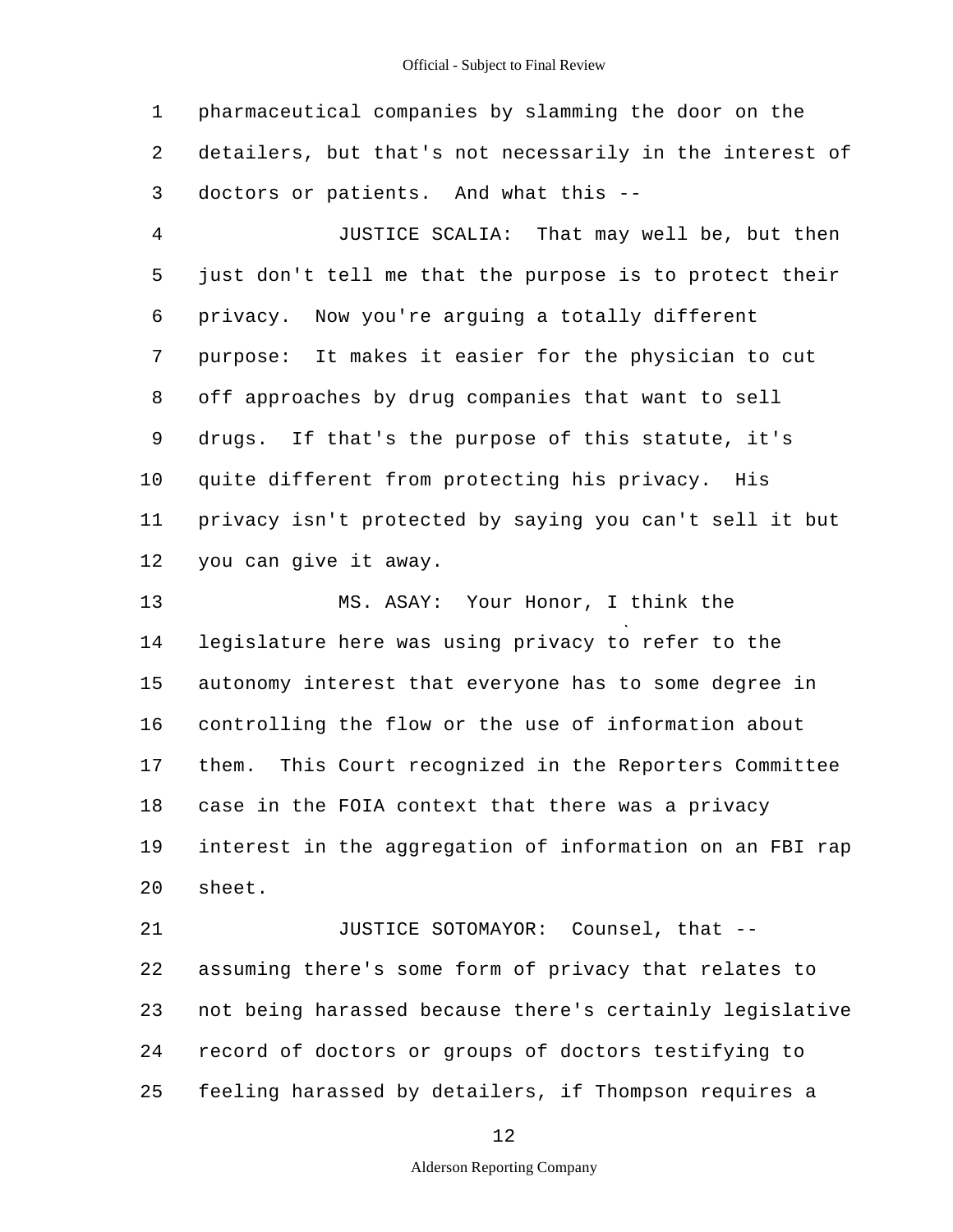1 2 3 4 5 6 7 8 less restrictive method, why does this have to be an opt-in rather than an opt-out? Because isn't an opt-out I call up and say I, don't want you to have this information? So isn't an opt-out less restrictive? MS. ASAY: An opt-out would not protect the privacy interests as much because it would assume that doctors want to consent. I would like to say that here the statute is -

9 10 11 12 13 14 15 16 17 18 19 JUSTICE SOTOMAYOR: Well, but, given the restrictions on speech, why is that a bad thing? Meaning you don't really intend to tell us that the State couldn't and wouldn't -- just like we got all of that advertising relating to the opt-out on telephone solicitations, virtually every American knew they could do it if they chose. Maybe some didn't, but a vast majority did. You can't really say Vermont's incapable of telling doctors in a mailing or in some public professional magazine, if you want to opt out, here's the number?

20 21 22 23 24 25 MS. ASAY: Well, in fact, Your Honor, that's exactly what the State does. Every time that the doctors relicense, which is every 2 years, they get a form and they can make a decision one way or the other on the form that they receive. So it's perfectly tailored to allow the doctors to decide and to not

13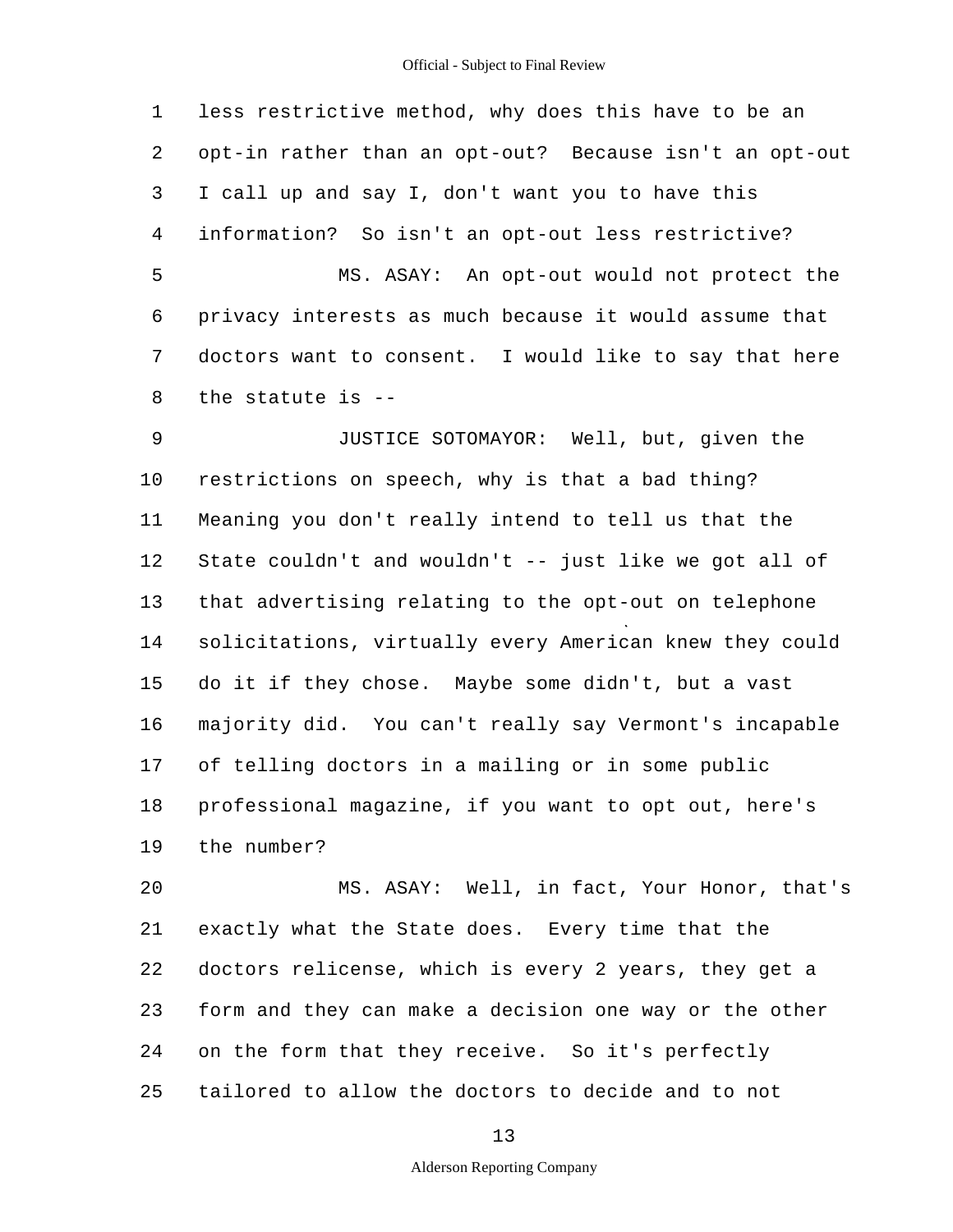1 2 restrict any marketing between a willing listener and a willing speaker.

3 4 5 6 7 8 9 10 11 12 13 14 15 16 17 18 19 20 21 22 23 24 JUSTICE GINSBURG: There's another there's another purpose that I would like you to comment on, and that is the, the State is interested in promoting the sale of generic drugs and correspondingly to reduce the sale of brand name drugs. And if that's the purpose, why doesn't that run up against what this Court has said that you can't, you can't lower the decibel level of one speaker so that another speaker, in this case the generics, can be heard better? MS. ASAY: The State does have an interest in reducing health care costs here. What's important about this statute is the mechanism by which it allows doctors to decide what information and what kind of marketing they want, and it's different because what it's about is access to information in this highly regulated area. It's the difference between a doctor who prescribes a nonprescription drug and a patient who can take that information, walk into the pharmacy with a \$20 bill and leave with their medication, and no one has learned anything about what the doctor prescribed for the patient, about the patient's concerns, or the doctor's concerns.

CHIEF JUSTICE ROBERTS: You want to lower -

14

25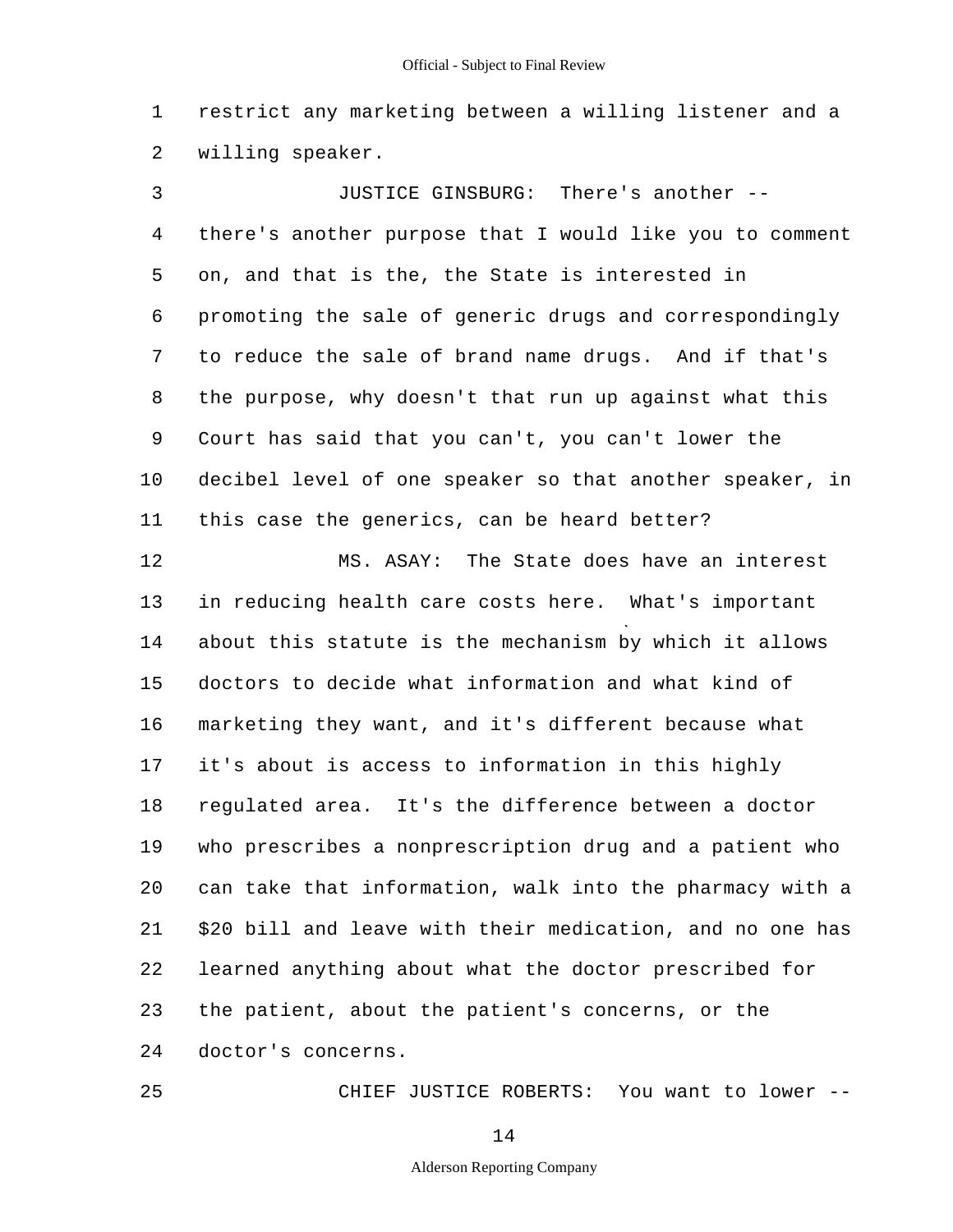1 2 3 4 5 6 7 8 9 10 11 12 13 14 15 16 17 18 19 20 you want to lower your health care costs, not by direct regulation, but by restricting the flow of information to the doctors, by, to use a pejorative word, but by censoring what they can hear to make sure they don't have full information, so they will do what you want them to do when it comes to prescribing drugs, because you can't take, I gather, direct action and tell them, you must prescribe generics, right? MS. ASAY: I disagree, Your Honor, for for two reasons. The statute does not limit any of the information that doctors receive. So the State has not in any way intervened in the information that the pharmaceutical manufacturers can provide to the doctors. They are free - CHIEF JUSTICE ROBERTS: You're restricting their -- you're -- you're making it far more burdensome for the manufacturers to reach their intended audience, right? It's as if I want -- there's a demonstration in town, all right? They need a permit to hold the demonstration. They get the permit. I want to hold a

21 22 23 counter-demonstration, and you're saying it doesn't make any difference whether I know where their demonstration is going to be or not?

24 25 MS. ASAY: I disagree, Your Honor. The the ability of drug companies to locate the doctors that

15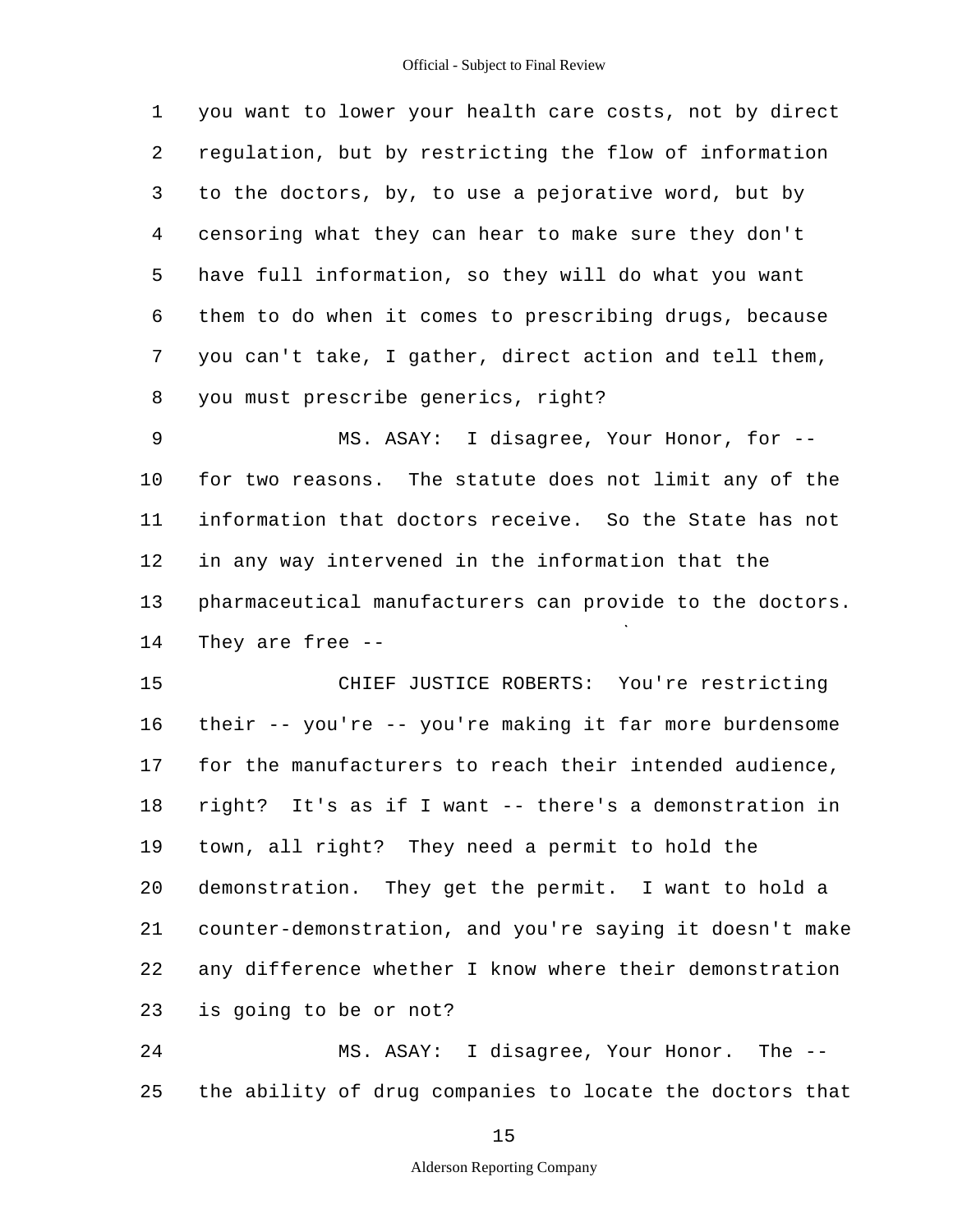1 2 are interested in their products is -- is not something that calls for this data. It's very --

3 4 5 6 7 8 9 10 JUSTICE KENNEDY: Well, I think maybe you're being -- you were the one that made the argument that the State has an interest in reducing health care costs. I assume that is by selling generics. And the Chief Justice asked you a question: In effect, aren't you doing this by regulating speech? And you say no, you disagree. I don't understand that answer that you gave to the Chief Justice.

11 12 13 14 15 16 17 18 19 20 21 22 23 24 25 MS. ASAY: It's not a restriction on speech because it's a restriction only on the access to the information that the pharmaceutical manufacturers would like to use to inform their advertising, and it's only in play if the doctors have objected to the use. JUSTICE SCALIA: The information necessary for effective speech is what you're saying, right? MS. ASAY: Your Honor, it's - JUSTICE SCALIA: It only restricts the information necessary for really effective speech? MS. ASAY: No, I disagree. For pharmaceutical manufacturers to approach - JUSTICE SCALIA: They're looking for it because it -- it identifies those doctors that they would like to approach with their information which may

16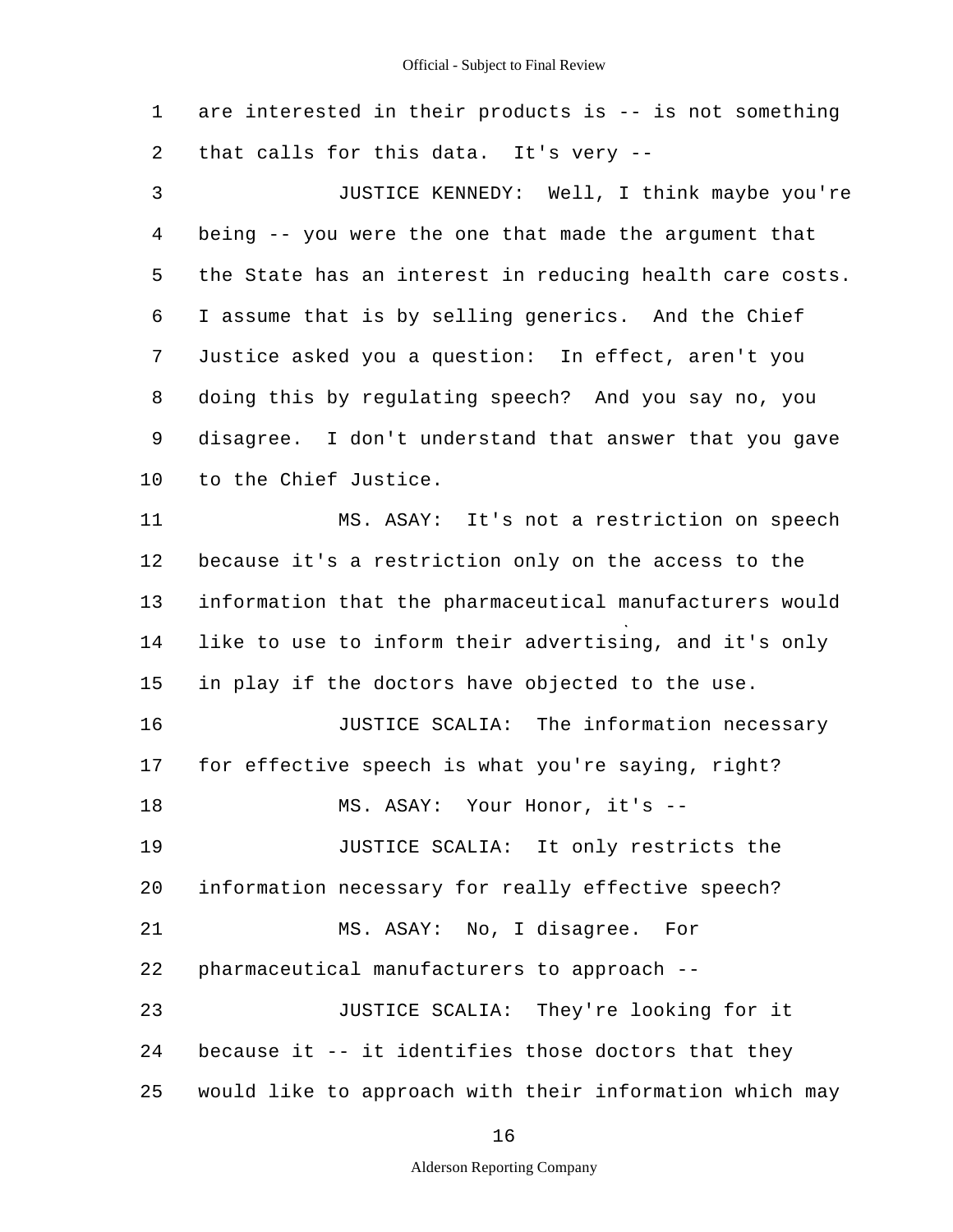1 2 3 4 5 6 say, you know, our product is much better than the generic; our quality control is -- you know, whatever. There are arguments on both sides of those things. And you are making it more difficult for them to speak by restricting access to information that would enable their speech to be most effective.

7 8 9 10 11 12 13 14 15 MS. ASAY: And -- their speech would be more effective if they had access to patient information, if they had access to their competitors' trade secrets. There's certainly other information available that they would like to use in marketing, but is not available to them by law, and it -- it's our position that in the same way they do not have a right to demand access to information about the doctor's prescribing practices without his consent.

16 17 18 19 20 If there are no further questions - CHIEF JUSTICE ROBERTS: Well, we'll -- we'll give you -- we seem to have questions. We'll give you additional time for rebuttal, so you don't -- don't worry that we're cutting into that.

21 22 23 24 25 But you're making a judgment about how their -- whether or not their speech will be as effective or not. Don't you think they're the ones who are entitled to make that judgment? It doesn't mean that you're right or wrong. It just means that we would

17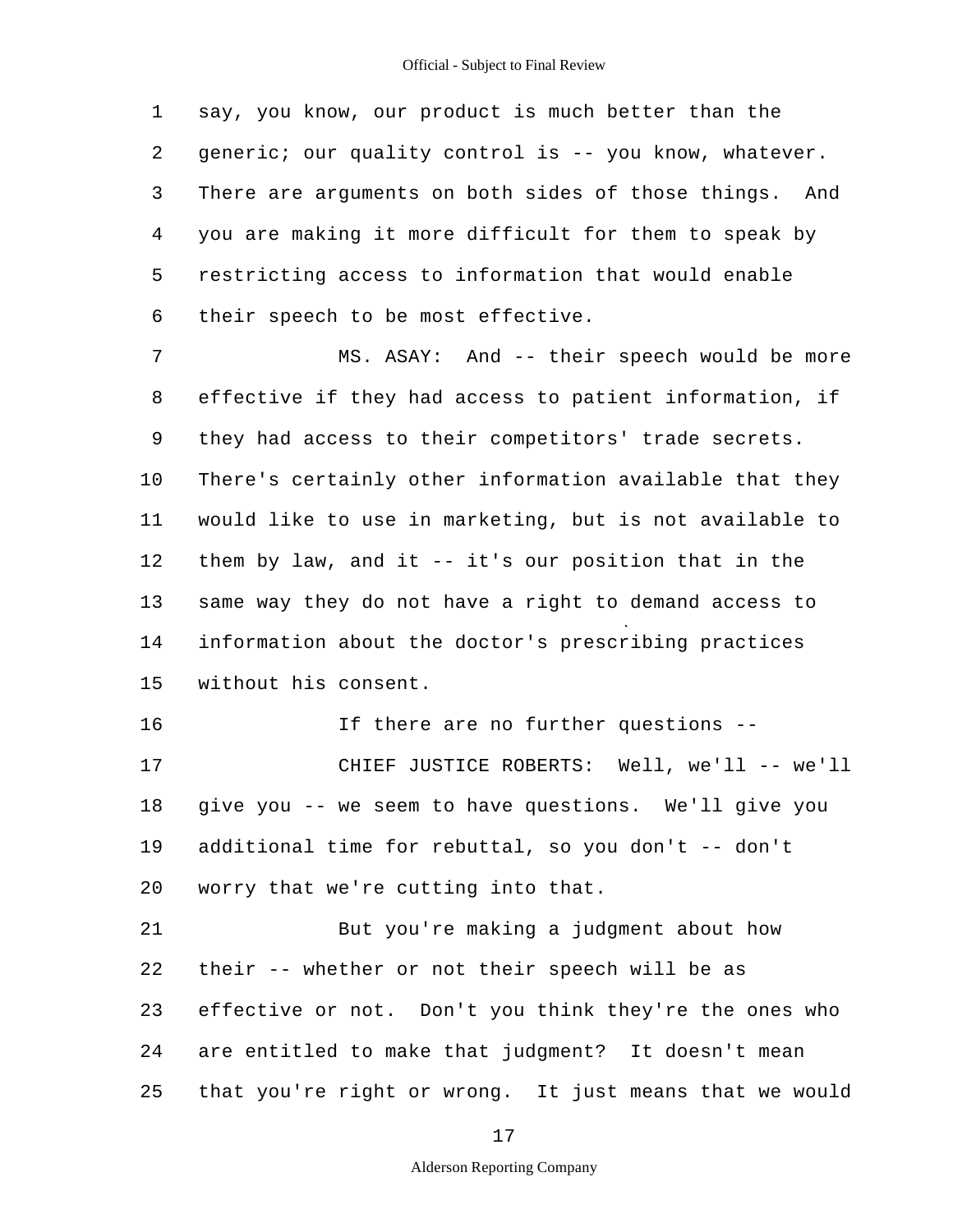1 2 3 4 5 6 7 8 9 10 11 12 13 14 15 16 17 18 19  $20^{\circ}$ 21 22 23 24 not rely on your determination that it is -- their speech is just as effective. They're the ones doing the speaking and they think it's not. MS. ASAY: Again, Your Honor, I don't think we disagree that the -- the pharmaceutical manufacturers consider this information useful and helpful in targeting their marketing campaigns. The issue in this case is whether their right trumps the right of the doctor. And if you go back to -- to the source of this information, to the underlying transaction, the doctor prescribing the drug for a patient and the pharmacy dispensing it, the doctor and the pharmacy have the same stake in that transaction. And until this point the pharmacy has had complete control over whether the information gets sold into this commercial stream for marketing use. And all the statute does is put the doctor on the same -- in the same place as the pharmacy in terms of deciding what further use can be made of the information. JUSTICE ALITO: Can I ask you this question? Do you agree with the Solicitor General's interpretation of the statute? MS. ASAY: Yes, we do, Your Honor.

JUSTICE ALITO: Did you make that argument

18

25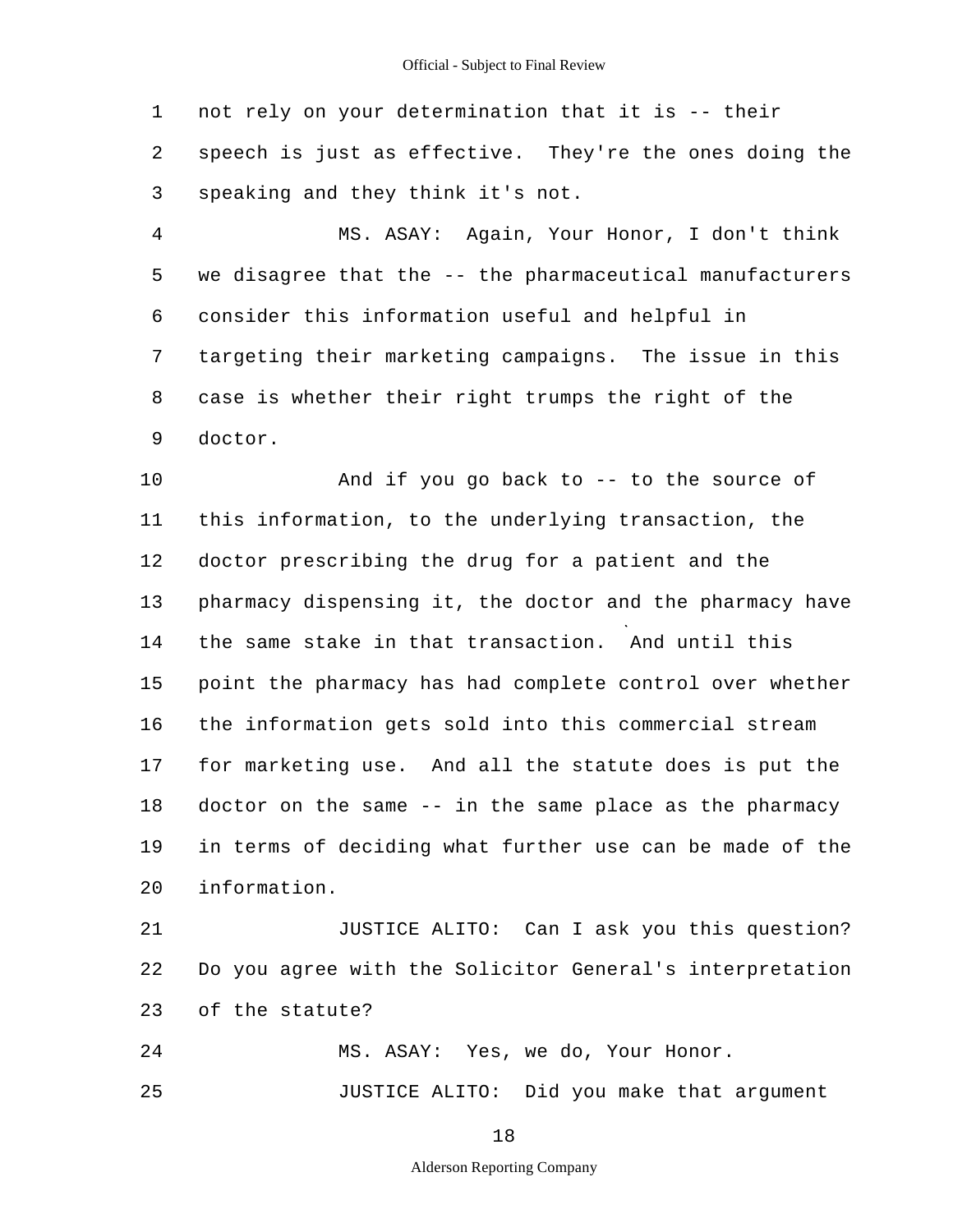1 2 3 4 5 6 7 8 9 10 11 12 13 14 15 16 17 18 19 20 21 22 23 24 25 below? Is that a change in your position? MS. ASAY: It is not a change in our position. It is not an issue that was pressed below, because of the facts on the ground. There is only one transaction here. There's a sale from the pharmacies to the data vendors for these commercial purposes. JUSTICE KENNEDY: But isn't this inconsistent with what you told the court of appeals? MS. ASAY: In our court of appeals brief, for example, at page 29 to 30, we describe that sentence of the statute as restricting both the sale of the information and the use for marketing. And on page - JUSTICE KENNEDY: So you -- you're representing to us that you told the court of appeals the statute should be interpreted as the SG is interpreting it here; that's your representation? MS. ASAY: It is my representation that that we did not say anything contrary to that, Your Honor; and that it really was not pressed below. So I would not say that we, in our briefs below, fully laid out the position as the SG has, but we did not disagree with it, either. JUSTICE SCALIA: Well, that's an important position. If you -- if that indeed was the meaning of the statute, you should have told the court of appeals,

19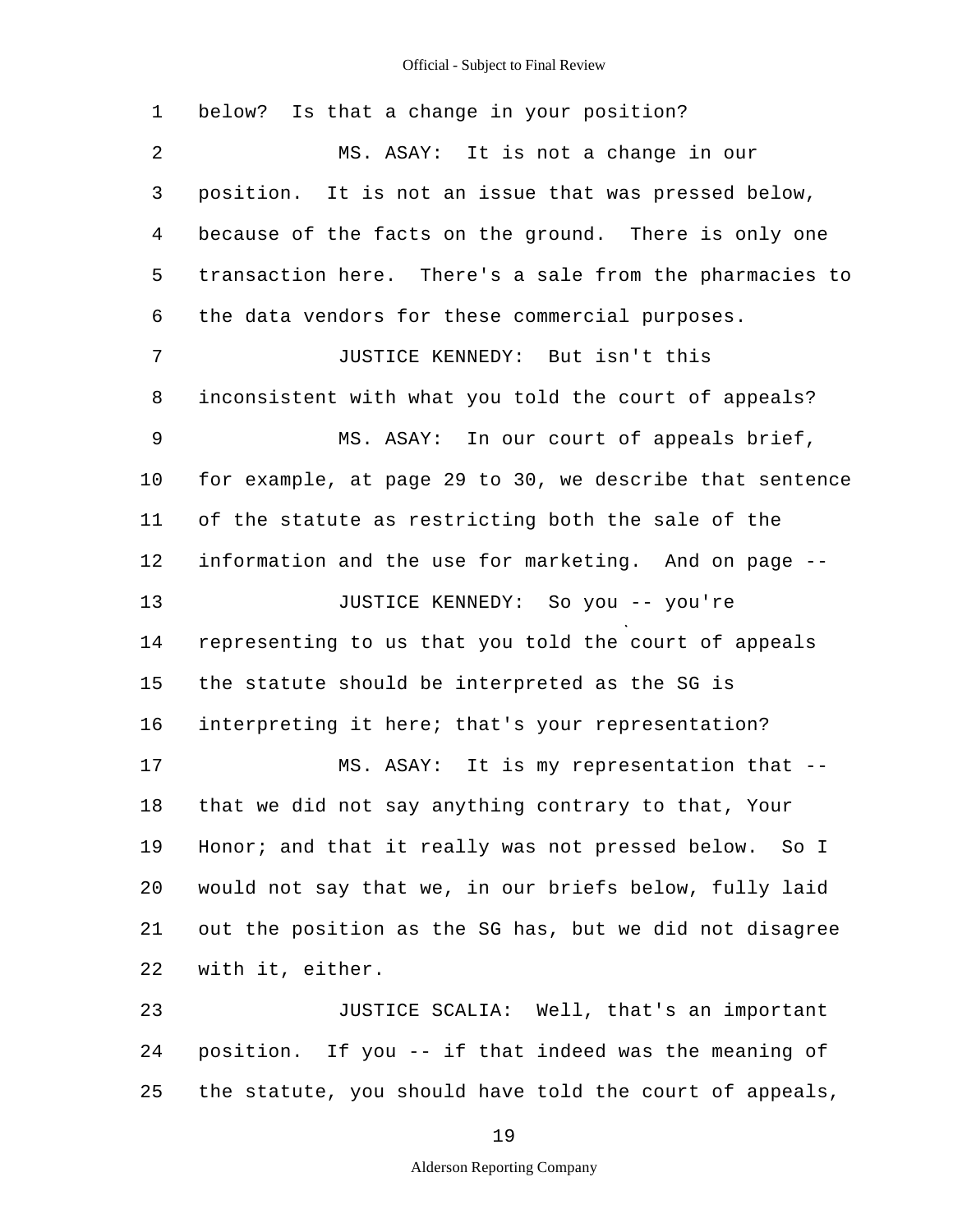1 2 3 don't you think? Is it enough to say we didn't say no? You should have said yes. You should have said this is what it means.

4 5 6 7 8 9 10 11 MS. ASAY: And again, Your Honor, if I could point also to pages 47 to 48 of our -- of our Second Circuit brief, we did frame the issue as whether there was a right to buy and sell prescription records. The issue has always been in the case. But again the facts on the ground, there has only been this one transaction, and that -- that really was what we were litigating about.

12 13 14 15 16 17 18 JUSTICE ALITO: Well, the court of appeals on page 22a of the petition, summarizing what it understood you to be arguing, says: "The statute only imposes restrictions on the sale or use of such data for marketing or promoting a prescription drug." That was an inaccurate characterization of your -- the Second Circuit did not understand your argument?

19 20 21 MS. ASAY: Again, Your Honor, I -- I don't think that the argument was really framed clearly below. But we did not  $-$ 

22 23 24 25 JUSTICE ALITO: Could you please -- could you please answer yes or no? If you're changing your position, you're changing your position. It seems to me this is an important point, and if the Second Circuit

20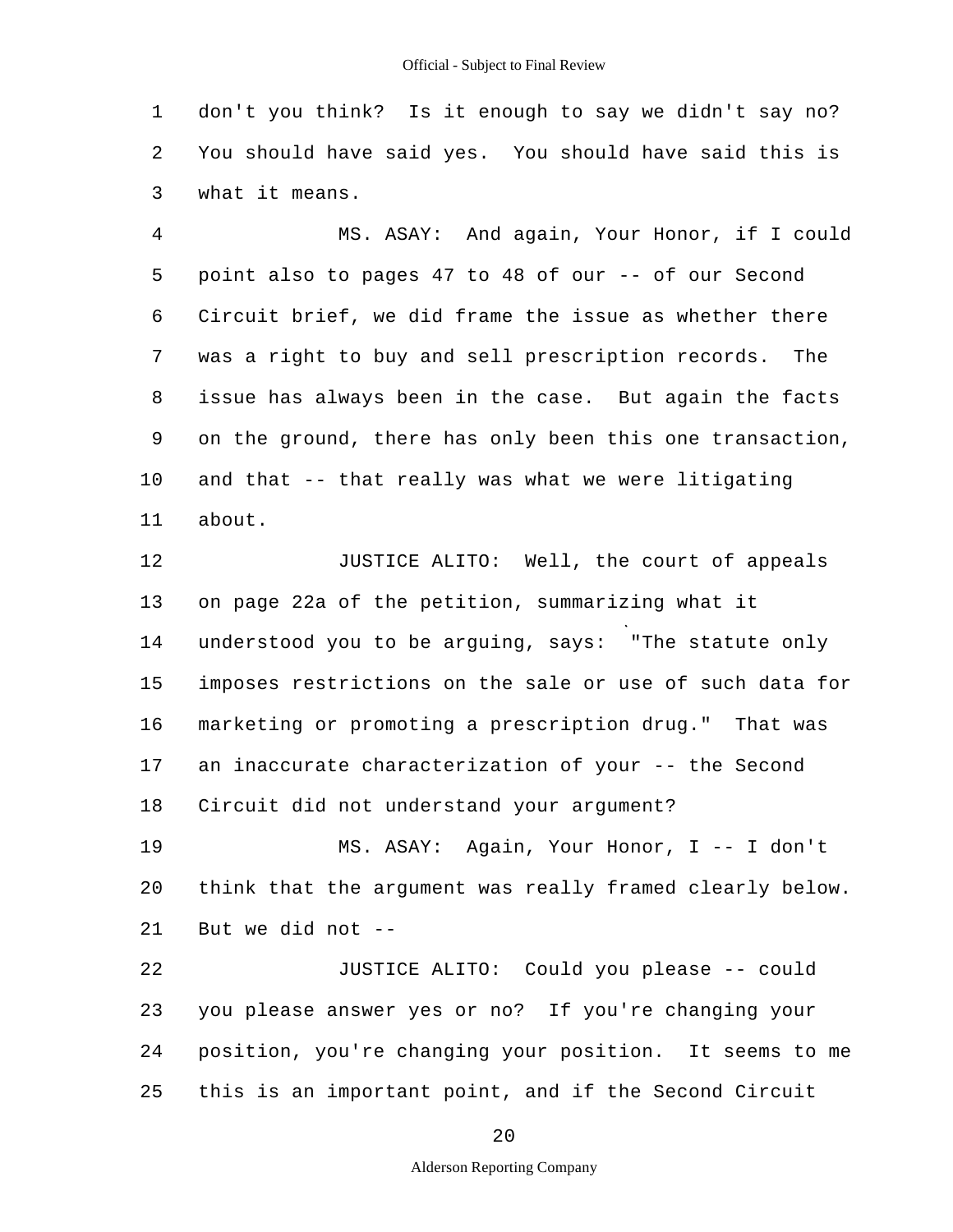1 2 3 4 5 6 7 8 9 10 11 12 13 14 15 16 17 18 19 20 21 22 23 24 25 based its decision on a misunderstanding of Vermont's interpretation of its own statute, I would think you would at least bring that out in the petition for rehearing. MS. ASAY: I -- I understand, Your Honor. JUSTICE ALITO: And you did not? MS. ASAY: We did not. JUSTICE KAGAN: And could you explain how you're going to interpret your statute going forward and apply your statute going forward? MS. ASAY: Yes, Your Honor. We interpret the first clause of the statute to be a restriction on sale, except for sale for the exemptions that are set forth in the statute. And the other provisions of the statute: The second provision is a restriction on the use for marketing; and the third provision is a restriction that would apply to pharmaceutical manufacturers who have obtained the data for permissible purposes and -- and need to abide by the continuing restriction on the use. And the consent provision would apply to each of those parts of the statute. Thank you. CHIEF JUSTICE ROBERTS: We'll afford you 5 minutes for rebuttal. Mr. Kneedler.

21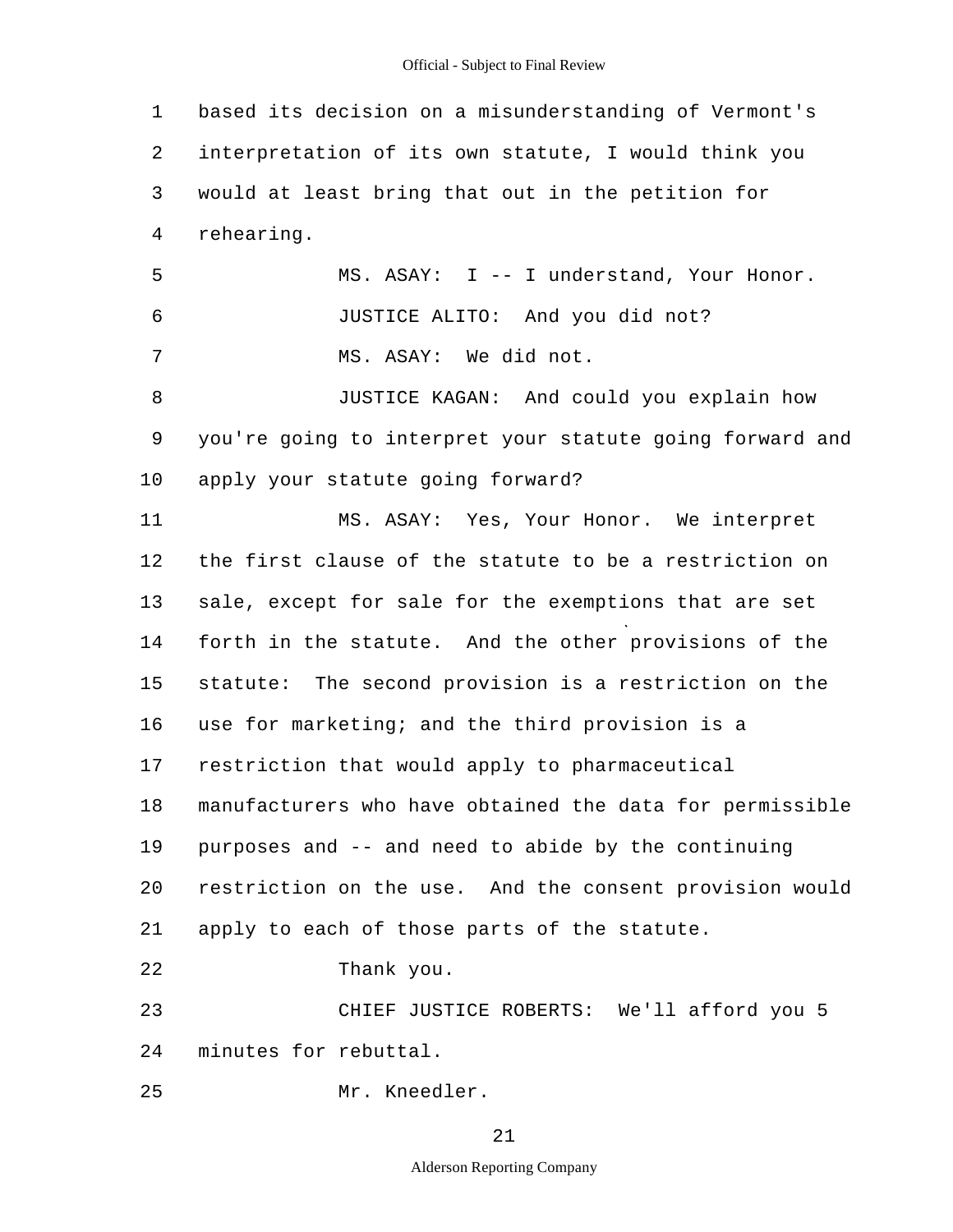| $\mathbf 1$ | ORAL ARGUMENT OF EDWIN S. KNEEDLER,                     |
|-------------|---------------------------------------------------------|
| 2           | ON BEHALF OF THE UNITED STATES,                         |
| 3           | AS AMICUS CURIAE, SUPPORTING the PETITIONERS            |
| 4           | MR. KNEEDLER: Mr. Chief Justice, and may it             |
| 5           | please the Court:                                       |
| 6           | The Vermont statute protects important                  |
| 7           | interests that the Vermont legislature could recognize  |
| 8           | in physician autonomy and control over information that |
| 9           | concerns them. When a patient brings a prescription to  |
| 10          | a pharmacy, after that point the patient information is |
| 11          | protected under HIPAA and under State law. That leaves  |
| 12          | two primary actors in that transaction -- the physician |
| 13          | and the pharmacy. Both are professionals, both are      |
| 14          | subject to regulation under a comprehensive, closed     |
| 15          | system for the distribution of drugs.                   |
| 16          | Prior to the time this statute was enacted,             |
| 17          | the pharmacy had complete control over the disposition  |
| 18          | of that information. What this statute does is put the  |
| 19          | physician, the prescriber, on an equal footing with     |
| 20          | respect to the pharmacy -- with the pharmacy, with      |
| 21          | respect to the use of the information about that        |
| 22          | prescriber, but only with respect to the use of the     |
| 23          | information in marketing to that prescriber. It is a    |

24 25 narrowly drawn statute that enables the physician, not the State, enables the physician to determine whether

22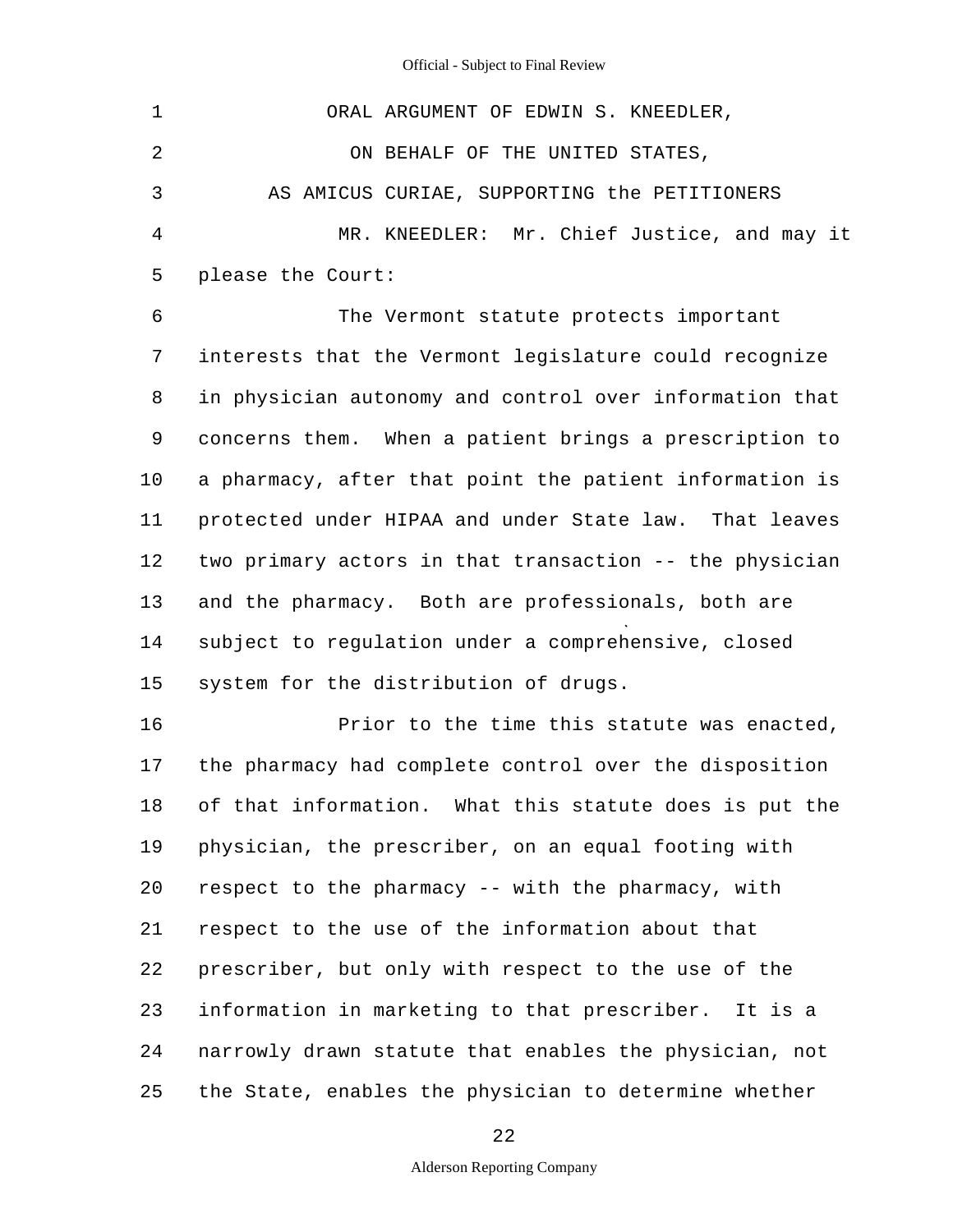1 2 3 4 the information that he was required to furnish in connection with the prescribing of a drug will be used in the marketing of products to that -- to that physician.

5 6 7 8 9 CHIEF JUSTICE ROBERTS: So he's required to provide it, but he would be required to provide it quite apart from the government regulation, right? I mean, the pharmacy needs to know who to make the prescription out to.

10 11 12 13 14 15 16 17 18 MR. KNEEDLER: Well, it's because it's a prescription drug. Federal and State law require a prescription for a prescription drug. But if this was not a prescription drug, a person can go into a drug store and purchase a nonprescription drug just like any other item in a drug store, not have to furnish the name, not have to furnish any of this information. So the information is furnished because of the requirement of a prescription which is of long standing.

19 20 21 22 23 24 25 So this statute is really of a piece with a -- with a number of other types of regulations to protect -- protect privacy, for example, the Driver's Privacy Protection Act, where a person is required to furnish certain information in order to get a driver's license. That statute prohibits the commercial exploitation of that information.

23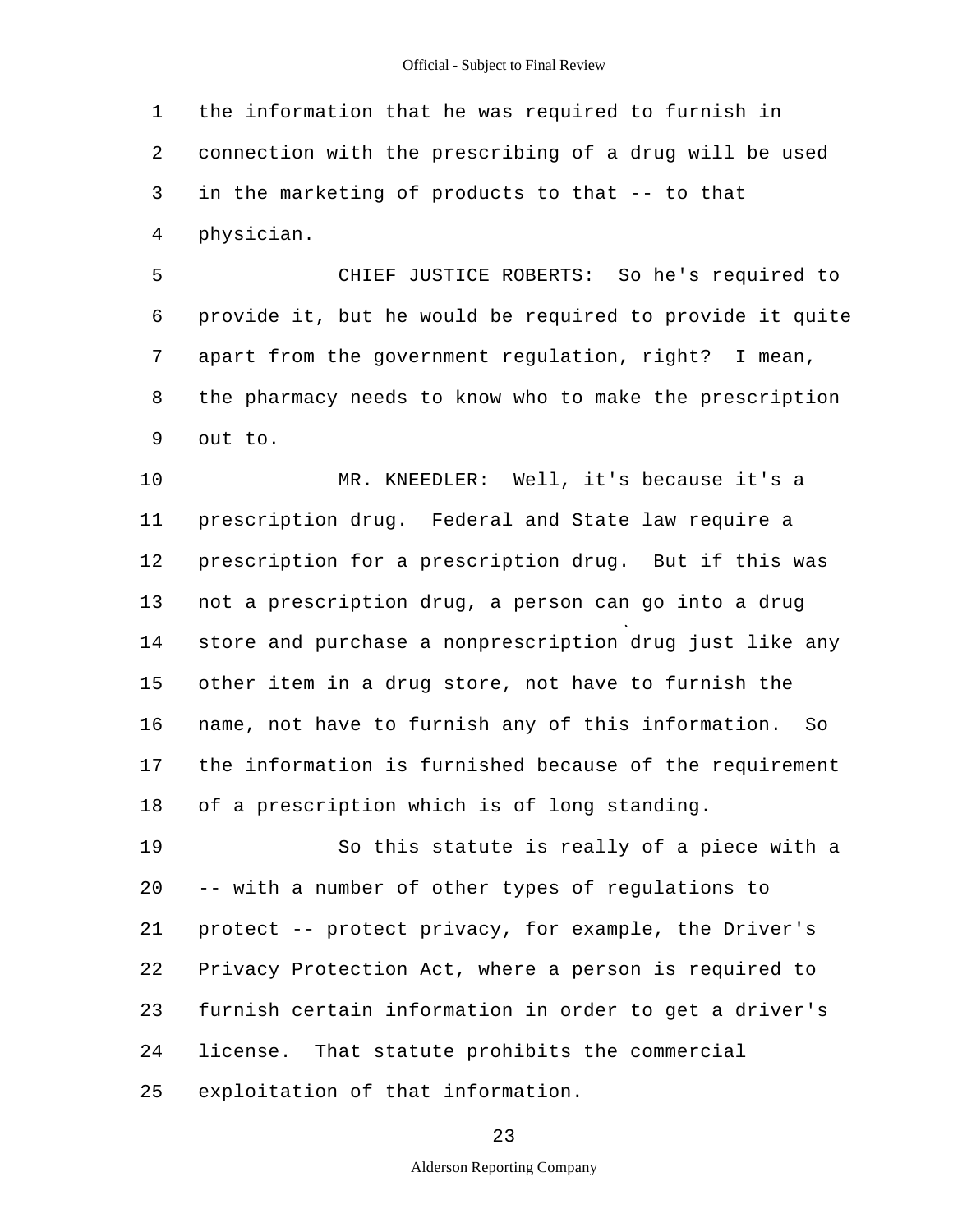| 1  | JUSTICE SCALIA: But it doesn't protect his              |
|----|---------------------------------------------------------|
| 2  | privacy. I mean, the -- his name and -- and the extent  |
| 3  | of his prescriptions can be given away for a lot of     |
| 4  | uses. It doesn't protect his privacy.                   |
| 5  | MR. KNEEDLER: It $--$ it $--$                           |
| 6  | JUSTICE SCALIA: It protect -- it enables                |
| 7  | him to protect himself against drug companies that want |
| 8  | to talk to him.                                         |
| 9  | MR. KNEEDLER: And that's -- the term                    |
| 10 | "privacy" is used to embrace that sort of autonomy and  |
| 11 | control over information. That's -- that's the way in   |
| 12 | which we're $--$                                        |
| 13 | JUSTICE SCALIA: All right, so long as I                 |
| 14 | know that's what you're talking about. When you say     |
| 15 | "privacy," you don't mean the prescriber's concern that |
| 16 | people will know that he prescribed certain drugs. He   |
| 17 | doesn't care about that, right.                         |
| 18 | MR. KNEEDLER: Well, he certainly does --                |
| 19 | JUSTICE SCALIA: That is not protected by                |
| 20 | this law.                                               |
| 21 | MR. KNEEDLER: He -- he certainly -- he                  |
| 22 | certainly does care about that. And the --              |
| 23 | JUSTICE SCALIA: It's not protected by this              |
| 24 | law.                                                    |
| 25 | MR. KNEEDLER: Well, there are other --                  |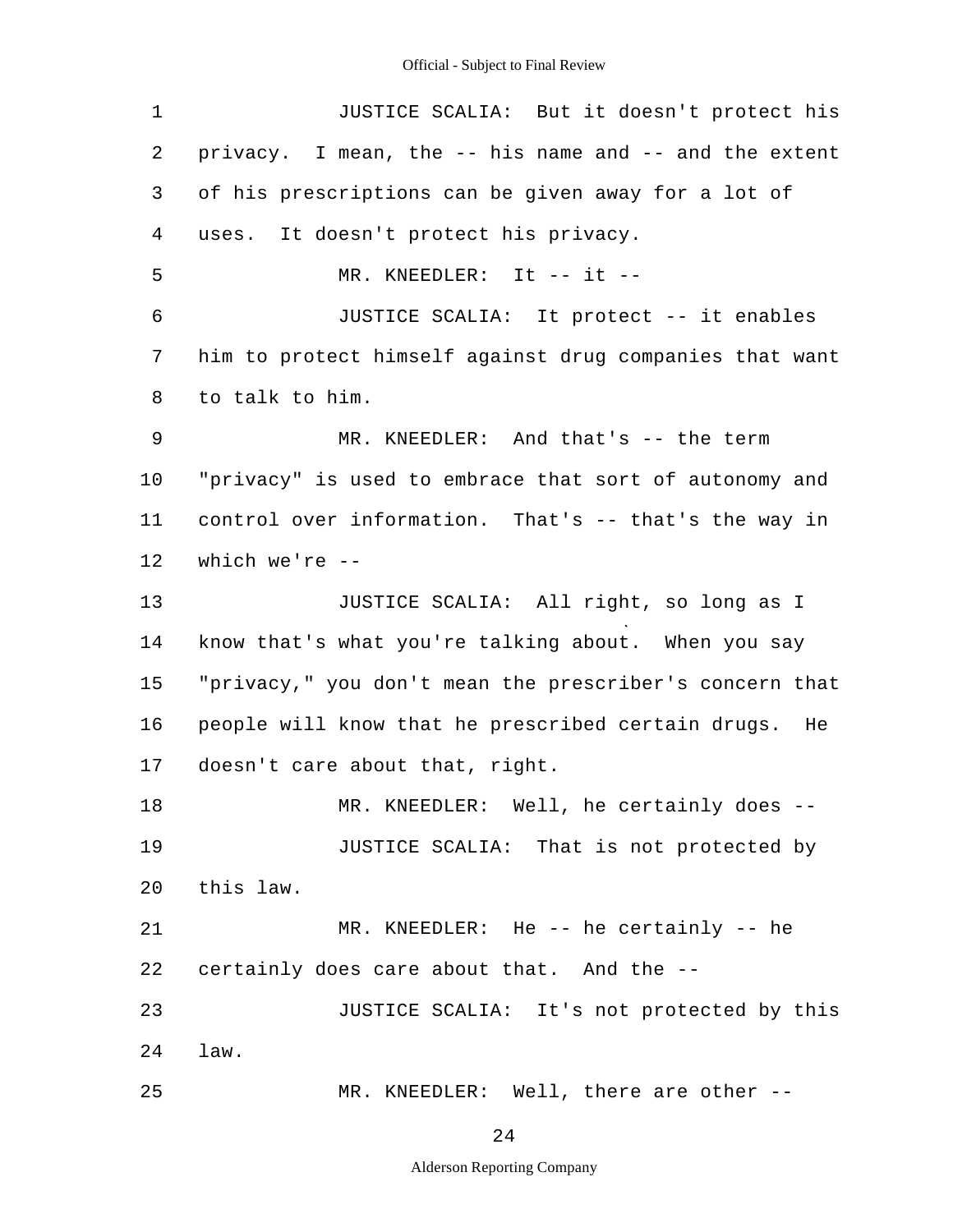1 2 3 4 5 6 7 8 9 10 11 12 13 14 15 16 17 18 19 20 21 22 23 24 25 there are other principles that protect it. The the -- the State's pharmacy regulations require pharmacies to maintain the confidentiality - JUSTICE SCALIA: I'm talking about what this law protects. It does not protect his privacy in that sense. It protects his privacy in the sense that it enables him to avoid having to say go away when a salesman for the -- for the -- for the drug company comes, right? MR. KNEEDLER: Yes, well -- it -- it -- it's a lesser version of that, a less restrictive version of that, because it doesn't put either the pharmaceutical company or the physician in the position of an all-or-nothing situation. What -- what the law allows is the physician to -- to say, you can -- you can come visit me, but I don't want you to use this information that has otherwise been kept confidential under pharmacy rules to market to me. That enables the physician to choose to have what the physician may choose -- may see as a more objective presentation. It puts - JUSTICE SCALIA: You mean it doesn't even protect his privacy in the sense that it enables him not to have to say go away. It doesn't even protect that. They  $--$  he  $--$  he will still have to say that  $--$ 

25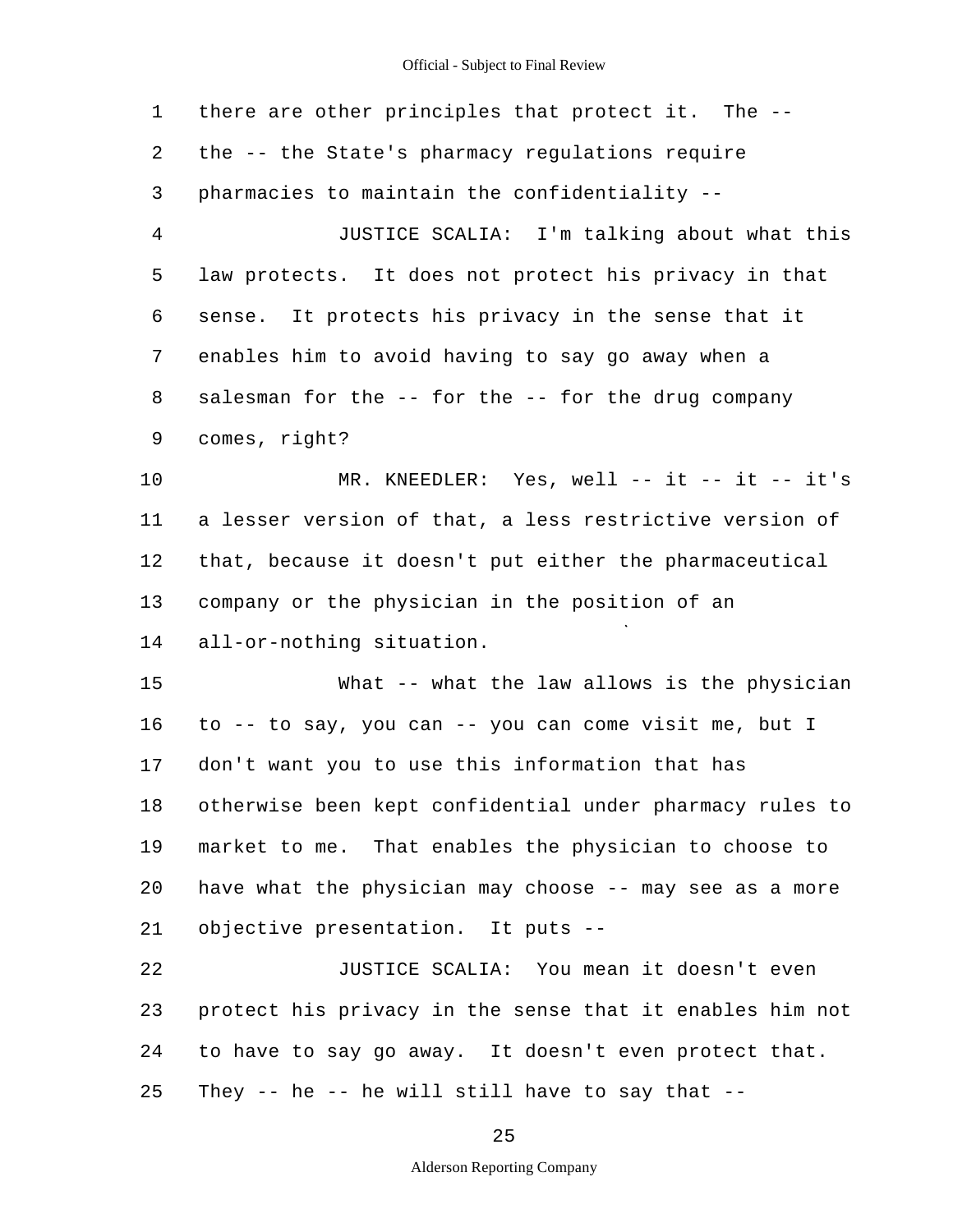| 1              | MR. KNEEDLER: If he -- if he doesn't --                      |
|----------------|--------------------------------------------------------------|
| $\overline{2}$ | JUSTICE SCALIA: -- if the drug company                       |
| 3              | approaches him without having this information.              |
| 4              | MR. KNEEDLER: If -- if he doesn't want to                    |
| 5              | talk to the -- to the detailer at all.                       |
| 6              | JUSTICE SCALIA: All right.                                   |
| 7              | MR. KNEEDLER: But what this allows for --                    |
| 8              | physicians see value to this, but what this allows for       |
| 9              | is for the physician to say: I don't want my                 |
| $10 \,$        | information to be used by this drug company in a way --      |
| 11             | sort of inside information about my overall prescribing      |
| 12             | practices. I would -- I would prefer to have a               |
| 13             | presentation made to me without the information about        |
| 14             | me, but information about the drugs that might be --         |
| 15             | JUSTICE ALITO: What about the doctor who                     |
| 16             | didn't want the information distributed to anybody,          |
| 17             | academic researchers, anybody? Does the law give             |
| 18             | that -- give the doctor that option?                         |
| 19             | MR. KNEEDLER: It -- it does not, but                         |
| 20             | that's $--$ that's common in $--$ in $--$ in confidentiality |
| 21             | statutes. For example, HIPAA, which protects the             |
| 22             | personal information of -- of persons in the health care     |
| 23             | system, that information can be used and frankly would       |
| 24             | have to be used, for example, for paying insurance           |
| 25             | claims. The insurer needs to know what prescriptions or      |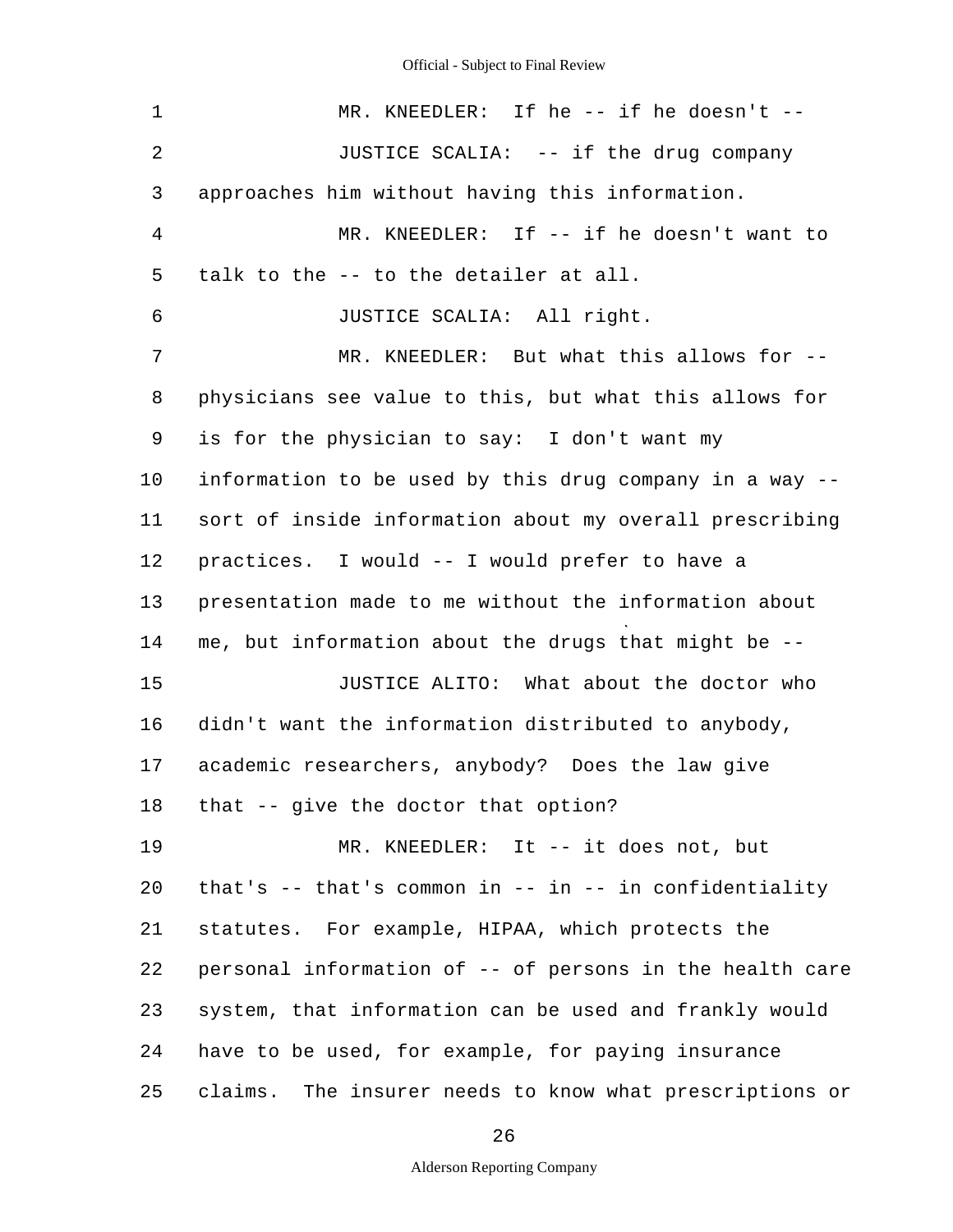| 1  | what other medical services might have been provided.    |
|----|----------------------------------------------------------|
| 2  | The same thing with respect to insurers                  |
| 3  | controlling their costs, because there are formularies   |
| 4  | and preferred drug lists. And so, people in that         |
| 5  | position necessarily have to be able to use prescriber   |
| 6  | information in order to find out whether -- whether      |
| 7  | something was suitably prescribed under the preferred    |
| 8  | drug list. So, it -- it's --                             |
| 9  | CHIEF JUSTICE ROBERTS: I thought our                     |
| 10 | precedents made -- indicated that it's problematic for   |
| 11 | the State to make a determination about what uses        |
| 12 | information can be -- to what uses information can be    |
| 13 | put, particularly when it's an interested party as it is |
| 14 | here.                                                    |
| 15 | MR. KNEEDLER: Well, what the statute does                |
| 16 | is allow the physician -- or the prescriber to make that |
| 17 | choice. It's information about the prescriber that the   |
| 18 | prescriber was required to furnish in connection with    |
| 19 | issuing a prescription.                                  |
| 20 | CHIEF JUSTICE ROBERTS: I thought you told                |
| 21 | me that -- I thought you told me that this doesn't       |
| 22 | protect physician privacy to the extent of saying this   |
| 23 | information can't be used for academic purposes even if  |
| 24 | you, the physician, don't want it to be used for those   |
| 25 | purposes?                                                |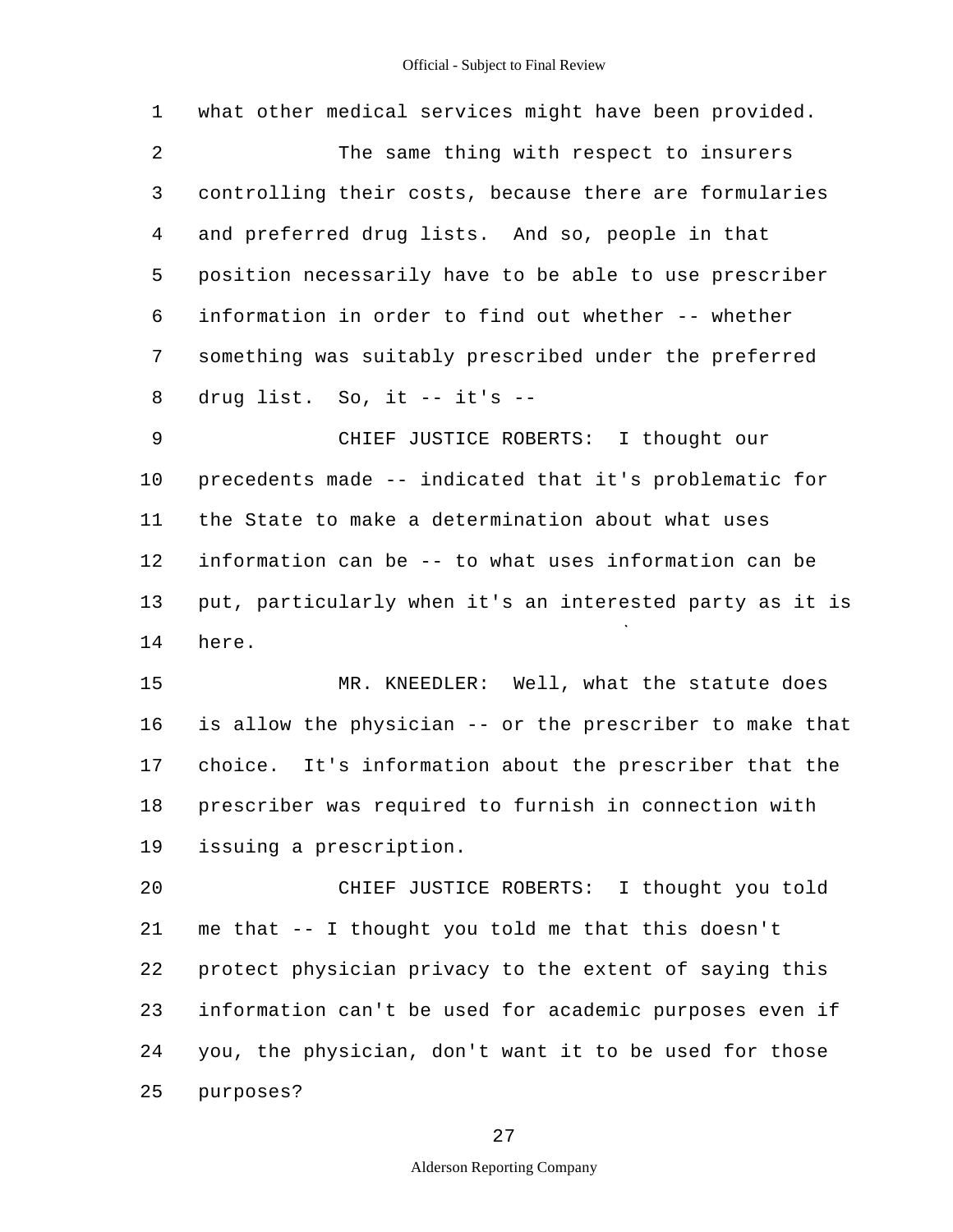| $\mathbf 1$ | MR. KNEEDLER: Right, and -- and -- and                   |
|-------------|----------------------------------------------------------|
| 2           | again, that -- that's true in a variety of -- of --      |
| 3           | CHIEF JUSTICE ROBERTS: So the physician                  |
| 4           | doesn't get to decide for what uses the information --   |
| 5           | MR. KNEEDLER: Not -- not -- not altogether,              |
| 6           | but that doesn't mean that there is no confidentiality   |
| 7           | interest or no autonomy or control interest, because a   |
| 8           | physician practicing medicine knows that his patient's   |
| 9           | insurer is going to --                                   |
| 10          | CHIEF JUSTICE ROBERTS: What if the statute               |
| 11          | -- I'm sorry. What if the statute said this information  |
| 12          | can be used for any number of purposes, except not for   |
| 13          | anybody who is going to criticize the State of Vermont?  |
| 14          | MR. KNEEDLER: No, that would not be -- that              |
| 15          | would not be permissible. It would not be germane to --  |
| 16          | CHIEF JUSTICE ROBERTS: This information --               |
| 17          | this information cannot be used for any purposes -- can  |
| 18          | be used for any purposes except a purpose that will make |
| 19          | things more expensive for the State of Vermont?          |
| 20          | MR. KNEEDLER: Well, I mean, that's --                    |
| 21          | that's a very broad goal. I mean, here -- here what the  |
| 22          | State has done is -- is put the control in the           |
| 23          | physician, who is a critical player in the -- in the     |
| 24          | delivery system. So it's narrowly tailored to the        |
| 25          | physician's use of the information about him in -- in    |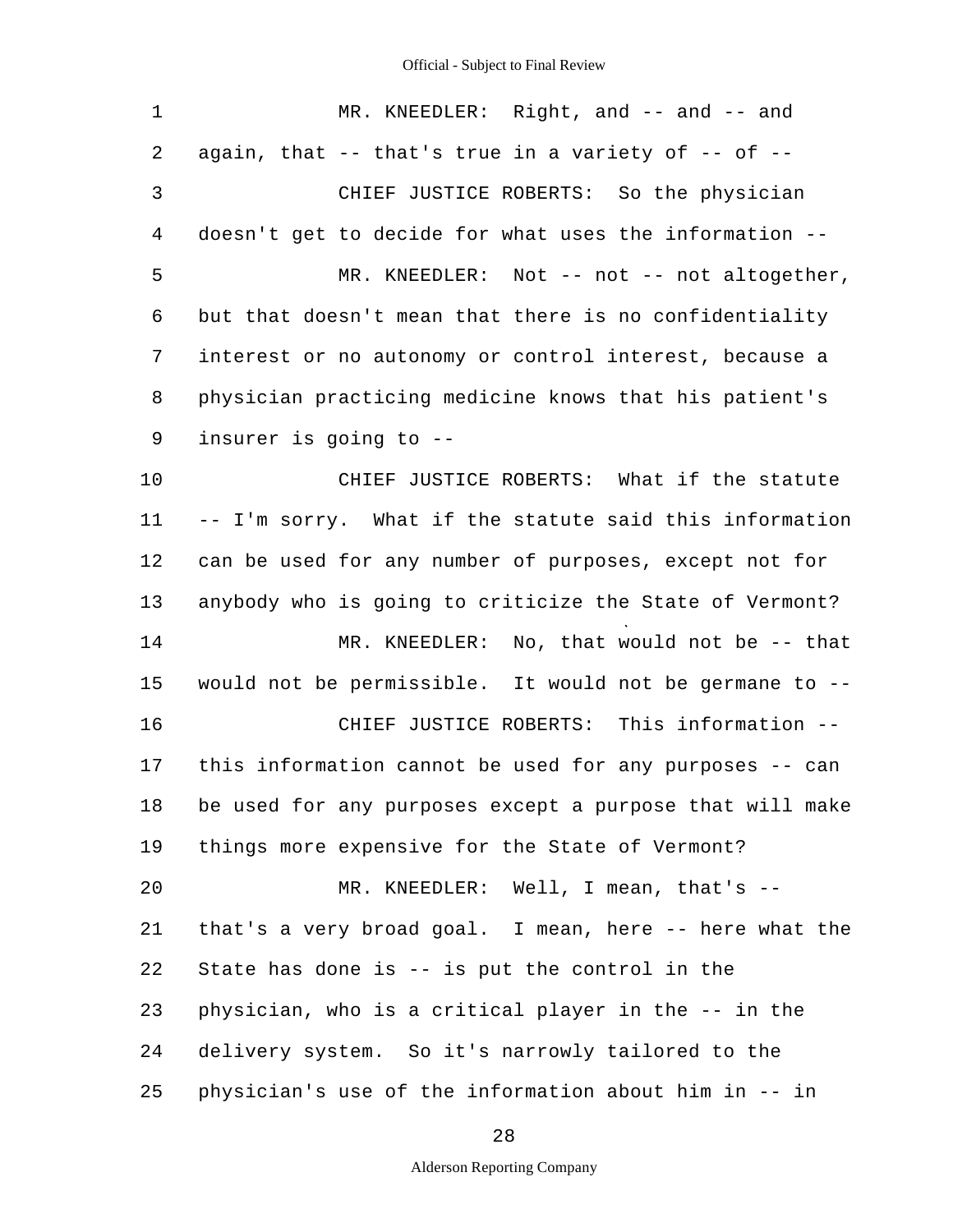1 2 3 4 5 6 7 8 9 10 11 12 13 14 15 16 17 18 19 20 21 22 23 24 25 connection with how -- how he will be approached. It's also important to recognize that this is very different from the general advertising cases this Court has had under the commercial speech doctrine. This is not public advertising. This I think falls into the camp of Dun and Bradstreet, where you have a -- a targeted limited business audience, a -- a -- really one-on-one. It's not -- it's not radio or television advertising. It's one-on-one advertising in which the public interest is -- is much more limited, and it's one-on-one with respect to the very person whose information was first furnished by the physician to the pharmacy, so  $-$ -JUSTICE KENNEDY: Well, that's because the pharmaceutical company deems this to be the most efficient. What you're saying is that the State can prohibit the most efficient sort of speech, whereas if it just had general dissemination which didn't serve any particular purpose, that would be all right. MR. KNEEDLER: But it - JUSTICE KENNEDY: -- but if it becomes -becomes focused and important and effective, then the State can prohibit it. MR. KNEEDLER: It's allowing the other person to that representation visit to decide whether

29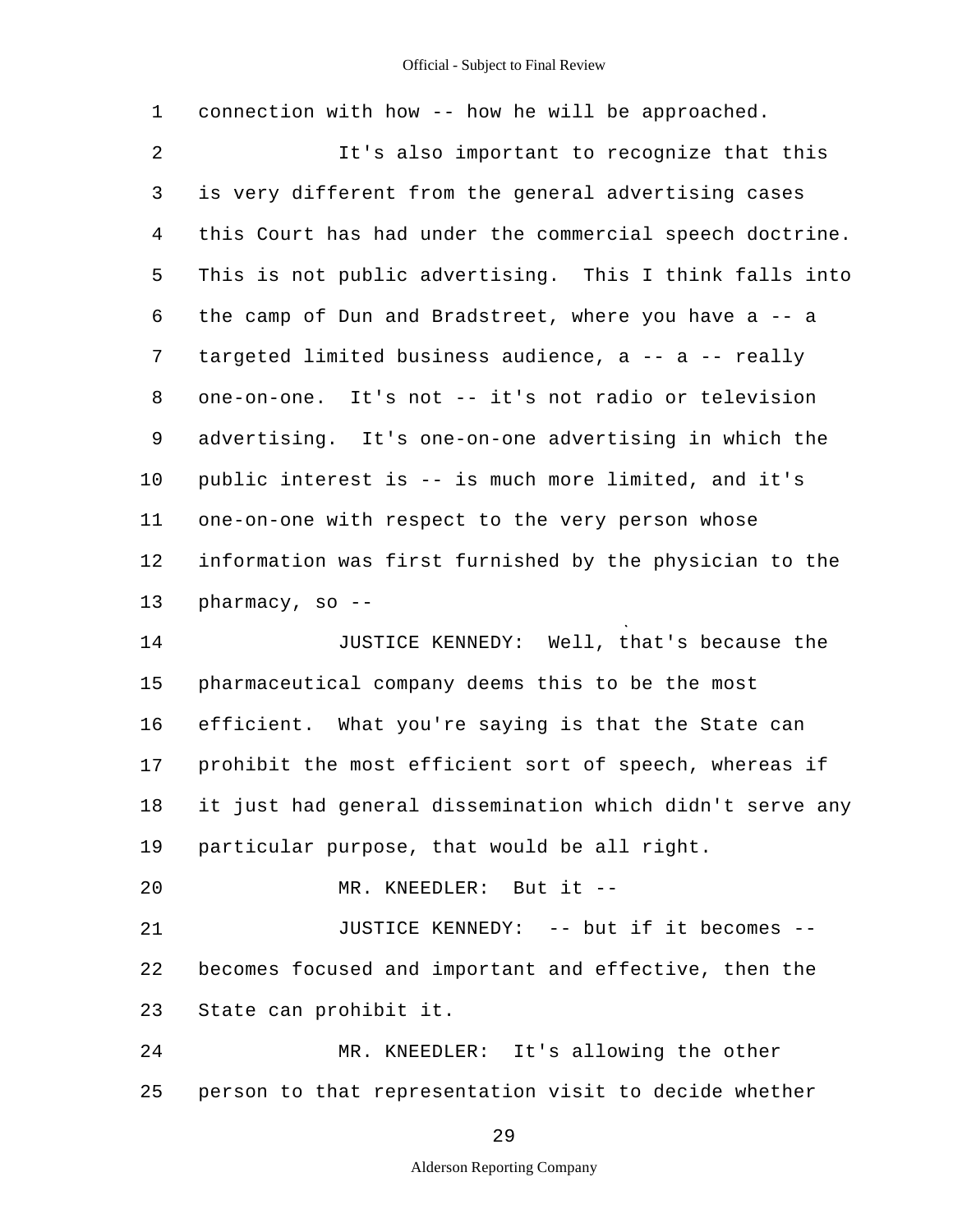| $\mathbf 1$ | information about him, not other information; about him |
|-------------|---------------------------------------------------------|
| 2           | -- will be used in that situation. It's very much like  |
| 3           | a don't -- a "do not call" statute or a "do not mail"   |
| 4           | statute, in which people have the right to say: Do not  |
| 5           | contact me for commercial information, except this one  |
| 6           | is more limited. This one says --                       |
| 7           | CHIEF JUSTICE ROBERTS: What if you say --               |
| 8           | MR. KNEEDLER: -- do not use information                 |
| 9           | about me to contact me.                                 |
| 10          | CHIEF JUSTICE ROBERTS: Let's say I don't                |
| 11          | like to be bothered by people knocking on my door by    |
| 12          | saying, sign this petition. Can I -- to protect my      |
| 13          | privacy interests, can I prevent that as a general      |
| 14          | matter?                                                 |
| 15          | MR. KNEEDLER: No, but you could post a sign             |
| 16          | saying "no solicitations," and I think under this       |
| 17          | Court's cases that -- that sort of protection --        |
| 18          | JUSTICE SCALIA: Can the State enact a law               |
| 19          | that, say, petition signers cannot approach somebody    |
| 20          | unless he has given his prior consent?                  |
| 21          | MR. KNEEDLER: No, but I think the --                    |
| 22          | JUSTICE SCALIA: Of course not.                          |
| 23          | MR. KNEEDLER: But I think the State                     |
| 24          | could -- could enact a law that said if someone posts a |
| 25          | sign saying do not -- do not approach me, do not knock  |

30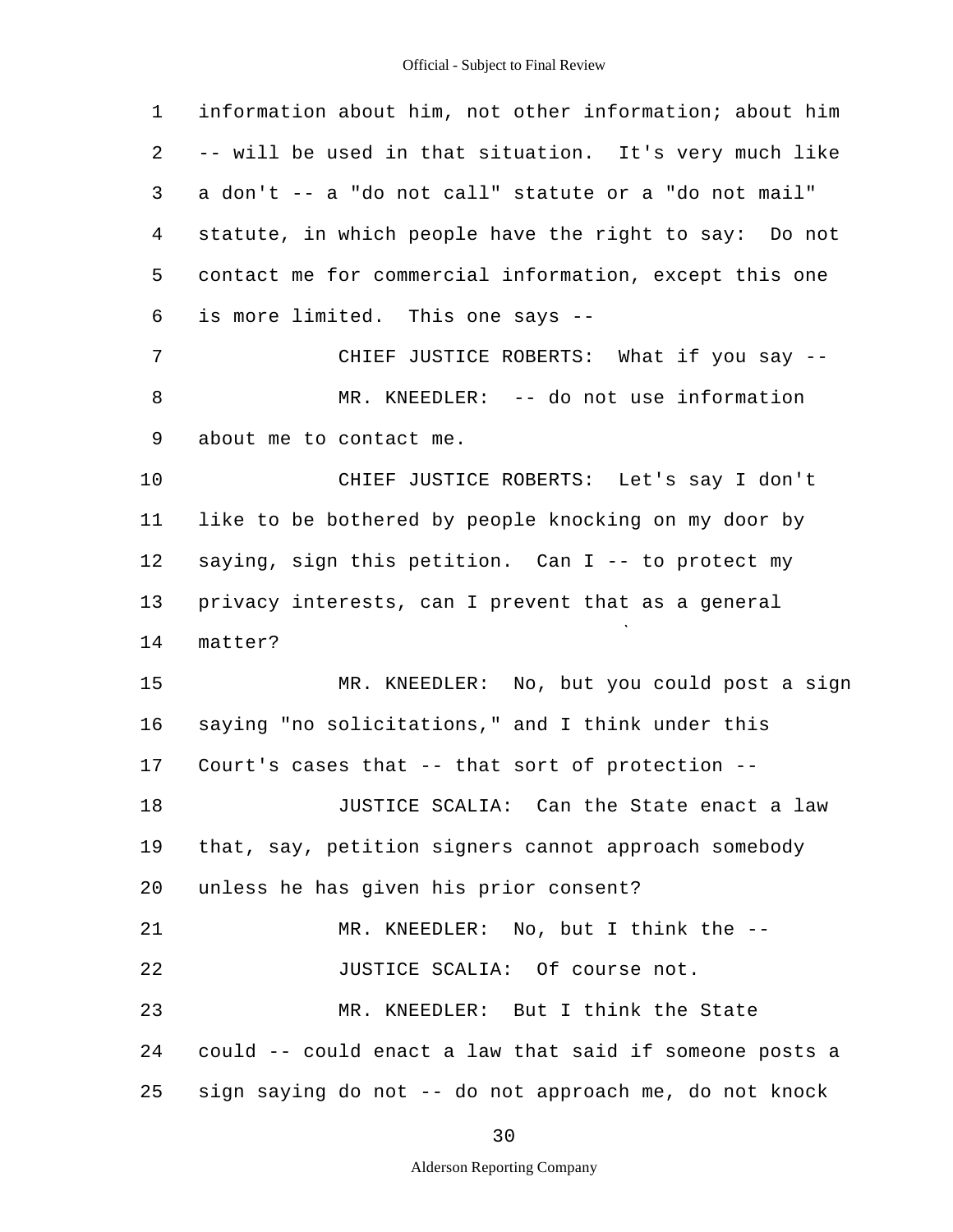1 on my door for this purpose -

2 3 JUSTICE SCALIA: Doctors can do that if they don't want to talk to the -

4 5 6 7 8 9 10 11 MR. KNEEDLER: If they don't want to talk at all. But this -- but this -- this is -- this is addressed to a more limited problem and therefore is more narrowly tailored, which is that it -- what -what -- what the pharmaceutical company can't do without the physician's consent is to -- is to use information that was gathered about that very individual to approach him.

12 13 14 15 16 17 18 It puts -- it puts the physician on an equal footing with the pharmacy at the -- at the beginning of the -- of the stream of commerce, it puts the physician on -- on an equal footing with the pharmacy or the pharmaceutical company at the other end by saying: I'm going to keep that information about me to myself if you'll -- if you are approaching me.

19 20 21 22 23 24 25 JUSTICE GINSBURG: Mr. Kneedler, in most of our commercial speech cases there has been a commodity. Here it's a record maintained by the pharmacist. We think of a pharmacist as selling the brand name or generic name, but whose list is this? Whose record is it? Is it the pharmacist's record the way goods, stock in trade, would be?

31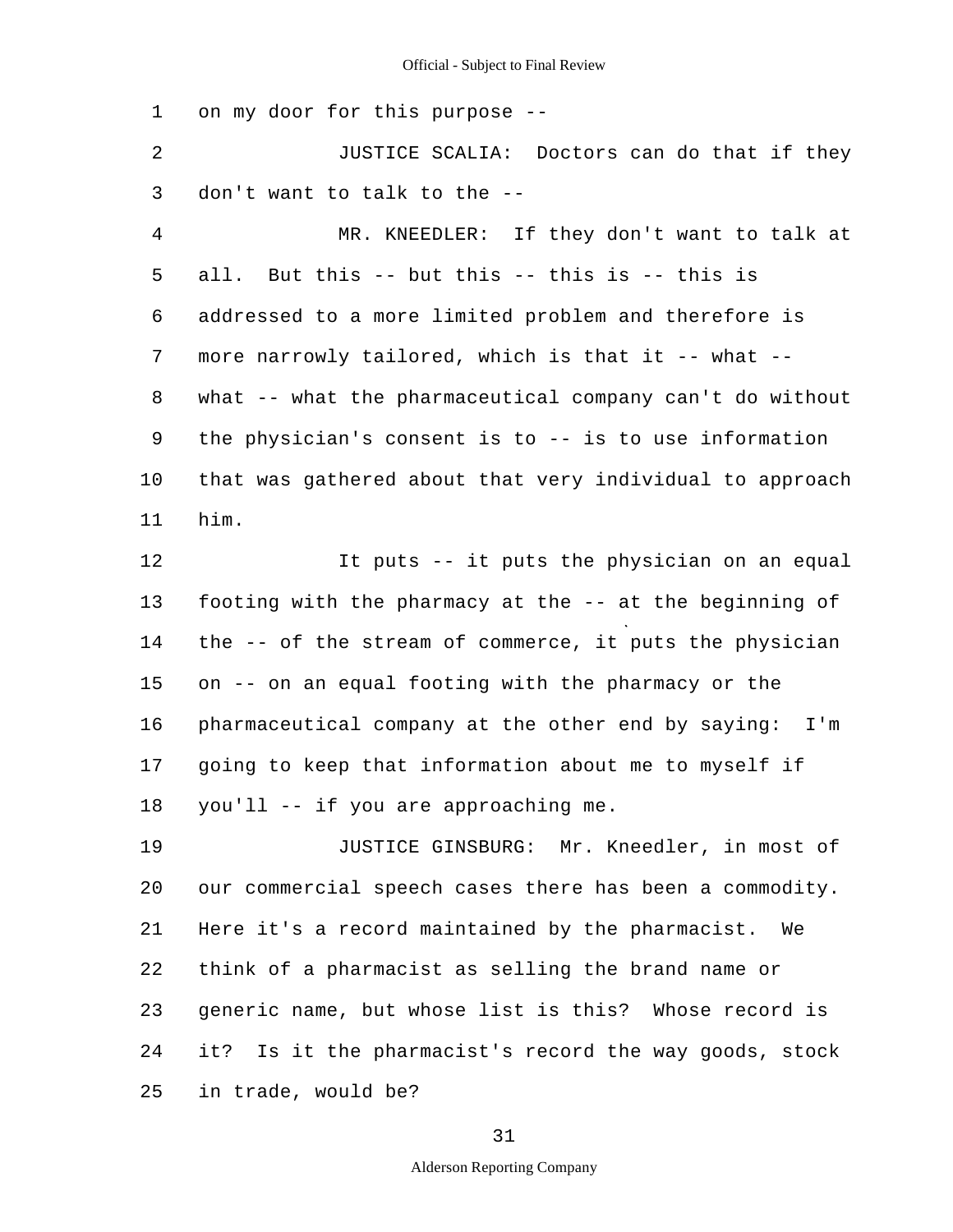| 1  | MR. KNEEDLER: May I answer -- answer the                   |
|----|------------------------------------------------------------|
| 2  | question?                                                  |
| 3  | CHIEF JUSTICE ROBERTS: Yes.                                |
| 4  | MR. KNEEDLER: It is -- it is in the                        |
| 5  | possession of the pharmacy. But what the State has done    |
| 6  | is to legitimately recognize that the physician has a      |
| 7  | stake in some of the information on that list, and in      |
| 8  | that respect the list is $a - -$ is a commodity. The State |
| 9  | is regulating its commodity aspect, not its                |
| 10 | communicative or expressive aspect, in -- in this          |
| 11 | statute.                                                   |
| 12 | CHIEF JUSTICE ROBERTS: Thank you, counsel.                 |
| 13 | Mr. Goldstein.                                             |
| 14 | ORAL ARGUMENT OF THOMAS C. GOLDSTEIN                       |
| 15 | ON BEHALF OF THE RESPONDENTS                               |
| 16 | MR. GOLDSTEIN: Mr. Chief Justice, and may                  |
| 17 | it please the Court, good morning:                         |
| 18 | You will want to have available you to the                 |
| 19 | red brief of IMS Health, Incorporated, which in its        |
| 20 | appendix reproduces the statutes and findings. And the     |
| 21 | reason we have to look at the statutes and findings in     |
| 22 | this argument is because the case can't be decided as a    |
| 23 | matter of absolutes.                                       |
| 24 | We know that statutes like HIPAA do protect                |
| 25 | private information in third parties' hands and they are   |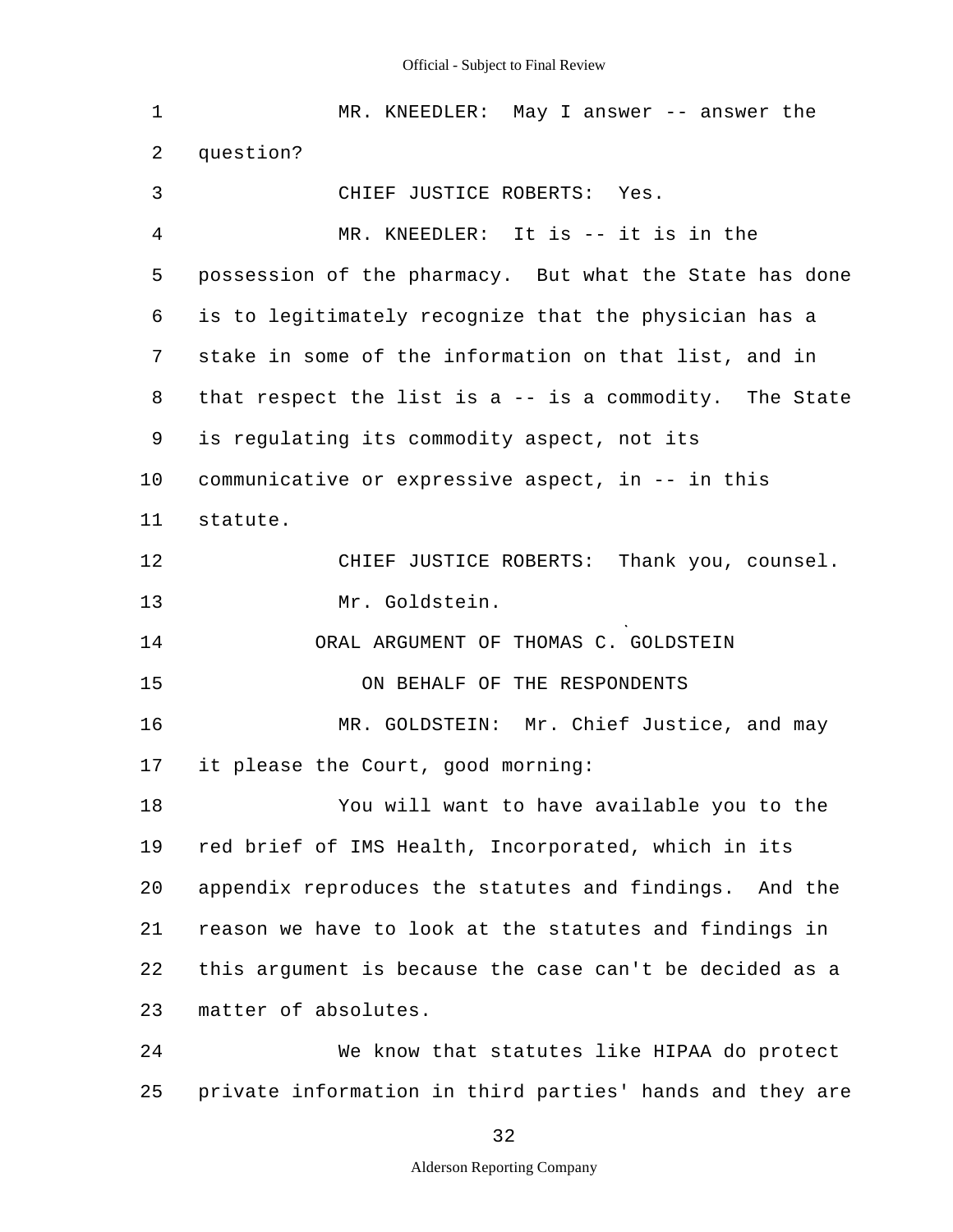1 2 3 4 5 6 7 8 9 10 11 12 13 14 15 16 17 18 19 20 21 22 23 24 25 constitutional. On the other hand, we also know that a governmental restriction on the use of information could be used to distort the marketplace of ideas. So the case is going to have to be decided somewhere in the middle. And in order to do that, we're going to have to figure out where in the middle Vermont ended up. Now, in doing that I want to clarify I think three things in the questioning of the first half hour. They are about what the practice are -- practices are at issue here; what this statute does, actually what's the rule; and why is it that Vermont did it. So as to Justice Ginsburg's question, are there other sales, the State gave you the correct answer that the pharmacy companies don't sell to researchers, but that's somewhat misleading. They sell to us, and we sell to the researchers, we sell to the government, the intermediaries like IMS Health. That's because we're the aggregator. So it is not correct to say that the only sale is for pharmaceutical marketing. Second, on the important question of what this statute - JUSTICE GINSBURG: I asked whether there are sales to any other entities. MR. GOLDSTEIN: Yes, and I said the State gave you the accurate answer. But the implication of

33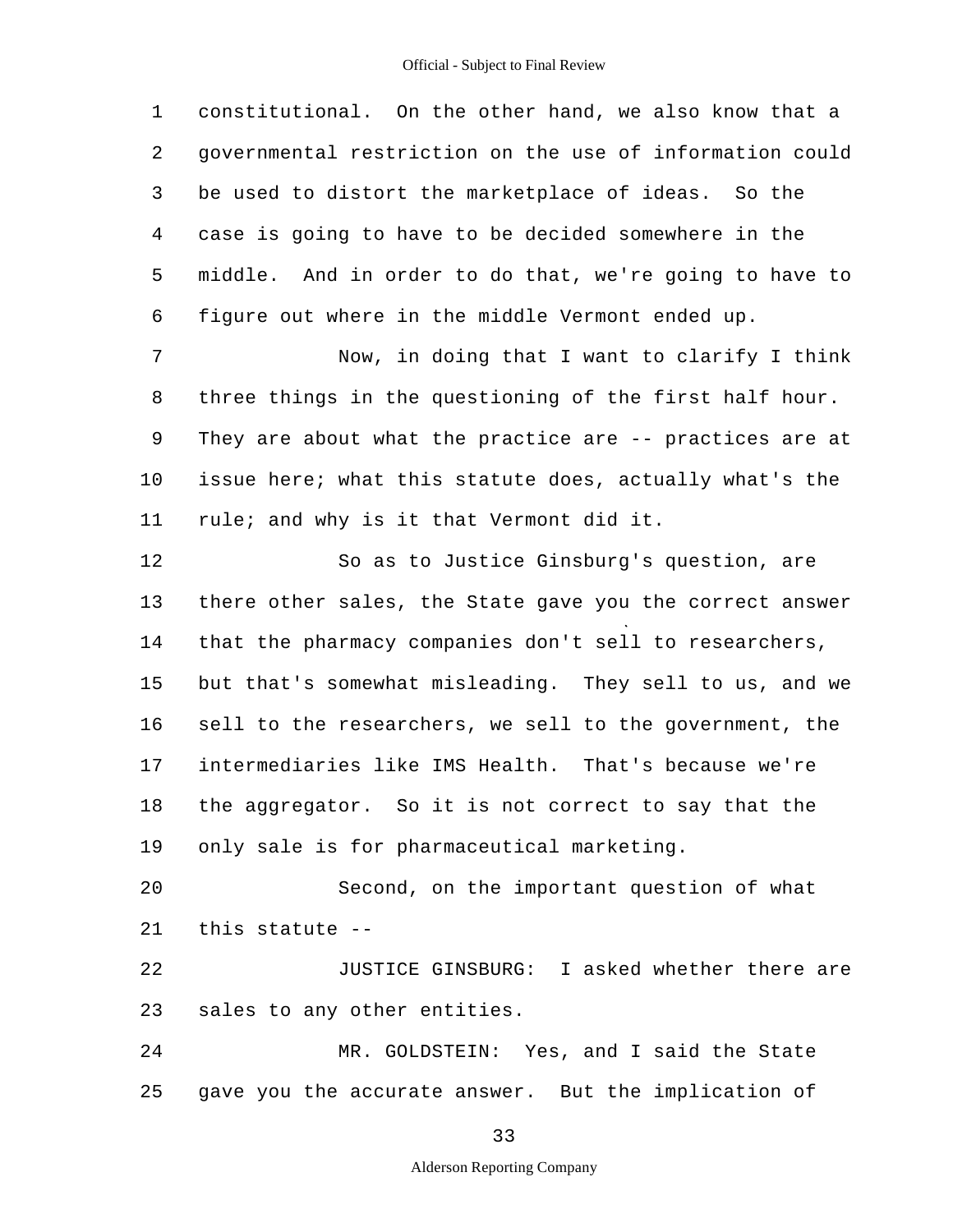1 2 3 4 5 6 7 8 9 10 11 12 13 14 15 16 17 18 19  $20$ 21 the answer I think was not quite correct, because there are sales for purposes other than for marketing. JUSTICE KAGAN: But if this was a general sale provision, then that would include those sales that you're talking about? MR. GOLDSTEIN: It would not, because the point would then -- and I'll come to the statute in a minute, because all the exemptions -- right? So there's -- there's a debate that Justice Alito focused on about what does the statute mean, and I do want to turn to that in a second. But to jump ahead to your question, Justice Kagan, assume that it's a general sale prohibition. Then there are all the exemptions and the exemptions take all of these other uses out from the sale prohibition: for academic research, to go to the government, and for clinical trials, for health care research. Those are all exempted from the general sale prohibition. So let's do turn, if you don't mind, to what it is the statute actually does. It is an important

22 23 24 25 point. First, I am going to come to our brief, but I just want to read something. For your later reference I'm going to have been reading from page 42 of PhRMA's brief, and this is what -- what the State told the

34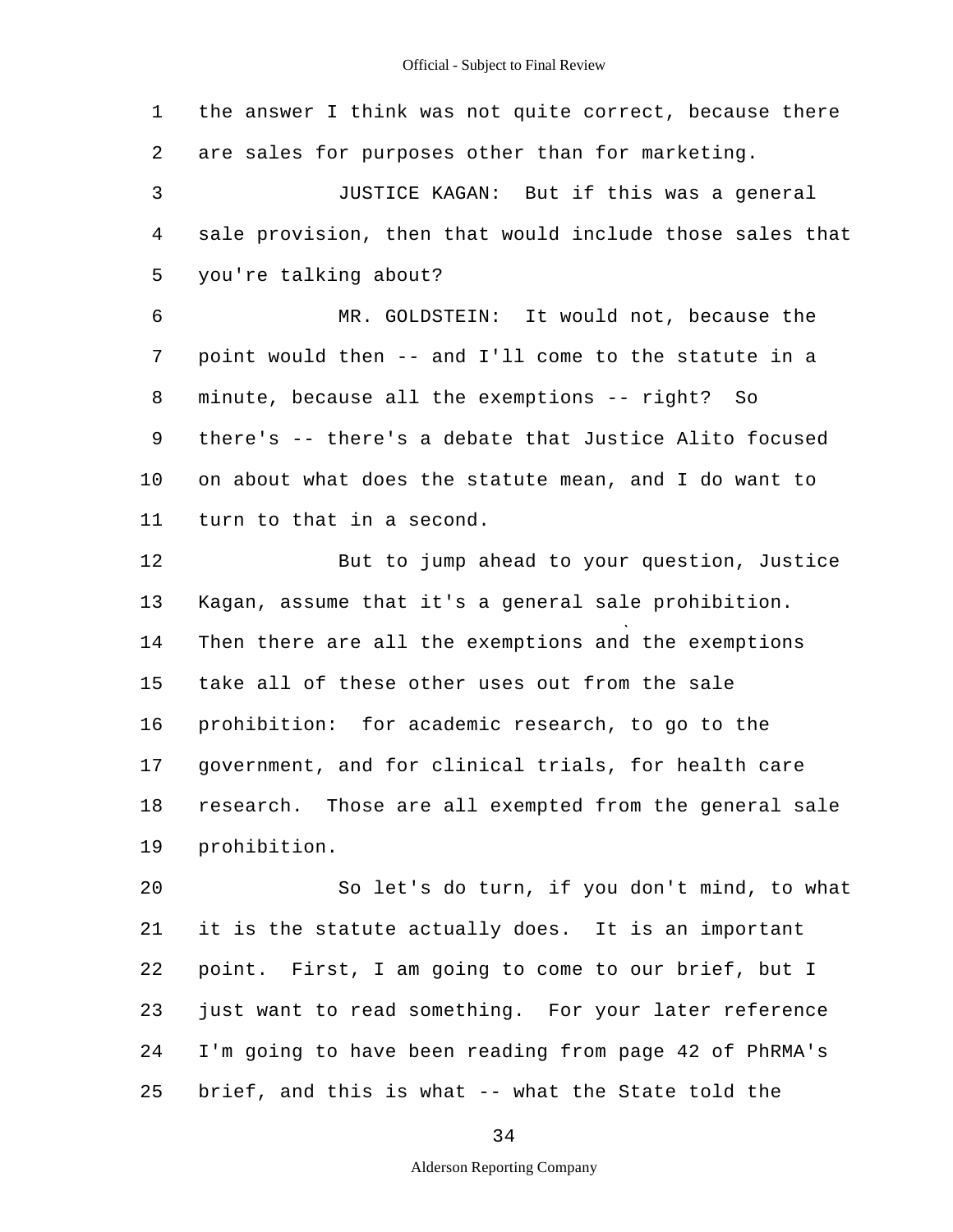1 2 3 4 Second Circuit, quote: "Data vendors may continue to acquire, edit, and sell this information to whomever they choose so long as that person does not use the information for detailing."

5 In turn, the Second Circuit -

6 7 8 9 JUSTICE KENNEDY: What was your page again? MR. GOLDSTEIN: Sorry. That's going to be from the PhRMA brief, the other red brief at page 42, at the top of the page.

10 11 12 13 14 15 16 17 18 So, to whomever they choose, so long as that person does not use the information for detailing. The Second Circuit said: Okay, you're the State; here's how we understand the statute. The statute only imposed quoting again, this is from 22A, it's the language that Justice Alito quoted -- the statute only imposes "restrictions on the sale or use of such data for marketing or promoting a prescription drug." So that's what they understood the statute to do.

19 20 21 22 23 24 25 Now, then the question becomes why did they do it? This was -- Justice Scalia, you tried really hard to get them just to admit, let's just acknowledge what the point is here. And the State tries to deny that the purpose here is to limit the information getting into the hands of the doctor. We don't have to rely on the State's lawyers. The State legislature was

35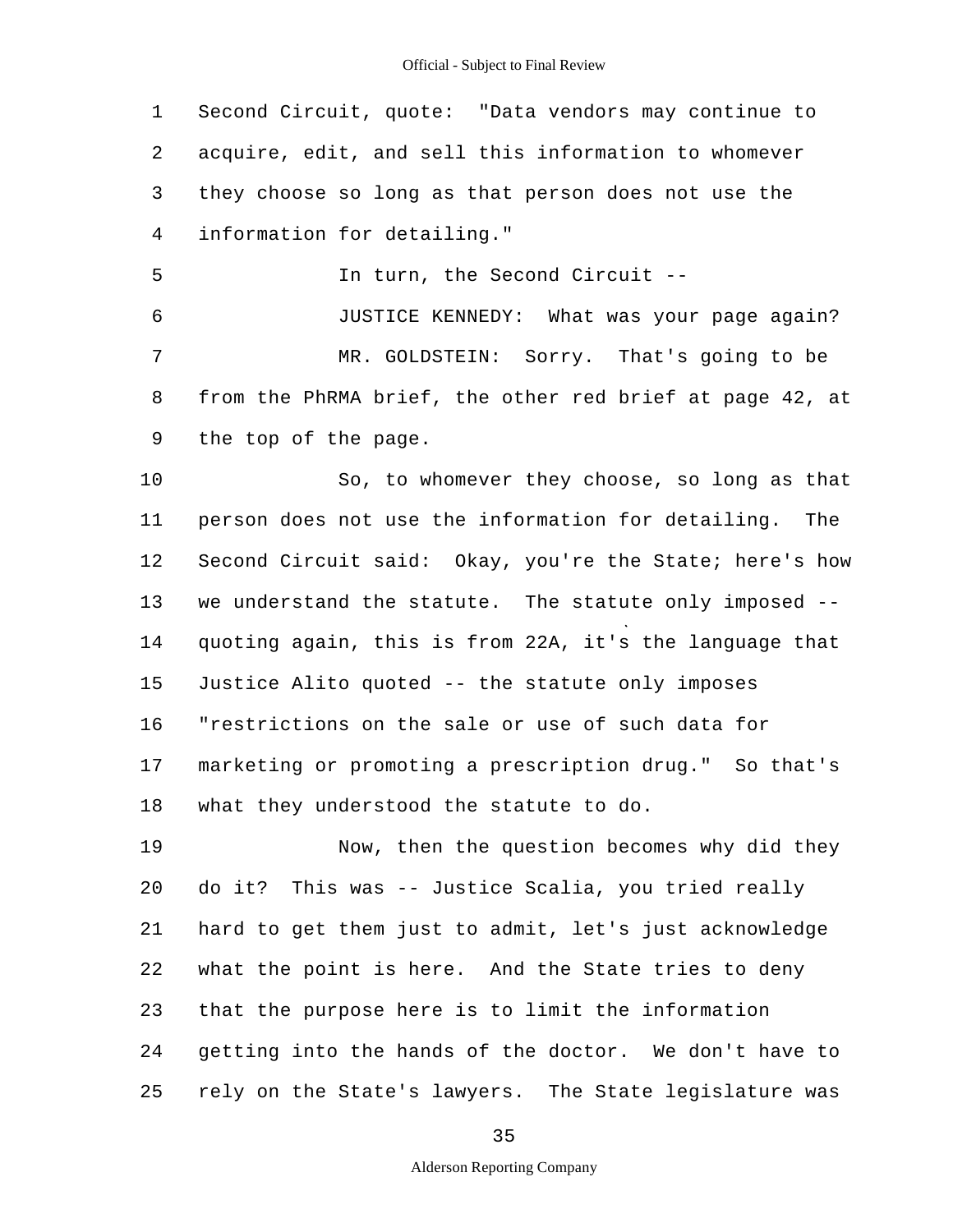1 2 3 4 5 6 7 8 9 10 11 12 13 14 15 16 17 18 19 20 21 22 23 24 25 very helpful here. So if we go to the appendix of the IMS brief now, page 1a, okay. Right at the top, the State says their goal is -- this is finding number 1 at the bottom of it -- containing health care costs. Then in finding number 2 they explain why they did it: "There is a strong link between pharmaceutical marketing activities, health care spending and the health of Vermonters." Then finding number 3: "The goals of marketing programs are often in conflict with the goals of the State." And my favorite, obviously, is number 4: "The marketplace for ideas on medicine safety, the State determined, was operating in conflict with the goals of the State." They didn't like the marketplace of ideas. Now, it is true, we acknowledge, that another thing the State wanted to do was to give the doctors some more control. It's in -- it's in -- there is an opt-out option. But can I just take you to how the State explained what it was doing? That's just going to be on page 7. Now, the State's lawyer and the Solicitor General have explained to you that they believe that doctors were concerned only with marketing and only with

36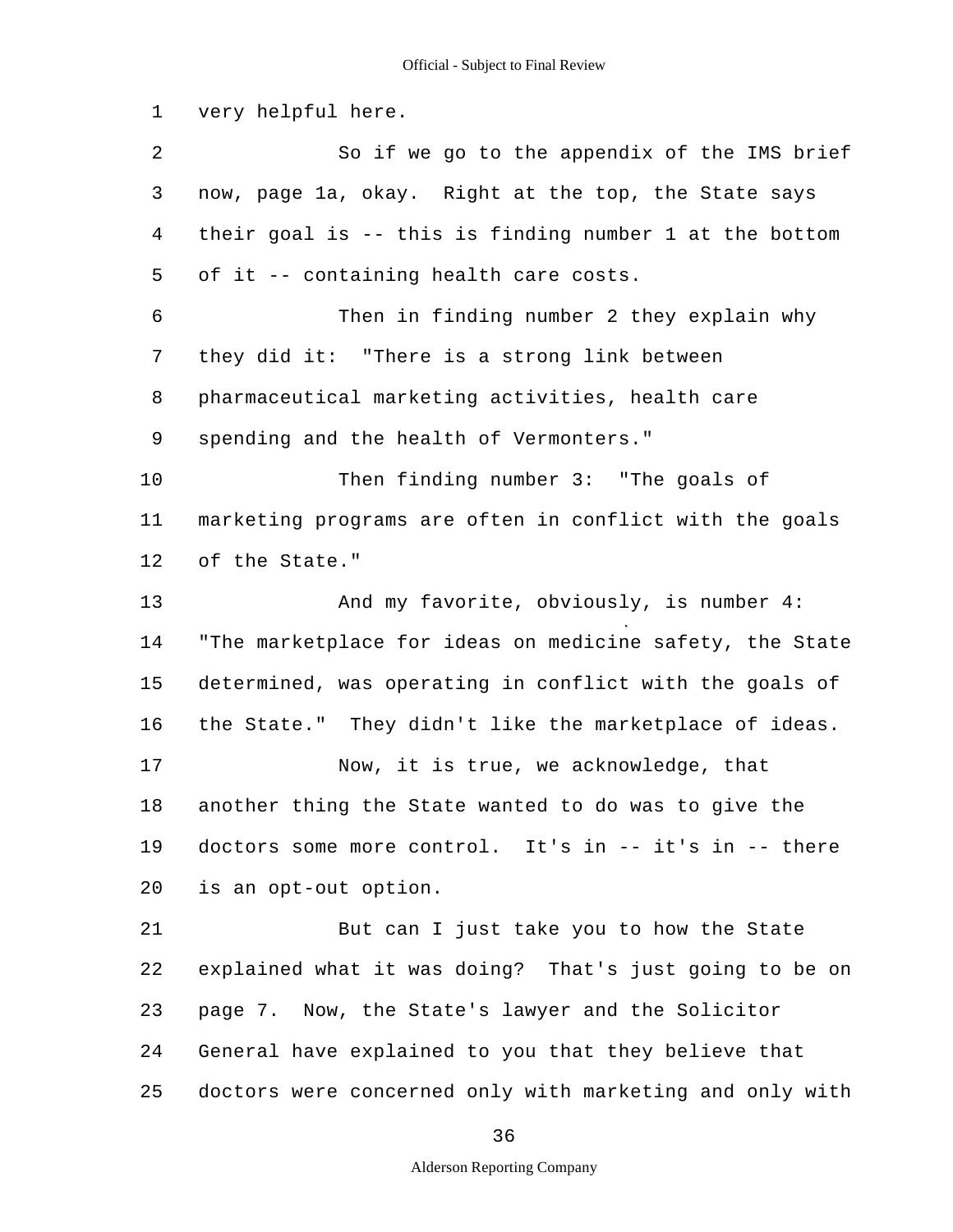1 2 3 4 5 6 7 8 9 10 marketing to them. That's not true. Finding 29. We have to go all the way to number 29 to get to this goal of the State: "Health care professionals in Vermont" - I'm on page 7: "Health care professionals in Vermont who write prescriptions for their patients have a reasonable expectation that the information in that prescription, including their own identity and that of the patient, will not be used for purposes other than the filling and processing of the payment for that prescription."

11 12 13 14 15 16 17 18 19 It's not just about pharmaceutical marketing. The doctors say -- we all love this; there's stuff about us in our daily lives that we wish was entirely private. The doctors here said: Hey, it would be great for us if this information, we had complete control over it. Doctors also would love if medical malpractice judgments weren't broadly known. There are all kinds of government records they would prefer not to be out into the public sphere.

20 21 22 23 24 25 But then we ask ourselves, all right -- and that's why I asked you to have this brief available what did the State do? Did the State in fact enact a general privacy provision? Is it like HIPAA or instead is all that the State did here target the use for marketing, while it allows the use of the same data for

37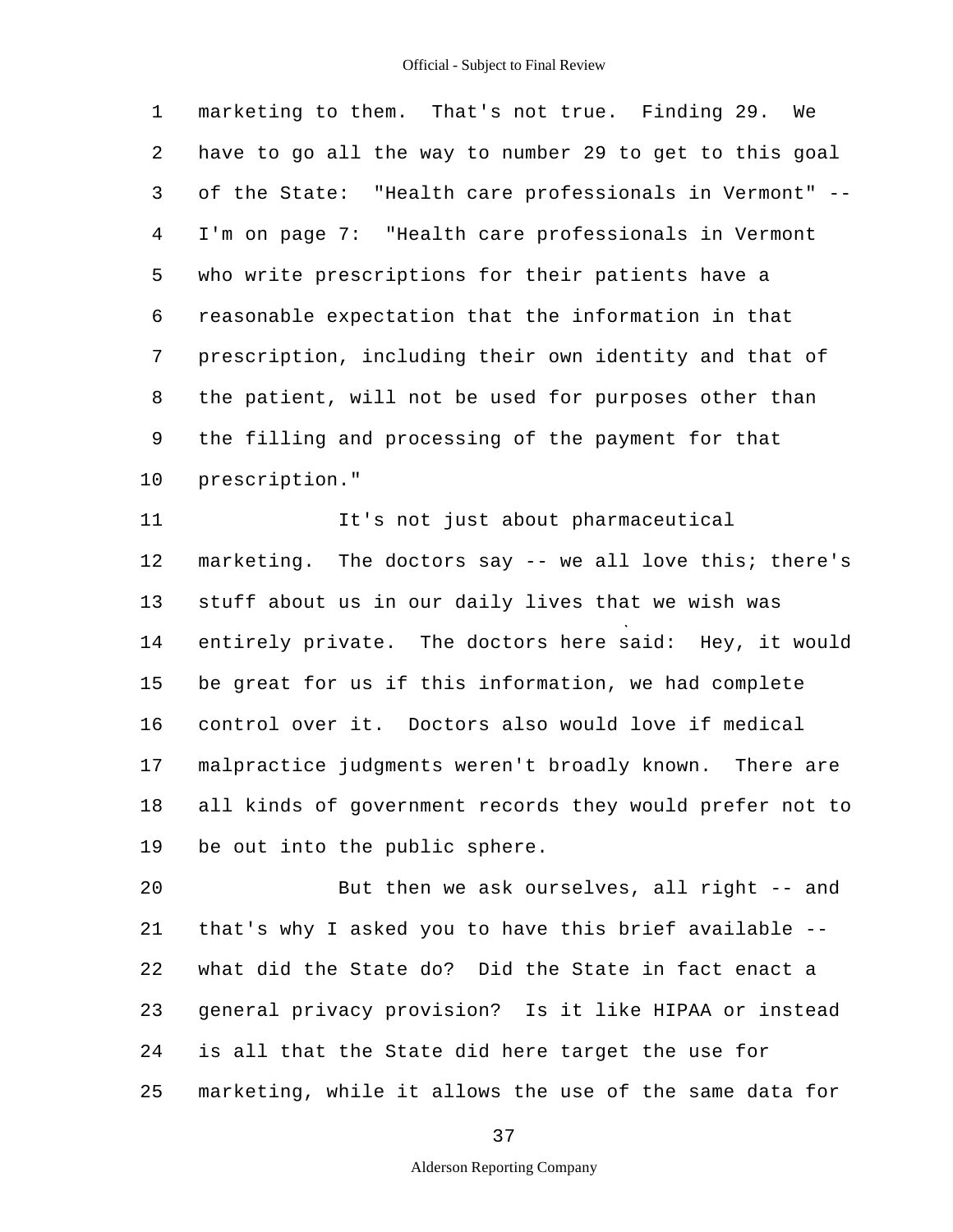1 2 the opposite message by insurers and also by the government?

3 4 5 6 7 8 9 10 11 12 13 14 15 16 17 18 19  $20$ 21 22 23 24 25 So here's the statute. It appears on page 9 of the appendix. I want to start with subsection A because the State helpfully reiterates its goals here. The second half of this paragraph: "The State sought to ensure costs are contained in the private health care sector, as well as for State purchasers of prescription drugs, through the promotion of less costly drugs and ensuring prescribers received unbiased information." That's what they're trying to do. They're trying to say: We would like the drug companies to have a harder time finding the doctors while the insurance companies and the State have an easy time finding the doctors. CHIEF JUSTICE ROBERTS: But there is another interest here besides the State's concern about health care costs, and that is the physician's privacy interests. MR. GOLDSTEIN: Yes. CHIEF JUSTICE ROBERTS: You can sell this information to whomever you want, right? MR. GOLDSTEIN: Yes. CHIEF JUSTICE ROBERTS: You could sell to it a journalist who wants to expose physicians in a particular area who prescribe a lot of a particular

38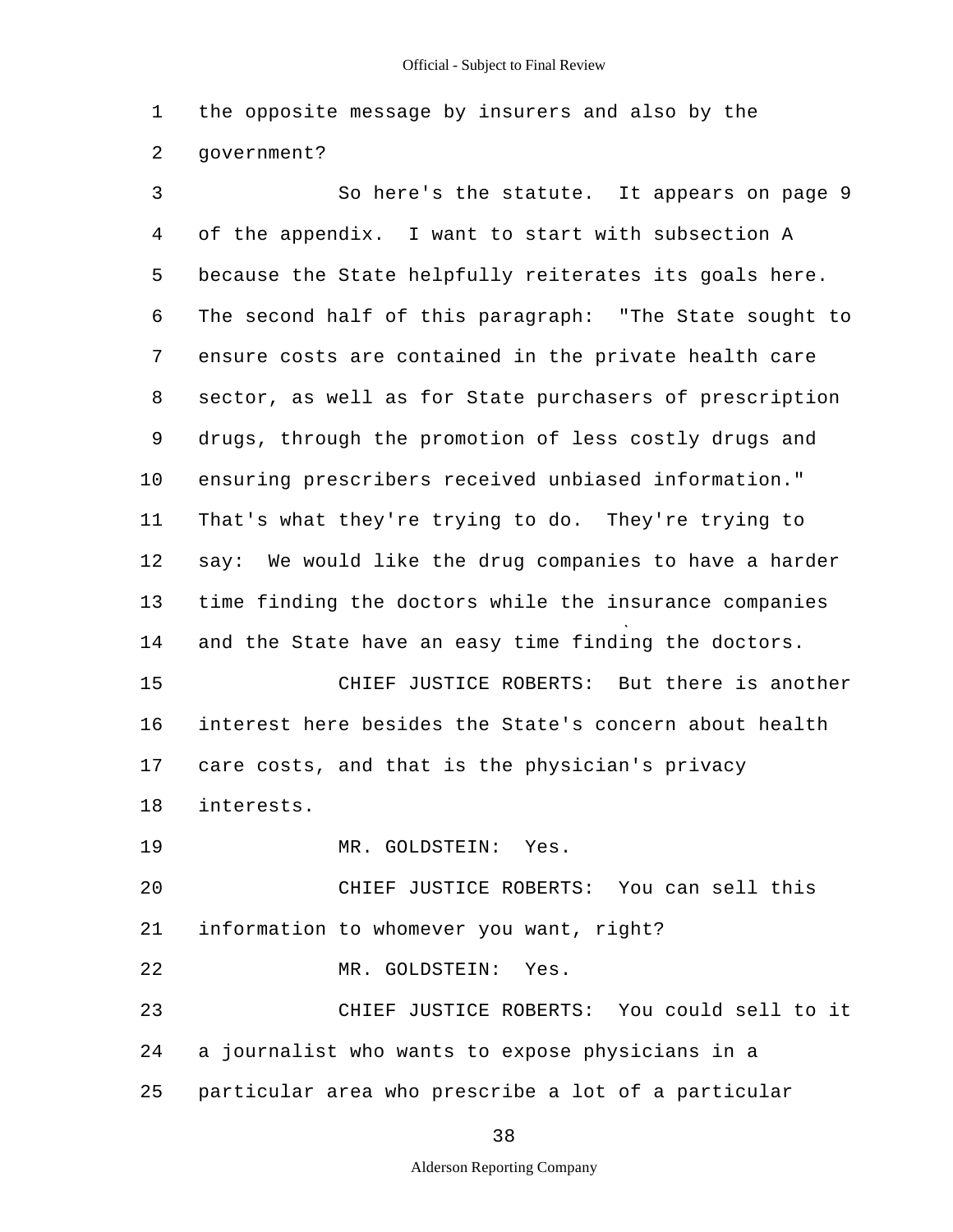1 2 3 4 5 6 7 8 9 10 11 12 13 14 15 16 17 18 19 20 21 22 23 24 25 medication. MR. GOLDSTEIN: Yes. CHIEF JUSTICE ROBERTS: So the public can discern well, this is the guy who is treating these people; we don't like these people, so we're going to Pickett outside his clinic. MR. GOLDSTEIN: Sure. CHIEF JUSTICE ROBERTS: Now, nothing prevents you from doing that, right? MR. GOLDSTEIN: That's correct. CHIEF JUSTICE ROBERTS: Well, don't you think that's protecting physicians' privacy, to prevent that from happening? MR. GOLDSTEIN: Oh, I apologize. We're allowed to do it before and after the statute, is my point. Remember, what the statute does is -- and this was the debate that Justice Alito tried to point us to about what the statute actually does and the Second Circuit, what it understood the statute to mean. And I should also say the cert petition didn't say that there was a problem with that. Vermont picked out one thing. It said: Look, when drug companies can find the doctors easily, they can persuade the doctors to use more expensive drugs. We pay a lot for drugs. We would prefer that

39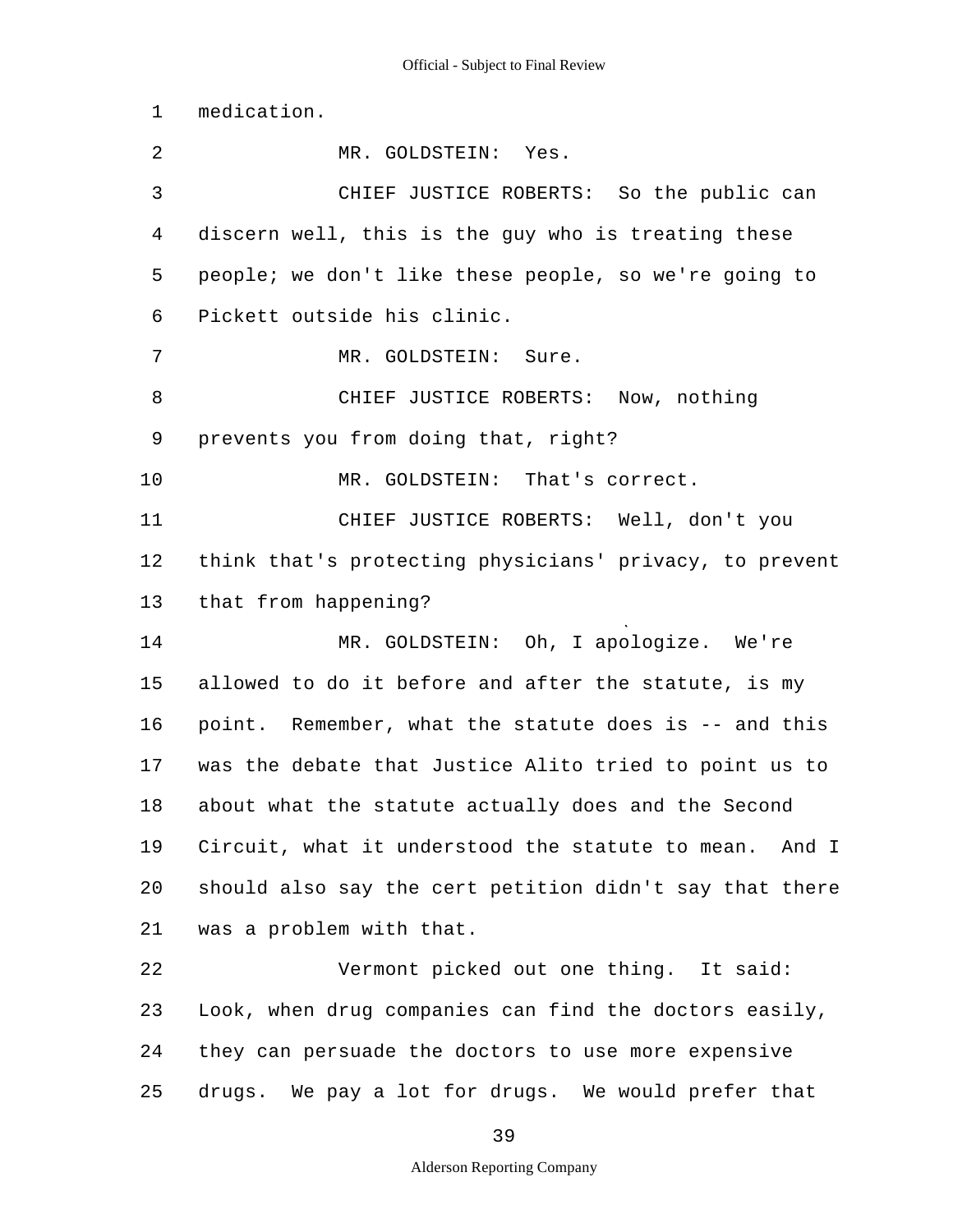1 2 3 4 5 not happen, so we're going to make it harder. And the State will have its counter-detailing program, it will have its drug utilization review program, and insurers will advocate for less expensive drugs. All the other uses are still permitted.

6 7 8 9 10 If Vermont were serious about protecting the doctors' privacy, as opposed to kind of a, a right of publicity, a control over information about them, it wouldn't have all these exemptions; it would have a provision that says this is private information.

11 12 13 14 15 16 17 18 19 20 21 22 23 24 25 JUSTICE BREYER: All right, suppose suppose that the Federal Trade Commission after a 3-year study of pharmaceutical manufacturing practices, decides -- finds the following. They say: We have found that when drugs are sold to doctors it is very important that the doctor find out what's curable, what the drug does, how much it costs; and by the way, all those things apply no matter who the doctor is. Who the doctor is, is irrelevant. And therefore marketing that focuses upon who the doctor is and what his previous practices were is irrelevant and harmful and false; and therefore we find that it is a false and deceptive practice under section 5 of the Federal Trade Commission Act to use the following prior practices of the doctor in selling him new drugs, because it's irrelevant and because it's

40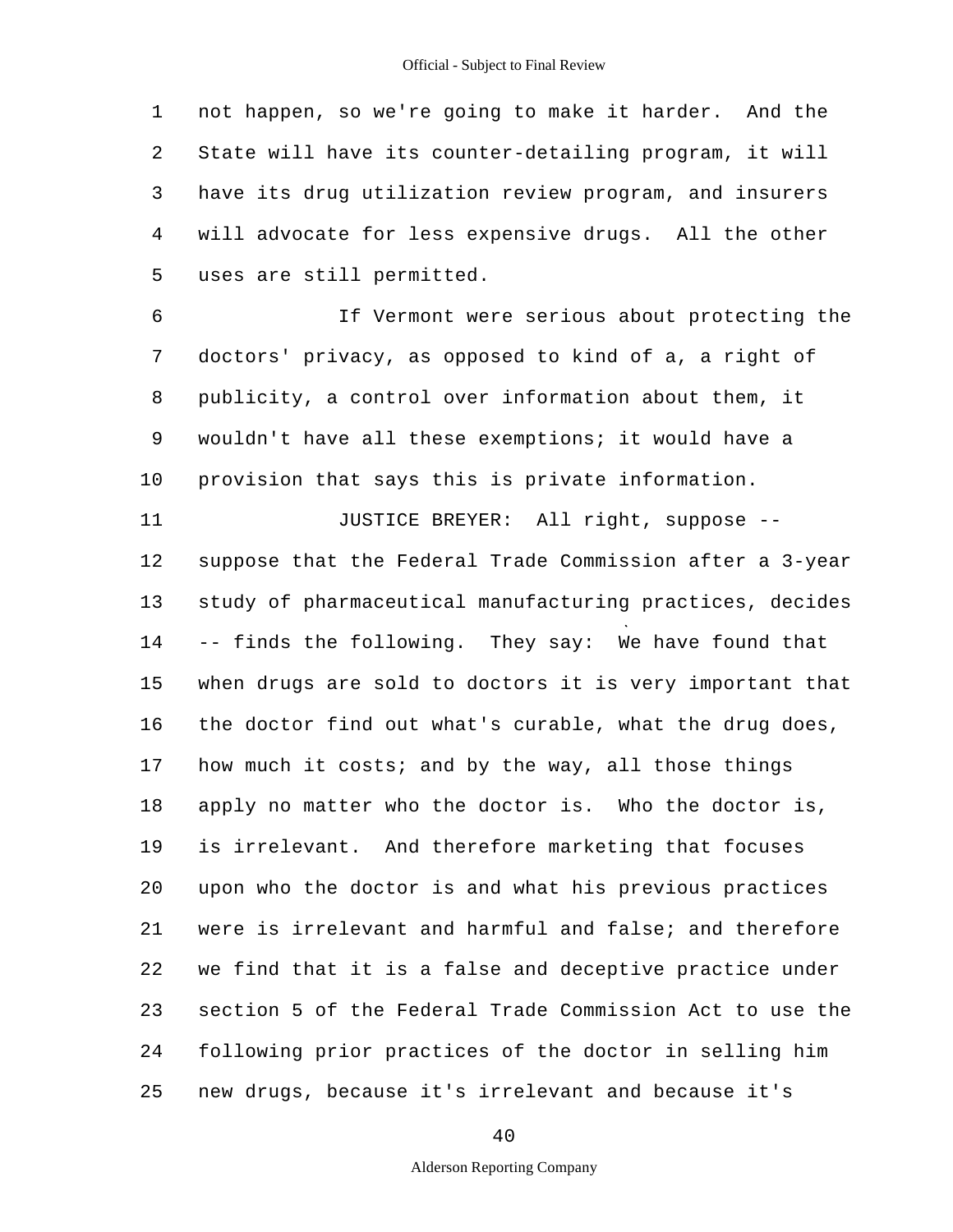| false and because it's harmful. And they enact that as  |  |  |  |  |  |  |  |
|---------------------------------------------------------|--|--|--|--|--|--|--|
| a -- as a rule of the Federal Trade Commission.         |  |  |  |  |  |  |  |
| Does the Constitution of the United States              |  |  |  |  |  |  |  |
| forbid them, having made those findings in detail, from |  |  |  |  |  |  |  |
| controlling advertising to prevent what they have       |  |  |  |  |  |  |  |
| determined is a false and misleading practice?          |  |  |  |  |  |  |  |
| MR. GOLDSTEIN: I do know -- I don't know,               |  |  |  |  |  |  |  |
| but I do know the First Amendment applies to the rule.  |  |  |  |  |  |  |  |
| JUSTICE BREYER: Oh, nobody says it doesn't              |  |  |  |  |  |  |  |
| apply. The question --                                  |  |  |  |  |  |  |  |
| MR. GOLDSTEIN: They -- they do. I've got a              |  |  |  |  |  |  |  |
| couple people --                                        |  |  |  |  |  |  |  |
| JUSTICE BREYER: I'm not interested in what              |  |  |  |  |  |  |  |
| they're saying for the present purposes. I'm            |  |  |  |  |  |  |  |
| interested, surprisingly enough, in what I'm saying.    |  |  |  |  |  |  |  |
| (Laughter.)                                             |  |  |  |  |  |  |  |
| JUSTICE BREYER: So therefore I would like               |  |  |  |  |  |  |  |
| to know the answer.                                     |  |  |  |  |  |  |  |
| MR. GOLDSTEIN: Right.                                   |  |  |  |  |  |  |  |
| JUSTICE BREYER: This is a highly regulated              |  |  |  |  |  |  |  |
| industry.                                               |  |  |  |  |  |  |  |
| MR. GOLDSTEIN:<br>Yes.                                  |  |  |  |  |  |  |  |
| JUSTICE BREYER: If the Federal Trade                    |  |  |  |  |  |  |  |
|                                                         |  |  |  |  |  |  |  |
| Commission's specialists and experts in false and       |  |  |  |  |  |  |  |
|                                                         |  |  |  |  |  |  |  |

41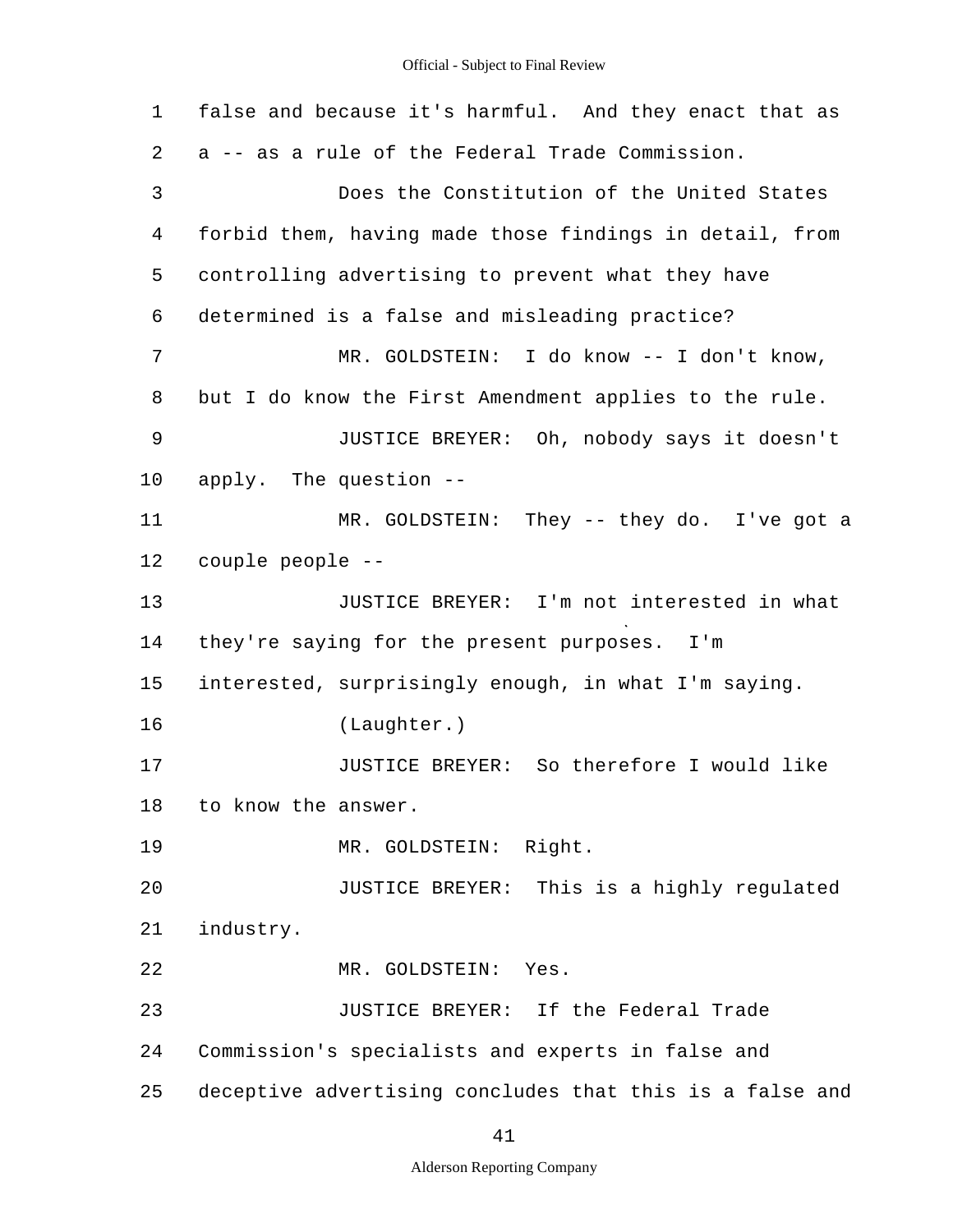1 2 3 4 5 6 7 8 9 10 11 12 13 14 15 16 17 18 19 20 21 22 23 24 25 deceptive practice, are you going to say that the Constitution of the United States forbids them from doing that? MR. GOLDSTEIN: I am, but I'm also going to say that I don't have to win that argument to win this case. JUSTICE BREYER: Well -- well, when you say you are, is there any precedent that says they can't regulate false and misleading practice? Of course you see where I'm going. MR. GOLDSTEIN: I do. JUSTICE BREYER: If they can, why can't Vermont? MR. GOLDSTEIN: Sure. If it's actually false and misleading. You can't just - JUSTICE BREYER: Well, they said it was biased - MR. GOLDSTEIN: I --JUSTICE BREYER: -- and they -- they have made a study of it in the legislature and that's their conclusion. MR. GOLDSTEIN: I don't think that the government can say that because speech is so influential it is false and biased. But I will say, Justice Breyer, in my defense that -

42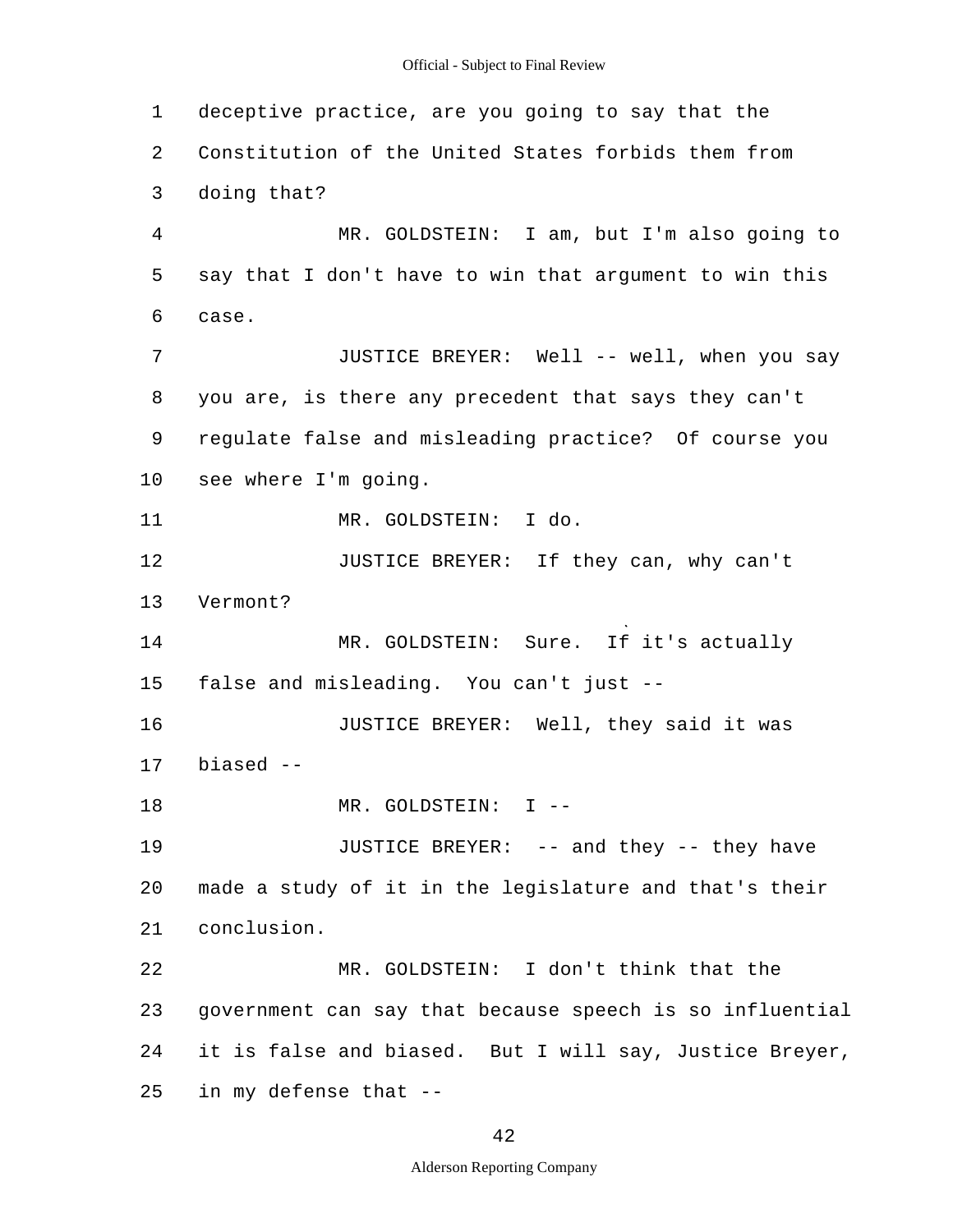1 2 3 4 5 6 7 8 9 10 11 12 13 14 15 16 17 18 19 20 21 22 23 24 25 JUSTICE SCALIA: I don't take "biased" to mean false. "Biased" means one-sided. MR. GOLDSTEIN: Yes, that's exactly right. And what we like - JUSTICE SCALIA: You state the true facts only on one side and not the other. MR. GOLDSTEIN: Right. JUSTICE SCALIA: This case has not been argued as a case restricting false advertising, has it? MR. GOLDSTEIN: No, it's a case about restricting true advertising. Justice Breyer, can I just make one point really quick? And that is, you dissented in Thompson v. Western States and your dissent in that case says these are drugs, the compounded drugs that have not been approved by the FDA, and I'm very concerned that you're evading the FDA regulatory requirements about truthful advertising. These are the opposite drugs. These are the drugs that all the messages that are being conveyed here have been preapproved by the FDA. This is truthful and accurate speech, and the State only wants one side of the debate to get out. JUSTICE BREYER: That's where I was going. MR. GOLDSTEIN: Okay.

43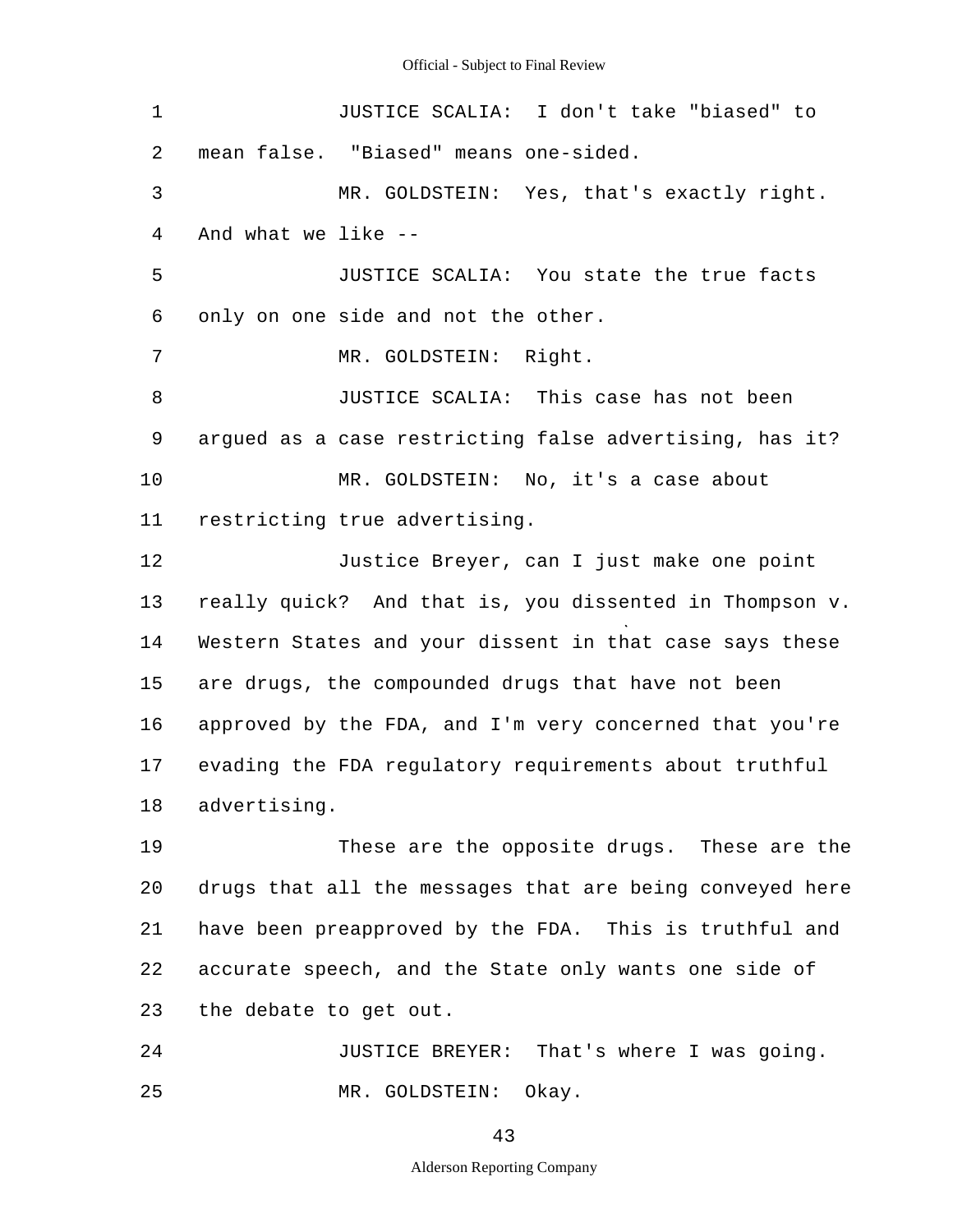1 2 3 4 5 6 7 8 9 10 11 12 13 14 15 16 17 18 19 20 21 22 23 24 25 JUSTICE BREYER: I chose an example that's beyond your case. MR. GOLDSTEIN: That's why it's called a hypothetical. JUSTICE BREYER: But that's why I wondered how you would respond to that. So -- I thought that was one that was going to be obviously constitutional, but you're going to stop me there. So -- so what I want to say  $--$ MR. GOLDSTEIN: Yes. JUSTICE BREYER: -- is how is this different? MR. GOLDSTEIN: Sure. JUSTICE BREYER: And I suppose I don't know the extent to which this does or does not promote unbiased information from going to the doctors, and isn't that a matter for the doctors themselves and the Vermont legislature rather than this Court to decide? MR. GOLDSTEIN: Sure. A couple of things about that. First, as I said, these are messages that have been cleared by the experts. The FDA has to review all the detailing communications. Second, the doctors do get to say: I don't want you to come visit me. They do that all the time. My dad's a doctor; he doesn't visit with detailers.

44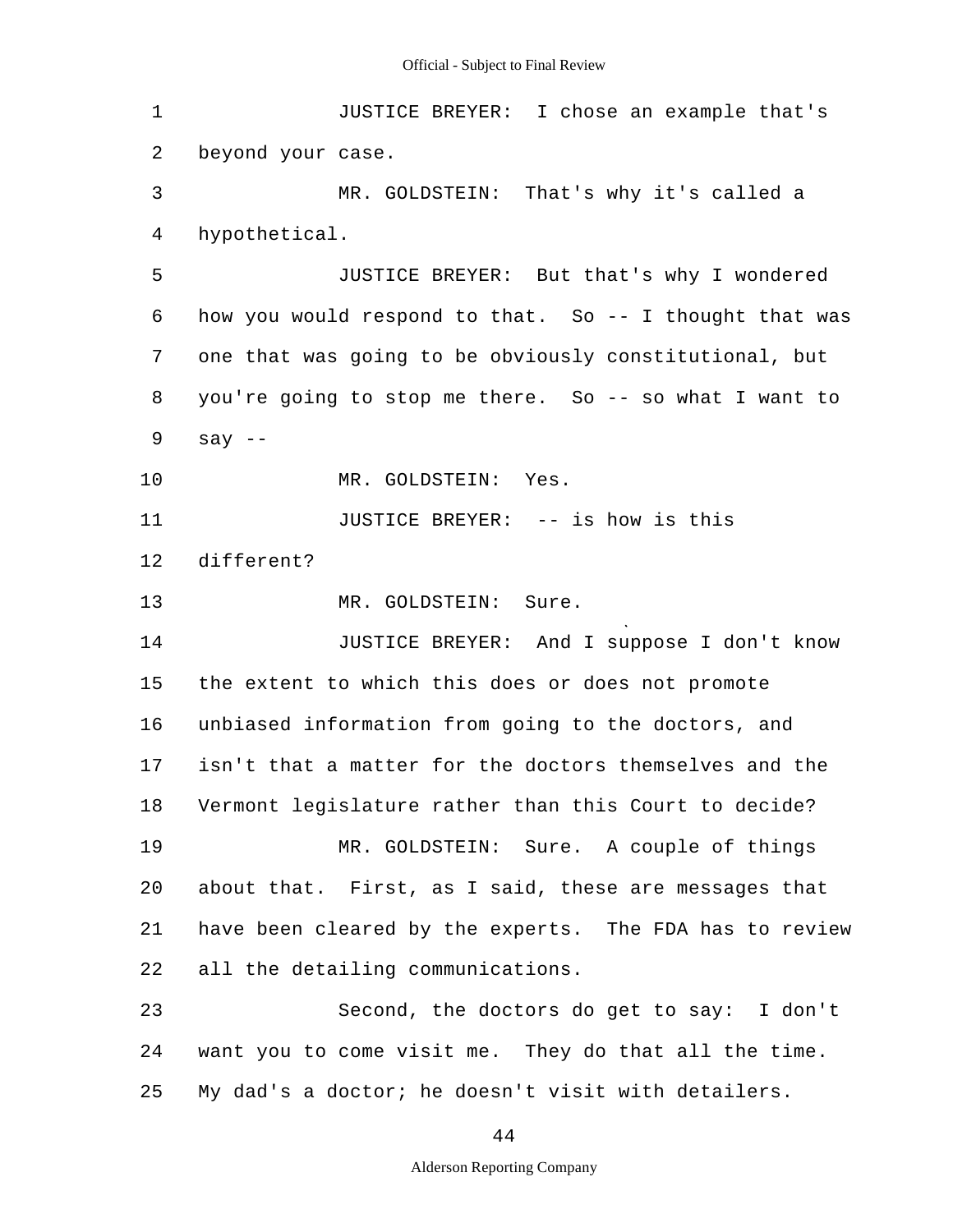| 1  | This is instead a rule about whether you can talk       |
|----|---------------------------------------------------------|
| 2  | about -- about someone, not talk to someone.            |
| 3  | The drug companies and the intermediaries               |
| 4  | are talking about drug -- about prescriber practices,   |
| 5  | and you can decide who you want to try and approach.    |
| 6  | There's nothing alleged to be false or misleading.      |
| 7  | Third, the way the First Amendment works in             |
| 8  | the marketplace of ideas that so upsets Vermont is that |
| 9  | both sides get to tell their story, right? The thing    |
| 10 | that is supposed to be biased here is that the drug     |
| 11 | companies have too much money. That is not a basis for  |
| 12 | restricting speech.                                     |
| 13 | The way it works is if the message is                   |
| 14 | accurate, as the FDA has determined it to be, the drug  |
| 15 | companies can go make their pitch. Vermont can come     |
| 16 | along and make the opposite pitch. Terrific. So can     |
| 17 | insurance companies.                                    |
| 18 | But what you can't do is have a rule that               |
| 19 | says one side is going to have a much harder time       |
| 20 | getting to their audience.                              |
| 21 | JUSTICE SOTOMAYOR: Mr. Goldstein, I -- I                |
| 22 | understand your argument and I have a difficulty. Today |
| 23 | with the Internet and with computers, there's virtually |
| 24 | no privacy individuals have. Any transaction you do     |
| 25 | could be spread across the world instantaneously, and   |
|    |                                                         |

45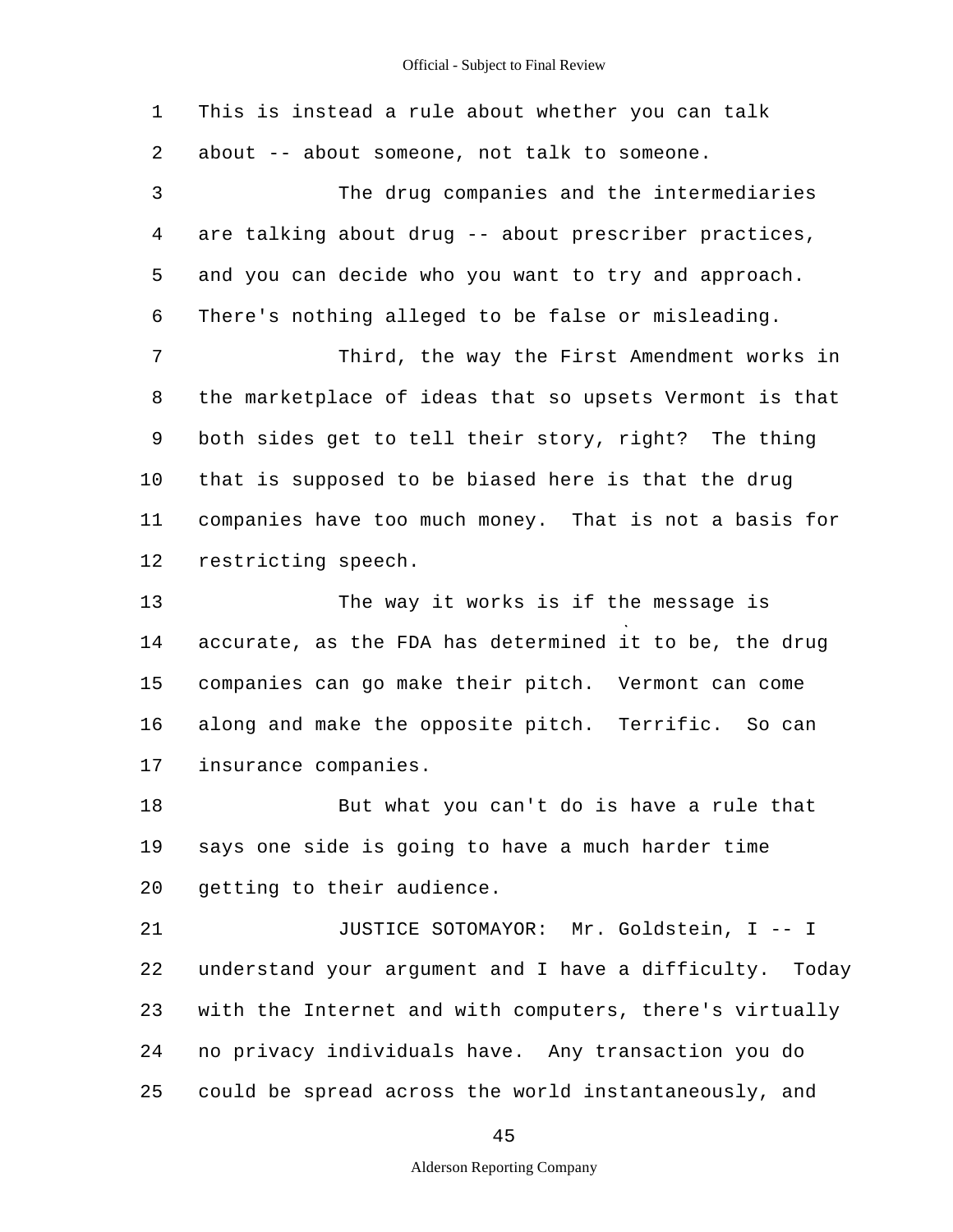1 2 3 4 for the longest time catalogs would sell your name and address to other catalogers, and if you bought one product from one company, you would get a thousand catalogs from 50 million others.

5 6 7 8 9 10 Today the industry is policing that, in part to get the State not to intercede, by giving you an opt-out option. And so, if you're a consumer who doesn't want a million catalogs, the industry is giving you the right to opt out, so they don't sell your address.

11 12 13 14 15 16 17 18 19 20 21 22 23 24 25 If there is, as I see, some interest that the State legitimately has in protecting that part of the public who says, I entered into this transaction, I didn't really want you to sell my name, I didn't want you to do other things with it, all I did was this transaction, why can't the State say -- there is a difference in my mind between an opt-in and opt-out? Why can't the State say, your desire to enter a transaction in which you're doing just that transaction and not others is something we can protect? MR. GOLDSTEIN: It can. And let me explain why it is that that rule -- and let me typify it for you. There is a pending bill in the Congress called the McCain-Kerry Consumer Protection Act and it does what you're talking about. It says we're not just going to

46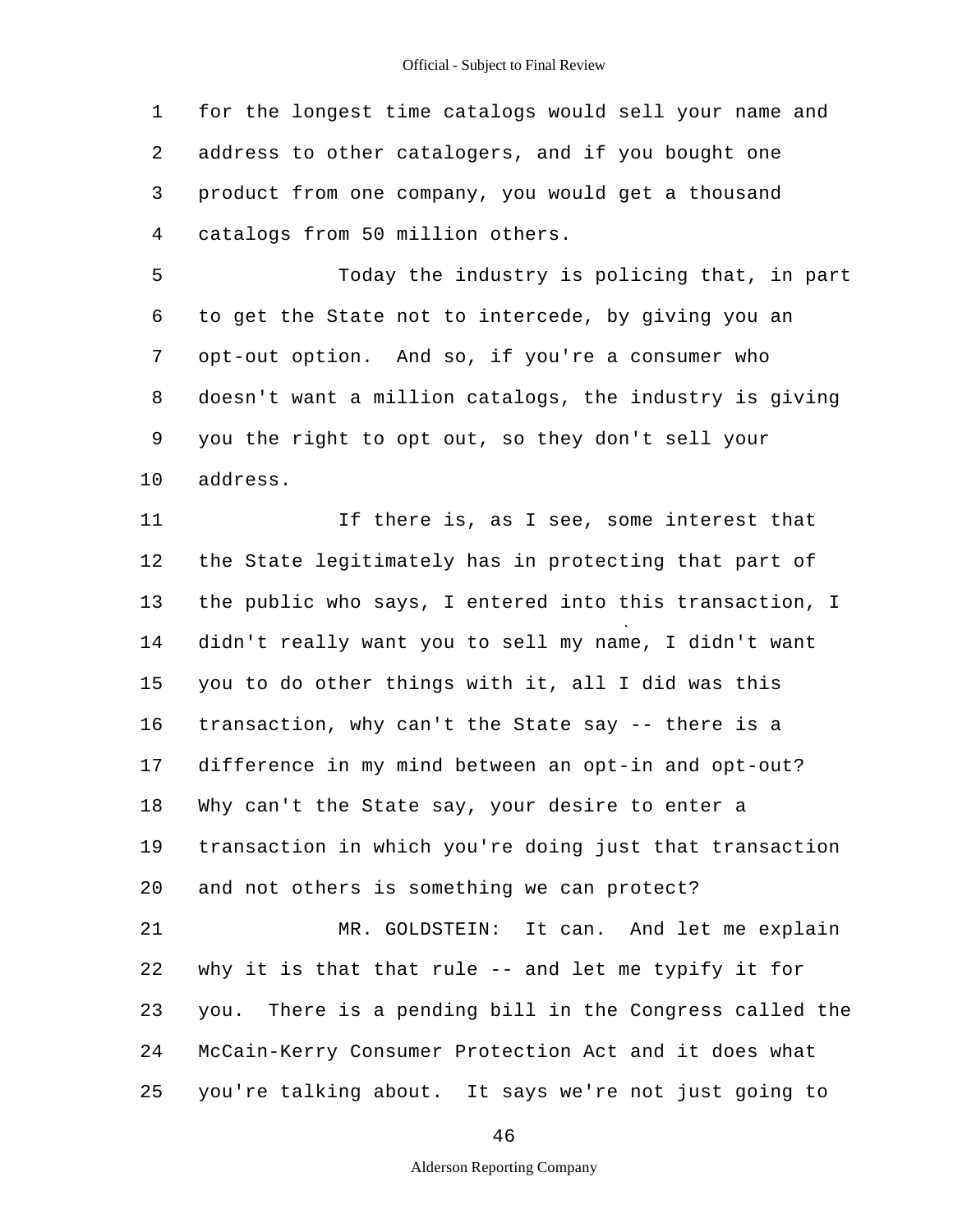1 2 leave it to the industry; we're going to have a set of governmental rules.

3 4 5 6 7 Let me distinguish that bill from what goes on under Act 80. What that says is that if you are a consumer and you engage in a transaction, you have the right to opt out of any unauthorized uses, because it's just between you and the business, right?

8 9 10 11 12 13 So there are three differences between that and this. The first is the structure of the statute. That's not what this statute does. This statute says every use of the information is just fine, except this one, this one that allows one speaker who we don't really like to go out and convey its message.

14 15 16 17 18 19 20 21 22 23 The second difference is the public importance of the speech involved. What that consumer information would be used for is to make some random consumer pitch to you or about you. This is information about lifesaving medications where the detailer goes in and talks about double blind scientific studies that are responsible for the development of drugs that have caused 40 percent of the increase in the lifespan of the American public. So there's a tremendous difference in the public importance.

24 25 The third is the fundamentally different nature of the privacy interest. Unlike your consumer

47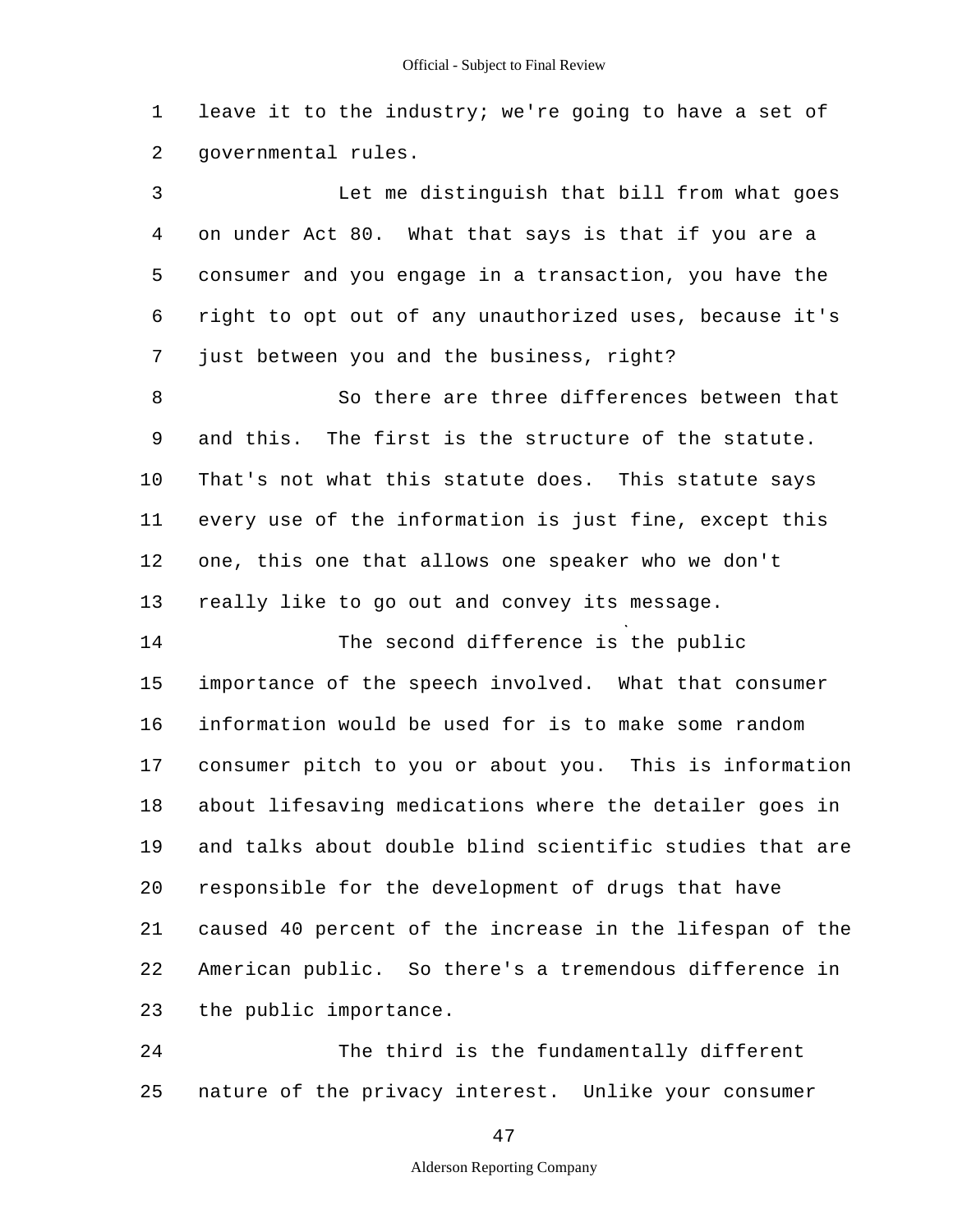1 2 3 4 5 6 7 8 9 10 11 12 13 14 15 16 17 18 19 20 21 transaction over the Internet, this is a doctor. You can call up any doctor's office and find out what their prescribing practice is. It's part of their business. Imagine the following conversation, if you will, and that is, and -- and if you want to look for a place in the common law where this comes from, it would be section 652D of the Restatement (Second) of Torts, what things are private and what aren't. It asks whether a reasonable person would be outraged. If one doctor were to say to another one, you know what, Dr. Smith told people that three out of four times I prescribe Aciphex for -- as a proton pump inhibitor, would anybody be outraged about that? No. But if you knew that the -- the company that you bought from on the Internet was selling that information or if they were giving away private medical information, you would genuinely be outraged. So, Justice Sotomayor, the reason I started this argument about it has to end up in the middle is we know that statutes like that have to be constitutional. At the same time, we know that the government can use

22 23 24 25 controls over information to really distort speech. So the question is, what happens in this statute? And this statute has a structure that's not intended to protect privacy. It would look totally different.

48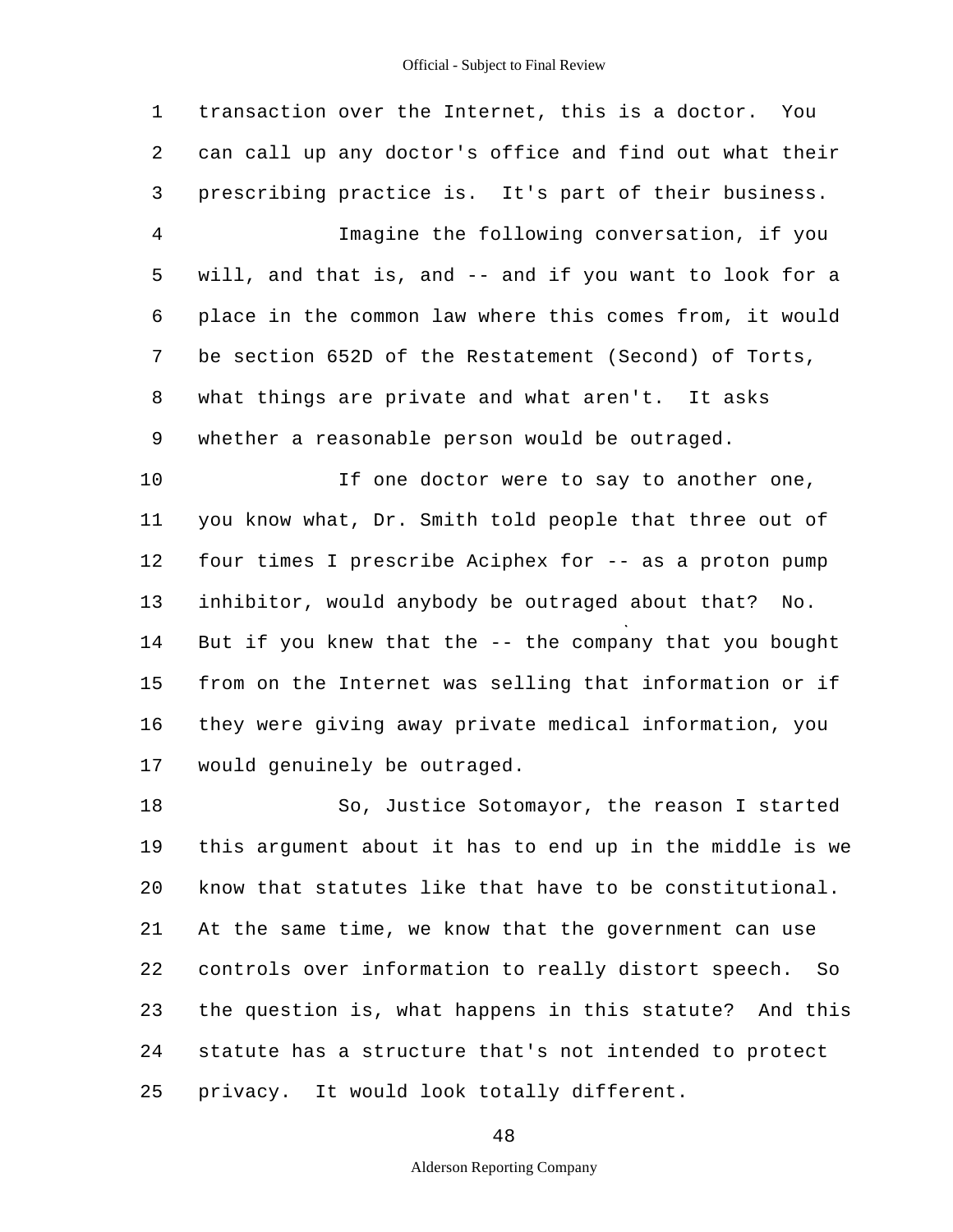| 1              | JUSTICE SOTOMAYOR: I read in one of the                 |
|----------------|---------------------------------------------------------|
| 2              | briefs that pharmacies were not permitting either       |
| 3              | patients and/or doctors to opt out; that if a patient   |
| $\overline{4}$ | came in and said I don't want my doctor's information   |
| 5              | sold, or a doctor has called the pharmacy and said, I   |
| 6              | don't want you to sell my information, the pharmacies   |
| 7              | are not respecting those limitations.                   |
| 8              | MR. GOLDSTEIN: Well --                                  |
| 9              | JUSTICE SOTOMAYOR: So why don't I read this             |
| 10             | statute as simply doing what the consumer statutes are  |
| 11             | doing, which is giving people some control outside of   |
| 12             | the limited transaction that they're engaged in?        |
| 13             | Sure. A couple of things.<br>MR. GOLDSTEIN:             |
| 14             | Remember, the patients have nothing to do with this.    |
| 15             | The State doesn't give any control to the patient. That |
| 16             | would be true before or after. So we're talking about   |
| 17             | the doctors.                                            |
| 18             | I -- I did concede, when I read you finding             |
| 19             | 29 at page 7 of the appendix, that this does give a     |
| 20             | little bit more control to the doctor. I mean, it just  |
| 21             | does.                                                   |
| 22             | JUSTICE GINSBURG: May I stop you?                       |
| 23             | MR. GOLDSTEIN:<br>Yes.                                  |
| 24             | JUSTICE GINSBURG: You say that this statute             |
| 25             | doesn't give the patient any control. But the patient   |

49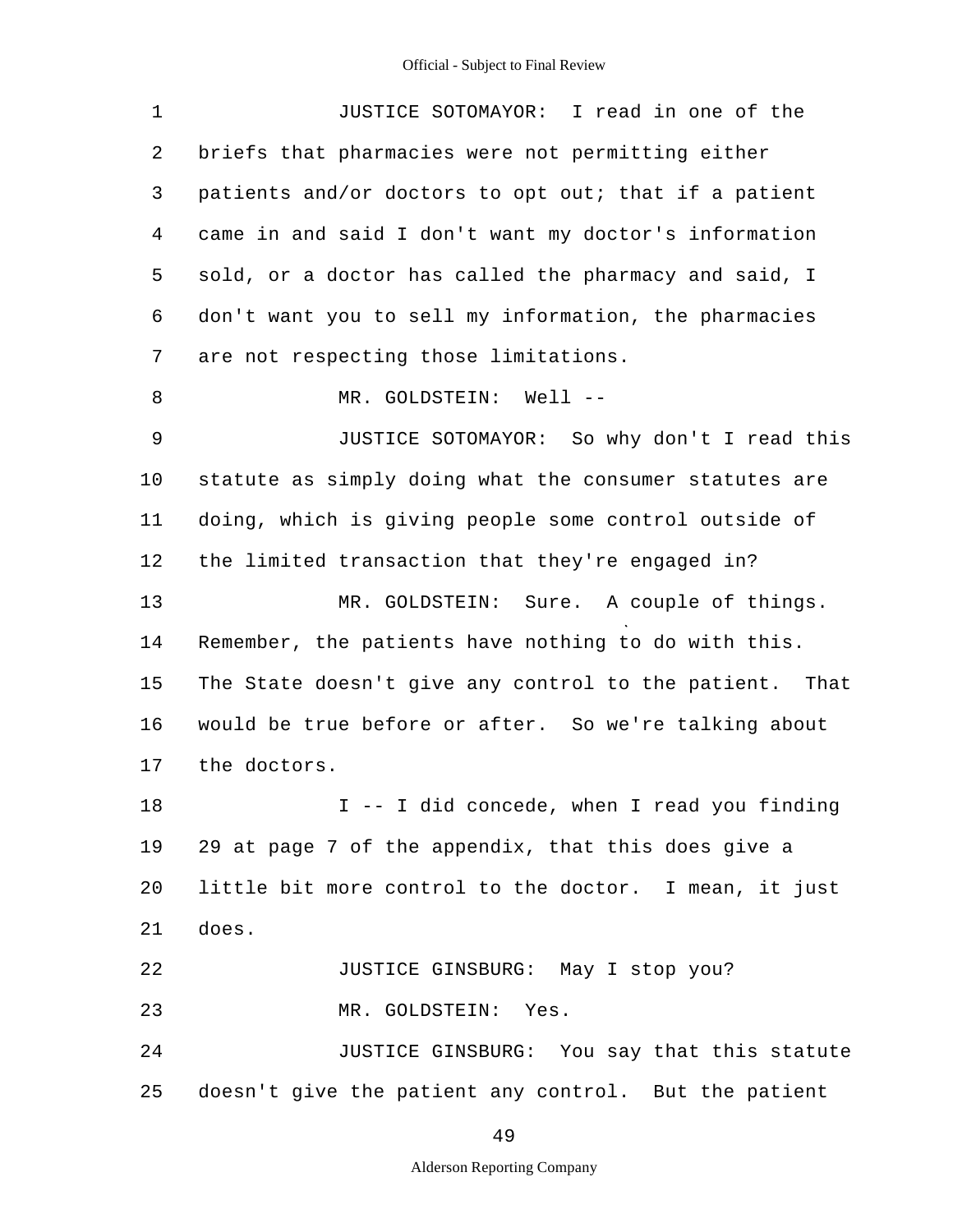1 2 3 is already taken care of by the Federal law. You can't -- I mean, the patient is protected. The question is whether the physician should be as well.

4 5 6 7 8 9 MR. GOLDSTEIN: I agree, Justice Ginsburg. Justice Sotomayor in her question to me said, why don't I read this as giving -- she said that they aren't giving patients options about what happens with this prescription information. My only point was this statute doesn't change it.

10 11 12 13 14 15 16 17 You're quite right that our -- our position is no threat to the protection of private health information, which is reasonably regarded as extremely confidential. So, on the question of whether it give some greater control, it does. But what -- the thing you have to focus on here is the line that it draws in when it gives greater control is a line that's intended to discriminate against a speaker.

18 19 20 21 22 23 24 25 You have to look, take -- I'll give you an example of this, Cincinnati v. Discovery Network. The City of Cincinnati came to you and said, look, we've eliminated the commercial news racks, and these people who want to sell their commercial stuff should use something other than news racks. We're targeting the blight that comes from commercial news racks. This Court said: Look, you can't redefine your interests to

50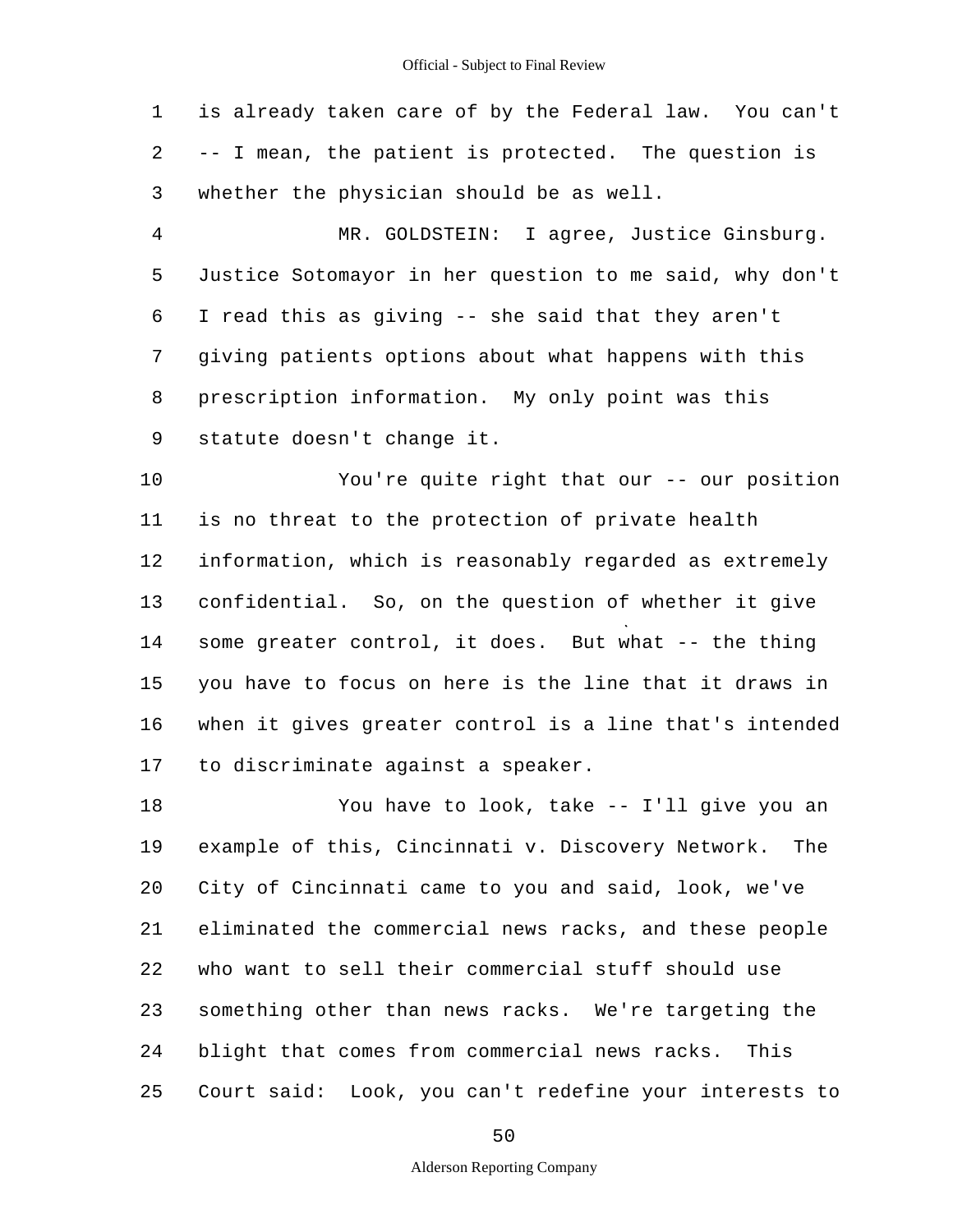1 2 3 4 5 6 7 8 9 10 11 12 13 14 15 16 17 18 19 20 21 22 23 24 25 reflect your statute. You can't - JUSTICE BREYER: Could the Federal Power the Federal Energy Regulatory Commission say, we want you to collect certain information about who is using what natural gas and give it to the fire department? It's for the fire department in case of emergency, and what we don't want to have happen is it's used to stove manufacturers to sell homeowners gas stoves. MR. GOLDSTEIN: Sure. JUSTICE BREYER: They could do that? MR. GOLDSTEIN: Yes. That's LAPD v. United Reporting. JUSTICE BREYER: All right, fine. If they could do that, why can't they do this? MR. GOLDSTEIN: Because the key point in LAPD v. United Reporting is that it's in the hands of the government. Let me -- the fact - JUSTICE BREYER: Well, this is information -- see, this is information that starts off being collected because the government requires it to be collected. So it's there for that reason. And the government says we want you to get this information, it's done for this purpose, so, you know, other purposes, and we don't want it to be used for commercial advertising purposes. That's what they say they've done

51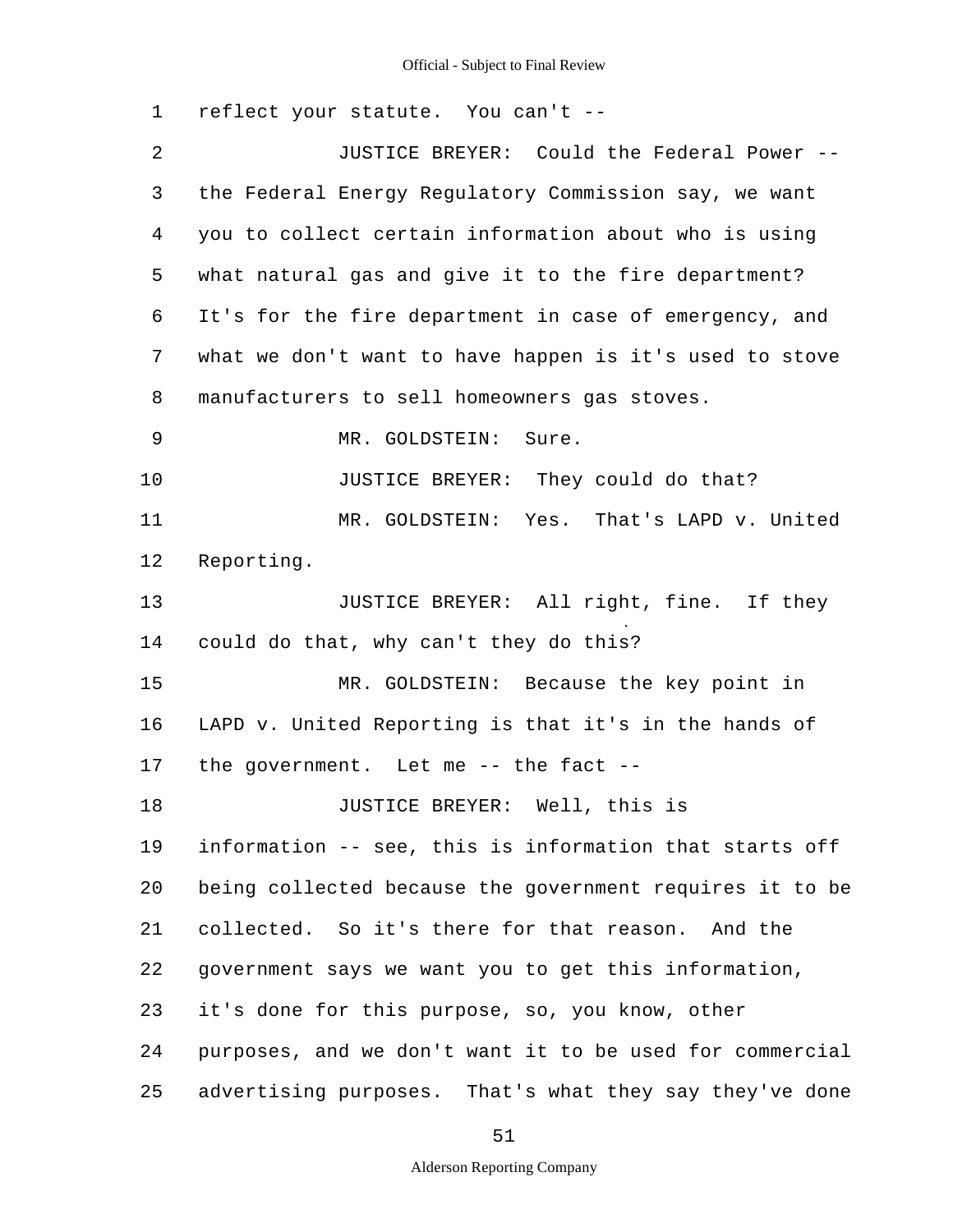1 2 3 4 5 6 7 8 9 10 11 12 13 14 15 16 17 18 19 20 21 22 23 24 25 in this statute. MR. GOLDSTEIN: That's what they say. They're just not right. The  $-$ (Laughter.) MR. GOLDSTEIN: This information -- I would direct you to the amicus brief -- you don't have to pull it out right now, but for later. The brief of the National Association of Chain Drugstores, if you just make a reference, on pages 10 to 11 collects the history of how this information has been gathered. And they make the point that the Court did in the first 30 minutes, that of course the doctor is going to put his name on the prescription. We have to be able to call the doctor and say: I can't read your handwriting. JUSTICE KENNEDY: Suppose you had a statute in which the pharmacy cannot give the information or sell the information to anybody; it must remain with the pharmacy. MR. GOLDSTEIN: Yes. JUSTICE KENNEDY: A copy of the prescription must be given to the State of Vermont. The State of Vermont then has the same restrictions that this statute has. That would be LAPD. MR. GOLDSTEIN: That would be LAPD. If

52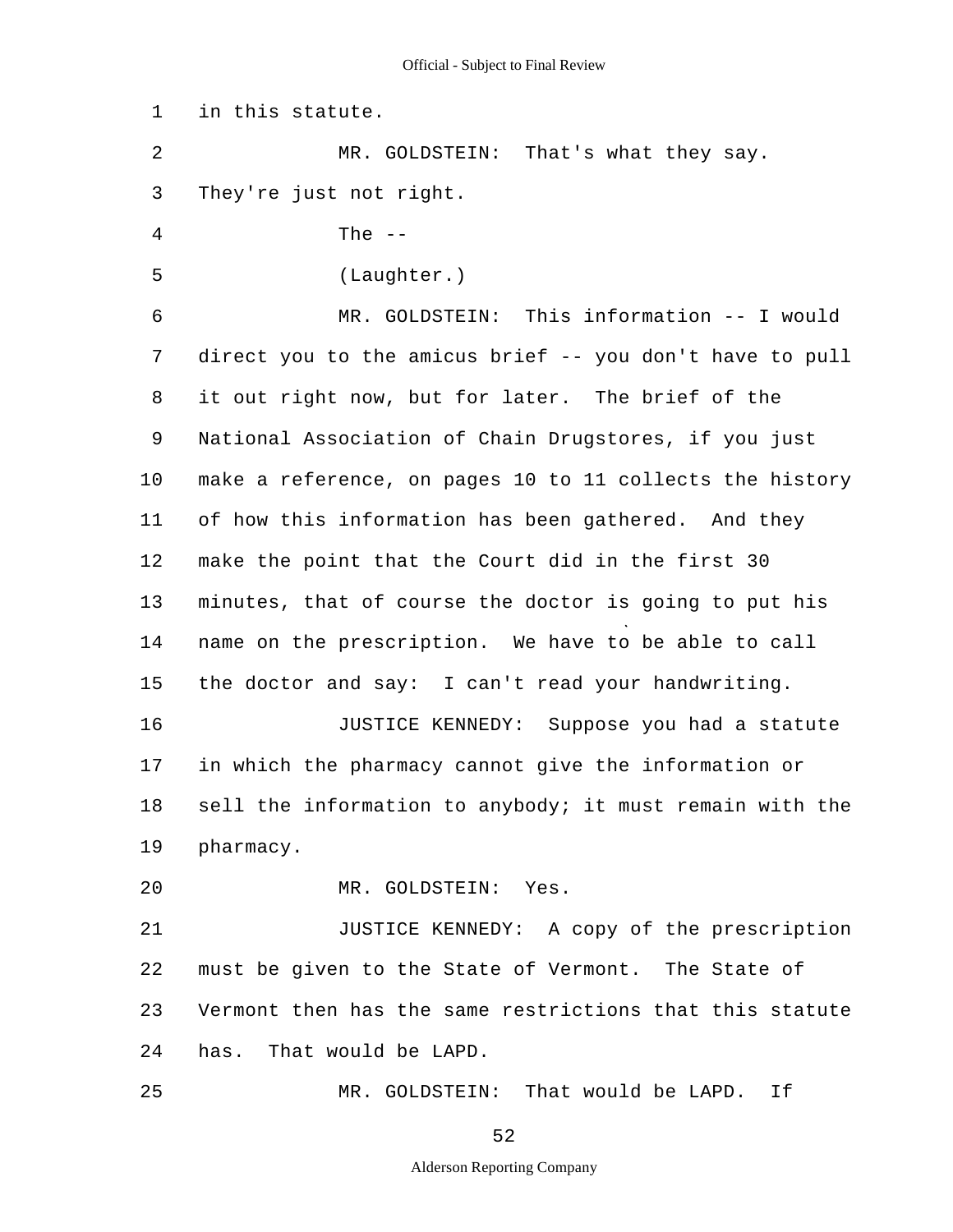1 2 3 4 5 6 7 8 9 10 11 12 13 14 15 16 17 18 19 20 21 22 23 24 25 the -- it would be almost LAPD. JUSTICE KENNEDY: And what -- and I want to know what your answer would be. If LAPD is correct - MR. GOLDSTEIN: Right. JUSTICE KENNEDY: Then what ruling would we have to make in my hypothetical case? MR. GOLDSTEIN: Sure. If it's in the hands of the -- so let me just make sure I am on the same page. I am going to answer your question directly. The pharmacy can't disclose it directly to anyone else. The government gets a copy of it. That does not make it LAPD. If the pharmacy was governmentowned, that would be LAPD. Now, let me answer your hypothetical. Right? LAPD, it was an arrest record, it was in the hands only of the State. The Court said: Look, this is the State's information. Justice Ginsburg's concurrence says: It's like a subsidy, the decision whether to give it out or not. Now, in your hypothetical, which is it is in a private hand, but it is banned for any other use that would be a real privacy statute. I think that it would still be unconstitutional, but it would be much closer. The reason it might be unconstitutional is twofold. First, that the privacy interest in it I think

53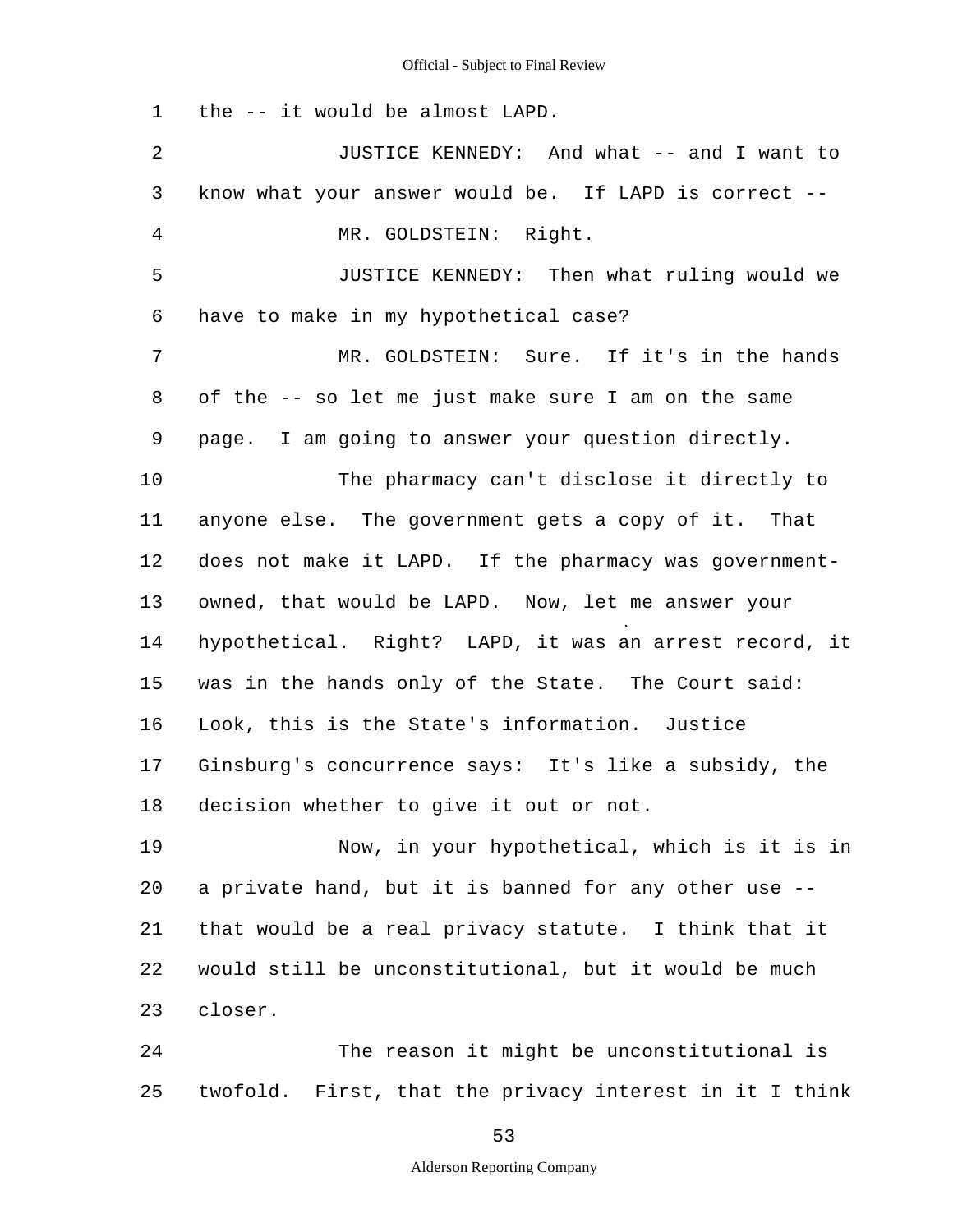1 2 3 4 5 6 7 8 9 10 11 12 13 14 15 16 17 18 19  $20$ 21 22 23 24 25 is not very significant, because it's how the doctor runs his or her business, and second it would still allow the discrimination. If you were convinced in your hypothetical that what Vermont was trying to do is what it said it was doing here in its findings, and that is, to make it harder for the drug companies to reach the audience and make it easier for the insurance company and the government to reach their audience, Greater New Orleans Broadcasting, which involves a ban on private casino speech but not tribal and governmental speech, says discriminating against speakers like that is very troubling. So that's I think how your hypothetical - JUSTICE SOTOMAYOR: So what you're saying I think to Justice Kennedy is answering my earlier question by saying the State cannot constitutionally stop the spread of information. So if the State said to the pharmacy, all you can do is fill the prescription, that's what doctors think pharmacies are doing, and that's all you can do, you're saying that's unconstitutional? MR. GOLDSTEIN: I am saying that that's unconstitutional. I am also saying that the reason is very specific to this kind of information, that is that it would allow speaker discrimination, and I am also saying most emphatically that is not this case. That

54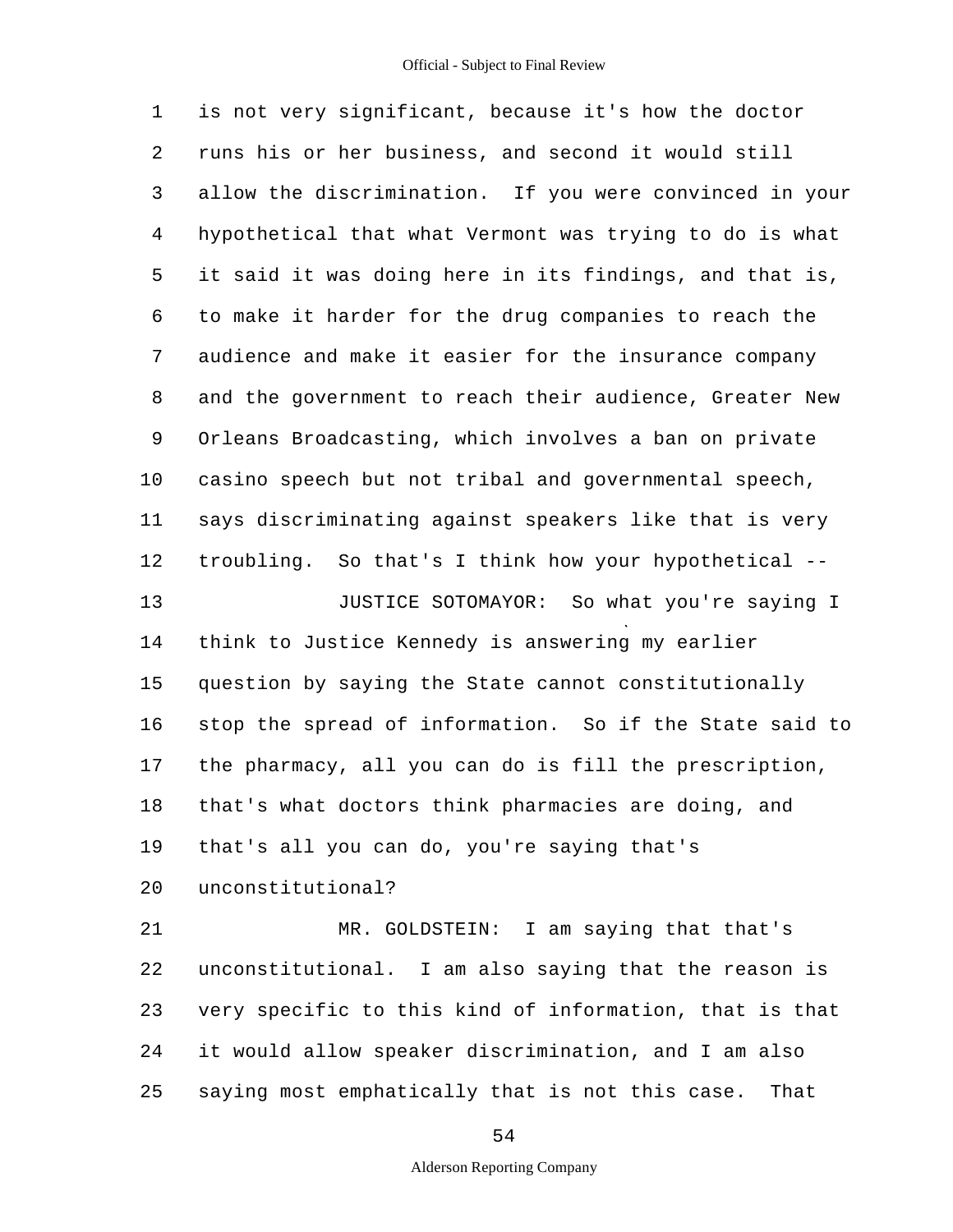1 2 3 4 5 6 7 8 9 10 11 12 13 14 15 16 17 18 19  $20$ 21 22 23 24 25 would be a much closer case. It would look much more like a real privacy statute. What I would take from the hypothetical is not the lesson we should lose -- and you should never take that lesson - (Laughter.) MR. GOLDSTEIN: -- but the -- but instead the lesson that that's what's so different about this statute. This statute, as in all the language quoted earlier, says Katie bar the door, do whatever you want to do with this stuff, just don't do something we disagree with when it comes to the message. JUSTICE SOTOMAYOR: So you're really -- you are really hinging your argument on the discrimination aspect  $--$ MR. GOLDSTEIN: I am --JUSTICE SOTOMAYOR: -- that --that drug companies or detailers are being treated differently than any other user of this information? MR. GOLDSTEIN: That is a principal part of our argument. I did say before in describing the Kerry-McCain bill, that there were three things, not just the discrimination, but the greater public interest of the -- the detailer speech and the lower privacy interest, so I wouldn't throw those out.

55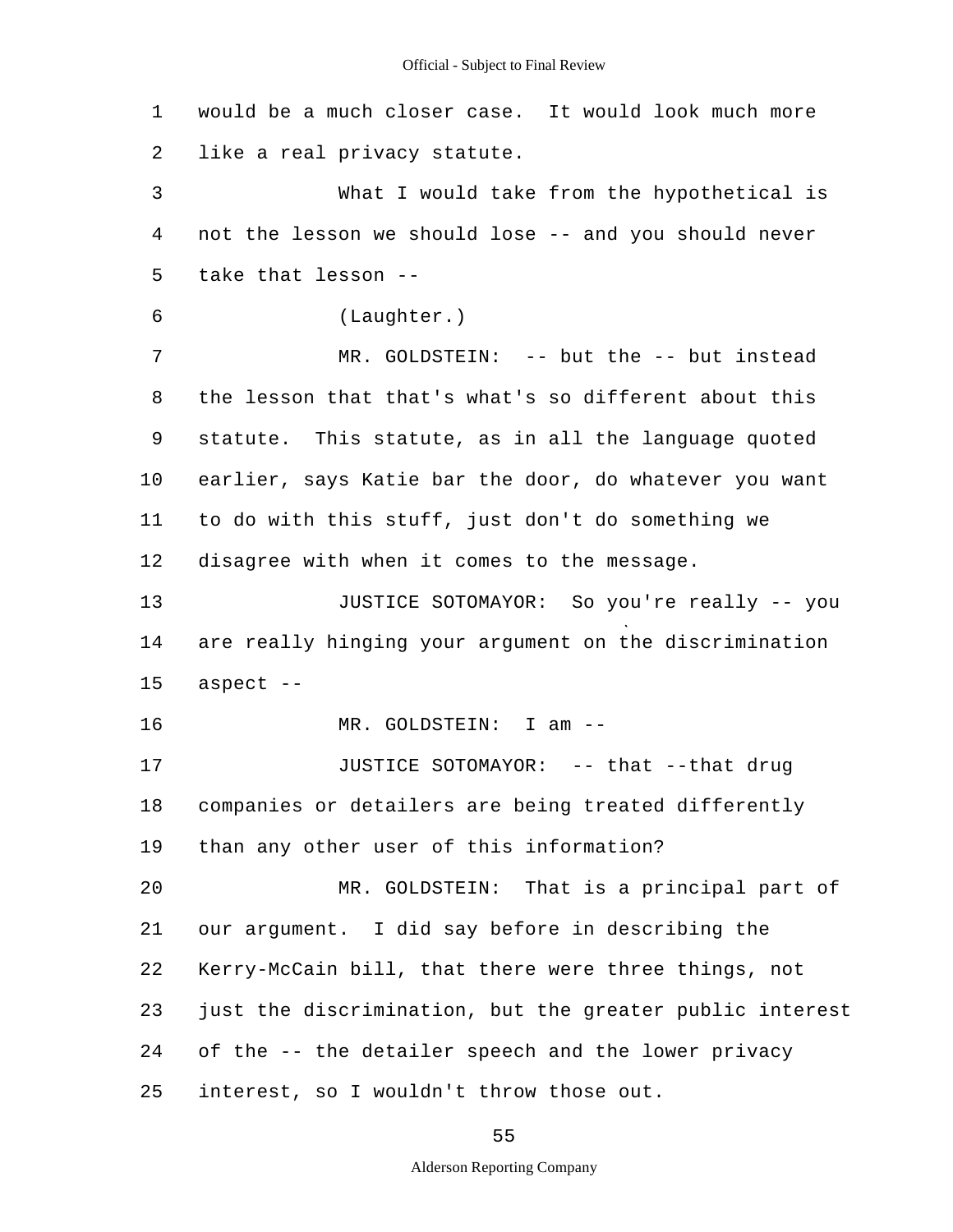| 1  | Now can I just preempt an argument that my               |
|----|----------------------------------------------------------|
| 2  | friend from the Vermont -- State of Vermont is going to  |
| 3  | say in her rebuttal? And that, is she's going to come    |
| 4  | and say that, look, the insurance companies are actually |
| 5  | paying for the drugs. All their -- this exception is     |
| 6  | not one that's about advocacy, and I just want to make   |
| 7  | sure we all know ahead of time because I don't get a     |
| 8  | surrebuttal, that that's not accurate.                   |
| 9  | So if -- if you still have the IMS brief                 |
| 10 | with you at page 53 this time, so at page 53 the first   |
| 11 | paragraph is about the State's own use of this           |
| 12 | information for a variety of purposes. There is -- the   |
| 13 | reply brief for the State introduces a debate about      |
| 14 | today whether they are using the NPI data for            |
| 15 | counter-detailing. There is no dispute that they use it  |
| 16 | for other State programs, like the drug utilization      |
| 17 | program -- that's the quotes in the first paragraph.     |
| 18 | But the better paragraph is going to be -- it's the      |
| 19 | second paragraph, it starts, the State -- "the statute's |
| 20 | parallel formulary compliance exemption." And this       |
| 21 | paragraph talks about advocacy by the insurance          |
| 22 | companies. So it's not just that the drug -- insurance   |
| 23 | company says to the doctor, I'll pay for -- \$5 for this |
| 24 | drug, but the insurance companies take PI data under the |
| 25 | exemption in the statute, go to doctors and say we       |

56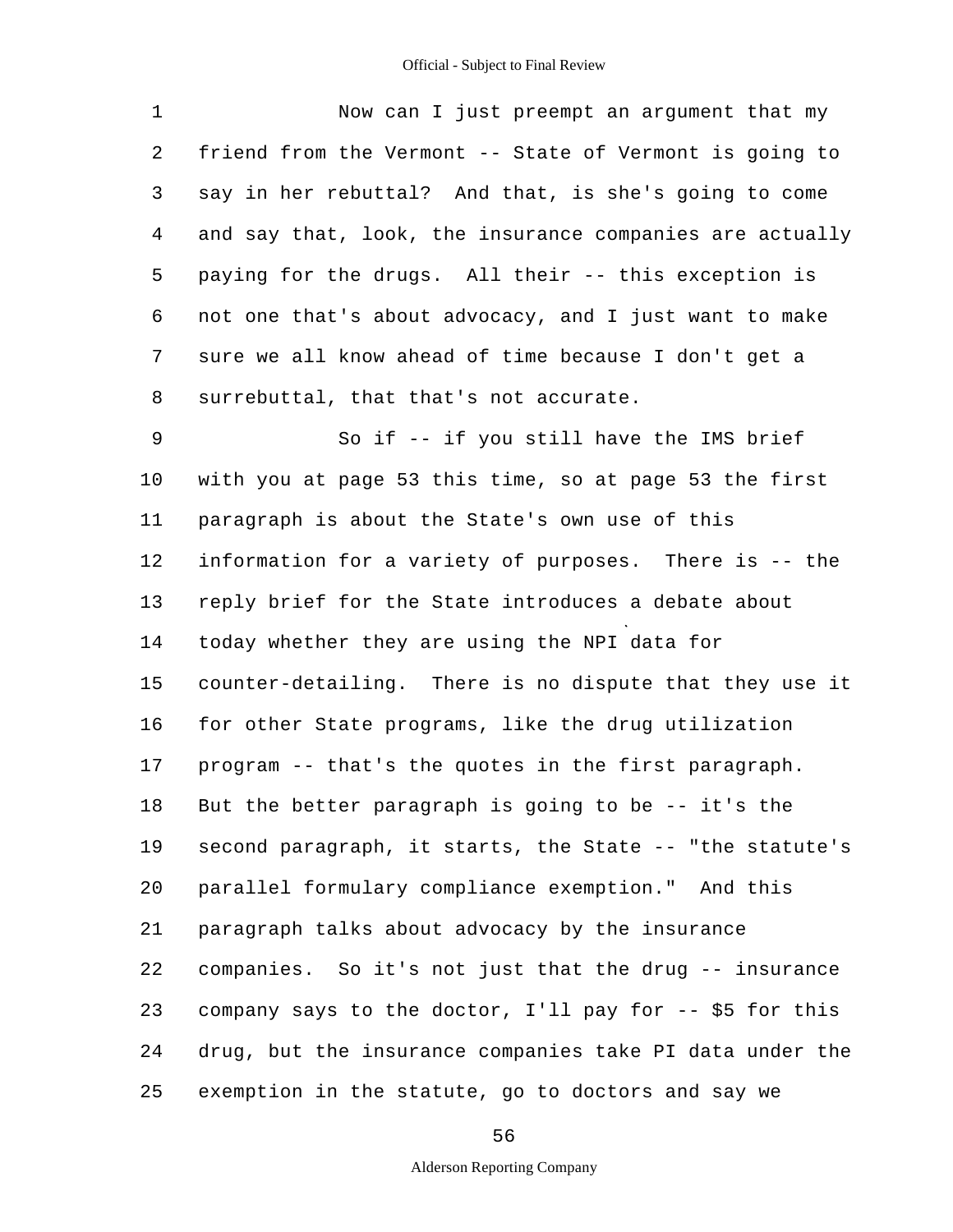1 2 really think this cheaper drug would be better. That is straight-out speaker discrimination.

3 4 5 6 7 8 9 10 11 12 13 14 15 16 So we quote Kolassa: "Insurance companies are using physician-identifiable information to call physicians to try to get them to comply with formularies, to try to get them to change their prescribing in a way that may or may not be in the patient's best interests. In just" -- this is a further quote -- "In just the last couple of years there has been an amazing increase in the amount of information provided by payers, insurers that will send scientific documents to physicians" -- I've rolled over to page 53 -- "will call when physicians are prescribing too much or too little of a product and provide them with information." It goes on and on -- "virtually several times a day."

17 18 19 20 21 22 23 24 25 So that is the message that I would take away from the argument, and that is we are emphatically in favor of the constitutionality of HIPAA, of the McCain-Kerry bill, the things that concerned you. You have to decide this case in the middle about what Vermont actually did, and it was unbelievably candid about what it was trying to do. It said the marketplace of ideas doesn't work for us, and so it designed a statute -- and you can decide this case very narrowly on

57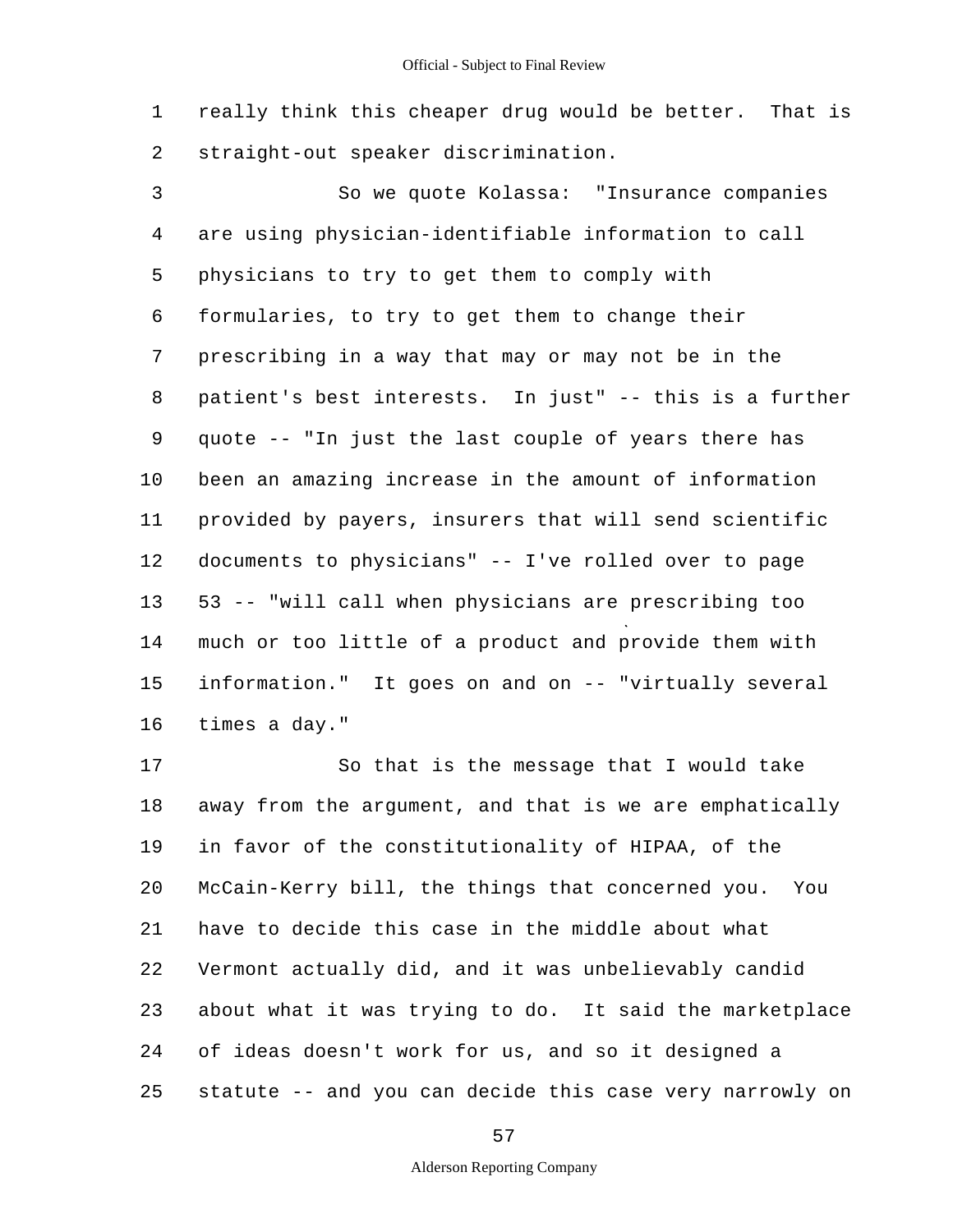| $\mathbf{1}$   | the ground that what Vermont did is it went too far is   |  |  |  |  |  |  |
|----------------|----------------------------------------------------------|--|--|--|--|--|--|
| 2              | in just saying we're not actually trying to protect      |  |  |  |  |  |  |
| 3              | privacy; what we're trying to do is give the doctors     |  |  |  |  |  |  |
| $\overline{4}$ | control when it suits our own best interests.            |  |  |  |  |  |  |
| 5              | I do want to preempt one other last                      |  |  |  |  |  |  |
| 6              | argument, and that is the suggestion that this isn't     |  |  |  |  |  |  |
| 7              | paternalistic at all. Right? We just let the doctors     |  |  |  |  |  |  |
| 8              | decide. But the State's goal, what the State is trying   |  |  |  |  |  |  |
| 9              | to do, is paternalistic. The reason the State picked     |  |  |  |  |  |  |
| 10             | this one exemption, the reason it picked between these   |  |  |  |  |  |  |
| 11             | speakers, is because it doesn't want this message to get |  |  |  |  |  |  |
| 12             | to the doctors. And if you can keep --                   |  |  |  |  |  |  |
| 13             | JUSTICE BREYER: It used to be true there                 |  |  |  |  |  |  |
| 14             | was something called a regulated industry.               |  |  |  |  |  |  |
| 15             | Yes.<br>MR. GOLDSTEIN:                                   |  |  |  |  |  |  |
| 16             | JUSTICE BREYER: And selling was within                   |  |  |  |  |  |  |
| 17             | activity among many.                                     |  |  |  |  |  |  |
| 18             | MR. GOLDSTEIN:<br>Sure.                                  |  |  |  |  |  |  |
| 19             | JUSTICE BREYER: And there were lots of                   |  |  |  |  |  |  |
| 20             | regulations that could be imposed upon selling.          |  |  |  |  |  |  |
| 21             | MR. GOLDSTEIN: Sure, right.                              |  |  |  |  |  |  |
| 22             | JUSTICE BREYER: Are you saying that all                  |  |  |  |  |  |  |
| 23             | those should be reexamined?                              |  |  |  |  |  |  |
| 24             | MR. GOLDSTEIN: I -- I thankfully am not.                 |  |  |  |  |  |  |
| 25             | Here are the -- here are the cases. This was the         |  |  |  |  |  |  |

58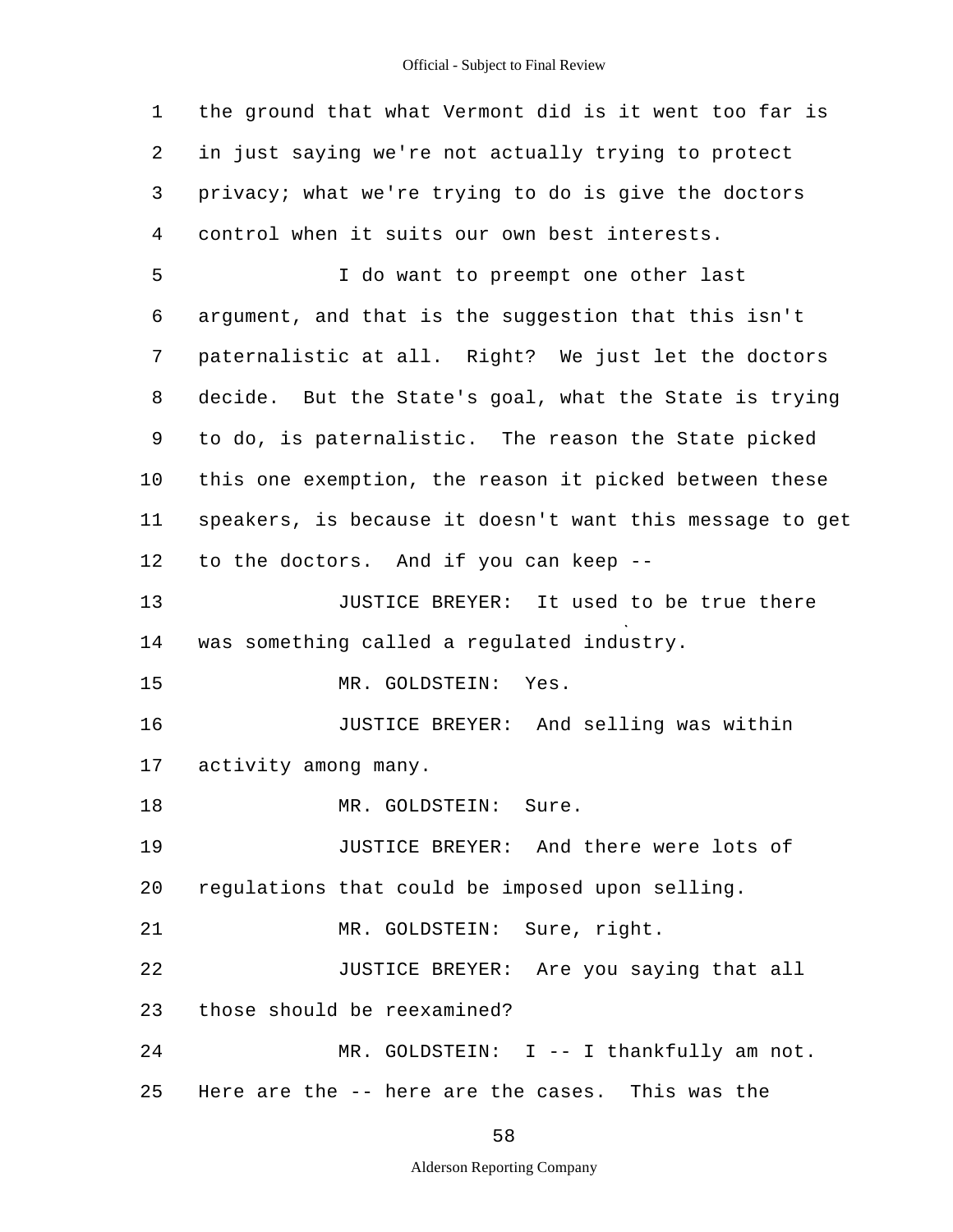1 2 3 4 5 6 7 8 9 10 11 12 argument that was made and rejected in Virginia Board of Pharmacy which was about a pharmacy rule. They said that it would be unprofessional. Then the Solicitor General in the person of Mr. Kneedler came you to in Thompson v. Western States and said we need to stop this compounded drug marketing because this is heavily regulated; this is a closed market, and the Court said, I'm sorry, no. The nature of a marketplace of ideas is you get to say your piece and the other side gets to say their piece. The FDA heavily regulates this area, the information is perfectly accurate and it's incredibly valuable.

13 14 15 16 CHIEF JUSTICE ROBERTS: You would have no objection I take it, if there were not the academic exception and if the State didn't -- didn't push its own contrary program?

17 18 19 20 21 22 23 24 25 MR. GOLDSTEIN: We would have much less of an objection, and that's no accident. Let me just say this is not a flaw in the drafting. The State really wanted to push its counter message, and thankfully so. This government has a real interest here. Insurers have a real interest here, but so does the other side of the debate, and what the State doesn't get to do is just pick sides and prevent the debate from happening.

CHIEF JUSTICE ROBERTS: How would -- if you

59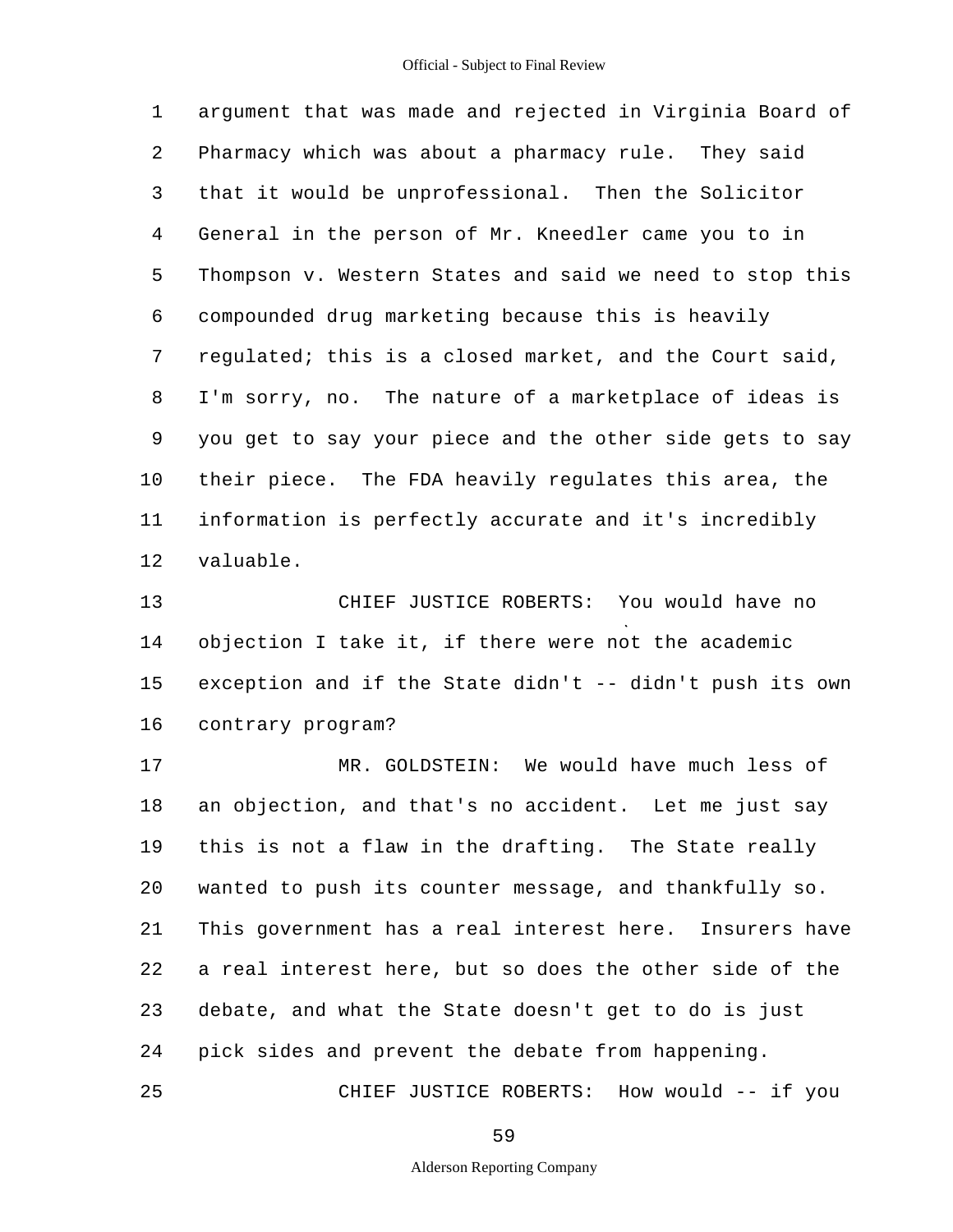1 2 3 4 5 6 7 8 9 10 11 12 13 14 15 16 17 18 19 20 21 22 23 24 25 were truly concerned about physician privacy - MR. GOLDSTEIN: Yes. Yes. CHIEF JUSTICE ROBERTS: You didn't want people to know that this physician prescribed this drug more often because it tells you a lot about his practice - MR. GOLDSTEIN: Sure. Sure. CHIEF JUSTICE ROBERTS: -- that he may not want known, how would you -- how would you write this statute? MR. GOLDSTEIN: You would take Justice Kennedy's hypothetical, and I don't think the Court has to confront whether such a statute would be constitutional because it would be very different. CHIEF JUSTICE ROBERTS: Would you remind me what Justice Kennedy said? (Laughter.) MR. GOLDSTEIN: Sure. He said the rule is the pharmacy can't give it to anybody. CHIEF JUSTICE ROBERTS: Okay. Who's --JUSTICE KAGAN: How about the pharmacy can't sell it to anybody? MR. GOLDSTEIN: I don't -- I don't understand why that protects privacy. That protects against commercialization, but I don't think the

60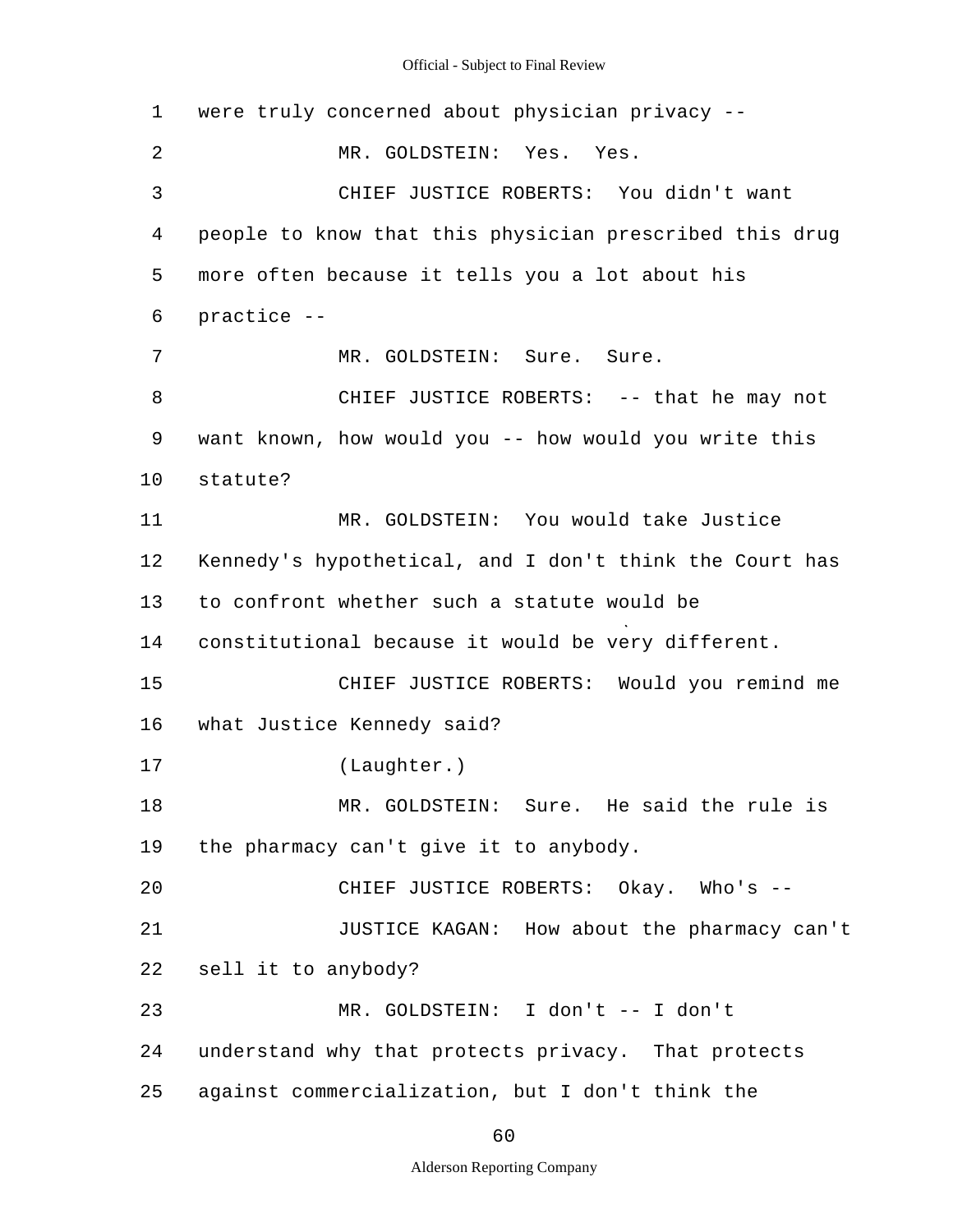1 2 3 4 5 6 7 8 9 10 11 12 13 14 15 16 17 18 19 20 21 22 23 24 25 government has nearly as much interest in commercialization as it does in actual privacy. Section 652D of the restatement of torts doesn't talk about the outrage of being able to use -- we have a capitalist economy, and we sell newspapers and books and that sort of thing. Commercialization isn't a bad thing. It's a question of whether privacy is genuinely protected. JUSTICE SOTOMAYOR: Could you do it - JUSTICE KENNEDY: It's not exactly not this case but just in the abstract, do we have a rule that if there are two statutes, A, the statute is passed for a bad purpose, B, the statute is not passed for a bad purpose, if the statute is otherwise the same, are they both unconstitutional or just one and why? And what case do I look to other than maybe Church of Lukumi? MR. GOLDSTEIN: You look to -- yes, we win -- Thompson v. Western States. Remember what the government's argument there was: If you allow the marketing of compounded drugs that are not FDA approved you will evade the very important FDA regulatory program. That was a perfectly important rationale, and the Court said but it also has the purpose of keeping information out of the hands of doctors. It's unconstitutional. I'll give you another example. Grosjean,

### 61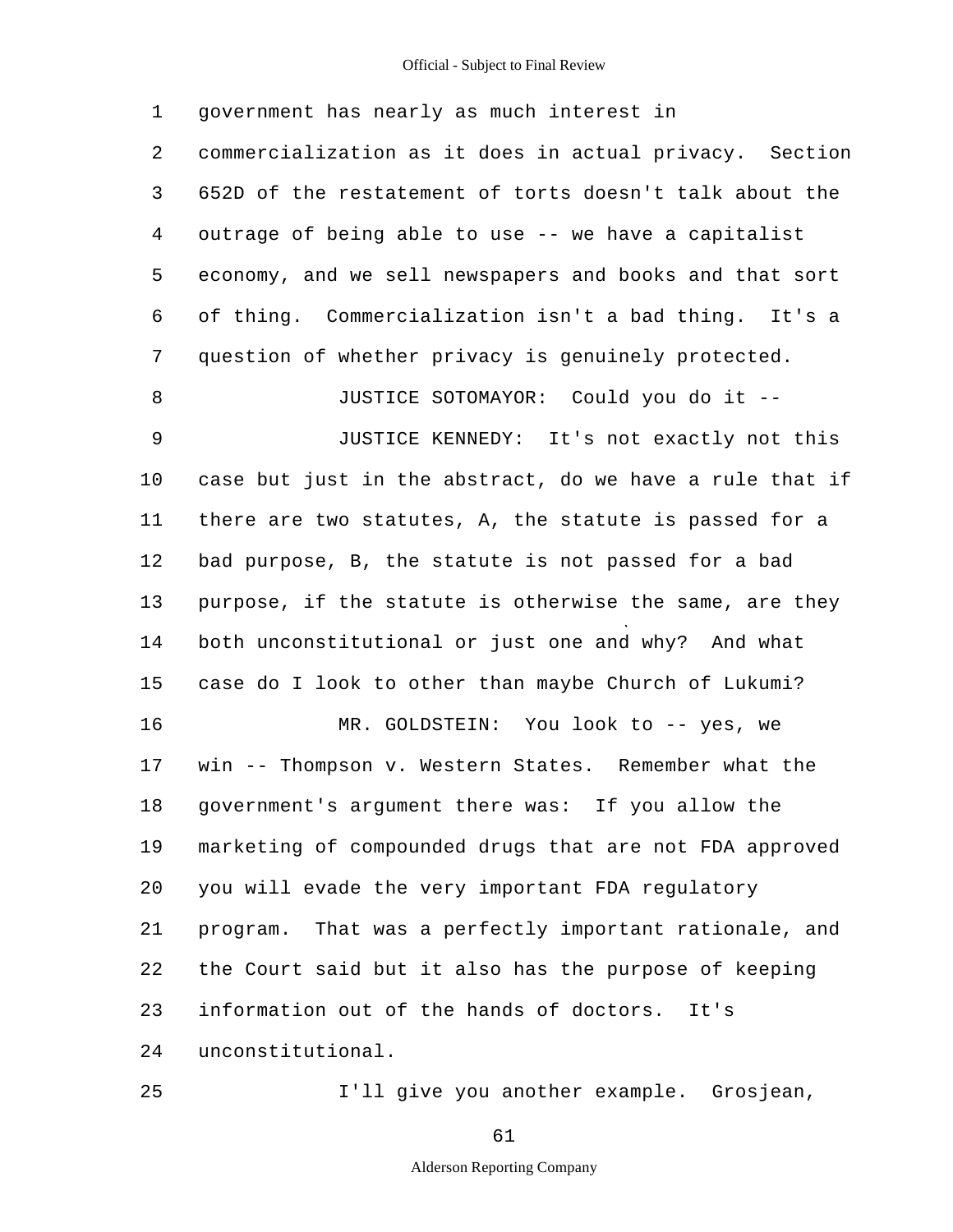1 2 3 4 5 6 7 8 Minneapolis Star and -- Raglan -- those are cases about taxing the instruments of communication. So a tax on newsprint, a tax on ink; and the Court said we're not worried about your bad motive, you have a very important rationale in trying to raise revenue, that's a perfectly valid purpose; but what you're also doing is you're picking out the press and you're making it harder to speak; it's unconstitutional.

9 10 11 12 13 14 15 16 17 CHIEF JUSTICE ROBERTS: This -- this is, Mr. Kneedler explained this is the government's information. Why can't -- you wouldn't have to have it if it weren't prescription. It was the fact that it has to be prescribed that requires this information. The government frequently controls the use to which information can be put. It makes me file a tax return, and it doesn't allow, you know, dissemination of that. It restricts it.

18 MR. GOLDSTEIN: Right.

19 20 21 CHIEF JUSTICE ROBERTS: And presumably it could say that if an accountant prepares my tax return, that accountant can't sell it, either.

22 MR. GOLDSTEIN: Right.

23 24 CHIEF JUSTICE ROBERTS: How is this any different?

25 MR. GOLDSTEIN: Oh, okay. Two pieces to the

62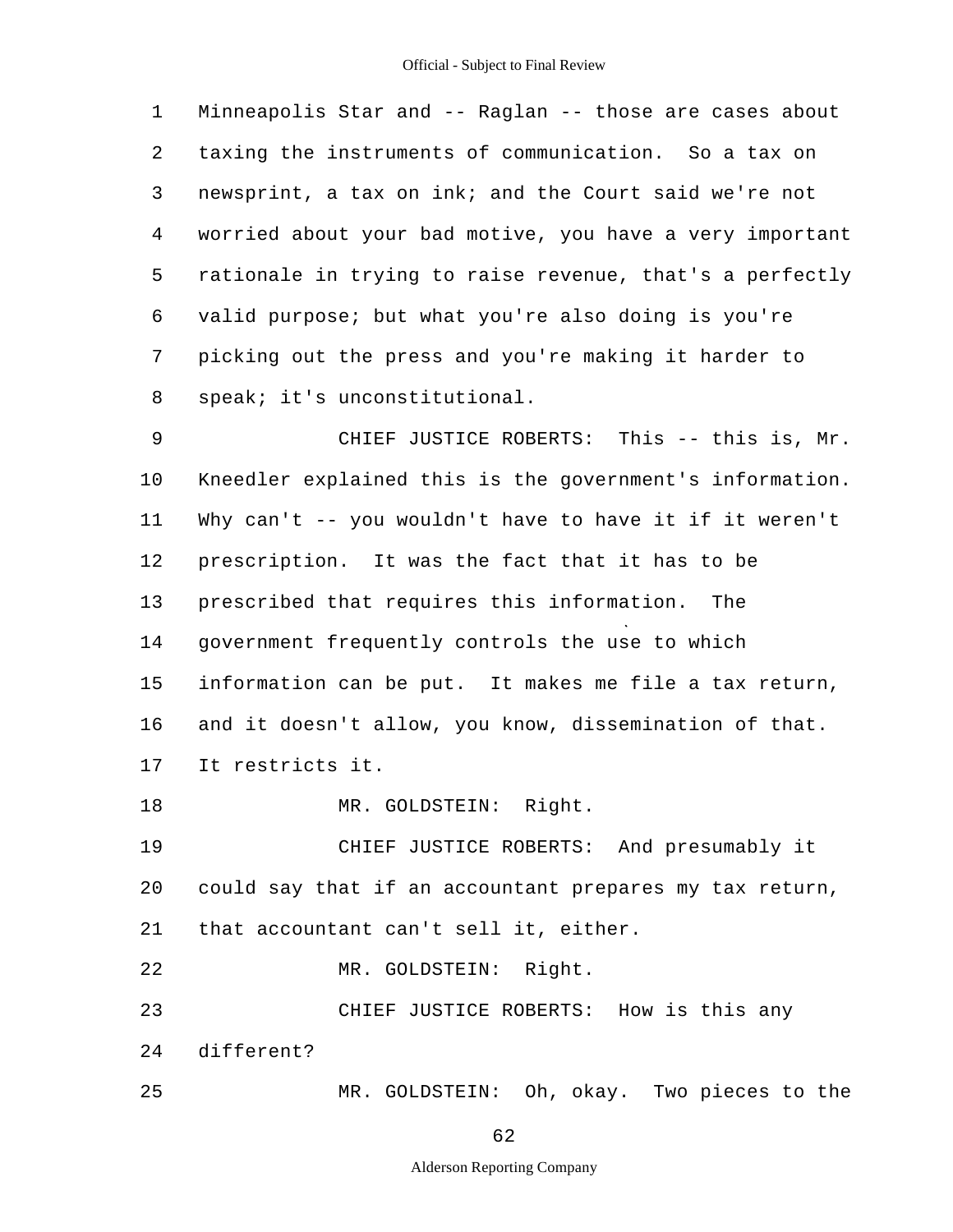1 2 3 4 5 6 7 puzzle. The first is why can't I demand it from the IRS? Okay? And second is going to be why can't the accountant give it away? The first one is LAPD, and it's the same true -- the same thing is true of campaign finance reports. The government has plenary authority; when you give information to the government, what the government then does with the information.

8 9 10 11 12 13 The important lesson to be derived from LAPD is that nine members of the Court seemingly agreed and I defended the statute in that case -- nine members of the court in that case agreed that if this had been private reports rather than the government's reports, then the statute would have been unconstitutional.

14 15 16 17 18 19 20 21 22 23 24 25 The reason your tax preparer can't give it away, the reason I can't give away attorney-client secrets, the reason that the government is going to be able to tell Internet companies that they can't give await the consumer information is that it's really private. But what if, instead, the government had a rule that says tax preparers can't give out tax information when it will encourage people to protest against their taxes? But if it will encourage people to comply with their taxes, it's perfectly fine. You can't draw lines that are intended to discriminate against speakers. That's the main principle of our case.

63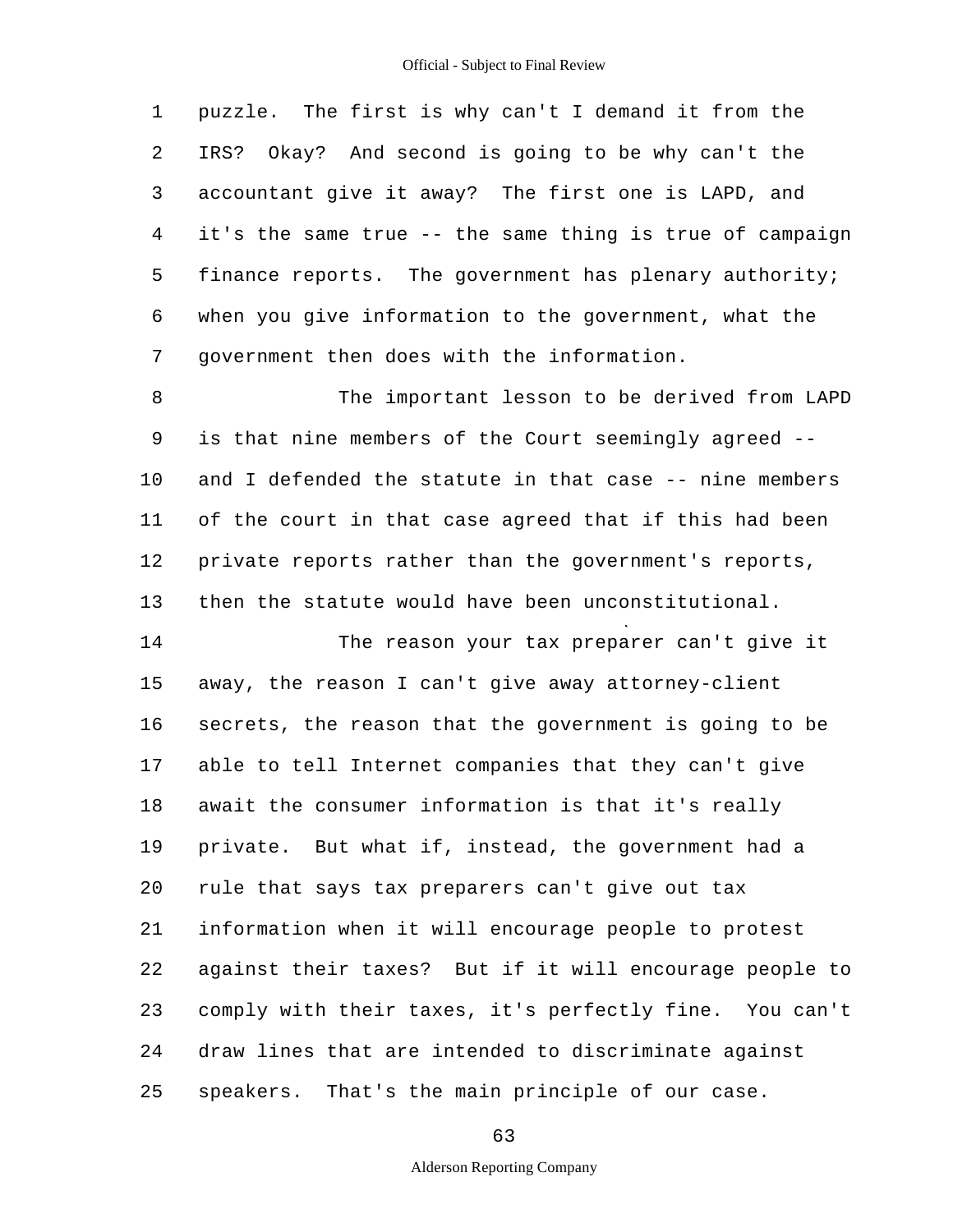| 1  | Thank you very much.                                     |
|----|----------------------------------------------------------|
| 2  | CHIEF JUSTICE ROBERTS: Thank you, counsel.               |
| 3  | Ms. Asay, you have five minutes.                         |
| 4  | REBUTTAL ARGUMENT OF BRIDGET C. ASAY                     |
| 5  | ON BEHALF OF THE PETITIONERS                             |
| 6  | MS. ASAY: I would like to begin with the                 |
| 7  | point that my friend was making about the use of the     |
| 8  | information by insurance companies. Insurers are not     |
| 9  | similarly situated to pharmaceutical manufacturers.      |
| 10 | Insurers receive information directly from doctors and   |
| 11 | parents in the ordinary course of their business and     |
| 12 | they use it as part of providing and paying for care to  |
| 13 | patients.                                                |
| 14 | And when my friend described the fact that               |
| 15 | insurers do that with doctors' information as speaker    |
| 16 | discrimination, I would like to point out that -- the -- |
| 17 | not only the record but the examples, for example, that  |
| 18 | PhRMA points to on page 126 their brief show that        |
| 19 | insurers have patient information for that purpose as    |
| 20 | well. HIPAA allows those uses of both patient and        |
| 21 | prescriber information to manage benefits.               |
| 22 | So, to argue that pharmaceutical                         |
| 23 | manufacturers are being discriminated against if they    |
| 24 | don't have access to the same health care information    |
| 25 | that we provide to our insurance companies would --      |
|    |                                                          |

64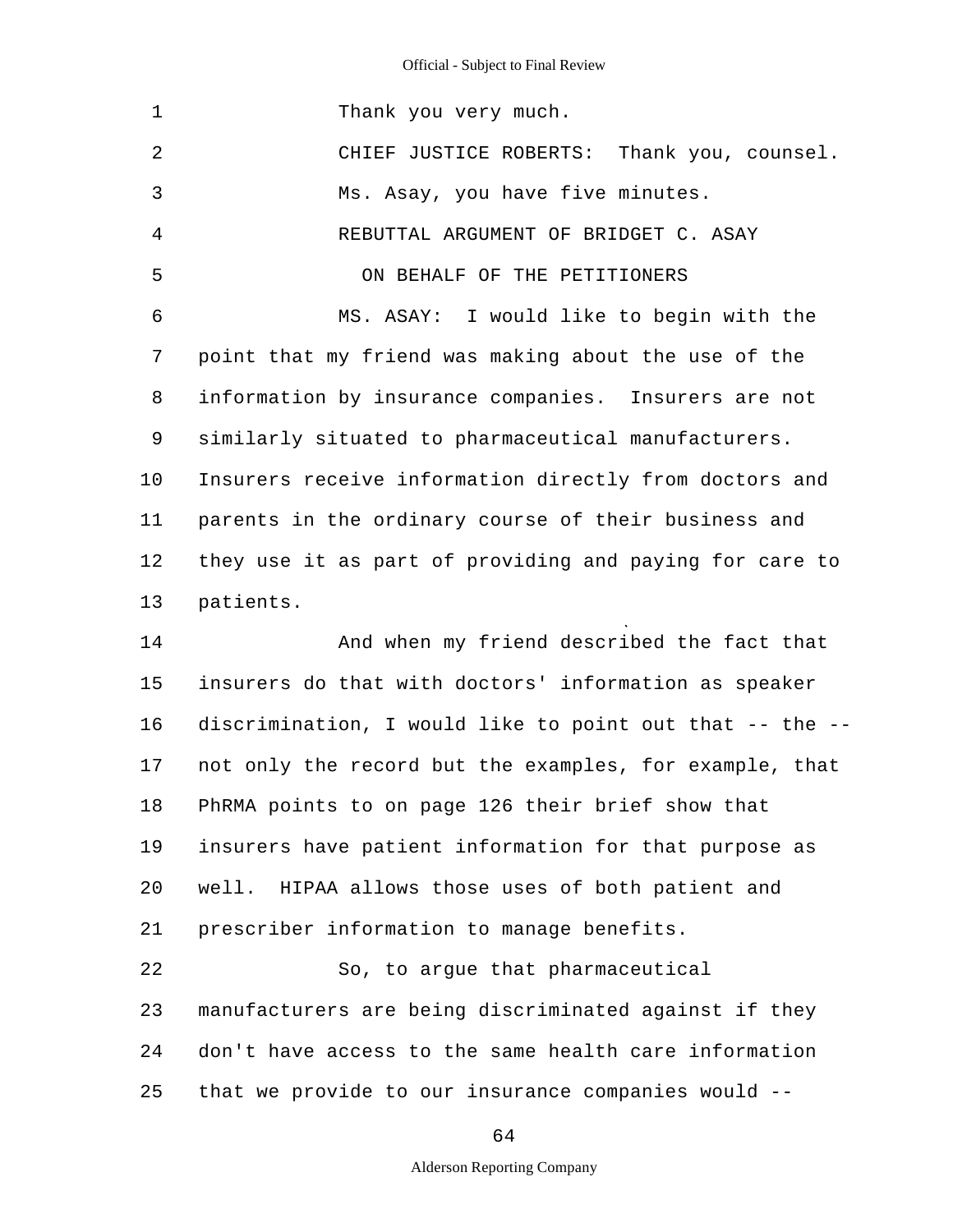1 2 3 4 5 6 7 8 9 would begin to raise serious questions about a statute like HIPAA. And that -- that just highlights that in this area of -- of private information and information control that many of these statutes are structured in such a way that there are expected and intended and permissible uses of information, and other uses for which people are allowed to have control over the further use of their information. And here we're talking about the control allotted to doctors.

10 11 12 13 14 15 16 17 18 19 20 We place an enormous amount of trust in doctors to make the right treatment decisions for their patients. Part of their ability to make that, those decisions depends on the information that they receive. And what doctors have said to the Vermont legislature and to the Court in this case is that many of them find this practice objectionable and that it is not helpful to them or to their patients to have their information monitored for this marketing purpose. And all that they have asked for is the right to object. And I would like  $to$   $--$ 

21 22 23 24 25 CHIEF JUSTICE ROBERTS: Ms. Asay, I want to give you the chance to respond to a point that was highlighted by your friend, which is the fourth legislative finding, which does seem to say that the State is doing this because it doesn't like an imbalance

65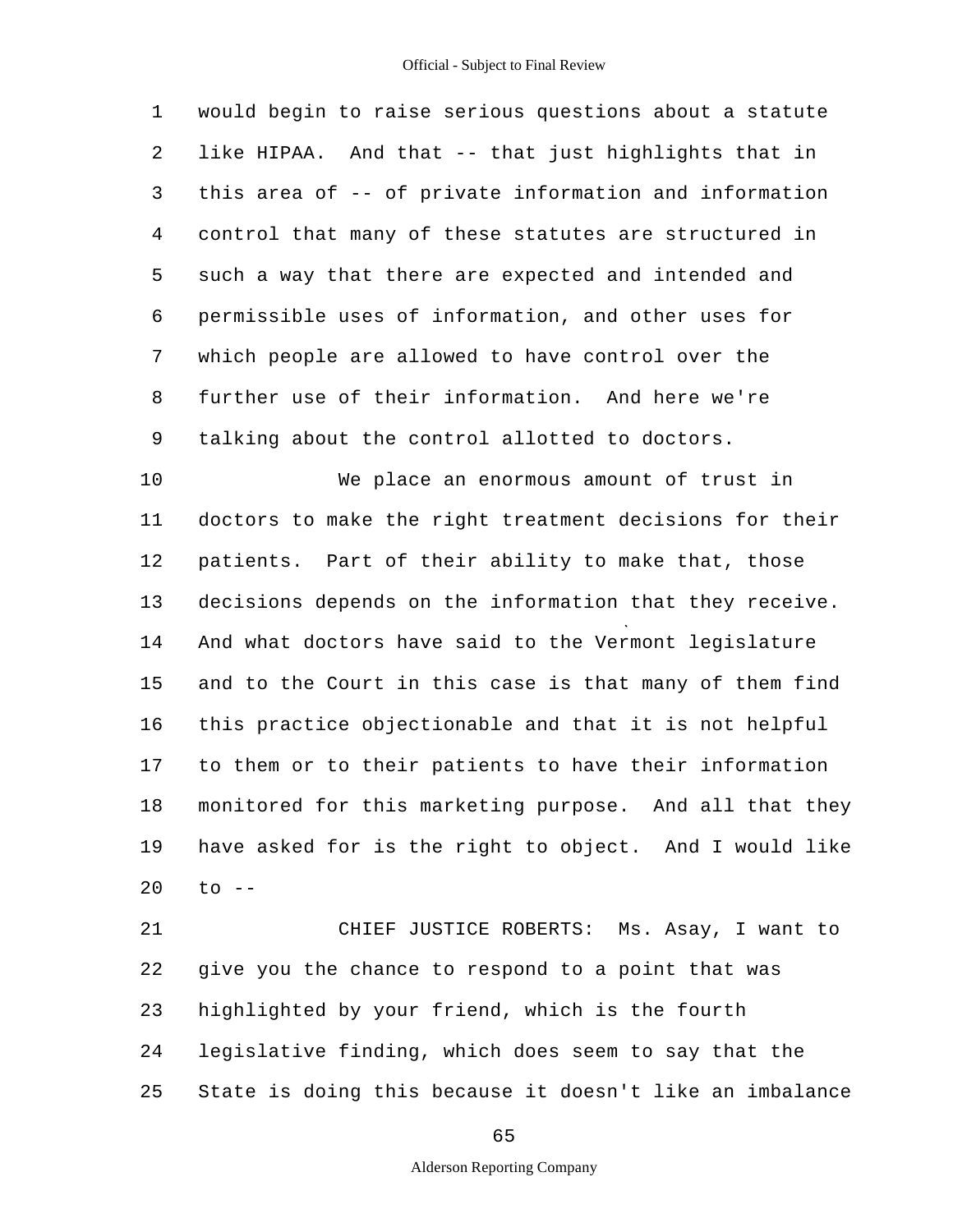1 in the marketplace of ideas.

2 3 4 5 6 7 8 9 10 11 12 13 14 15 16 17 18 19 20 21 22 23 24 25 MS. ASAY: Thank you, Your Honor. The findings, first of all, have to be taken as they were adopted, which was in support of not this statute even as it was written, but as a much larger bill that contained many sections, including a provision that created the evidence based education program which is a -- a clinical -- a -- a program to provide voluntary education to doctors, and to the statute as it used to be written, which -- which not only had this provision for the doctors' choice and the use of the information, but also mandated that pharmaceutical detailers provide information affirmatively as part of the marketing process. CHIEF JUSTICE ROBERTS: Do we have -- were there -- were there findings with respect to the statute as enacted? MS. ASAY: There are no findings that accompany the amendment that resulted in this statute. And to -- to return to, I think Justice Kennedy's point from earlier, the statute, I think, has to stand or fall on the restriction that it -- that it allows for doctors. The Court, for example, in O'Brien discussed the fact that striking down a statute because the court disagreed with the record would -- would

66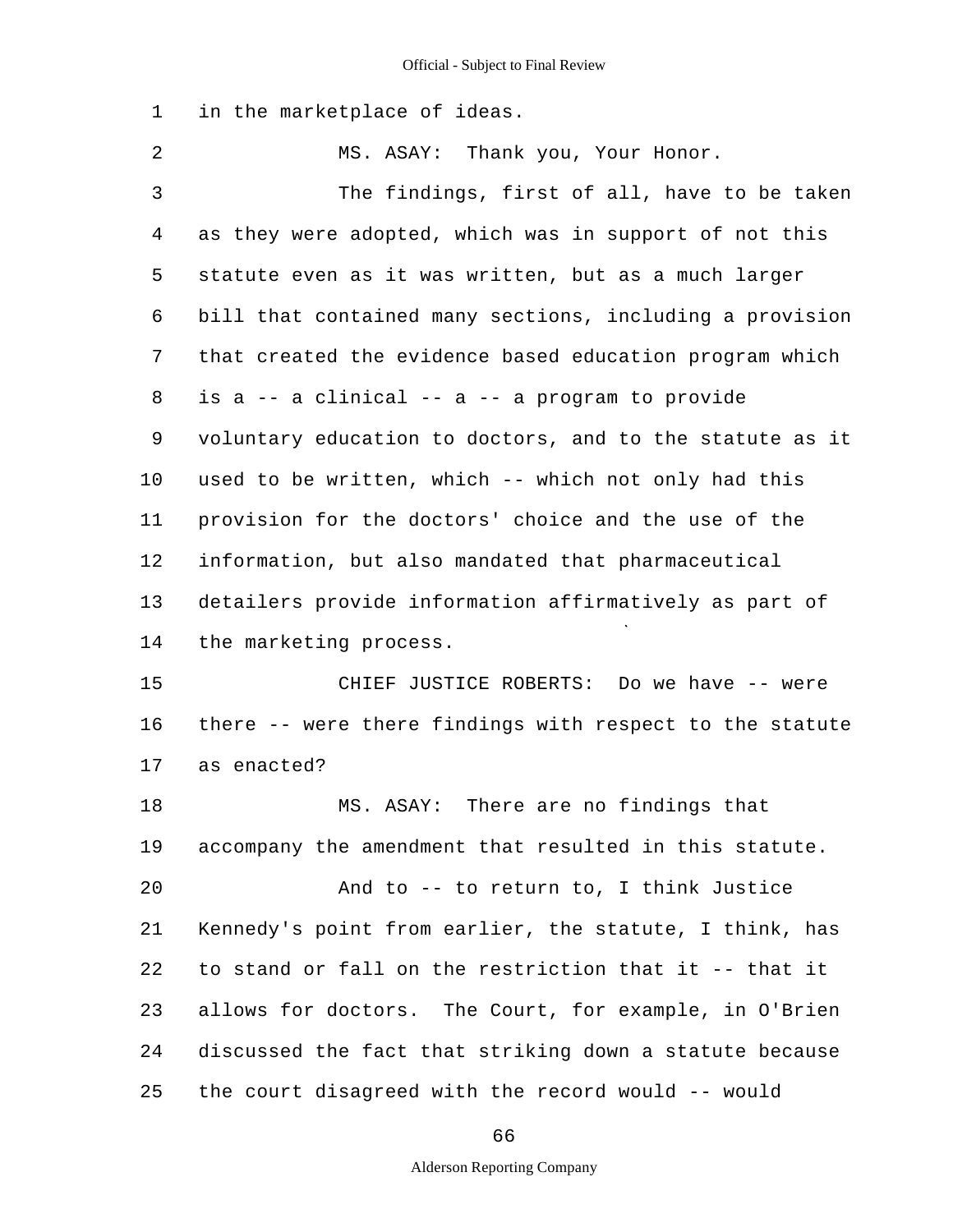1 2 simply mean that the legislature could adopt the same statute again on a different record.

3 4 5 6 7 8 9 We would say here that what  $-$ - what's  $-$ - the question before the Court really is, may doctors have this opportunity to control the use of their information about -- their nonpublic information about their prescribing practices as a marketing tool or not, and that -- that -- that should be the -- the focus of the Court's inquiry.

10 11 12 13 14 15 I would also like to just return to the point that -- that I believe I was making earlier that this statute is so different from the cases in which the Court has considered restrictions on the direct commercial advertising and the provision of information to the public.

16 17 18 19 20 21 22 23 24 25 This is an entirely nonpublic commercial transmission of data. It -- it starts with a private commercial transaction, it's a private commercial exchange between the data vendors and the pharmacies. It's used in a way that it is never disclosed publicly, never included in the advertising message. There's no restriction here on the information that's provided to doctors. The truthful information that the FDA permits to be provided about prescription drugs. And there's no restriction on any exchange between a willing listener

67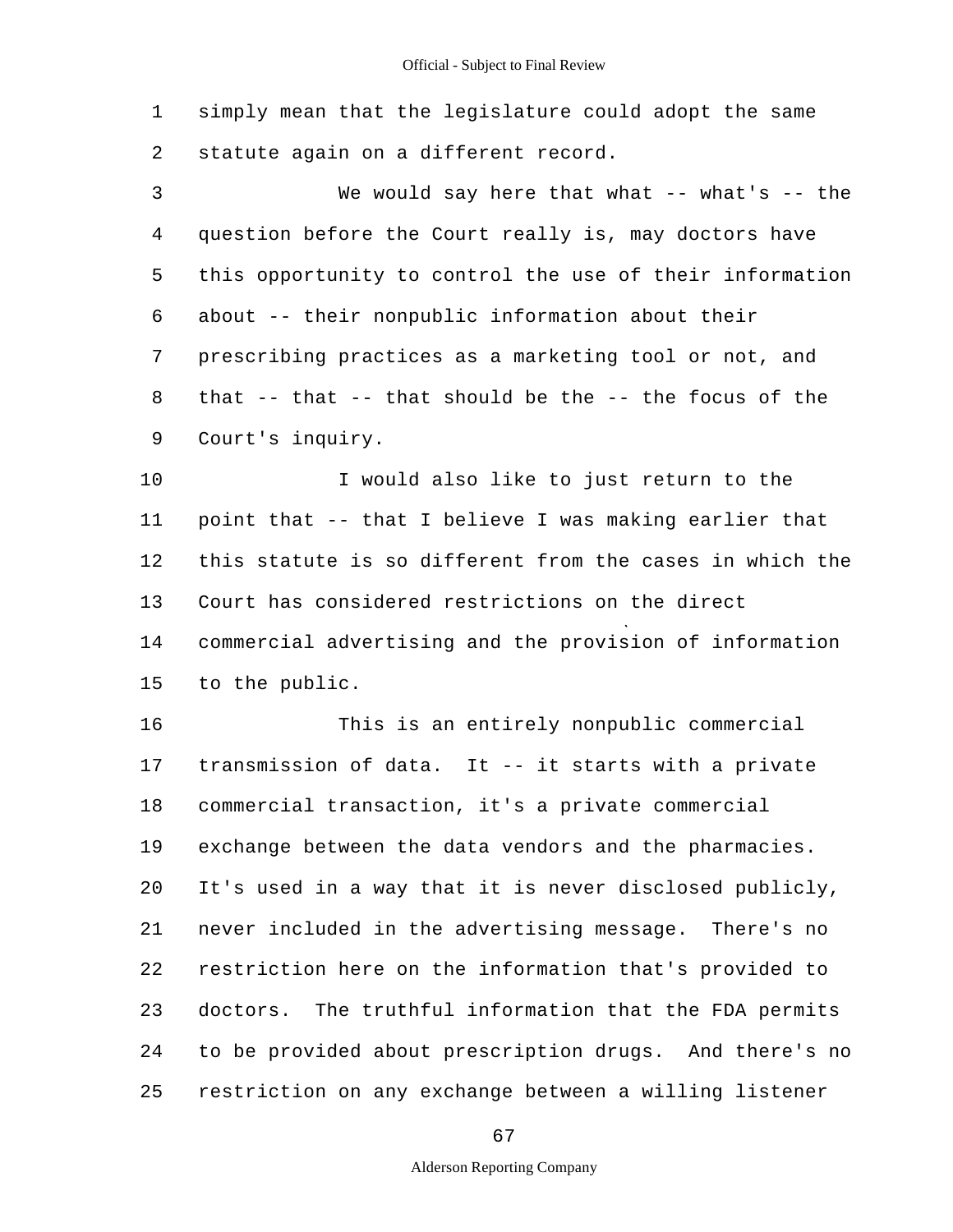1 and a willing speaker.

| 2       | I believe my friend suggested that -- that               |
|---------|----------------------------------------------------------|
| 3       | anyone could call a doctor's office and find out by      |
| 4       | asking what the doctor prescribed. Pharmaceutical        |
| 5       | manufacturers can do that as well. And if the doctor     |
| 6       | volunteers that information, there can be that exchange  |
| 7       | of information. The statute does not restrict it.        |
| 8       | CHIEF JUSTICE ROBERTS: I take it there's --              |
| 9       | there's -- it's against the law for a physician to say I |
| $10 \,$ | want you to fill this prescription in a particular       |
| 11      | place, a particular pharmacy because I know that         |
| 12      | pharmacy doesn't sell the information. They can't do     |
| 13      | that, can they?                                          |
| 14      | MS. ASAY: I don't believe they can, Your                 |
| 15      | Honor.                                                   |
| 16      | CHIEF JUSTICE ROBERTS: Thank you, counsel.               |
| 17      | The case is submitted.<br>Counsel.                       |
| 18      | (Whereupon, at $11:14$ a.m., the case in the             |
| 19      | above-entitled matter was submitted.)                    |
| 20      |                                                          |
| 21      |                                                          |
| 22      |                                                          |
| 23      |                                                          |
| 24      |                                                          |
| 25      |                                                          |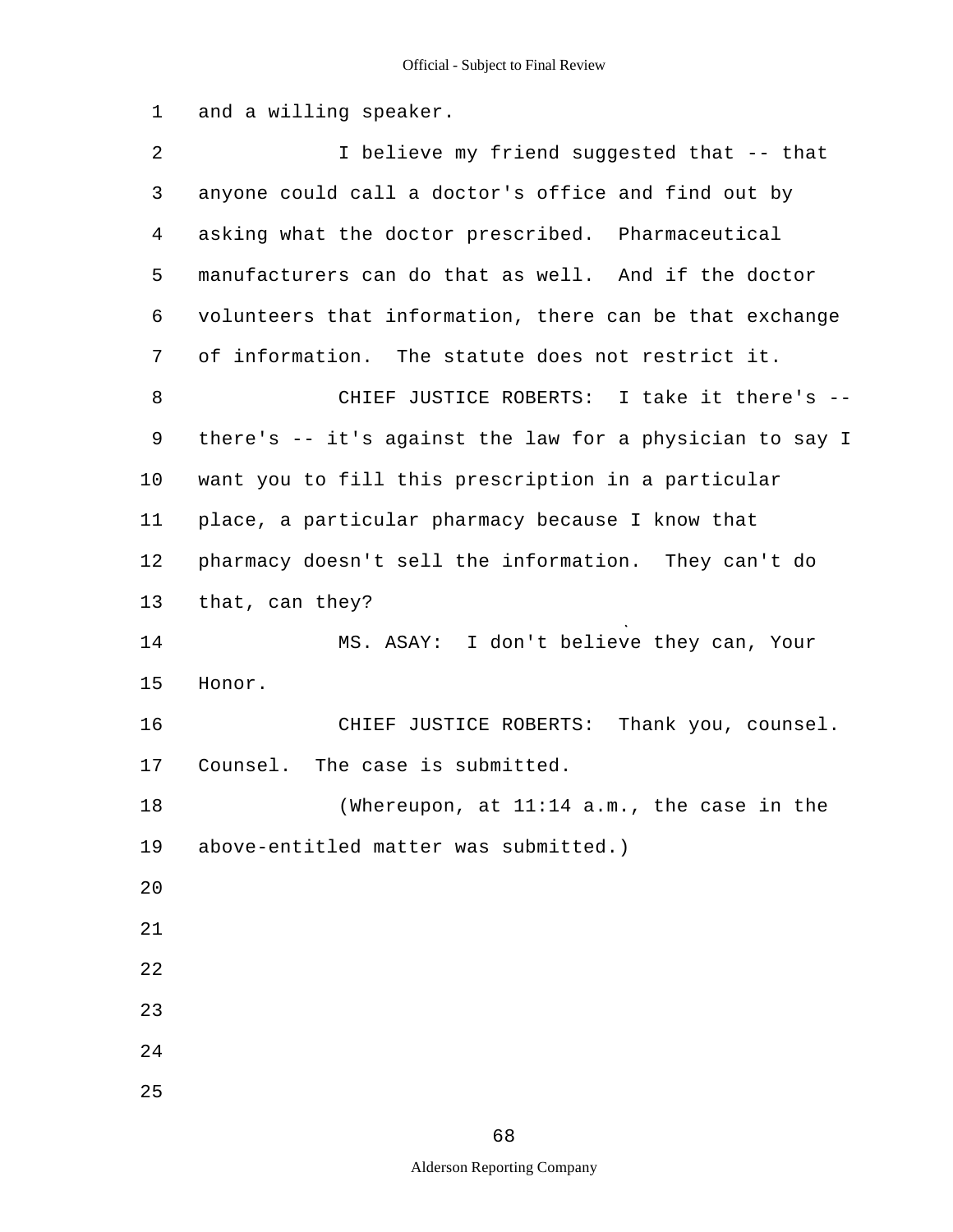| A                | adopted 66:4         | altogether28:5        | approaching           | 55:15                   |
|------------------|----------------------|-----------------------|-----------------------|-------------------------|
| abide $21:19$    | advertising 4:1      | amazing $57:10$       | 31:18                 | <b>Assistant</b> 1:16   |
| ability $15:25$  | 13:13 16:14          | amendment 3:21        | approved43:16         | <b>Association 52:9</b> |
| 65:12            | 29:3,5,9,9 41:5      | 41:8 45:7 66:19       | 61:19                 | assume 13:6             |
| able 27:5 52:14  | 41:25 43:9,11        | <b>American 13:14</b> | <b>April</b> 1:10     | 16:6 34:13              |
| 61:4 63:17       | 43:18 51:25          | 47:22                 | area 14:18 38:25      | assuming 12:22          |
| above-entitled   | 67:14,21             | amicus 1:20 2:8       | 59:10 65:3            | assures $7:12,16$       |
| 1:12 68:19       | advocacy 56:6        | 22:3 52:7             | argue $64:22$         | 7:18                    |
| absolutely 11:10 | 56:21                | <b>amount</b> 57:10   | argued 43:9           | Attorney 1:3,16         |
| absolutes 32:23  | advocate 40:4        | 65:10                 | argues $8:13$         | 3:5                     |
| abstract 61:10   | affirmatively        | and/or $49:3$         | arguing 12:6          | attorney-client         |
| academic 8:18    | 66:13                | answer 11:3 16:9      | 20:14                 | 63:15                   |
| 9:2 26:17 27:23  | afford $21:23$       | 20:23 32:1,1          | argument 1:13         | audience 15:17          |
| 34:16 59:14      | age 4:18             | 33:13,25 34:1         | 2:2,5,9,12 3:4,8      | 29:7 45:20 54:7         |
| access 3:13,22   | aggregation          | 41:18 53:3,9,13       | 16:4 18:25            | 54:8                    |
| 4:3,12 6:14 8:4  | 12:19                | answered 11:1         | 20:18,20 22:1         | authority 63:5          |
| 14:17 16:12      | aggregator           | answering 11:7        | 32:14,22 42:5         | autonomy 12:15          |
| 17:5,8,9,13      | 33:18                | 54:14                 | 45:22 48:19           | 22:8 24:10 28:7         |
| 64:24            | agree 18:22 50:4     | answers 6:17          | 55:14,21 56:1         | available 5:8 9:4       |
| accident 59:18   | agreed 63:9,11       | anybody 26:16         | 57:18 58:6 59:1       | 17:10,11 32:18          |
| accompany 10:8   | ahead 34:12 56:7     | 26:17 28:13           | 61:18 64:4            | 37:21                   |
| 66:19            | AL 1:4,7             | 48:13 52:18           | arguments 17:3        | avoid 11:20 25:7        |
| accountant 62:20 | <b>Alito 8:12,20</b> | 60:19,22              | arrest 53:14          | await 63:18             |
| 62:21 63:3       | 18:21,25 20:12       | apart 23:7            | Asay 1:16 2:3,13      | a.m 1:14 3:2            |
| accurate 33:25   | 20:22 21:6           | apologize 11:9        | 3:7,8,104:10          | 68:18                   |
| 43:22 45:14      | 26:15 34:9           | 39:14                 | 4:22,24 5:4,7         | B                       |
| 56:8 59:11       | 35:15 39:17          | appeals 19:8,9        | 5:15,22 6:5,9         | <b>B</b> 61:12          |
| achieve 7:22 8:2 | alleged 45:6         | 19:14,25 20:12        | 6:16 7:8,18 8:2       |                         |
| Aciphex 48:12    | allotted 65:9        | <b>APPEARANC</b>      | 8:16,25 9:12,18       | back 9:5 18:10          |
| acknowledge      | allow 3:13,15 5:4    | 1:15                  | 10:4,13,17,23         | background 9:19         |
| 35:21 36:17      | 5:23,24,24           | appears 38:3          | 11:9,19,24            | bad 5:13 13:10          |
| acquire 35:2     | 13:25 27:16          | appendix 32:20        | 12:13 13:5,20         | 61:6,12,12 62:4         |
| Act 23:22 40:23  | 54:3,24 61:18        | 36:2 38:4 49:19       | 14:12 15:9,24         | <b>ban</b> 54:9         |
| 46:24 47:4       | 62:16                | applies 41:8          | 16:11,18,21           | <b>bank</b> 9:15 10:19  |
| action 15:7      | allowed 39:15        | apply 21:10,17        | 17:7 18:4,24          | $banned 53:20$          |
| activities 36:8  | 65:7                 | 21:21 40:18           | 19:2,9,17 20:4        | bar 55:10               |
| activity 58:17   | allowing 29:24       | 41:10                 | 20:19 21:5,7,11       | <b>based</b> 21:1 66:7  |
| actors $22:12$   | allows 10:7 11:19    | approach 7:15         | 64:3,4,6 65:21        | basically 7:16          |
| actual $61:2$    | 14:14 25:15          | 16:22,25 30:19        | 66:2,18 68:14         | <b>basis</b> 7:14 45:11 |
| additional 17:19 | 26:7,8 37:25         | 30:25 31:10           | asked 16:7 33:22      | beginning $31:13$       |
| address 46:2,10  | 47:12 64:20          | 45:5                  | 37:21 65:19           | <b>behalf</b> 1:17,20   |
| addressed31:6    | 66:23                | approached 29:1       | asking 68:4           | 1:222:4,7,11            |
| admit 35:21      | all-or-nothing       | approaches 12:8       | asks 48:8             | 2:14 3:9 22:2           |
| adopt $67:1$     | 25:14                | 26:3                  | <b>aspect</b> 32:9,10 | 32:15 64:5              |
|                  |                      |                       |                       | believe 9:18            |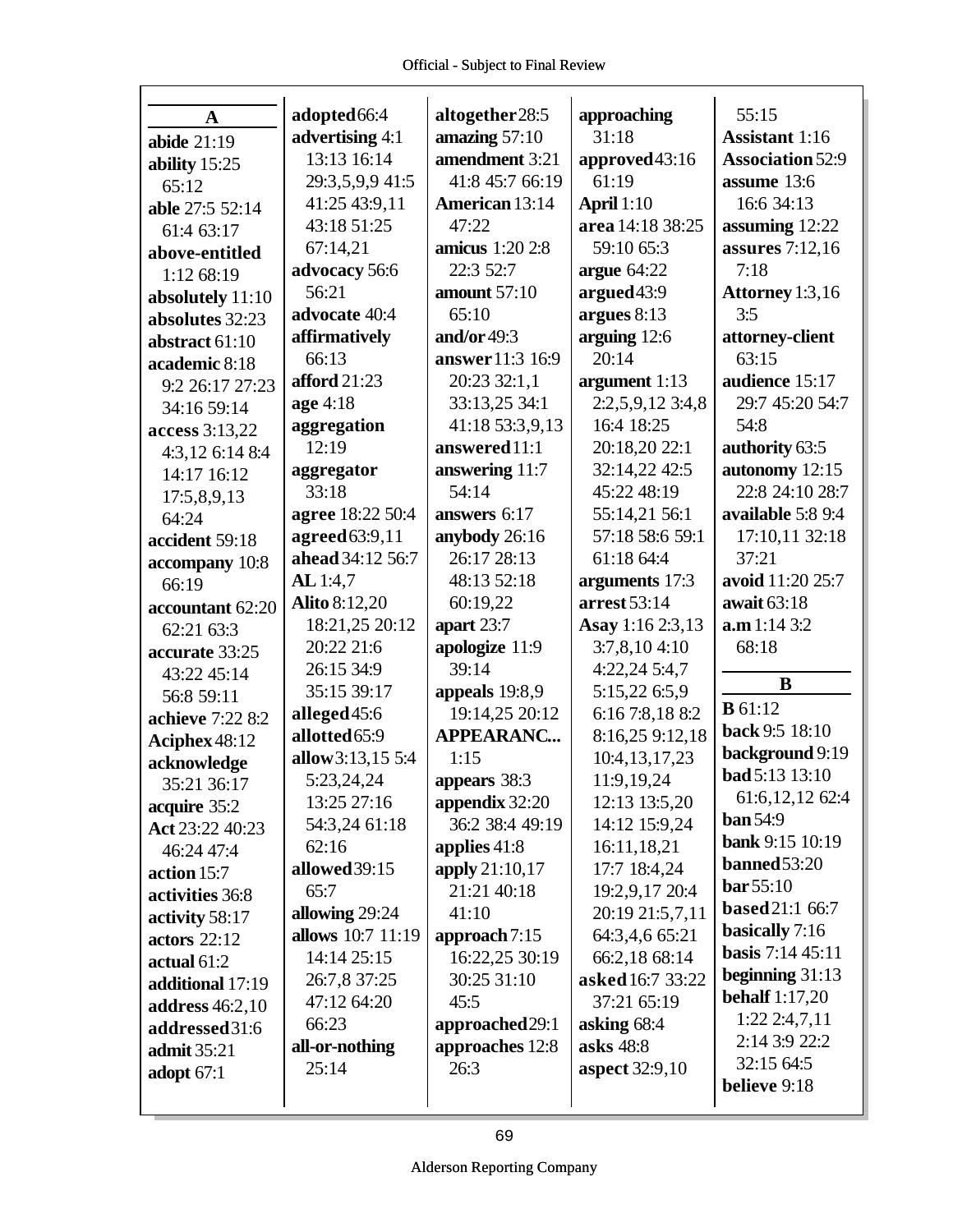$\Gamma$ 

| 36:24 67:11              | brings $22:9$                    | 68:17,18            | Church $61:15$         | 40:12,23 41:2       |
|--------------------------|----------------------------------|---------------------|------------------------|---------------------|
| 68:2,14                  | broad $28:21$                    | cases 6:10 29:3     | Cincinnati 50:19       | 51:3                |
| benefits 64:21           | <b>Broadcasting</b>              | 30:17 31:20         | 50:20                  | <b>Commission's</b> |
| best 8:5 57:8            | 54:9                             | 58:25 62:1          | <b>Circuit</b> 20:6,18 | 41:24               |
| 58:4                     | broadly 37:17                    | 67:12               | 20:25 35:1,5,12        | <b>Committee</b>    |
| <b>better</b> 14:11 17:1 | burdensome                       | casino 54:10        | 39:19                  | 12:17               |
| 56:18 57:1               | 15:16                            | catalogers 46:2     | cited9:21              | commodity 31:20     |
| beyond 44:2              | business 3:23                    | catalogs $46:1,4,8$ | <b>City 50:20</b>      | 32:8.9              |
| biased 42:17,24          | 29:7 47:7 48:3                   | caused 47:21        | claims 6:24            | common 26:20        |
| 43:1,2 45:10             | 54:2 64:11                       | censoring 15:4      | 26:25                  | 48:6                |
| bill 14:21 46:23         | <b>buy</b> 7:1 20:7              | cert 39:20          | clarify 10:10          | communication       |
| 47:3 55:22               |                                  | certain 23:23       | 11:3 33:7              | 11:25 62:2          |
| 57:20 66:6               | $\mathbf C$                      | 24:16 51:4          | clause 21:12           | communications      |
| <b>bit</b> 49:20         | $C$ 1:16,22 2:1,3                | certainly 3:19      | clear $11:10$          | 44:22               |
| blight $50:24$           | $2:10,13$ $3:1,8$                | 12:23 17:10         | cleared 44:21          | communicative       |
| <b>blind</b> 47:19       | 32:14 64:4                       | 24:18,21,22         | clearly 20:20          | 32:10               |
| <b>board</b> 9:5,20      | call 6:12 8:14                   | <b>Chain</b> 52:9   | clinic 39:6            | companies 3:19      |
| 59:1                     | 13:3 30:3 48:2                   | chance 65:22        | clinical 4:25          | 4:2,157:13          |
| <b>books</b> 61:5        | 52:14 57:4,13                    | change 19:1,2       | 34:17 66:8             | 12:1,8 15:25        |
| bothered7:13             | 68:3                             | 50:9 57:6           | closed 22:14           | 24:7 33:14          |
| 30:11                    | called 8:18 44:3                 | changing 20:23      | 59:7                   | 38:12,13 39:23      |
| bottom 36:4              | 46:23 49:5                       | 20:24               | closely 4:16           | 45:3,11,15,17       |
| bought 46:2              | 58:14                            | characterization    | closer 53:23 55:1      | 54:6 55:18 56:4     |
| 48:14                    | calls 16:2                       | 20:17               | collect 51:4           | 56:22,24 57:3       |
| <b>Bradstreet 29:6</b>   | camp 29:6                        | cheaper 57:1        | collected 51:20        | 63:17 64:8,25       |
| <b>brand</b> 14:7 31:22  | campaign 5:16                    | Chief 3:3,10 4:7    | 51:21                  | company $25:8,13$   |
| Breyer40:11              | 63:4                             | 5:1 14:25 15:15     | collects 52:10         | 26:2,10 29:15       |
|                          |                                  |                     |                        |                     |
| 41:9,13,17,20            | campaigns 18:7                   | 16:6,10 17:17       | come 25:16 34:7        | 31:8,16 46:3        |
| 41:23 42:7,12            | candid 57:22                     | 21:23 22:4 23:5     | 34:22 44:24            | 48:14 54:7          |
| 42:16,19,24              | capitalist 61:4                  | 27:9,20 28:3,10     | 45:15 56:3             | 56:23               |
| 43:12,24 44:1,5          | care 9:13 10:25                  | 28:16 30:7,10       | comes 9:25 15:6        | compelled 3:16      |
| 44:11,14 51:2            | 14:13 15:1 16:5                  | 32:3,12,16          | 25:9 48:6 50:24        | competitors 3:23    |
| 51:10,13,18              | 24:17,22 26:22                   | 38:15,20,23         | 55:12                  | 4:3 17:9            |
| 58:13,16,19,22           | 34:17 36:5,8                     | 39:3,8,11 59:13     | comment 14:4           | complete 8:5        |
| <b>BRIDGET</b> 1:16      | 37:3,4 38:7,17                   | 59:25 60:3,8,15     | commerce 31:14         | 18:15 22:17         |
| 2:3,13 3:8 64:4          | 50:1 64:12,24                    | 60:20 62:9,19       | commercial 6:20        | 37:15               |
| <b>brief</b> 9:21 19:9   | case 3:4 6:13                    | 62:23 64:2          | 18:16 19:6             | compliance          |
| 20:6 32:19               | 12:18 14:11                      | 65:21 66:15         | 23:24 29:4 30:5        | 56:20               |
| 34:22,25 35:8,8          | 18:8 20:8 32:22                  | 68:8,16             | 31:20 50:21,22         | comply 57:5         |
| 36:2 37:21 52:7          | 33:4 42:6 43:8                   | choice 27:17        | 50:24 51:24            | 63:23               |
| 52:8 56:9,13             | 43:9,10,14 44:2                  | 66:11               | 67:14,16,18,18         | compounded          |
| 64:18                    | 51:6 53:6 54:25                  | choose 25:19,20     | commercializa          | 43:15 59:6          |
| <b>briefs</b> 19:20 49:2 | 55:1 57:21,25                    | 35:3,10             | 60:25 61:2,6           | 61:19               |
| bring $21:3$             | 61:10,15 63:10<br>63:11,25 65:15 | chose 13:15 44:1    | <b>Commission</b>      | comprehensive       |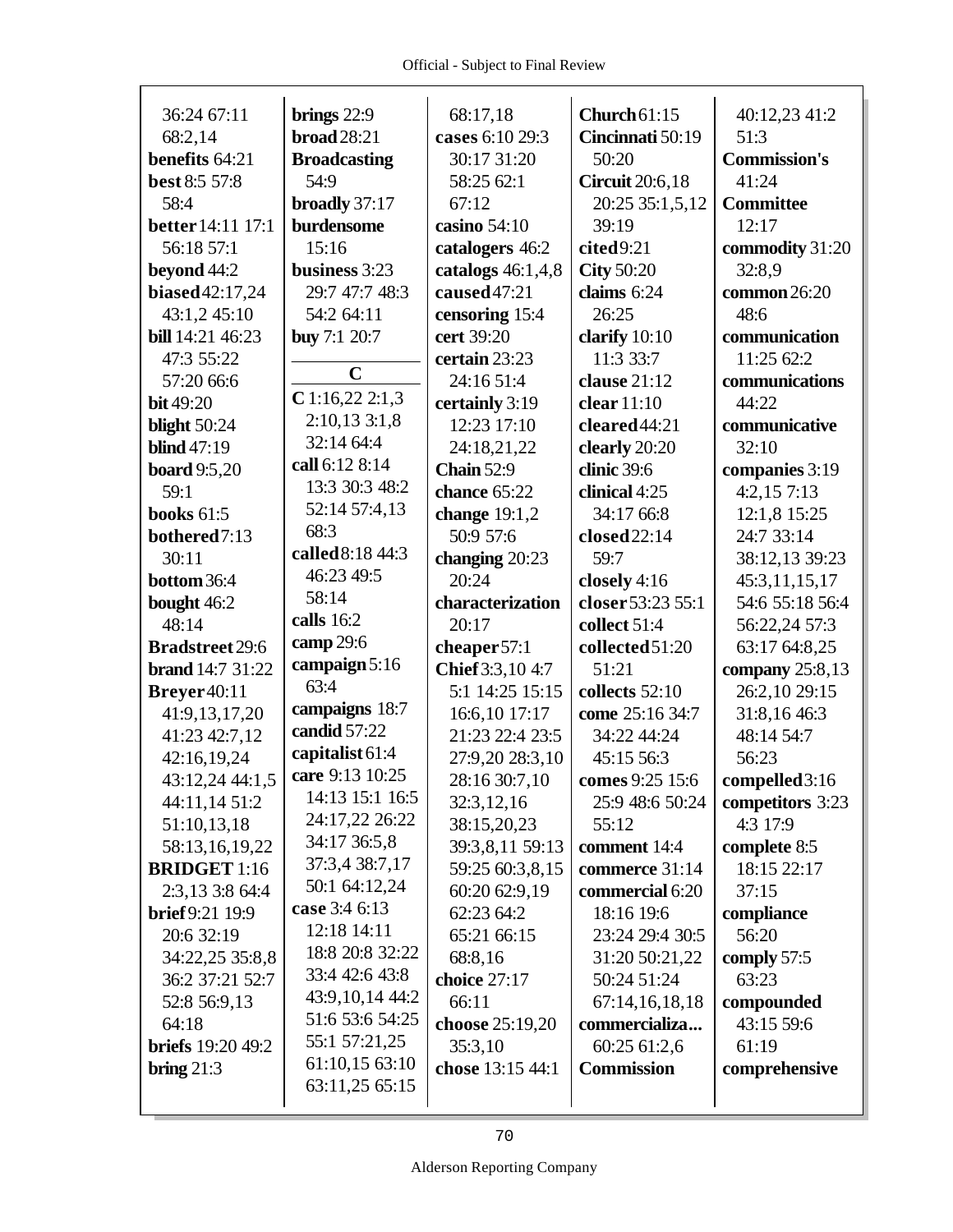| 22:14               | contained 38:7    | 40:2 56:15                           | debate 34:9           | detailer26:5        |
|---------------------|-------------------|--------------------------------------|-----------------------|---------------------|
| computers 45:23     | 66:6              | couple $41:12$                       | 39:17 43:23           | 47:18 55:24         |
| concede 49:18       | containing 36:5   | 44:19 49:13                          | 56:13 59:23,24        | detailers 12:2,25   |
| concern 24:15       | content 3:25      | 57:9                                 | deceptive 40:22       | 44:25 55:18         |
| 38:16               | context 4:5 12:18 | course 30:22                         | 41:25 42:1            | 66:13               |
| concerned 8:4       | continue 35:1     | 42:9 52:13                           | decibel 14:10         | detailing $8:15,18$ |
| 36:25 43:16         | continuing 21:19  | 64:11                                | decide 3:16 4:11      | 9:2 35:4,11         |
| 57:20 60:1          | contrary 19:18    | court 1:1,13 3:11                    | 5:5 13:25 14:15       | 44:22               |
| concerns 14:23      | 59:16             | 12:17 14:9 19:8                      | 28:4 29:25            | determination       |
| 14:24 22:9          | control 17:2      | 19:9,14,25                           | 44:18 45:5            | 18:1 27:11          |
| concludes 41:25     | 18:15 22:8,17     | 20:12 22:5 29:4                      | 57:21,25 58:8         | determine 22:25     |
| conclusion 42:21    | 24:11 28:7,22     | 32:17 44:18                          | decided 32:22         | determined          |
| concurrence         | 36:19 37:16       | 50:25 52:12                          | 33:4                  | 36:15 41:6          |
| 53:17               | 40:8 49:11,15     | 53:15 59:7                           | decides 40:13         | 45:14               |
| confidential        | 49:20,25 50:14    | 60:12 61:22                          | deciding 18:19        | development         |
| 25:18 50:13         | 50:16 58:4 65:4   | 62:3 63:9,11                         | decision 5:23         | 47:20               |
| confidentiality     | 65:7,9 67:5       | 65:15 66:23,25                       | 13:23 21:1            | difference 7:21     |
| 25:3 26:20 28:6     | controlling 12:16 | 67:4,13                              | 53:18                 | 14:18 15:22         |
| conflict 36:11,15   | 27:3 41:5         | <b>Court's 30:17</b>                 | decisions 8:6         | 46:17 47:14,22      |
| confront 60:13      | controls 48:22    | 67:9                                 | 65:11,13              | differences 47:8    |
| Congress 46:23      | 62:14             | created 4:4 66:7                     | deems $3:14$          | different 5:18      |
| connection 23:2     | conversation      | critical 28:23                       | 29:15                 | 12:6,10 14:16       |
| 27:18 29:1          | 48:4              | criticize 28:13                      | default 9:5           | 29:3 44:12          |
| consent 6:3,4,5     | convey $47:13$    | curable 40:16                        | defended 63:10        | 47:24 48:25         |
| 7:21 13:7 17:15     | conveyed 43:20    | curiae 1:20 2:8                      | defense 42:25         | 55:8 60:14          |
| 21:20 30:20         | convinced 54:3    | 22:3                                 | degree $12:15$        | 62:24 67:2,12       |
| 31:9                | copy 52:21 53:11  | cut 12:7                             | delivery 28:24        | differently 55:18   |
| consider 18:6       | correct 7:8 8:15  | cutting $17:20$                      | <b>demand</b> 3:21,22 | difficult 17:4      |
| considered 67:13    | 8:16 33:13,18     | D                                    | 17:13 63:1            | difficulty 45:22    |
| <b>Constitution</b> | 34:1 39:10 53:3   |                                      | demonstration         | direct 4:19 15:1    |
| 41:3 42:2           | correspondingly   | $\mathbf{D} 3:1$                     | 15:18,20,22           | 15:7 52:7 67:13     |
| constitutional      | 14:6              | dad's 44:25                          | deny 35:22            | directed3:18        |
| 33:1 44:7 48:20     | costly 38:9       | daily $37:13$                        | department 1:19       | directly $53:9,10$  |
| 60:14               | costs 14:13 15:1  | dangerous 3:14                       | 51:5,6                | 64:10               |
| constitutionality   | 16:5 27:3 36:5    | data 6:12,20 7:1                     | depends 65:13         | disagree $4:10$     |
| 57:19               | 38:7,17 40:17     | 7:3 8:7,9,19 9:7                     | Deputy 1:18           | 15:9,24 16:9,21     |
| constitutionally    | counsel 12:21     | 9:10,15 10:5,6                       | derived 63:8          | 18:5 19:21          |
| 54:15               | 32:12 64:2        | 10:7, 19, 25 11:5<br>11:15 16:2 19:6 | describe 19:10        | 55:12               |
| consumer46:7        | 68:16,17          |                                      | described 64:14       | disagreed 66:25     |
| 46:24 47:5,15       | counter8:14       | 20:15 21:18                          | describing 55:21      | discern 39:4        |
| 47:17,25 49:10      | 59:20             | 35:1,16 37:25                        | design 9:25           | disclose 53:10      |
| 63:18               | counter-demo      | 56:14,24 67:17<br>67:19              | designed 57:24        | disclosed 67:20     |
| contact 30:5,9      | 15:21             | database 10:1                        | desire 46:18          | disclosure 9:22     |
| contacting 4:9      | counter-detaili   |                                      | detail 41:4           | Discovery 50:19     |
|                     |                   | day 57:16                            |                       |                     |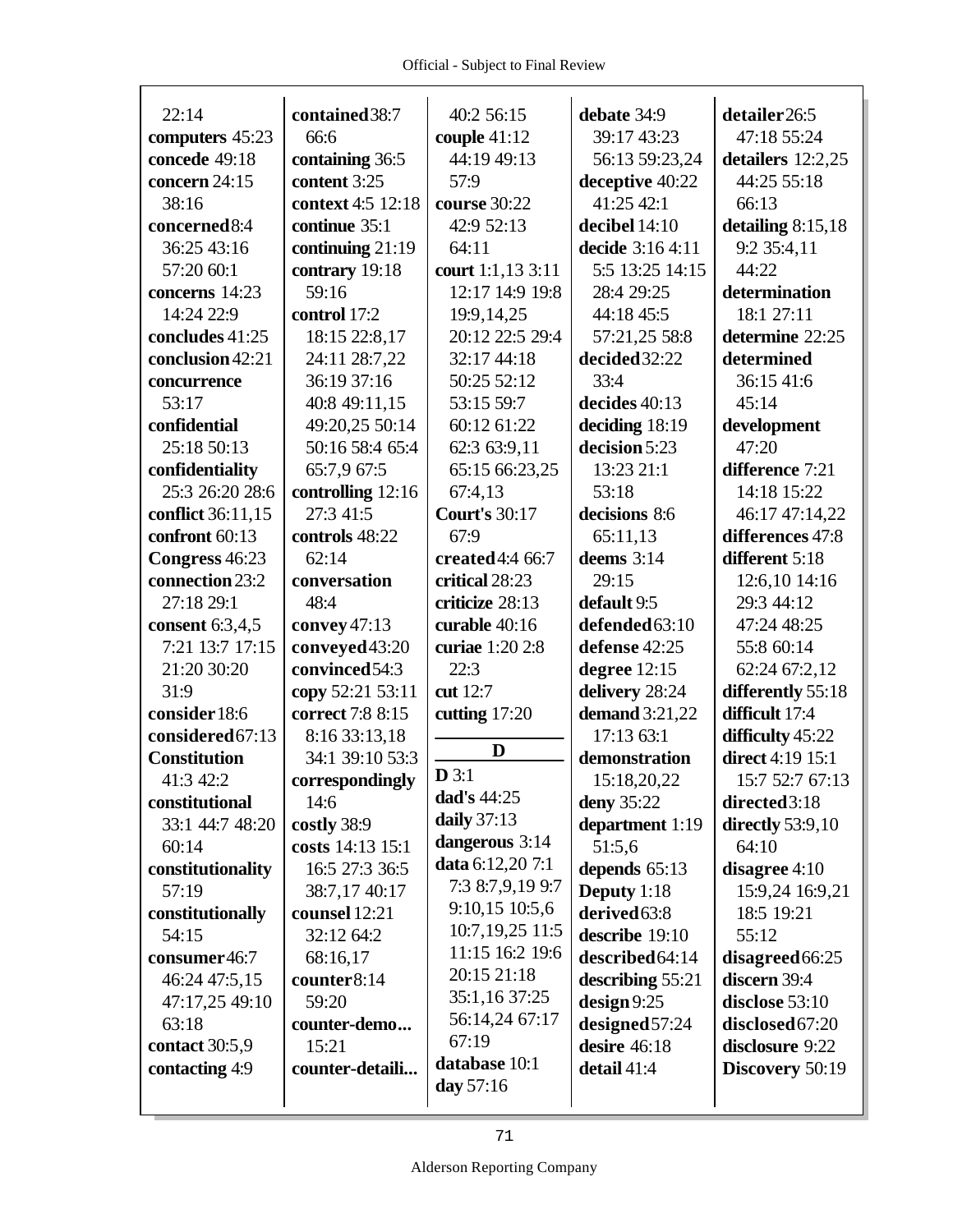$\Gamma$ 

| discriminate          | 16:15,24 31:2       | 45:3,4,10,14           | emergency 51:6         | 61:25 64:17       |
|-----------------------|---------------------|------------------------|------------------------|-------------------|
| 50:17 63:24           | 36:19,25 37:12      | 54:6 55:17             | emphatically           | 66:23             |
| discriminated         | 37:14,16 38:13      | 56:16,22,24            | 54:25 57:18            | examples 64:17    |
| 64:23                 | 38:14 39:23,24      | 57:1 59:6 60:4         | enable 17:5            | exception 56:5    |
| discriminating        | 40:7,15 44:16       | drugs $3:144:5,16$     | enables 22:24,25       | 59:15             |
| 54:11                 | 44:17,23 49:3       | 5:3,11,21 7:16         | 24:6 25:7,19,23        | exchange 67:19    |
| discrimination        | 49:17 54:18         | 12:9 14:6,7            | enact 30:18,24         | 67:25 68:6        |
| 54:3,24 55:14         | 56:25 58:3,7,12     | 15:6 22:15             | 37:22 41:1             | exempted 34:18    |
| 55:23 57:2            | 61:23 64:10,15      | 24:16 26:14            | enacted 22:16          | exemption 9:3     |
| 64:16                 | 65:9,11,14 66:9     | 38:9,9 39:25,25        | 66:17                  | 56:20,25 58:10    |
| discussed 8:7,9       | 66:11,23 67:4       | 40:4,15,25             | encourage 63:21        | exemptions        |
| 66:24                 | 67:23               | 43:15,15,19,20         | 63:22                  | 21:13 34:8,14     |
| dispensing 18:13      | doctor's 3:22 6:4   | 47:20 56:5             | ended 33:6             | 34:14 40:9        |
| disposition 22:17     | 14:24 17:14         | 61:19 67:24            | ends 8:9               | expectation 37:6  |
| dispute 56:15         | 48:2 49:4 68:3      | <b>Drugstores</b> 52:9 | Energy 51:3            | expected 65:5     |
| disseminate 6:19      | doctor-patient      | <b>Dun</b> 29:6        | engage 47:5            | expensive 28:19   |
| dissemination         | 4:6                 | D.C 1:9,19,22          | engaged 49:12          | 39:24 40:4        |
| 10:24 29:18           | doctrine 29:4       |                        | <b>England</b> 10:2,21 | experts 41:24     |
| 62:16                 | documents 57:12     | E                      | enormous 65:10         | 44:21             |
| dissent $43:14$       | doing 16:8 18:2     | E2:13:1,1              | ensure 38:7            | explain 21:8 36:6 |
| dissented43:13        | 33:7 36:22 39:9     | earlier 11:2           | ensuring 38:10         | 46:21             |
| distinguish47:3       | 42:3 46:19          | 54:14 55:10            | enter46:18             | explained 36:22   |
| distort 33:3          | 49:10,11 54:5       | 66:21 67:11            | entered46:13           | 36:24 62:10       |
| 48:22                 | 54:18 62:6          | easier 12:7 54:7       | entirely 37:14         | exploitation      |
| distributed 26:16     | 65:25               | easily 39:23           | 67:16                  | 23:25             |
| distribution          | door 12:1 30:11     | easy 38:14             | entities 33:23         | expose 38:24      |
| 22:15                 | 31:1 55:10          | economy 61:5           | entitled 17:24         | expressive 32:10  |
| <b>doctor</b> 6:2 7:9 | <b>double</b> 47:19 | edit 35:2              | entity 8:23            | extent 8:17 10:6  |
| 11:19,24 14:18        | Dr 8:7 48:11        | education 8:19         | equal 22:19            | 24:2 27:22        |
| 14:22 18:9,12         | drafting 59:19      | 66:7,9                 | 31:12,15               | 44:15             |
| 18:13,18 26:15        | draw63:24           | <b>EDWIN</b> 1:18 2:6  | Erhari 8:8             | extremely 50:12   |
| 26:18 35:24           | drawn 10:6 22:24    | 22:1                   | ESQ 1:16,18,22         |                   |
| 40:16,18,18,20        | draws $50:15$       | effect 16:7            | 2:3,6,10,13            | F                 |
| 40:24 44:25           | driver's 23:21,23   | effective 5:18         | ET 1:4,7               | fact 13:20 37:22  |
| 48:1,10 49:5,20       | drug $3:194:1,15$   | 16:17,20 17:6,8        | evade 61:20            | 51:17 62:12       |
| 52:13,15 54:1         | 7:13,25 8:1         | 17:23 18:2             | evading 43:17          | 64:14 66:24       |
| 56:23 68:4,5          | 12:8 14:19          | 29:22                  | evidence 66:7          | facts 19:4 20:8   |
| doctors 3:12,15       | 15:25 18:12         | efficient 29:16        | evidence-based         | 43:5              |
| 4:11,15,175:4         | 20:16 23:2,11       | 29:17                  | 8:19                   | factual 11:10,13  |
| 5:23,23 6:22,25       | 23:12,13,13,14      | effort 8:15            | exactly 13:21          | fall 66:22        |
| 8:4,10 12:3,24        | 23:15 24:7 25:8     | either 19:22           | 43:3 61:9              | falls $29:5$      |
| 12:24 13:7,17         | 26:2,10 27:4,8      | 25:12 49:2             | example 19:10          | false 40:21,22    |
| 13:22,25 14:15        | 35:17 38:12         | 62:21                  | 23:21 26:21,24         | 41:1,6,24,25      |
| 15:3, 11, 13, 25      | 39:23 40:3,16       | eliminated 50:21       | 44:1 50:19             | 42:9,15,24 43:2   |
|                       |                     | embrace 24:10          |                        | 43:9 45:6         |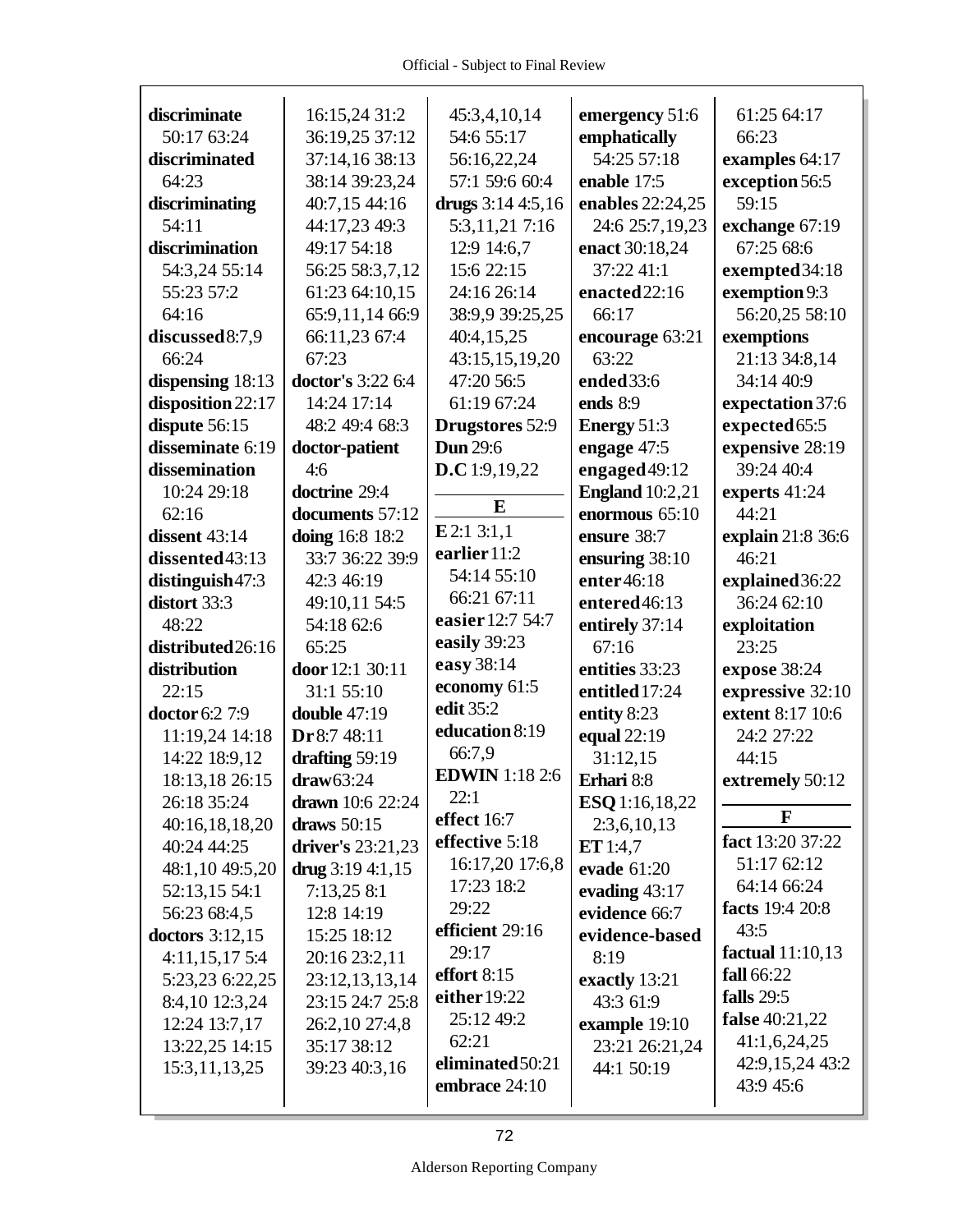| far 15:16 58:1      | flaw $59:19$       | $G$ 3:1           | go 18:10 23:13   | 23:7 33:16         |
|---------------------|--------------------|-------------------|------------------|--------------------|
| fascinating 10:1    | flow 12:16 15:2    | gas 51:5,8        | 25:7,24 34:16    | 34:17 37:18        |
| 10:20               | focus 50:15 67:8   | gather 15:7       | 36:2 37:2 45:15  | 38:2 42:23         |
| favor 57:19         | focused 29:22      | gathered 31:10    | 47:13 56:25      | 48:21 51:17,20     |
| favorite 36:13      | 34:9               | 52:11             | goal 28:21 36:4  | 51:22 53:11,12     |
| FBI 12:19           | focuses 40:19      | gender4:18        | 37:2 58:8        | 54:8 59:21 61:1    |
| FDA 43:16,17,21     | <b>FOIA</b> 12:18  | general 1:4,16    | goals 36:10,11   | 62:14 63:5,6,7     |
| 44:21 45:14         | following 40:14    | 1:18 3:5 9:16     | 36:15 38:5       | 63:16,19           |
| 59:10 61:19,20      | 40:24 48:4         | 9:16 29:3,18      | goes 6:6 47:3,18 | governmental       |
| 67:23               | footing $22:19$    | 30:13 34:3,13     | 57:15            | 33:2 47:2 54:10    |
| Federal 3:12        | 31:13,15           | 34:18 36:24       | going 15:23 21:9 | government's       |
| 23:11 40:12,23      | forbid $41:4$      | 37:23 59:4        | 21:9,10 28:9,13  | 61:18 62:10        |
| 41:2,23 50:1        | forbids 42:2       | General's 18:22   | 31:17 33:4,5     | 63:12              |
| 51:2,3              | form 12:22 13:23   | generic 14:6 17:2 | 34:22,24 35:7    | <b>Granday 8:7</b> |
| feel 11:17          | 13:24              | 31:23             | 36:22 39:5 40:1  | great 37:15        |
| feeling $12:25$     | former8:8          | generics 14:11    | 42:1,4,10 43:24  | greater 50:14,16   |
| figure 33:6         | formularies 27:3   | 15:8 16:6         | 44:7,8,16 45:19  | 54:8 55:23         |
| file $62:15$        | 57:6               | genuinely 48:17   | 46:25 47:1       | Grosjean 61:25     |
| files $3:23$        | formulary 56:20    | 61:7              | 52:13 53:9 56:2  | ground 19:4 20:9   |
| fill $54:1768:10$   | forth 9:17 21:14   | germane 28:15     | 56:3,18 63:2,16  | 58:1               |
| filling $37:9$      | forward $21:9,10$  | getting 35:24     | Goldstein 1:22   | groups $12:24$     |
| filter 8:10         | found 40:14        | 45:20             | 2:10 32:13,14    | guy 39:4           |
| finance 63:5        | four 48:12         | Ginsburg 6:9      | 32:16 33:24      |                    |
| find 27:6 39:23     | fourth $65:23$     | 10:10 11:1 14:3   | 34:6 35:7 38:19  | $\mathbf H$        |
| 40:16,22 48:2       | frame 20:6         | 31:19 33:22       | 38:22 39:2,7,10  | H1:3               |
| 65:15 68:3          | framed 20:20       | 49:22,24 50:4     | 39:14 41:7,11    | half 33:8 38:6     |
| finding $36:4,6,10$ | frankly 26:23      | Ginsburg's 33:12  | 41:19,22 42:4    | hand 33:1 53:20    |
| 37:1 38:13,14       | free 15:14         | 53:17             | 42:11,14,18,22   | <b>hands</b> 32:25 |
| 49:18 65:24         | frequently 62:14   | give 12:12 17:18  | 43:3,7,10,25     | 35:24 51:16        |
| findings $32:20,21$ | friend 56:2 64:7   | 17:18 26:17,18    | 44:3,10,13,19    | 53:7,15 61:23      |
| 41:4 54:5 66:3      | 64:14 65:23        | 36:18 49:15,19    | 45:21 46:21      | handwriting        |
| 66:16,18            | 68:2               | 49:25 50:13,18    | 49:8,13,23 50:4  | 52:15              |
| finds $40:14$       | full 15:5          | 51:5 52:17        | 51:9,11,15 52:2  | happen 10:12       |
| fine $47:11\ 51:13$ | <b>fully</b> 19:20 | 53:18 58:3        | 52:6,20,25 53:4  | 40:1 51:7          |
| 63:23               | fundamentally      | 60:19 61:25       | 53:7 54:21 55:7  | happened 10:17     |
| fire $51:5,6$       | 47:24              | 63:3,6,14,15      | 55:16,20 58:15   | happening 39:13    |
| first $3:4,206:17$  | furnish $23:1,15$  | 63:17,20 65:22    | 58:18,21,24      | 59:24              |
| 21:12 29:12         | 23:16,23 27:18     | given 11:16 13:9  | 59:17 60:2,7,11  | happens 48:23      |
| 33:8 34:22 41:8     | furnished 23:17    | 24:3 30:20        | 60:18,23 61:16   | 50:7               |
| 44:20 45:7 47:9     | 29:12              | 52:22             | 62:18,22,25      | happier 11:17      |
| 52:12 53:25         | further $10:24$    | gives $50:16$     | good 32:17       | harassed 12:23     |
| 56:10,17 63:1,3     | 17:16 18:19        | giving 6:11 46:6  | goods 31:24      | 12:25              |
| 66:3                | 57:8 65:8          | 46:8 48:16        | govern 9:19      | hard 35:21         |
| five $64:3$         |                    | 49:11 50:6,7      | government 3:14  | harder38:12        |
|                     | G                  |                   |                  | 40:1 45:19 54:6    |
|                     |                    |                   |                  |                    |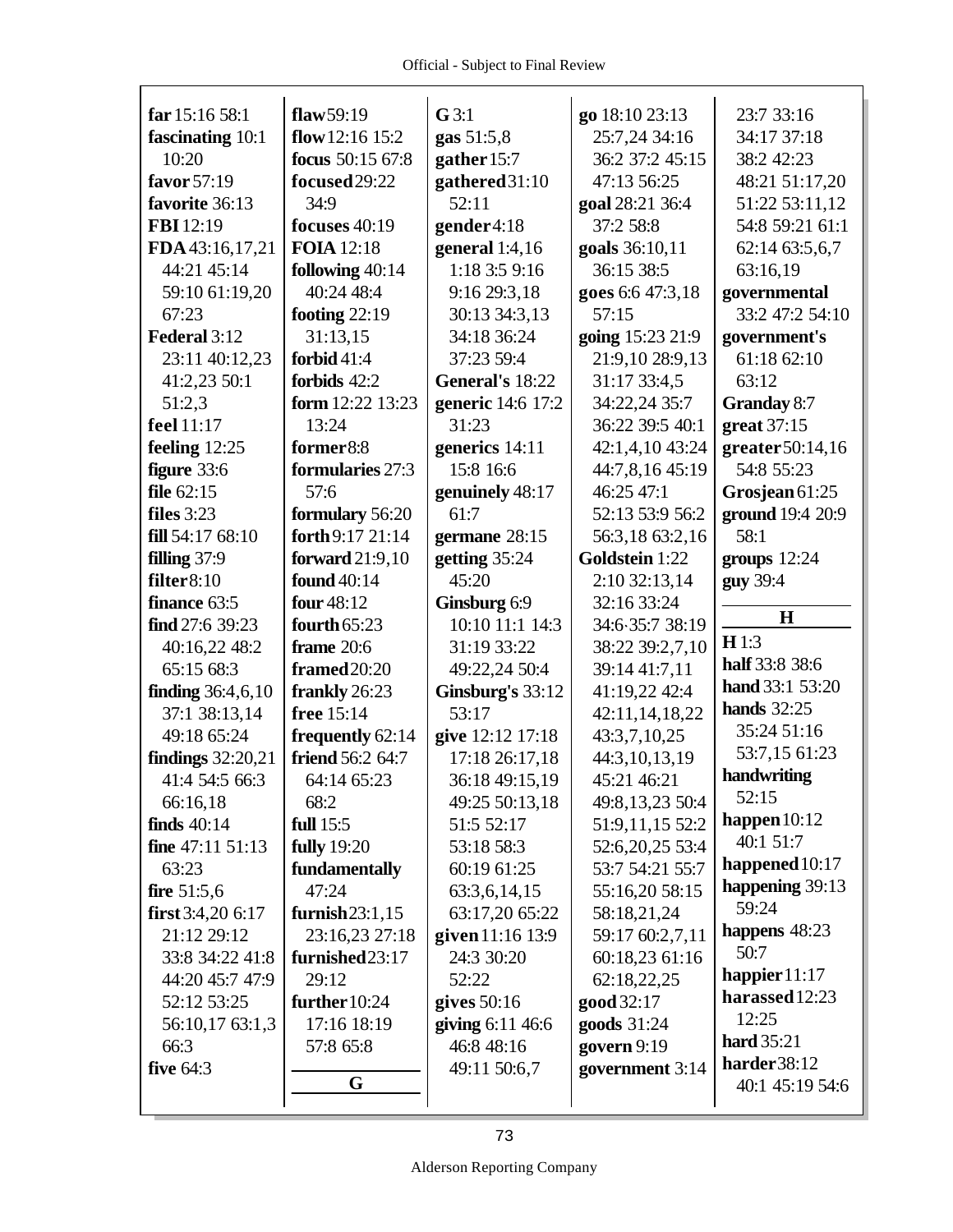| 62:7                  | 54:4,12 55:3            | 46:5,8 47:1       | 63:6,7,18,21        | 57:8 58:4                   |
|-----------------------|-------------------------|-------------------|---------------------|-----------------------------|
| harmful 40:21         | 60:12                   | 58:14             | 64:8, 10, 15, 19    | intermediaries              |
| 41:1                  |                         | influential 42:23 | 64:21,24 65:3,3     | 33:17 45:3                  |
| <b>health</b> 1:7 3:6 | I                       | inform $5:16$     | 65:6,8,13,17        | internally 6:24             |
| 9:13 10:25            | ideas 33:3 36:14        | 16:14             | 66:12,13 67:5,6     | Internet 45:23              |
| 14:13 15:1 16:5       | 36:16 45:8              | information 3:16  | 67:14,22,23         | 48:1,15 63:17               |
| 26:22 32:19           | 57:24 59:8 66:1         | 3:20 4:4,13,18    | 68:6,7,12           | interpose 6:2               |
| 33:17 34:17           | identifies 16:24        | 5:7,15,17,21      | inhibitor 48:13     | $\text{interpret } 21:9,11$ |
| 36:5,8,9 37:3,4       | <b>identity</b> 37:7    | 6:12,13,19,22     | ink 62:3            | interpretation              |
| 38:7,16 50:11         | Imagine 48:4            | 6:23 7:14,19      | inquiry 67:9        | 18:22 21:2                  |
| 64:24                 | imbalance 65:25         | 8:5,6,10,149:4    | inside 4:12 26:11   | interpreted                 |
| hear 3:3 15:4         | impediment 5:10         | 9:9,20 11:25      | instantaneously     | 19:15                       |
| heard $14:11$         | 5:12                    | 12:16,19 13:4     | 45:25               | interpreting                |
| heavily 59:6,10       | implication 33:25       | 14:15,17,20       | instruments 62:2    | 19:16                       |
| helpful 9:15 18:6     | importance              | 15:2,5,11,12      | insurance 6:10      | intervened 15:12            |
| 36:1 65:16            | 47:15,23                | 16:13,16,20,25    | 26:24 38:13         | introduces 56:13            |
| helpfully 38:5        | important 14:13         | 17:5,8,10,14      | 45:17 54:7 56:4     | intrusive 11:20             |
| Hey 37:14             | 19:23 20:25             | 18:6, 11, 16, 20  | 56:21,22,24         | invasive 11:20              |
| highlighted           | 22:6 29:2,22            | 19:12 22:8,10     | 57:3 64:8,25        | involved47:15               |
| 65:23                 | 33:20 34:21             | 22:18,21,23       | insurer26:25        | involves 54:9               |
| highlights 65:2       | 40:15 61:20,21          | 23:1,16,17,23     | 28:9                | irrelevant 40:19            |
| highly 4:4 14:17      | 62:4 63:8               | 23:25 24:11       | insurers $6:22,25$  | 40:21,25                    |
| 41:20                 | imposed 35:13           | 25:17 26:3,10     | 27:2 38:1 40:3      | <b>IRS</b> 63:2             |
| hinging $55:14$       | 58:20                   | 26:11,13,14,16    | 57:11 59:21         | <b>issue</b> 18:7 19:3      |
| <b>HIPAA 22:11</b>    | imposes 20:15           | 26:22,23 27:6     | 64:8, 10, 15, 19    | 20:6,8 33:10                |
| 26:21 32:24           | 35:15                   | 27:12,12,17,23    | <b>intend</b> 13:11 | issuing $27:19$             |
| 37:23 57:19           | <b>IMS</b> 1:7 3:6      | 28:4,11,16,17     | intended 6:21       | item 23:15                  |
| 64:20 65:2            | 32:19 33:17             | 28:25 29:12       | 15:17 48:24         |                             |
| history $52:10$       | 36:2 56:9               | 30:1,1,5,8 31:9   | 50:16 63:24         | ${\bf J}$                   |
| hold 15:19,20         | inaccurate 20:17        | 31:17 32:7,25     | 65:5                | <b>Journal</b> 10:3,21      |
| homeowners            | incapable 13:16         | 33:2 35:2,4,11    | intercede 46:6      | journalist 38:24            |
| 51:8                  | include 34:4            | 35:23 37:6,15     | interest 12:2,15    | judgment 17:21              |
| Honor 4:10 5:22       | included 67:21          | 38:10,21 40:8     | 12:19 14:12         | 17:24                       |
| 6:16 7:8 8:3,16       | including 9:20          | 40:10 44:16       | 16:5 28:7,7         | judgments 37:17             |
| 9:12,18 11:9          | 37:7 66:6               | 47:11,16,17       | 29:10 38:16         | jump 34:12                  |
| 12:13 13:20           | inconsistent 19:8       | 48:15,16,22       | 46:11 47:25         | <b>Justice</b> 1:19 3:3     |
| 15:9,24 16:18         | <b>Incorporated</b> 3:6 | 49:4,6 50:8,12    | 53:25 55:23,25      | 3:104:7,20,23               |
| 18:4,24 19:19         | 32:19                   | 51:4, 19, 19, 22  | 59:21,22 61:1       | $5:1,1,6,9,19$ 6:1          |
| 20:4,19 21:5,11       | increase 11:14          | 52:6,11,17,18     | interested 14:5     | 6:9 7:3,11,22               |
| 66:2 68:15            | 47:21 57:10             | 53:16 54:16,23    | 16:1 27:13          | 8:12,20 9:7,14              |
| <b>hour</b> 33:8      | incredibly 59:11        | 55:19 56:12       | 41:13,15            | 9:24 10:10,11               |
| hypothetical          | indicated 27:10         | 57:4,10,15        | interests 13:6      | 10:15,18 11:1,3             |
| 10:12 11:12           | individual 31:10        | 59:11 61:23       | 22:7 30:13          | 11:7,14,22 12:4             |
| 44:4 53:6,14,19       | individuals 45:24       | 62:10,13,15       | 38:18 50:25         | 12:21 13:9 14:3             |
|                       | industry $41:21$        |                   |                     | 14:25 15:15                 |
|                       |                         |                   |                     |                             |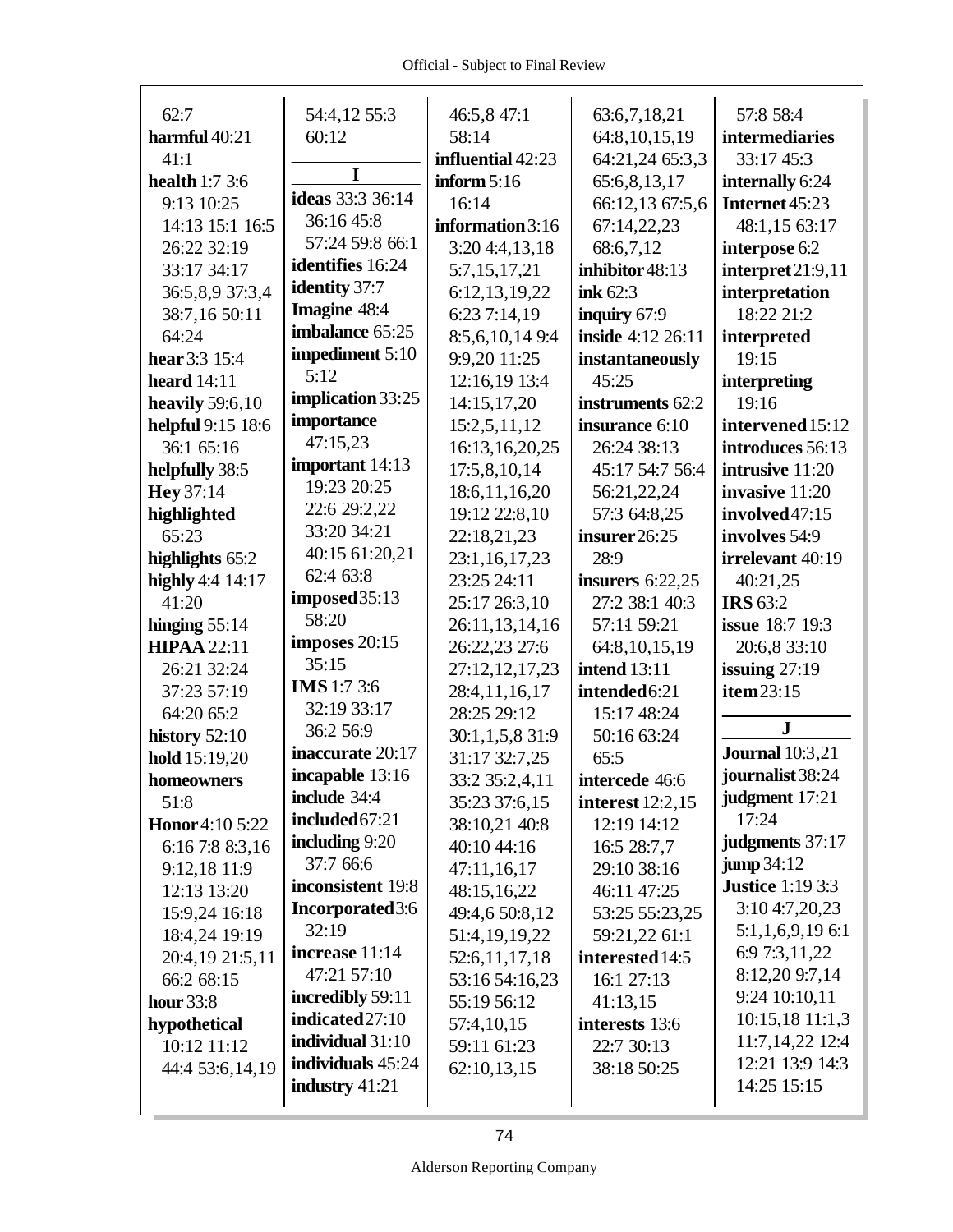| 16:3,7,10,16           | 9:24 10:11,15         | 60:9                    | limitations 49:7    | 64:7 67:11          |
|------------------------|-----------------------|-------------------------|---------------------|---------------------|
| 16:19,23 17:17         | 10:18 11:4 16:3       | knows 7:5 28:8          | limited4:25 29:7    | malpractice         |
| 18:21,25 19:7          | 19:7,13 29:14         | Kolassa 57:3            | 29:10 30:6 31:6     | 37:17               |
| 19:13,23 20:12         | 29:21 35:6            |                         | 49:12               | manage $64:21$      |
| 20:22 21:6,8,23        | 52:16,21 53:2,5       | L                       | line $50:15,16$     | mandated 66:12      |
| 22:4 23:5 24:1         | 54:14 60:16           | laid 19:20              | lines 63:24         | manufacturers       |
| 24:6,13,19,23          | 61:9                  | language 35:14          | link 36:7           | 4:22 8:1 15:13      |
| 25:4,22 26:2,6         | Kennedy's 11:7        | 55:9                    | list 27:8 31:23     | 15:17 16:13,22      |
| 26:15 27:9,20          | 60:12 66:21           | <b>LAPD</b> 51:11,16    | 32:7,8              | 18:5 21:18 51:8     |
| 28:3,10,16             | <b>kept</b> 25:18     | 52:24,25 53:1,3         | listener 14:1       | 64:9,23 68:5        |
| 29:14,21 30:7          | <b>Kerry-McCain</b>   | 53:12,13,14             | 67:25               | manufacturing       |
| 30:10,18,22            | 55:22                 | 63:3,8                  | lists $27:4$        | 40:13               |
| 31:2,19 32:3,12        | <b>Kesselheim 8:8</b> | larger <sub>66:5</sub>  | litigating 20:10    | market 5:3,21       |
| 32:16 33:12,22         | key 51:15             | Laughter41:16           | little 49:20 57:14  | 7:15 25:19 59:7     |
| 34:3,9,12 35:6         | kind 14:15 40:7       | 52:5 55:6 60:17         | lives 37:13         | marketer7:24        |
| 35:15,20 38:15         | 54:23                 | law3:12,15,25           | locate $15:25$      | 7:24                |
| 38:20,23 39:3,8        | kinds $37:18$         | 5:25 17:12              | long 23:18 24:13    | marketers 8:1       |
| 39:11,17 40:11         | Kneedler 1:18         | 22:11 23:11             | 35:3,10             | marketing 3:17      |
| 41:9,13,17,20          | 2:6 21:25 22:1        | 24:20,24 25:5           | longest 46:1        | 3:204:1,19          |
| 41:23 42:7,12          | 22:4 23:10 24:5       | 25:15 26:17             | look 32:21 39:23    | 5:11,16,17 6:7      |
| 42:16,19,24            | 24:9,18,21,25         | 30:18,24 48:6           | 48:5,25 50:18       | 6:21 7:20 11:20     |
| 43:1,5,8,12,24         | 25:10 26:1,4,7        | 50:1 68:9               | 50:20,25 53:16      | 14:1,16 17:11       |
| 44:1,5,11,14           | 26:19 27:15           | lawyer36:23             | 55:1 56:4 61:15     | 18:7,17 19:12       |
| 45:21 48:18            | 28:1,5,14,20          | lawyers 35:25           | 61:16               | 20:16 21:16         |
| 49:1,9,22,24           | 29:20,24 30:8         | learned 14:22           | looking $16:23$     | 22:23 23:3          |
| 50:4,5 51:2,10         | 30:15,21,23           | leave 14:21 47:1        | lose 55:4           | 33:19 34:2          |
| 51:13,18 52:16         | 31:4,19 32:1,4        | leaves $22:11$          | lot 7:7 24:3 38:25  | 35:17 36:8,11       |
| 52:21 53:2,5,16        | 59:4 62:10            | legislative 12:23       | 39:25 60:5          | 36:25 37:1,12       |
| 54:13,14 55:13         | knew 13:14            | 65:24                   | lots 58:19          | 37:25 40:19         |
| 55:17 58:13,16         | 48:14                 | legislature 12:14       | love 37:12,16       | 59:6 61:19          |
| 58:19,22 59:13         | knock 30:25           | 22:7 35:25              | lower 14:9,25       | 65:18 66:14         |
| 59:25 60:3,8,11        | knocking 30:11        | 42:20 44:18             | 15:1 55:24          | 67:7                |
| 60:15,16,20,21         | know $7:5,7,9,24$     | 65:14 67:1              | <b>Lukumi</b> 61:15 | marketplace         |
| 61:8,9 62:9,19         | 11:10 15:22           | legitimately 32:6       |                     | 33:3 36:14,16       |
| 62:23 64:2             | 17:1,223:8            | 46:12                   | M                   | 45:8 57:23 59:8     |
| 65:21 66:15,20         | 24:14,16 26:25        | lesser25:11             | magazine 13:18      | 66:1                |
| 68:8,16                | 32:24 33:1 41:7       | lesson 55:4,5,8         | mail 30:3           | matter 1:12         |
|                        | 41:7,8,18 44:14       | 63:8                    | mailing $13:17$     | 11:10,13 30:14      |
| K                      | 48:11,20,21           | <b>let's</b> 5:14 30:10 | main $63:25$        | 32:23 40:18         |
| <b>Kagan</b> 21:8 34:3 | 51:23 53:3 56:7       | 34:20 35:21             | maintain 25:3       | 44:17 68:19         |
| 34:13 60:21            | 60:4 62:16            | <b>level</b> 14:10      | maintained          | <b>McCain-Kerry</b> |
| <b>Katie 55:10</b>     | 68:11                 | license 23:24           | 31:21               | 46:24 57:20         |
| keep 31:17 58:12       | knowledge 7:14        | lifesaving 47:18        | majority 13:16      | mean 5:13 17:24     |
| keeping $61:22$        | <b>known</b> 37:17    | lifespan $47:21$        | making $15:16$      | 23:7 24:2,15        |
| <b>Kennedy</b> 9:7,14  |                       | limit 15:10 35:23       | 17:4,21 62:7        |                     |
|                        |                       |                         |                     |                     |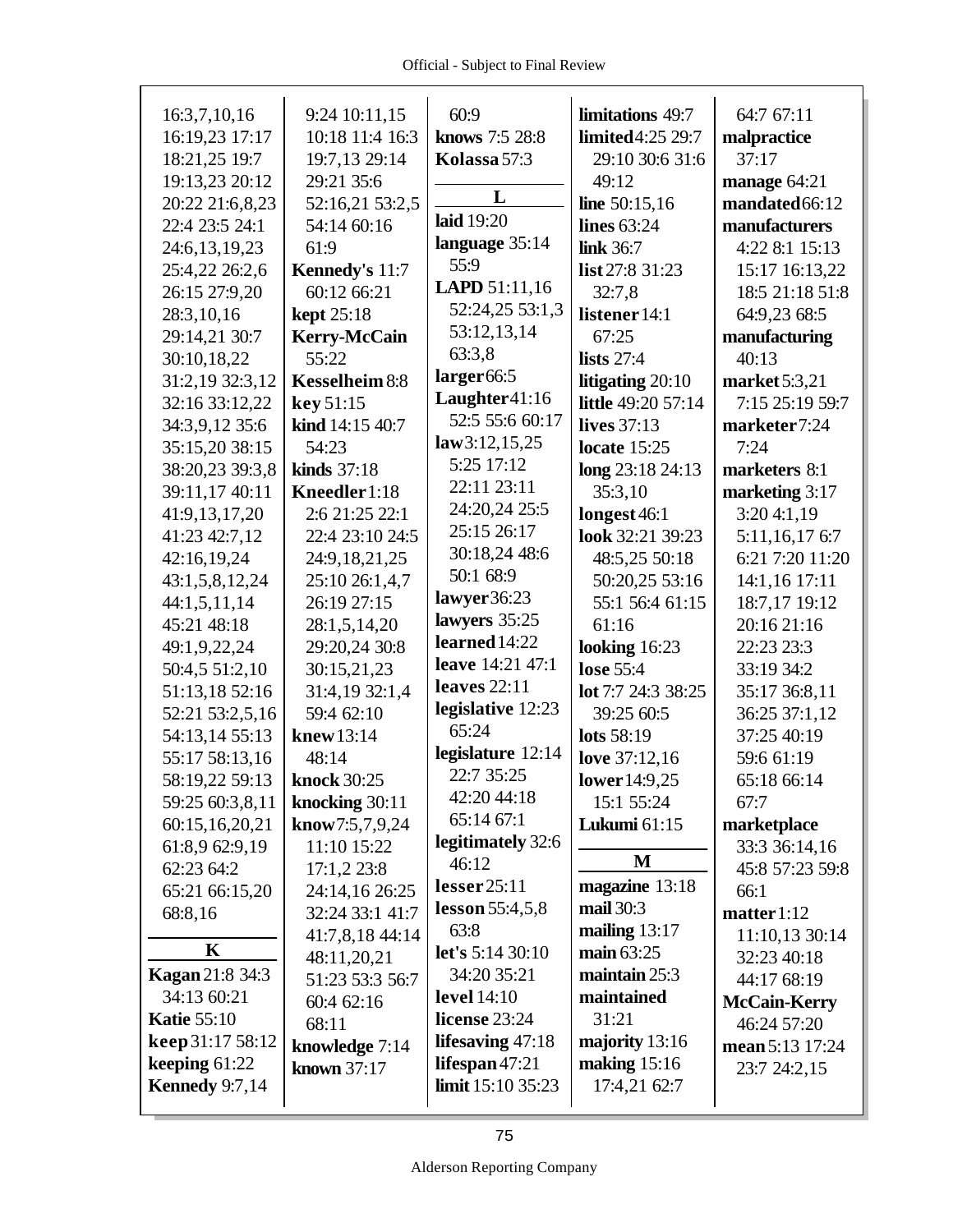$\Gamma$ 

| 25:22 28:6,20      | monitor 4:15         | 28:12 36:4,6,10   | ordinary 64:11           | 37:8 49:3,15,25  |
|--------------------|----------------------|-------------------|--------------------------|------------------|
| 28:21 34:10        | monitored65:18       | 36:13 37:2        | Orleans 54:9             | 49:25 50:2       |
| 39:19 43:2         | Montpelier1:17       |                   | outrage 61:4             | 64:19,20         |
| 49:20 50:2 67:1    | morning $3:4,4$      | O                 | outraged48:9,13          | patients 3:13    |
| meaning $13:11$    | 32:17                | <b>O</b> 2:1 3:1  | 48:17                    | 4:14 6:25 8:6    |
| 19:24              | motive 62:4          | object $65:19$    | outside 39:6             | 12:3 37:5 49:3   |
| means 17:25        |                      | objected 16:15    | 49:11                    | 49:14 50:7       |
| 20:3 43:2          | N                    | objection 59:14   | overall 26:11            | 64:13 65:12,17   |
| mechanism          | $N$ 2:1,1 3:1        | 59:18             | owned53:13               | patient's 14:23  |
| 14:14              | name 14:7 23:16      | objectionable     | O'Brien66:23             | 28:8 57:8        |
| medical 27:1       | 24:2 31:22,23        | 65:16             |                          | pay 6:14 39:25   |
| 37:16 48:16        | 46:1,14 52:14        | objective 7:23    | ${\bf P}$                | 56:23            |
| medication 14:21   | narrowly 22:24       | 25:21             | P3:1                     | payers 57:11     |
| 39:1               | 28:24 31:7           | obtained21:18     | page 2:2 9:21            | paying 6:12      |
| medications        | 57:25                | obvious $5:12$    | 19:10,12 20:13           | 26:24 56:5       |
| 47:18              | <b>National 52:9</b> | obviously 36:13   | 34:24 35:6,8,9           | 64:12            |
| medicine 10:3,22   | natural 51:5         | 44:7              | 36:3,23 37:4             | payment 37:9     |
| 28:8 36:14         | nature 47:25         | office 48:2 68:3  | 38:3 49:19 53:9          | pejorative 15:3  |
| members 63:9       | 59:8                 | Oh 39:14 41:9     | 56:10,10 57:12           | pending 46:23    |
| 63:10              | nearly $61:1$        | 62:25             | 64:18                    | people 7:7,9,15  |
| message 38:1       | necessarily 5:13     | okay 35:12 36:3   | pages 20:5 52:10         | 11:6 24:16 27:4  |
| 45:13 47:13        | 12:2 27:5            | 43:25 60:20       | paid 6:11                | 30:4,11 39:5,5   |
| 55:12 57:17        | necessary 16:16      | 62:25 63:2        | paragraph 38:6           | 41:12 48:11      |
| 58:11 59:20        | 16:20                | ones 17:23 18:2   | 56:11,17,18,19           | 49:11 50:21      |
| 67:21              | need 7:1 15:19       | one-on-one 29:8   | 56:21                    | 60:4 63:21,22    |
| messages 43:20     | 21:19 59:5           | 29:9,11           | parallel 56:20           | 65:7             |
| 44:20              | needs 23:8 26:25     | one-sided43:2     | parents 64:11            | percent 47:21    |
| method 13:1        | <b>Network 50:19</b> | operating 36:15   | part 46:5,12 48:3        | perfectly 13:24  |
| middle 33:5,6      | never 55:4 67:20     | opportunity 67:5  | 55:20 64:12              | 59:11 61:21      |
| 48:19 57:21        | 67:21                | opposed 40:7      | 65:12 66:13              | 62:5 63:23       |
| million $46:4,8$   | new7:25 10:2,21      | opposite 38:1     | particular4:9            | permissible      |
| mid 34:2046:17     | 40:25 54:8           | 43:19 45:16       | 29:19 38:25,25           | 21:18 28:15      |
| miners 6:12 11:5   | news 50:21,23        | opt 13:18 46:9    | 68:10,11                 | 65:6             |
| <b>Minneapolis</b> | 50:24                | 47:6 49:3         | particularly 8:4         | permit $8:13,13$ |
| 62:1               | newspapers 9:17      | option $26:18$    | 27:13                    | 8:21,24 9:1,13   |
| minute 34:8        | 61:5                 | 36:20 46:7        | parties 32:25            | 15:19,20         |
| minutes 21:24      | newsprint 62:3       | options 50:7      | <b>parts</b> 21:21       | permits 67:23    |
| 52:13 64:3         | nine $63:9,10$       | opt-in 13:2 46:17 | party 27:13              | permitted 40:5   |
| misleading 33:15   | nonprescription      | opt-out 13:2,2,4  | passed 61:11,12          | permitting 49:2  |
| 41:6 42:9,15       | 14:19 23:14          | 13:5,13 36:20     | paternalistic            | person 23:13,22  |
| 45:6               | nonpublic 67:6       | 46:7,17           | 58:7,9                   | 29:11,25 35:3    |
| misunderstand      | 67:16                | oral 1:12 2:2,5,9 | <b>patient</b> 3:23 6:23 | 35:11 48:9 59:4  |
| 21:1               | <b>NPI</b> 56:14     | 3:8 22:1 32:14    | 7:10 9:22 14:19          | personal 26:22   |
| money $45:11$      | number $10:1$        | order5:3 7:15     | 14:23 17:8               | persons 26:22    |
|                    | 13:19 23:20          | 23:23 27:6 33:5   | 18:12 22:9,10            |                  |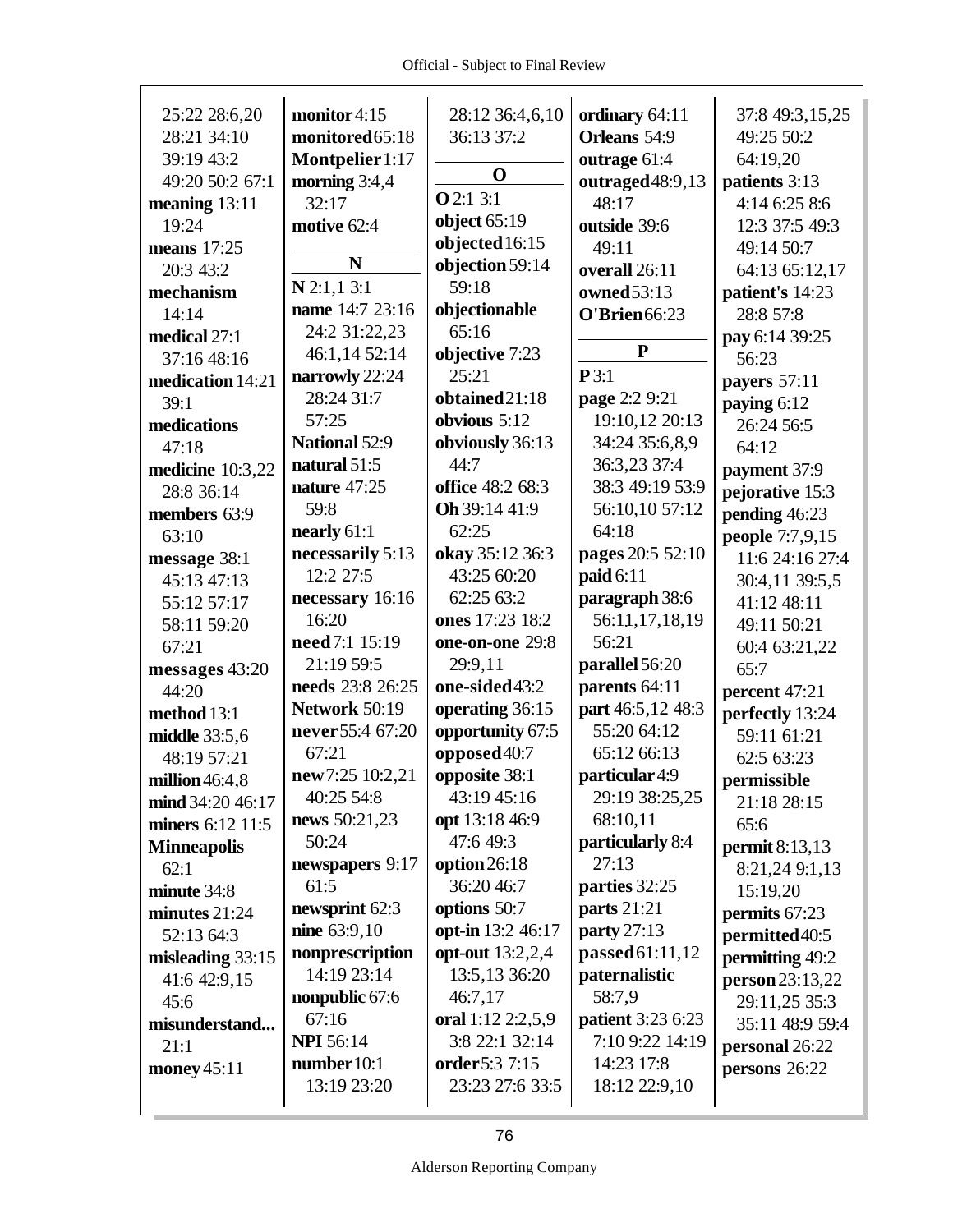| persuade 39:24             | physician 7:4,12   | 34:7,22 35:22    | 24:16 27:7 60:4         | primarily 6:21    |
|----------------------------|--------------------|------------------|-------------------------|-------------------|
| petition 20:13             | 7:12,17,19 12:7    | 39:16,17 43:12   | 62:13 68:4              | primary $22:12$   |
| 21:3 30:12,19              | 22:8,12,19,24      | 50:8 51:15       | prescriber6:11          | principal 55:20   |
| 39:20                      | 22:25 23:4         | 52:12 64:7,16    | 22:19,22,23             | principle 63:25   |
| <b>Petitioners</b> 1:5     | 25:13,15,19,20     | 65:22 66:21      | 27:5,16,17,18           | principles 25:1   |
| $1:17,21$ 2:4,8            | 26:9 27:16,22      | 67:11            | 45:4 64:21              | prior 22:16 30:20 |
| 2:14 3:9 22:3              | 27:24 28:3,8,23    | points $64:18$   | prescribers             | 40:24             |
| 64:5                       | 29:12 31:12,14     | policing 46:5    | 38:10                   | privacy 11:15,18  |
| pharmaceutical             | 32:6 50:3 60:1     | position 17:12   | prescriber's            | 12:6, 10, 11, 14  |
| 4:22 12:1 15:13            | 60:4 68:9          | 19:1,3,21,24     | 24:15                   | 12:18,22 13:6     |
| 16:13,22 18:5              | physicians 4:9     | 20:24,24 25:13   | prescribes 7:4,6        | 23:21,22 24:2,4   |
| 21:17 25:12                | 26:8 38:24         | 27:5 50:10       | 7:9,12 14:19            | 24:10,15 25:5,6   |
| 29:15 31:8,16              | 39:12 57:5,12      | possession 32:5  | prescribing 4:13        | 25:23 27:22       |
| 33:19 36:8                 | 57:13              | post 30:15       | 6:22 7:5,16,18          | 30:13 37:23       |
| 37:11 40:13                | physician's        | posts 30:24      | 7:19 11:15,16           | 38:17 39:12       |
| 64:9,22 66:12              | 11:15 28:25        | Power51:2        | 15:6 17:14              | 40:7 45:24        |
| 68:4                       | 31:9 38:17         | practice 11:21   | 18:12 23:2              | 47:25 48:25       |
| pharmacies 3:17            | physician-iden     | 33:9 40:22 41:6  | 26:11 48:3 57:7         | 53:21,25 55:2     |
| 6:18,197:1                 | 57:4               | 42:1,9 48:3      | 57:13 67:7              | 55:24 58:3 60:1   |
| 11:11 19:5 25:3            | PI 56:24           | 60:6 65:16       | prescription 4:5        | 60:24 61:2,7      |
| 49:2,6 54:18               | pick 59:24         | practices 6:23   | 20:7,16 22:9            | private 7:4 32:25 |
| 67:19                      | picked 39:22       | 7:20 17:14       | 23:8,11,12,12           | 37:14 38:7        |
| pharmacist <sub>6:11</sub> | 58:9,10            | 26:12 33:9       | 23:13,18 27:19          | 40:10 48:8,16     |
| 31:21,22                   | Pickett 39:6       | 40:13,20,24      | 35:17 37:7,10           | 50:11 53:20       |
| pharmacists 6:13           | picking 62:7       | 45:4 67:7        | 38:8 50:8 52:14         | 54:9 63:12,19     |
| 6:15 11:5                  | piece 23:19 59:9   | practicing 28:8  | 52:21 54:17             | 65:3 67:17,18     |
| pharmacist's               | 59:10              | practitioner9:22 | 62:12 67:24             | problem31:6       |
| 31:24                      | pieces 62:25       | preapproved      | 68:10                   | 39:21             |
| pharmacy 6:7 9:5           | pitch 45:15,16     | 43:21            | prescriptions           | problematic       |
| 9:20 10:13,15              | 47:17              | precedent 42:8   | 3:13 24:3 26:25         | 27:10             |
| 10:24 14:20                | <b>pitches</b> 4:1 | precedents       | 37:5                    | process 66:14     |
| 18:13,13,15,18             | place 6:18 18:18   | 27:10            | present $41:14$         | processing 37:9   |
| 22:10,13,17,20             | 48:6 65:10         | preempt 56:1     | presentation            | product 17:1      |
| 22:20 23:8 25:2            | 68:11              | 58:5             | 25:21 26:13             | 46:3 57:14        |
| 25:18 29:13                | places 9:21        | prefer 26:12     | press $62:7$            | products $4:2,3$  |
| 31:13,15 32:5              | placing $5:11$     | 37:18 39:25      | pressed 19:3,19         | 16:1 23:3         |
| 33:14 49:5                 | play 16:15         | preferred27:4,7  | presumably              | professional      |
| 52:17,19 53:10             | player28:23        | preparer 63:14   | 62:19                   | 13:18             |
| 53:12 54:17                | please 3:11        | preparers 63:20  | <b>prevent</b> 4:8 5:20 | professionals     |
| 59:2,2 60:19,21            | 20:22,23 22:5      | prepares 62:20   | 10:24 30:13             | 22:13 37:3,4      |
| 68:11,12                   | 32:17              | prescribe 4:17   | 39:12 41:5              | profile 9:15      |
| <b>PhRMA</b> 35:8          | plenary 63:5       | 15:8 38:25       | 59:24                   | program 8:18,19   |
| 64:18                      | point 18:15 20:5   | 48:12            | prevents 39:9           | 40:2,3 56:17      |
| <b>PhRMA's 34:24</b>       | 20:25 22:10        | prescribed 14:22 | previous 40:20          | 59:16 61:21       |
|                            |                    |                  |                         |                   |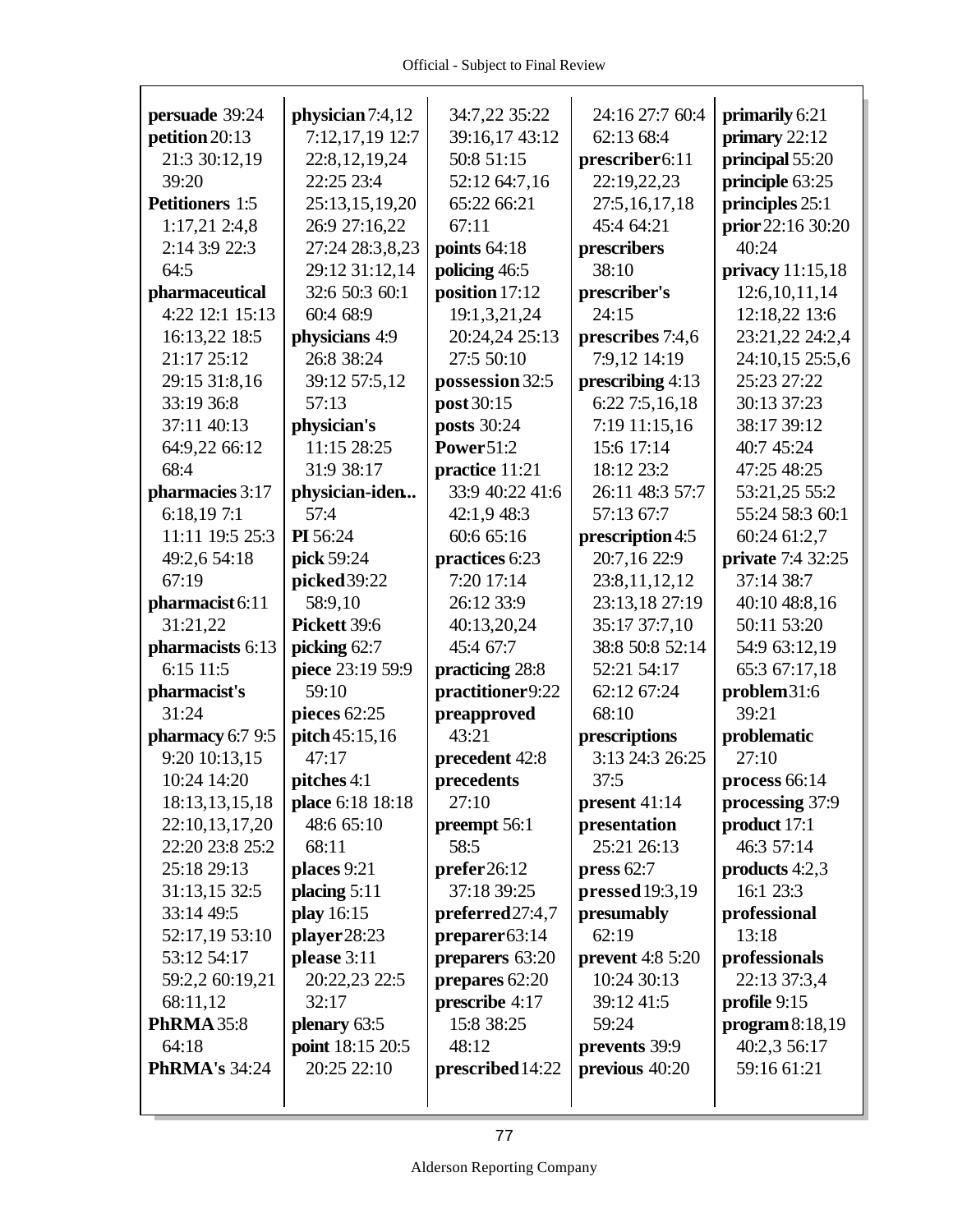| 66:7,8                  | 67:14              | 16:7 18:21 32:2   | 57:1 59:19       | regime 4:4             |
|-------------------------|--------------------|-------------------|------------------|------------------------|
| programs 36:11          | provisions 21:14   | 33:12,20 34:12    | 63:18 67:4       | regulate 3:25          |
| 56:16                   | public 9:16,16     | 35:19 41:10       | reason $32:21$   | 42:9                   |
| prohibit 29:17,23       | 13:17 29:5,10      | 48:23 50:2,5,13   | 48:18 51:21      | regulated4:4           |
| prohibition 34:13       | 37:19 39:3         | 53:9 54:15 61:7   | 53:24 54:22      | 14:18 41:20            |
| 34:16,19                | 46:13 47:14,22     | 67:4              | 58:9,10 63:14    | 58:14 59:7             |
| prohibits 23:24         | 47:23 55:23        | questioning 33:8  | 63:15,16         | regulates 4:3          |
| projects 4:19           | 67:15              | questions 17:16   | reasonable 37:6  | 59:10                  |
| promote 44:15           | publicity 40:8     | 17:18 65:1        | 48:9             | regulating 16:8        |
| promoting 14:6          | publicly 67:20     | quibble 5:14      | reasonably       | 32:9                   |
| 20:16 35:17             | pull 52:7          | quick 43:13       | 50:12            | regulation 15:2        |
| promotion 38:9          | pump 48:12         | quite 12:10 23:6  | reasons 10:2     | 22:14 23:7             |
| protect 12:5 13:5       | purchase 23:14     | 34:1 50:10        | 15:10            | regulations 9:19       |
| 23:21,21 24:1,4         | purchasers 38:8    | quote 35:1 57:3,9 | rebuttal 2:12    | 23:20 25:2             |
| 24:6,7 25:1,5           | purchasing 7:2     | quoted 35:15      | 17:19 21:24      | 58:20                  |
| 25:23,24 27:22          | purpose 4:7,8,11   | 55:9              | 56:3 64:4        | regulatory 43:17       |
| 30:12 32:24             | 5:2,4,12,14,19     | quotes 56:17      | receive 8:11,11  | 51:3 61:20             |
| 46:20 48:24             | 5:20,22 6:21       | quoting 35:14     | 13:24 15:11      | rehearing 21:4         |
| 58:2                    | 9:1,11 12:5,7,9    |                   | 64:10 65:13      | reiterates 38:5        |
| protected 12:11         | 14:4,8 28:18       | $\bf{R}$          | received7:10     | rejected 59:1          |
| 22:11 24:19,23          | 29:19 31:1         | $\mathbb{R} 3:1$  | 38:10            | relates 12:22          |
| 50:2 61:7               | 35:23 51:23        | racks 50:21,23    | recognize 22:7   | relating 13:13         |
| protecting 12:10        | 61:12,13,22        | 50:24             | 29:2 32:6        | relationship 4:6       |
| 39:12 40:6              | 62:6 64:19         | radio 29:8        | recognized 12:17 | relationships          |
| 46:12                   | 65:18              | Raglan 62:1       | record 4:14 6:18 | 6:24                   |
| protection 23:22        | purposes 4:21,25   | raise 62:5 65:1   | 8:3 12:24 31:21  | relicense 13:22        |
| 30:17 46:24             | 6:8,10,109:8       | random 47:16      | 31:23,24 53:14   | rely 18:1 35:25        |
| 50:11                   | 19:6 21:19         | rap 12:19         | 64:17 66:25      | remain $52:18$         |
| protects 22:6           | 27:23,25 28:12     | rationale 61:21   | 67:2             | <b>Remember</b>        |
| 25:5,6 26:21            | 28:17,18 34:2      | 62:5              | records 3:24     | 39:16 49:14            |
| 60:24,24                | 37:8 41:14         | reach 15:17 54:6  | 20:7 37:18       | 61:17                  |
| protest 63:21           | 51:24,25 56:12     | 54:8              | red 32:19 35:8   | remind $60:15$         |
| proton 48:12            | push 59:15,20      | read 34:23 49:1   | redefine 50:25   | <b>reply</b> 56:13     |
| <b>provide</b> 3:17 4:2 | put 18:17 22:18    | 49:9,18 50:6      | reduce 14:7      | Reporters 12:17        |
| 15:13 23:6,6            | 25:12 27:13        | 52:15             | reducing $14:13$ | <b>Reporting 51:12</b> |
| 57:14 64:25             | 28:22 52:13        | reading 34:24     | 16:5             | 51:16                  |
| 66:8,13                 | 62:15              | real 53:21 55:2   | reexamined       | reports $63:5,12$      |
| provided 27:1           | puts 25:21 31:12   | 59:21,22          | 58:23            | 63:12                  |
| 57:11 67:22,24          | 31:12,14           | really 8:20 9:9   | refer 12:14      | representation         |
| providing 64:12         | puzzle 63:1        | 13:11,16 16:20    | reference 34:23  | 19:16,17 29:25         |
| provision 9:2           |                    | 19:19 20:10,20    | 52:10            | representative         |
| 21:15,16,20             | O                  | 23:19 29:7        | reflect 51:1     | 8:9                    |
| 34:4 37:23              | quality 17:2       | 35:20 43:13       | refusing 7:23    | representatives        |
| 40:10 66:6,11           | question $8:21,21$ | 46:14 47:13       | regarded 50:12   | 4:8,12                 |
|                         | 9:4 10:5 11:1,7    | 48:22 55:13,14    |                  |                        |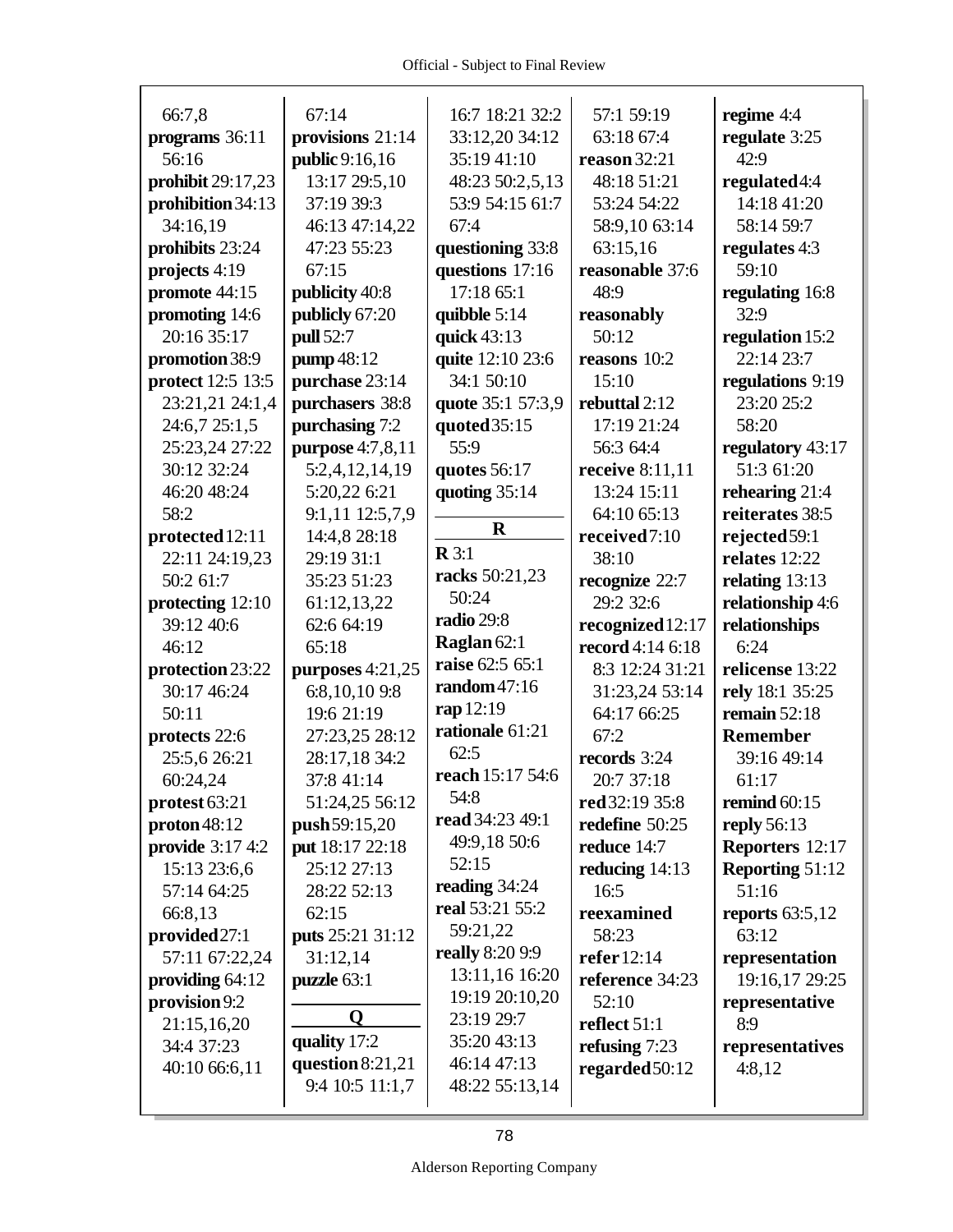| representing              | 16:11,12 21:12          | 28:3,10,16 30:7  | 40:10 41:9 42:8       | 61:5 62:21         |
|---------------------------|-------------------------|------------------|-----------------------|--------------------|
| 19:14                     | 21:15,17,20             | 30:10 32:3,12    | 43:14 45:19           | 68:12              |
| reproduces                | 33:2 66:22              | 38:15,20,23      | 46:13,25 47:4         | selling 16:6       |
| 32:20                     | 67:22,25                | 39:3,8,11 59:13  | 47:10 51:22           | 31:22 40:24        |
| <b>require</b> 6:3 23:11  | restrictions 9:22       | 59:25 60:3,8,15  | 53:17 54:11           | 48:15 58:16,20     |
| 25:2                      | 13:10 20:15             | 60:20 62:9,19    | 55:10 56:23           | sells 10:15        |
| required 10:23            | 35:16 52:23             | 62:23 64:2       | 63:20                 | send 57:11         |
| 23:1,5,6,22               | 67:13                   | 65:21 66:15      | <b>Scalia</b> 4:20,23 | sense 7:4 25:6,6   |
| 27:18                     | restrictive 13:1,4      | 68:8,16          | 5:1,6,9,19 6:1        | 25:23              |
| requirement 6:2           | 25:11                   | rolled 57:12     | 7:3,11,22 11:14       | sentence 19:10     |
| 6:6 23:17                 | restricts 16:19         | rule 9:20 33:11  | 11:22 12:4            | separate 9:1       |
| requirements              | 62:17                   | 41:2,8 45:1,18   | 16:16,19,23           | serious 40:6 65:1  |
| 43:17                     | <b>result 8:3 10:22</b> | 46:22 59:2       | 19:23 24:1,6,13       | serve 29:18        |
| requires 12:25            | resulted 66:19          | 60:18 61:10      | 24:19,23 25:4         | services 27:1      |
| 51:20 62:13               | <b>results</b> 10:5,20  | 63:20            | 25:22 26:2,6          | set 21:13 47:1     |
| research 9:8,10           | return 62:15,20         | rules 9:5 25:18  | 30:18,22 31:2         | SG 19:15,21        |
| 9:13 10:7,25              | 66:20 67:10             | 47:2             | 35:20 43:1,5,8        | sheet 12:20        |
| 34:16,18                  | returns 3:22            | ruling $53:5$    | scientific 47:19      | show $64:18$       |
| researcher9:14            | revenue 62:5            | run 14:8         | 57:11                 | shows 4:14 6:18    |
| 9:25,25 10:2,16           | review40:3              | runs $54:2$      | second 20:5,17        | 8:3                |
| 10:18,19,20               | 44:21                   |                  | 20:25 21:15           | shut 11:24         |
| researchers               | right $3:21,21,4:9$     | S                | 33:20 34:11           | side 43:6,22       |
| 11:11 26:17               | 4:21,23 5:2,6,9         | S 1:18 2:1,6 3:1 | 35:1,5,12 38:6        | 45:19 59:9,22      |
| 33:14,16                  | 6:4 7:7,17              | 22:1             | 39:18 44:23           | sides 17:3 45:9    |
| respect 6:17              | 10:17 11:15             | safety 36:14     | 47:14 48:7 54:2       | 59:24              |
| 22:20,21,22               | 15:8,18,19              | sale 3:15 6:7,8  | 56:19 63:2            | sign 30:12,15,25   |
| 27:2 29:11 32:8           | 16:17 17:13,25          | 6:20 9:1 10:7,8  | secrets 17:9          | signers $30:19$    |
| 66:16                     | 18:8,8 20:7             | 11:4 14:6,7      | 63:16                 | significant 54:1   |
| respecting 49:7           | 23:7 24:13,17           | 19:5,11 20:15    | section 40:23         | similarly 64:9     |
| respond 44:6              | 25:9 26:6 28:1          | 21:13,13 33:19   | 48:7 61:2             | simply $7:23$      |
| 65:22                     | 29:19 30:4 34:8         | 34:4, 13, 15, 18 | sections 66:6         | 49:10 67:1         |
| <b>Respondents</b>        | 36:3 37:20              | 35:16            | sector 38:8           | situated 64:9      |
| 1:23 2:11 8:12            | 38:21 39:9 40:7         | sales 4:8,12 8:8 | see 25:20 26:8        | situation 25:14    |
| 8:17 32:15                | 40:11 41:19             | 33:13,23 34:2,4  | 42:10 46:11           | 30:2               |
| responsible               | 43:3,7 45:9             | salesman 25:8    | 51:19                 | slamming 12:1      |
| 47:20                     | 46:9 47:6,7             | saying $11:22$   | seemingly 63:9        | <b>Smith 48:11</b> |
| restatement 48:7          | 50:10 51:13             | 12:11 15:21      | sell 9:16 10:2,21     | sold 9:7,10,13,24  |
| 61:3                      | 52:3,8 53:4,14          | 16:17 27:22      | 11:2,5,6,7,11         | 10:13 11:17        |
| <b>restrict</b> 14:1 68:7 | 58:7,21 62:18           | 29:16 30:12,16   | 12:8,11 20:7          | 18:16 40:15        |
| restricting 15:2          | 62:22 65:11,19          | 30:25 31:16      | 33:14,15,16,16        | 49:5               |
| 15:15 17:5                | <b>ROBERTS 3:3</b>      | 41:14,15 54:13   | 35:2 38:20,23         | solicitations      |
| 19:11 43:9,11             | 4:7 14:25 15:15         | 54:15,19,21,22   | 46:1,9,14 49:6        | 13:14 30:16        |
| 45:12                     | 17:17 21:23             | 54:25 58:2,22    | 50:22 51:8            | Solicitor 1:18     |
| restriction 10:8          | 23:5 27:9,20            | says 7:24,25 9:9 | 52:18 60:22           | 18:22 36:23        |
|                           |                         | 20:14 30:6 36:3  |                       |                    |
|                           |                         |                  |                       |                    |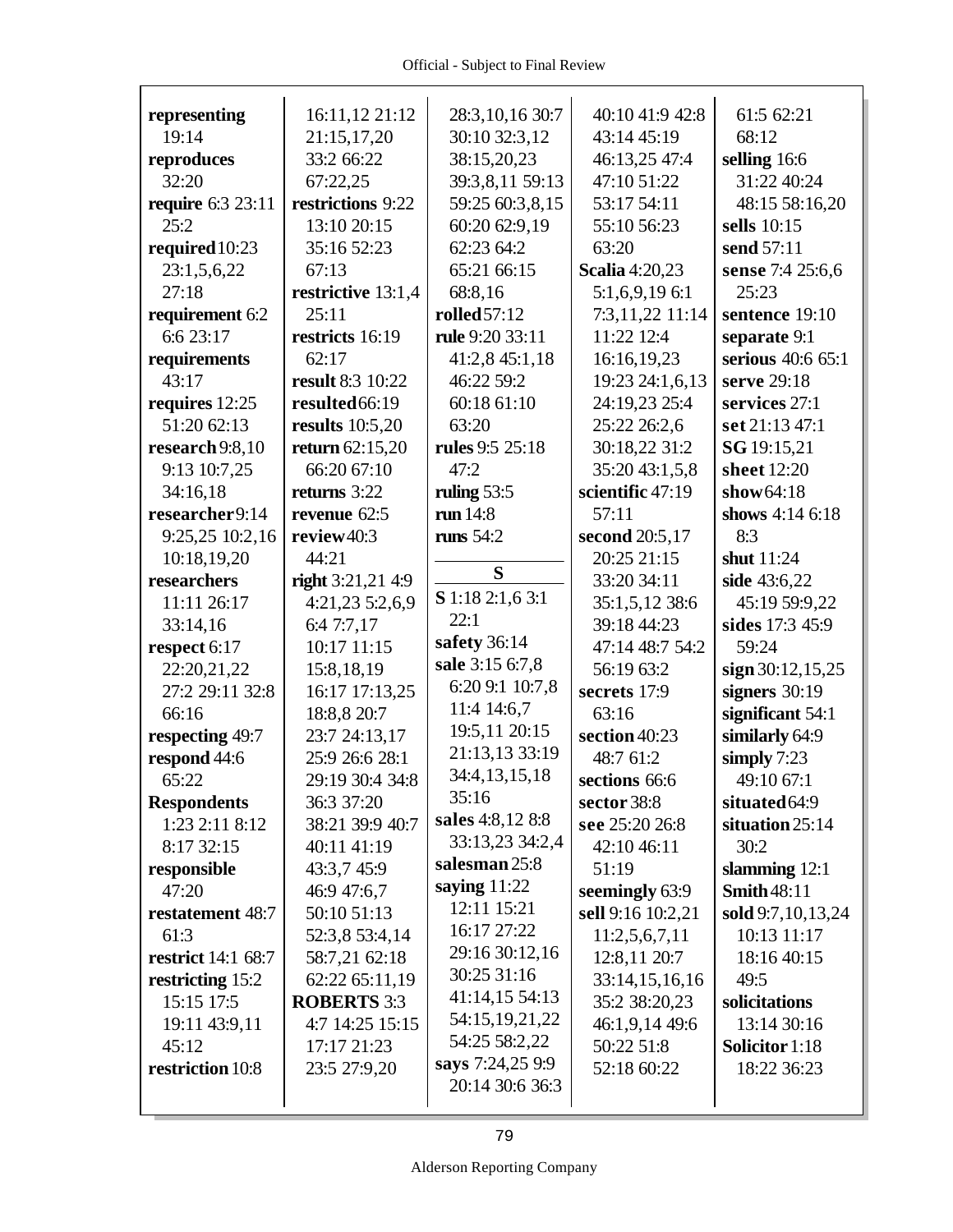| 59:3                   | starts $51:19$          | 35:13,13,15,18    | subsidy $53:17$         | 25:4 34:5 45:4              |
|------------------------|-------------------------|-------------------|-------------------------|-----------------------------|
| somebody 30:19         | 56:19 67:17             | 38:3 39:15,16     | suggested5:2            | 46:25 49:16                 |
| somewhat 33:15         | state 3:12 13:12        | 39:18,19 47:9     | 8:17 68:2               | 65:9                        |
| <b>Sorrell</b> 1:3 3:5 | 13:21 14:5,12           | 47:10,10 48:23    | suggestion 58:6         | talks 47:19 56:21           |
| sorry 28:11 35:7       | 15:11 16:5              | 48:24 49:10,24    | suitably 27:7           | target 4:19 37:24           |
| 59:8                   | 22:11,25 23:11          | 50:9 51:1 52:1    | suits 58:4              | targeted 29:7               |
| sort 6:16 24:10        | 27:11 28:13,19          | 52:16,23 53:21    | summarizing             | targeting 18:7              |
| 26:11 29:17            | 28:22 29:16,23          | 55:2,9,9 56:25    | 20:13                   | 50:23                       |
| 30:17 61:5             | 30:18,23 32:5,8         | 57:25 60:10,13    | support 66:4            | $\textbf{tax } 3:22 62:2,3$ |
| Sotomayor 12:21        | 33:13,24 34:25          | 61:11,12,13       | supporting $1:21$       | 62:15,20 63:14              |
| 13:9 45:21             | 35:12,22,25             | 63:10,13 65:1     | 2:8 22:3                | 63:20,20                    |
| 48:18 49:1,9           | 36:3, 12, 14, 16        | 66:5,9,16,19      | suppose 40:11           | taxes 63:22,23              |
| 50:5 54:13             | 36:18,21 37:3           | 66:21,24 67:2     | 40:12 44:14             | taxing $62:2$               |
| 55:13,17 61:8          | 37:22,22,24             | 67:12 68:7        | 52:16                   | telephone 13:13             |
| sought 38:6            | 38:5,6,8,14             | statutes 26:21    | supposed45:10           | television 29:8             |
| source 18:10           | 40:2 43:5,22            | 32:20,21,24       | <b>Supreme</b> 1:1,13   | tell 12:5 13:11             |
| speak 17:4 62:8        | 46:6,12,16,18           | 48:20 49:10       | sure 10:4,12 15:4       | 15:7 45:9 63:17             |
| speaker $14:2,10$      | 49:15 52:22,22          | 61:11 65:4        | 39:7 42:14              | telling $13:17$             |
| 14:10 47:12            | 53:15 54:15,16          | statute's 56:19   | 44:13,19 49:13          | tells $60:5$                |
| 50:17 54:24            | 56:2,13,16,19           | stock 31:24       | 51:9 53:7,8             | term $24:9$                 |
| 57:2 64:15 68:1        | 58:8,9 59:15,19         | stop 5:2 44:8     | 56:7 58:18,21           | terms $18:19$               |
| speakers 54:11         | 59:23 65:25             | 49:22 54:16       | 60:7,7,18               | Terrific 45:16              |
| 58:11 63:25            | <b>States</b> 1:1,13,20 | 59:5              | surprisingly            | testifying 12:24            |
|                        |                         |                   |                         |                             |
| speaking 18:3          | 2:7 22:2 41:3           | store 23:14,15    | 41:15                   | <b>Thank 21:22</b>          |
| specialists 41:24      | 42:2 43:14 59:5         | story $45:9$      | surrebuttal 56:8        | 32:12 64:1,2                |
| specific 54:23         | 61:17                   | stove 51:7        | switch4:16              | 66:2 68:16                  |
| speech 13:10           | <b>State's 25:2</b>     | stoves 51:8       | system22:15             | thankfully 58:24            |
| 16:8,11,17,20          | 35:25 36:23             | straight-out 57:2 | 26:23 28:24             | 59:20                       |
| 17:6,7,22 18:2         | 38:16 53:16             | stream $18:16$    |                         | thing 7:11 13:10            |
| 29:4,17 31:20          | 56:11 58:8              | 31:14             | T                       | 27:2 36:18                  |
| 42:23 43:22            | statute $4:11,24$       | striking 66:24    | T2:1,1                  | 39:22 45:9                  |
| 45:12 47:15            | 6:6 8:13,21,24          | strong $36:7$     | tailored 13:25          | 50:14 61:6,6                |
| 48:22 54:10,10         | 8:25 9:2,12             | structure 47:9    | 28:24 31:7              | 63:4                        |
| 55:24                  | 10:6,22,23 12:9         | 48:24             | take 14:20 15:7         | things 17:3 28:19           |
| spending 36:9          | 13:8 14:14              | structured 65:4   | 34:15 36:21             | 33:8 40:17                  |
| sphere 37:19           | 15:10 18:17,23          | studies 47:19     | 43:1 50:18 55:3         | 44:19 46:15                 |
| spread $45:25$         | 19:11,15,25             | study 40:13       | 55:5 56:24              | 48:8 49:13                  |
| 54:16                  | 20:14 21:2,9,10         | 42:20             | 57:17 59:14             | 55:22 57:20                 |
| stake 18:14 32:7       | 21:12,14,15,21          | stuff 37:13 50:22 | 60:11 68:8              | <b>think</b> 12:13 16:3     |
| stand 66:22            | 22:6, 16, 18, 24        | 55:11             | taken 50:1 66:3         | 17:23 18:3,4                |
| standing $23:18$       | 23:19,24 27:15          | subject $22:14$   | talk 7:24,25 8:1        | 20:1,20 21:2                |
| Star $62:1$            | 28:10,11 30:3,4         | submitted68:17    | 11:23 24:8 26:5         | 29:5 30:16,21               |
| start 38:4             | 32:11 33:10,21          | 68:19             | 31:3,4 45:1,2           | 30:23 31:22                 |
| started48:18           | 34:7,10,21              | subsection 38:4   | 61:3<br>talking $24:14$ | 33:7 34:1 39:12             |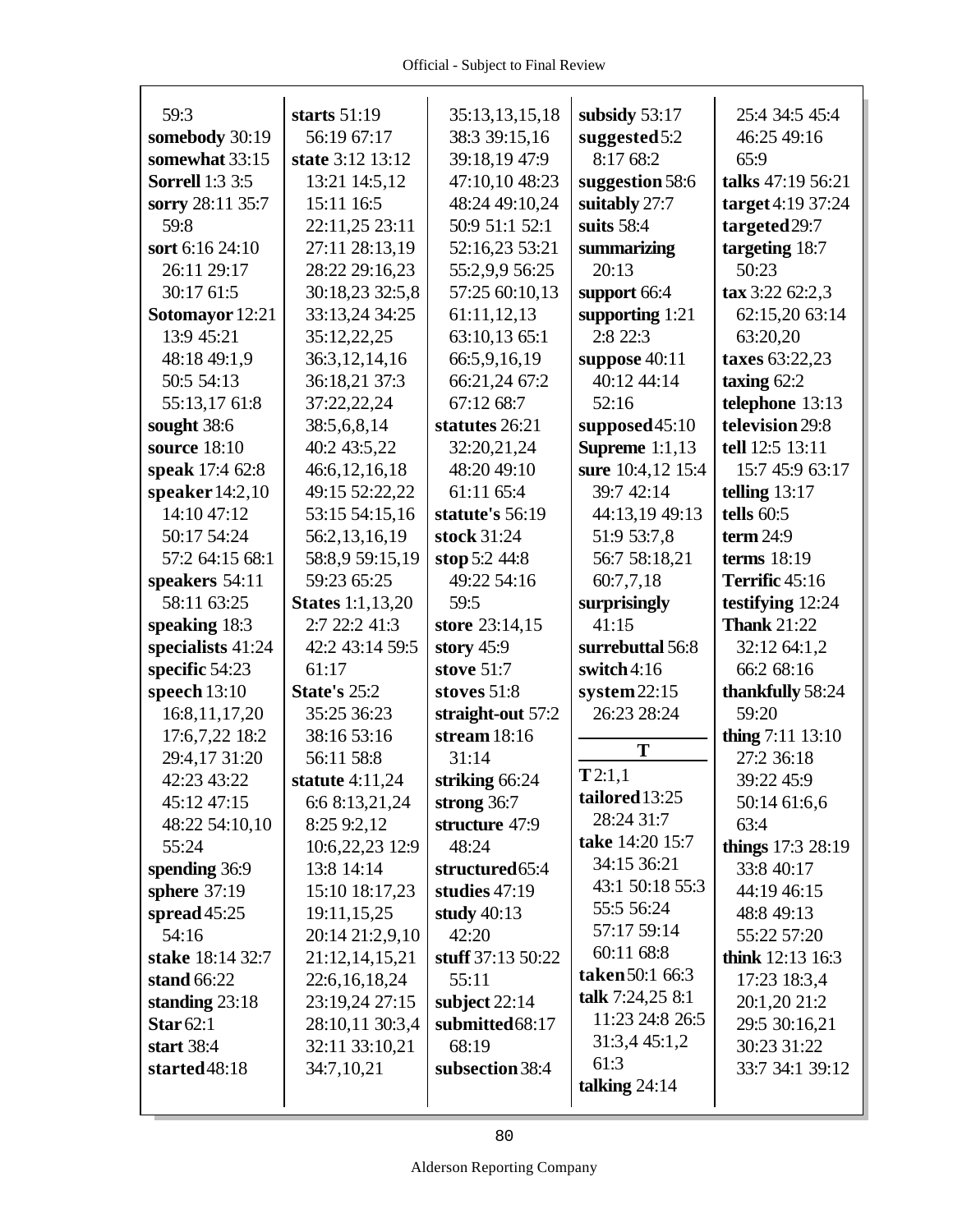$\Gamma$ 

|                        |                     |                         | 10:8 24:4 27:11       |                       |
|------------------------|---------------------|-------------------------|-----------------------|-----------------------|
| 42:22 53:21,25         | 46:19,19 47:5       | unbiased 38:10          |                       | 9:9 11:23 12:8        |
| 54:12,14,18            | 48:1 49:12          | 44:16                   | 27:12 28:4            | 13:3,7,18 14:16       |
| 57:1 60:12,25          | 67:18               | unconstitutional        | 34:15 40:5 47:6       | 14:25 15:1,5,18       |
| 66:20,21               | transmission        | 53:22,24 54:20          | 64:20 65:6,6          | 15:20 24:7            |
| third 21:16 32:25      | 67:17               | 54:22 61:14,24          | utilization 40:3      | 25:17 26:4,9,16       |
| 45:7 47:24             | treated 55:18       | 62:8 63:13              | 56:16                 | 27:24 31:3,4          |
| THOMAS 1:22            | treating 39:4       | underlying 18:11        | $\mathbf{V}$          | 32:18 33:7            |
| 2:10 32:14             | treatment 65:11     | understand 10:4         |                       | 34:10,23 38:4         |
| Thompson 12:25         | tremendous          | 16:9 20:18 21:5         | v 1:6 3:5 43:13       | 38:21 44:8,24         |
| 43:13 59:5             | 47:22               | 35:13 45:22             | 50:19 51:11,16        | 45:5 46:8,14,14       |
| 61:17                  | trends $4:17$       | 60:24                   | 59:5 61:17            | 48:5 49:4,6           |
| thought $27:9,20$      | trials 4:25 34:17   | understood              | valid 62:6            | 50:22 51:3,7,22       |
| 27:21 44:6             | tribal $54:10$      | 11:12 20:14             | valuable 59:12        | 51:24 53:2            |
| thousand 46:3          | tried 35:20 39:17   | 35:18 39:19             | value 26:8            | 55:10 56:6 58:5       |
| threat $50:11$         | tries 35:22         | <b>United</b> 1:1,13,20 | variety 28:2          | 58:11 60:3,9          |
| <b>three</b> 33:8 47:8 | troubling $54:12$   | 2:7 22:2 41:3           | 56:12                 | 65:21 68:10           |
| 48:11 55:22            | true 28:2 36:17     | 42:2 51:11,16           | vast 13:15            | wanted8:22,23         |
| throw $55:25$          | 37:1 43:5,11        | universities 11:8       | vendors 6:20          | 36:18 59:20           |
| time 13:21 17:19       | 49:16 58:13         | university 8:22         | 19:6 35:1 67:19       | <b>wants</b> 10:21    |
| 22:16 38:13,14         | 63:4,4              | 9:8,8,10 10:19          | <b>Vermont</b> 1:4,17 | 38:24 43:22           |
| 44:24 45:19            | truly $60:1$        | unprofessional          | 3:5 8:22,22           | <b>Washington 1:9</b> |
| 46:1 48:21 56:7        | trumps 18:8         | 59:3                    | 22:6,7 28:13,19       | 1:19,22               |
| 56:10                  | trust $65:10$       | unrestricted3:15        | 33:6,11 37:3,4        | wasn't 8:20           |
| times 48:12            | truthful $43:17,21$ | upsets 45:8             | 39:22 40:6            | watch4:16,16          |
| 57:16                  | 67:23               | use 4:20,24 5:24        | 42:13 44:18           | way 13:23 15:12       |
| today 45:22 46:5       | try 45:5 57:5,6     | 5:24 6:1,6 8:14         | 45:8,15 52:22         | 17:13 24:11           |
| 56:14                  | trying 11:3 38:11   | 12:16 15:3              | 52:23 54:4 56:2       | 26:10 31:24           |
| told 11:4 19:8,14      | 38:11 54:4          | 16:14,15 17:11          | 56:2 57:22 58:1       | 37:2 40:17 45:7       |
| 19:25 27:20,21         | 57:23 58:2,3,8      | 18:17,19 19:12          | 65:14                 | 45:13 57:7 65:5       |
| 34:25 48:11            | 62:5                | 20:15 21:16,20          | Vermonters 36:9       | 67:20                 |
| tool 67:7              | Tuesday 1:10        | 22:21,22 25:17          | Vermont's 3:15        | went 58:1             |
| top 35:9 36:3          | turn $34:11,20$     | 27:5 28:25 30:8         | 3:25 8:18 13:16       | weren't 37:17         |
| torts 48:7 61:3        | 35:5                | 31:9 33:2 35:3          | 21:1                  | 62:11                 |
| totally 12:6           | two 6:16 15:10      | 35:11,16 37:24          | version 25:11,11      | Western 43:14         |
| 48:25                  | 22:12 61:11         | 37:25 39:24             | Virginia 59:1         | 59:5 61:17            |
| town 15:19             | 62:25               | 40:23 47:11             | virtually 13:14       | we'll 17:17,17,18     |
| track $4:15$           | twofold 53:25       | 48:21 50:22             | 45:23 57:15           | 21:23                 |
| trade 17:9 31:25       | types $23:20$       | 53:20 56:11,15          | visit 25:16 29:25     | we're 17:20           |
| 40:12,23 41:2          | typify $46:22$      | 61:4 62:14 64:7         | 44:24,25              | 24:12 33:5,17         |
| 41:23                  |                     | 64:12 65:8              | voluntary 66:9        | 39:5,14 40:1          |
| transaction            | U                   | 66:11 67:5              | volunteers 68:6       | 46:25 47:1            |
| 18:11,14 19:5          | unauthorized        | useful 18:6             | W                     | 49:16 50:23           |
| 20:9 22:12             | 47:6                | user55:19               |                       | 58:2,3 62:3           |
| 45:24 46:13,16         | unbelievably        | uses 6:3 8:19           | walk 14:20            | 65:8                  |
|                        | 57:22               |                         | want 5:24 7:25        |                       |